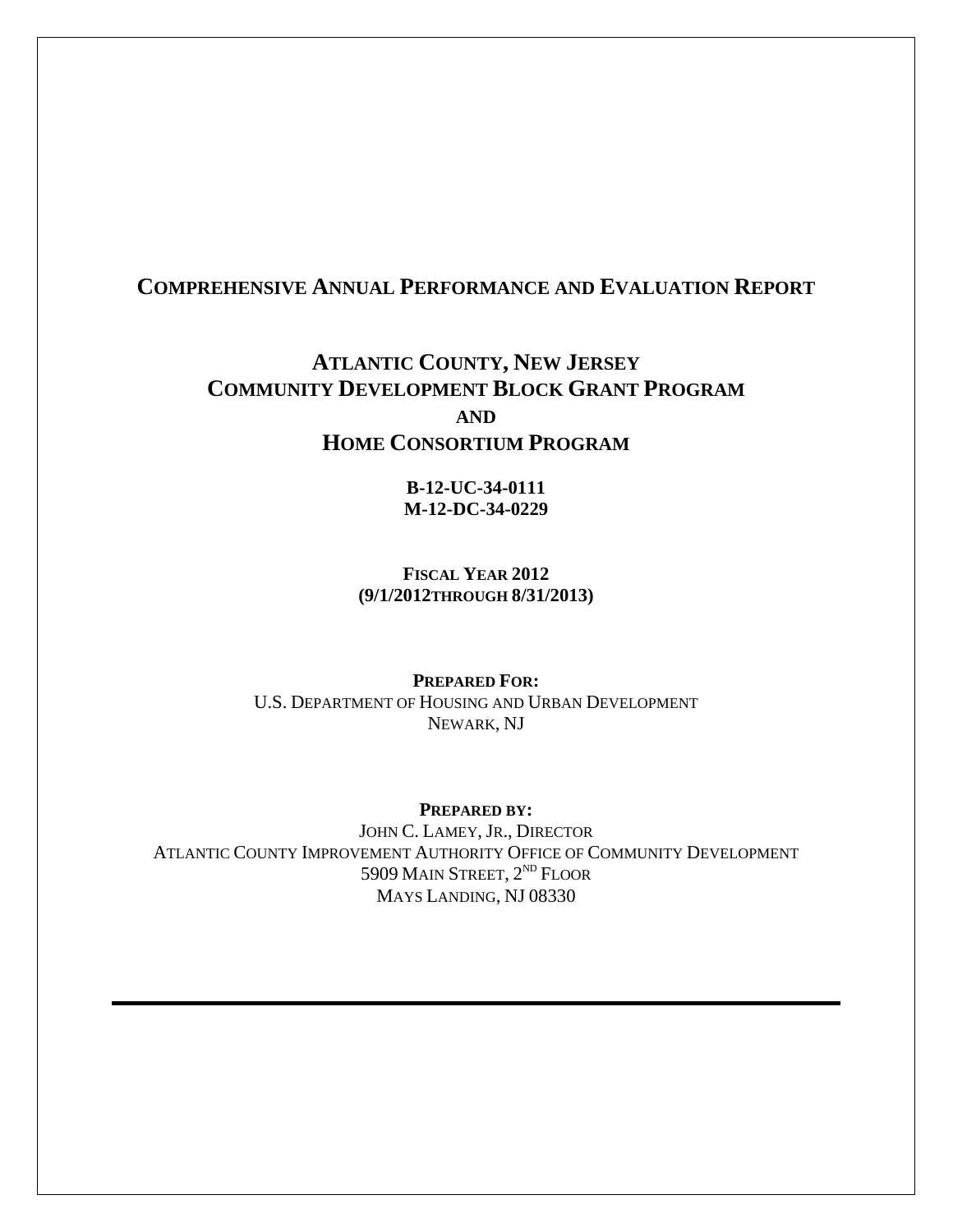#### **Table of Contents**

- i. Introduction
- I. Program Narratives
	- 1. Grantees Narratives
		- a. Assessment of Actions to Five‐Year Goals and Objectives
		- b. Affirmatively Furthering Fair Housing
		- c. Affordable Housing
		- d. Continuum of Care
		- e. Other Actions
		- f. Leveraging Resources
		- g. Citizen comments
		- h. Self‐Evaluation
	- 2. CDBG Narrative Statements
		- a. Assessment of Relationship of Funds to CP
		- b. Nature and Reason for any changes in Program Objectives
		- c. Grantee Efforts in Carrying‐out Planned Actions
		- d. Examine Overall Benefit and National Objectives
		- e. Steps Taken to Minimize Displacement
		- f. Program Beneficiaries
	- 3. HOME Narrative Statements
		- a. Extent to Which HOME Funds Were Distributed by Category of Housing Need
		- b. Report on Matching Contributions
		- c. Report on MBE and WBE
		- d. Results of On‐site Inspections
	- 4. Section 108 Report
	- 5. Section 3 Report
	- 6. Citizen Participation
- II. IDIS Reports
	- 1. CDBG Reports
	- 2. HOME Reports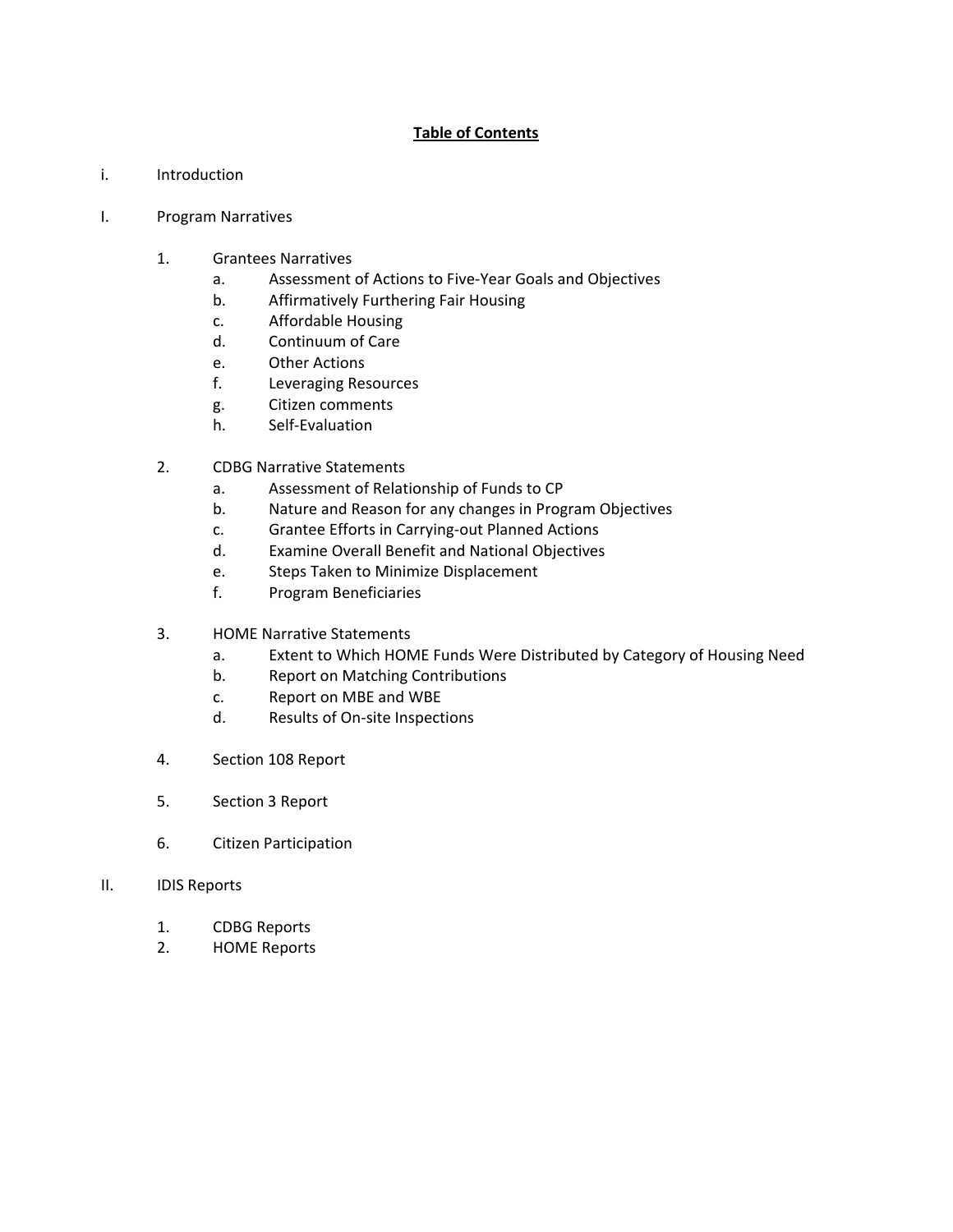#### **Introduction/Executive Summary**

This Consolidated Annual Performance and Evaluation Report (CAPER) is for Atlantic County, New Jersey. Atlantic County is an entitlement community receiving Community Development Block Grant (CDBG) Program funds and HOME Investment Partnerships Program funds through the Atlantic County Consortium.

Atlantic County prepared a Five‐Year Consolidated Plan (CP) for the program years 2011 through 2015. The CP allows a community to take a comprehensive approach to the use of resources granted to the community by HUD. It combines the application and reports for the CDBG, HOME, ESG and HOPWA programs. Atlantic County, however, is only an entitlement under CDBG and HOME programs. Atlantic County was also administrator for the Town of Hammonton's entitlement CDBG program in FY 2012.

On an annual basis, Atlantic County submits an Action Plan containing the proposed activities outlining the use of CDBG funds and HOME Consortium funds for the upcoming program year. The Action Plan relates the activities to goals and objectives outlined in the Five‐Year Consolidated Plan.

The 2011 to 2015 CP laid out a strategic plan containing housing goals, community development goals, homeless and special population goals, economic development goals, and planning goals. The following priorities will guide investment decisions for ACIA:

- Rehabilitation of Existing Housing Stock: Promote the rehabilitation and preservation of the County's existing housing stock. Objective: Assist 150 low‐ and moderate‐income homeowners with housing rehabilitation over the next five years.
- Expand Homeownership: Utilize funds to provide downpayment and closing cost assistance to help families realize homeownership and acquire and rehabilitate vacant housing to be sold to lower income families. Objectives: (1) Assist 50 low‐ and moderate‐income buyers purchase a home; (2) Assist CHDOs with development of 10 affordable homes for sale to low- and moderate‐income buyers.
- Expand Housing Stock for Low-Income Renter Households: Provide subsidies, primarily through the HOME Program, to Community Housing Development Organizations to rehabilitate or newly construct rental units for households at or below 80 percent of MFI. Objective: Assist CHDOs with development of 24 affordable rental housing units over the next five years.
- Homeless Activities: Support the work of the Planning Committee of the Ten Year Plan to End Homelessness and the Continuum of Care Committee and its constituent agencies to provide supportive services and housing to the homeless population.
- **Homeless Assistance: Create a single point of entry to prevent and end homelessness; develop** a uniform assessment of all individuals and families entering the homeless system improve efficiency and effectiveness; develop and integrated support network to insure sustainability and create more affordable housing including permanent supportive housing.
- **Homeless Prevention: Continue to support activities that prevent homelessness.**
- Public Facilities: Support improvements to or construction of public facilities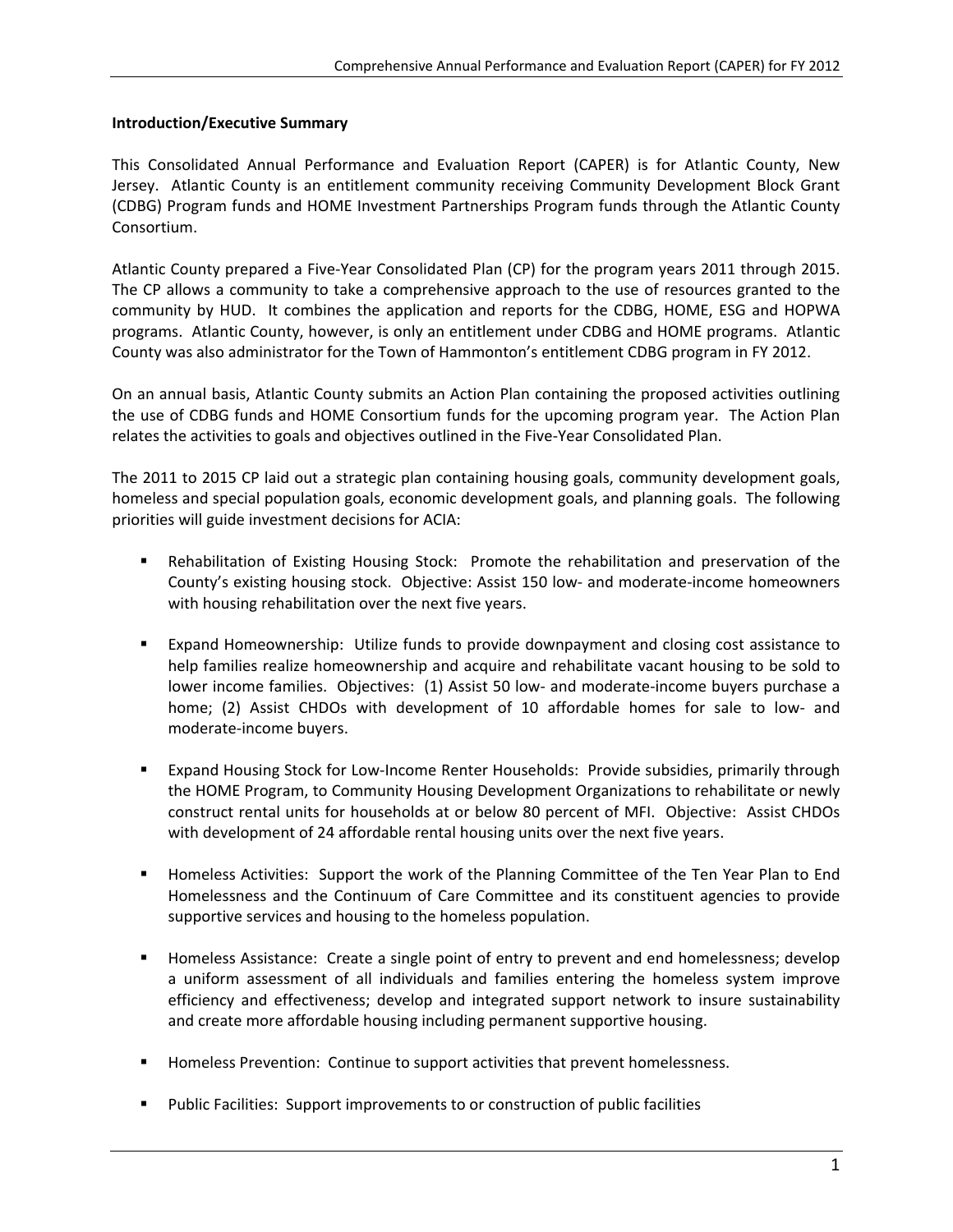- Support the development and improvement of facilities and services for senior citizens which allow them to continue to live independently.
- Develop and expand park and recreation opportunities in low-income areas.
- Rehabilitate, develop and expand neighborhood facilities, including ADA compliance.
- **Infrastructure:** Expand and improve the capacity of local municipalities to provide adequate water, sewer and storm drainage facilities, and streets and sidewalks. Promote handicap barrier removal in public facilities and sidewalks to ensure access and mobility for all of Atlantic County residents.
- Blight Mitigation: Promote the rehabilitation or demolition of vacant and underutilized structures that present a health and safety hazard to the community. Encourage rehabilitation when such structures have historic or cultural significance.
- Economic Development: Support activities that promote the growth of jobs that provide economic opportunity for low-income residents.

Annually, Atlantic County must review and report its progress in carrying out its Five‐Year strategic plan and the Annual Action Plan. This annual report provides that review and analysis for the second year of the five years under the Five-Year CP prepared for 2011 to 2015.

During FY 2012, Atlantic County received CDBG and HOME funds and had program income as shown below.

| <b>Funding Source</b>                            | Amount (\$) |
|--------------------------------------------------|-------------|
| <b>Community Development Block Grant Program</b> |             |
| <b>FY 2012 Entitlement</b><br>$\bullet$          | 1,007,670   |
| <b>Hammonton Entitlement</b><br>$\bullet$        | 79,647      |
| <b>HOME Investment Partnerships Program</b>      |             |
| <b>FY 2012 Entitlement</b><br>$\bullet$          | 428,254     |
| <b>Program Income</b>                            | 25,000      |
| Total                                            | 1,540,571   |

#### **Funds Available in FY 2012**

ACIA and Atlantic County administered the Hammonton entitlement grant in FY 2012.

Funds were allocated as shown on the table below. High priority activities to address the goals of the Consolidated Plan were addressed.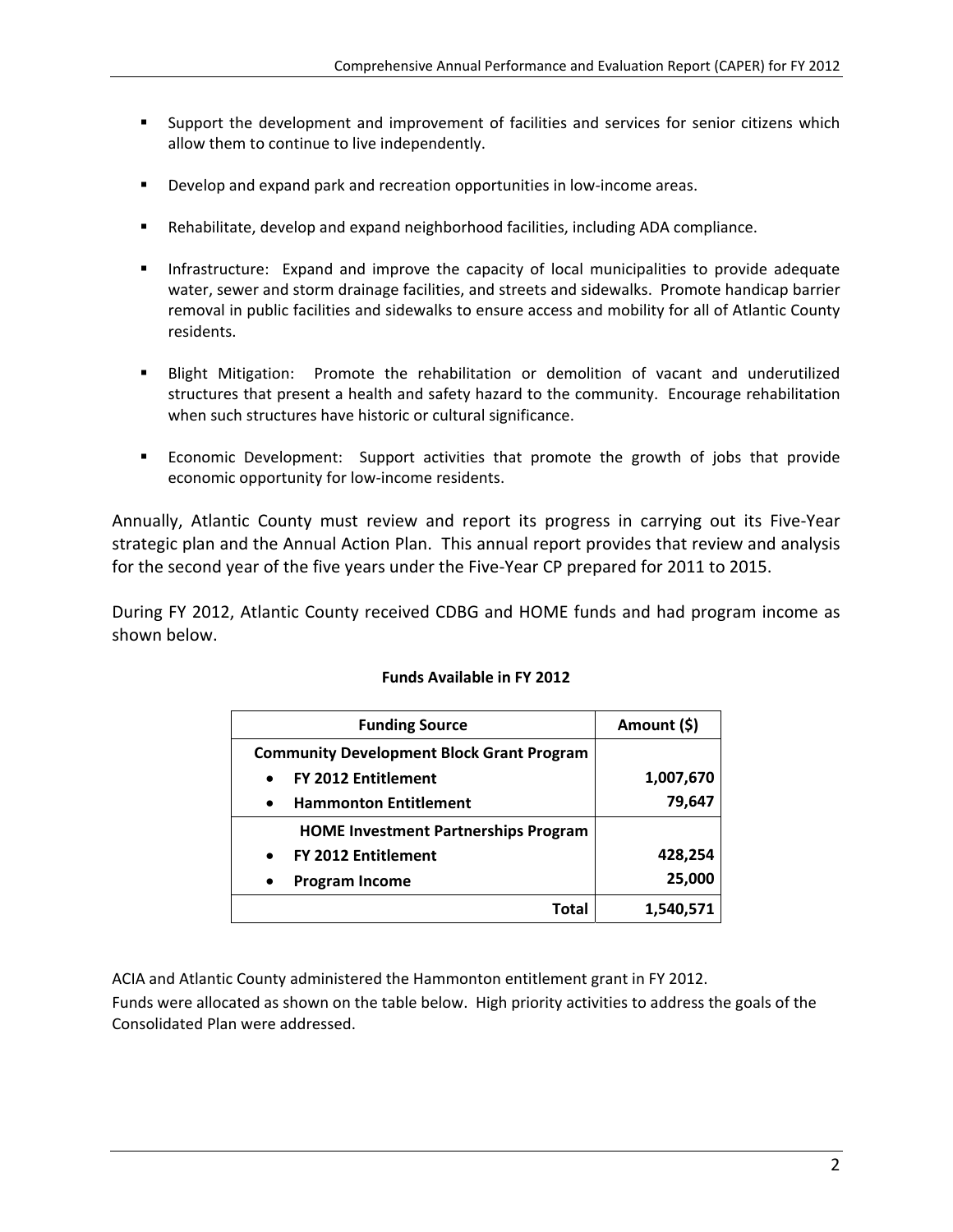### **FY 2012 Funds Allocation**

| 2012 Chart                           |                                                                                                                                                                           |   |         |           |             |
|--------------------------------------|---------------------------------------------------------------------------------------------------------------------------------------------------------------------------|---|---------|-----------|-------------|
| Priority                             | Project                                                                                                                                                                   |   |         | CDBG      | <b>HOME</b> |
|                                      | Goal Housing Needs - Expand Home Ownership Among Low Income Households                                                                                                    |   |         |           |             |
| Assistance with<br>Home<br>Ownership | Atlantic Co. - Homebuyer Program                                                                                                                                          |   | H       |           | 221,190     |
| <b>CHDO</b>                          | Housing construction                                                                                                                                                      |   | Н       |           | 64,239      |
|                                      | Goal Housing Needs - Improve and Maintain Existing Housing                                                                                                                |   |         |           |             |
|                                      | Atlantic Co. - Housing Rehabilitation Program (includes program income)                                                                                                   |   | H       |           | 125,000     |
| Owner                                | Corbin City – rehab                                                                                                                                                       |   | Н       | 5,000     |             |
| Households                           | Folsom Borough - Housing Rehabilitation Program                                                                                                                           |   | Н       | 15,000    |             |
|                                      | <b>Total Housing</b>                                                                                                                                                      |   |         | 20,000    | 410,429     |
|                                      | Goal Public Facilities Needs - Support for Improvement and Construction of Public Facilities                                                                              |   |         |           |             |
| Senior Centers                       | Galloway Twp. – Acquisition and Reconstruction of senior center 621 West White<br>Horse Pike                                                                              |   | H       | 87,203    |             |
|                                      | Buena Vista Township - Senior Center                                                                                                                                      |   | H       | 40,642    |             |
| Removal of<br>Architectural          | Atlantic County – improvements to county building in Northfield $\&$ Somers pt<br>library                                                                                 |   | Н       | 70,000    |             |
| <b>Barriers</b>                      | Weymouth Township – community center ADA building and parking lot                                                                                                         |   | Н       | 15,000    |             |
|                                      | Corbin City - ADA city hall                                                                                                                                               |   | H       | 10,000    |             |
|                                      | City of Estell Manor – soccer complex walking path                                                                                                                        |   | Н       | 15,000    |             |
|                                      | City of Linwood – ADA – Oak Avenue – New Road to Burroughs Avenue                                                                                                         |   | Н       | 15,000    |             |
|                                      | Margate City - ADA bulkheads Iroquois Ave. beach access                                                                                                                   |   | Н       | 28.915    |             |
|                                      | Northfield City - ADA - walkway improvements Birch Grove Park                                                                                                             |   | Н       | 20,370    |             |
|                                      | Longport – ADA improvements entrance ramp                                                                                                                                 |   | H       | 15,000    |             |
|                                      | <b>Total Public Facilities</b>                                                                                                                                            |   | 317,130 |           |             |
|                                      | Goal Infrastructure Needs - Improve, Maintain and Expand Infrastructure                                                                                                   |   |         |           |             |
| Street<br>Improvements               | City of Brigantine – 8th Street between Brigintine and Bayshore Aves. Includes<br>replacement of storm and ansitary sewer, ADA compliant ramps Continuation of<br>FY 2011 | Н | 47,656  |           |             |
|                                      | Egg Harbor Township - Road Construction Farr and Foster Aves - continuation of<br>2011                                                                                    | Н | 101,527 |           |             |
|                                      | Hammonton - Street improvements (unspecified locations)                                                                                                                   |   | Н       | 63,718    |             |
|                                      | Pleasant ville - Mulberry Avenue Street Improvements between Main Street and<br>Franklin Blvd.                                                                            |   | Н       | 92,258    |             |
|                                      | Somers Point - Reconstruction of Ninth Street from New York to Pennsylvania<br>Ave. for drainage; pedestrian walkway and handicapped ramps.                               |   | Н       | 47,246    |             |
|                                      | Ventnor - Rosbobough Ave. - Monmouth Ave. and Winchester Ave.                                                                                                             |   | Η       | 50,645    |             |
| Demolition                           | Hamilton Township - Demolition of dilapidated and/or unsafe Structures on<br>Orchard Rd; Market St; Phillips Ave; Memory Lane; Pacific Avenue                             |   | Н       | 60,946    |             |
| Drainage<br>improvements             | Buena Boro - Louis Drive                                                                                                                                                  |   | Η       | 22,379    |             |
|                                      | <b>Total Infrastructure</b>                                                                                                                                               |   |         | 486,375   |             |
|                                      | Goal Public Service Needs - Provide Public Service to Qualified Populations                                                                                               |   |         |           |             |
| <b>Public Services</b>               | Absecon - Senior transportation service                                                                                                                                   |   | Н       | 23,819    |             |
|                                      | Mullica Township - Fire fighting equipmnent - NOT ELIGILBE?                                                                                                               |   |         | 22,530    |             |
|                                      | <b>Total Public Services</b>                                                                                                                                              |   |         | 46,349    |             |
|                                      |                                                                                                                                                                           |   |         |           |             |
| Planning and<br>Administration       | Atlantic County Improvement Authority – planning and program<br>administration                                                                                            | Η |         |           |             |
|                                      | Total Planning and Administration                                                                                                                                         |   |         | 217,463   | 42,825      |
|                                      | Program Total                                                                                                                                                             |   |         | 1,087,317 | 453,254     |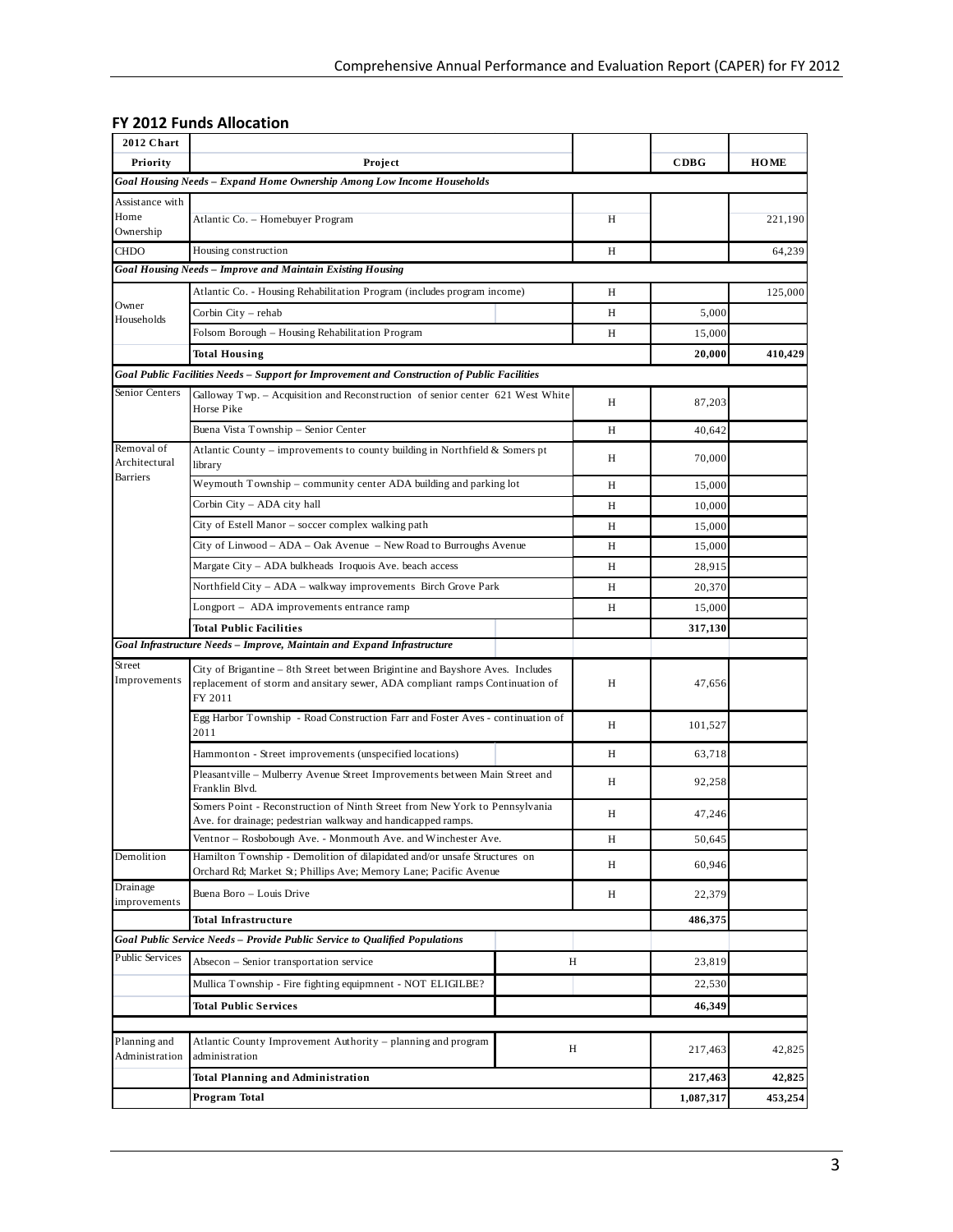|           | <b>Atlantic County</b><br><b>Grantee Name:</b>                                   |               |                        |                   |                 |               |           |  |  |  |  |  |
|-----------|----------------------------------------------------------------------------------|---------------|------------------------|-------------------|-----------------|---------------|-----------|--|--|--|--|--|
|           | Decent Housing with Purpose of New or Improved Availability/Accessibility (DH-1) |               |                        |                   |                 |               |           |  |  |  |  |  |
|           | <b>Specific Objective</b>                                                        | <b>Source</b> | Year                   | Performance       | <b>Expected</b> | Actual        | Percent   |  |  |  |  |  |
|           |                                                                                  | of Funds      |                        | <b>Indicators</b> | <b>Number</b>   | <b>Number</b> | Completed |  |  |  |  |  |
|           |                                                                                  |               |                        |                   |                 |               | of Multi- |  |  |  |  |  |
|           |                                                                                  |               |                        |                   |                 |               | year Goal |  |  |  |  |  |
| <b>DH</b> | Housing Rehabilitation                                                           | <b>HOME</b>   | 2011                   | Housing units     | 46              | 59            | 28 %      |  |  |  |  |  |
| 1.1       | New housing                                                                      | <b>CDBG</b>   | 2012                   |                   | 34              | 39            | 19 %      |  |  |  |  |  |
|           | construction                                                                     | <b>NSP</b>    | 2013                   |                   |                 |               | %         |  |  |  |  |  |
|           | Homebuyer Assistance                                                             |               | 2014                   |                   |                 |               | %         |  |  |  |  |  |
|           |                                                                                  |               | 2015                   |                   |                 |               | %         |  |  |  |  |  |
|           |                                                                                  |               |                        |                   | 210             | 98            | 47%       |  |  |  |  |  |
|           |                                                                                  |               | <b>MULTI-YEAR GOAL</b> |                   |                 |               |           |  |  |  |  |  |
| <b>DH</b> | <b>Rental Housing</b>                                                            | <b>HOME</b>   | 2011                   | Housing units     | $\Omega$        | 6             | 12%       |  |  |  |  |  |
| 2.1       | Development                                                                      | <b>LIHTC</b>  | 2012                   |                   |                 | 4             | 8%        |  |  |  |  |  |
|           |                                                                                  | <b>NSP</b>    | 2013                   |                   |                 |               | %         |  |  |  |  |  |
|           |                                                                                  |               | 2014                   |                   |                 |               | %         |  |  |  |  |  |
|           | Section 8 Rental                                                                 | Section 8     | 2015                   |                   |                 |               | %         |  |  |  |  |  |
|           | Assistance                                                                       |               |                        |                   | 50              | 10            | 20%       |  |  |  |  |  |
|           |                                                                                  |               | <b>MULTI-YEAR GOAL</b> |                   |                 |               |           |  |  |  |  |  |

### **Table 2C Summary of Specific Objectives**

#### **Special Needs:**

|                                  | Decent Housing with Purpose of New or Improved Affordability (DH-2) |                             |                                      |                                  |                                  |                         |                                                       |
|----------------------------------|---------------------------------------------------------------------|-----------------------------|--------------------------------------|----------------------------------|----------------------------------|-------------------------|-------------------------------------------------------|
|                                  | <b>Specific Objective</b>                                           | Source of<br><b>Funds</b>   | Year                                 | Performance<br><b>Indicators</b> | <b>Expected</b><br><b>Number</b> | Actual<br><b>Number</b> | Percent<br><b>Completed</b><br>of Multi-<br>year Goal |
| D<br>H <sub>2</sub><br>$\cdot$ 1 | <b>Elderly Rental housing</b>                                       | <b>HOME</b><br><b>LIHTC</b> | 2011<br>2012<br>2013<br>2014<br>2015 | Housing units                    | 0                                | 73                      | 73 %<br>%<br>%<br>%<br>%                              |
|                                  |                                                                     |                             |                                      | MULTI-YEAR GOAL                  | 100                              | 73                      | 73 %                                                  |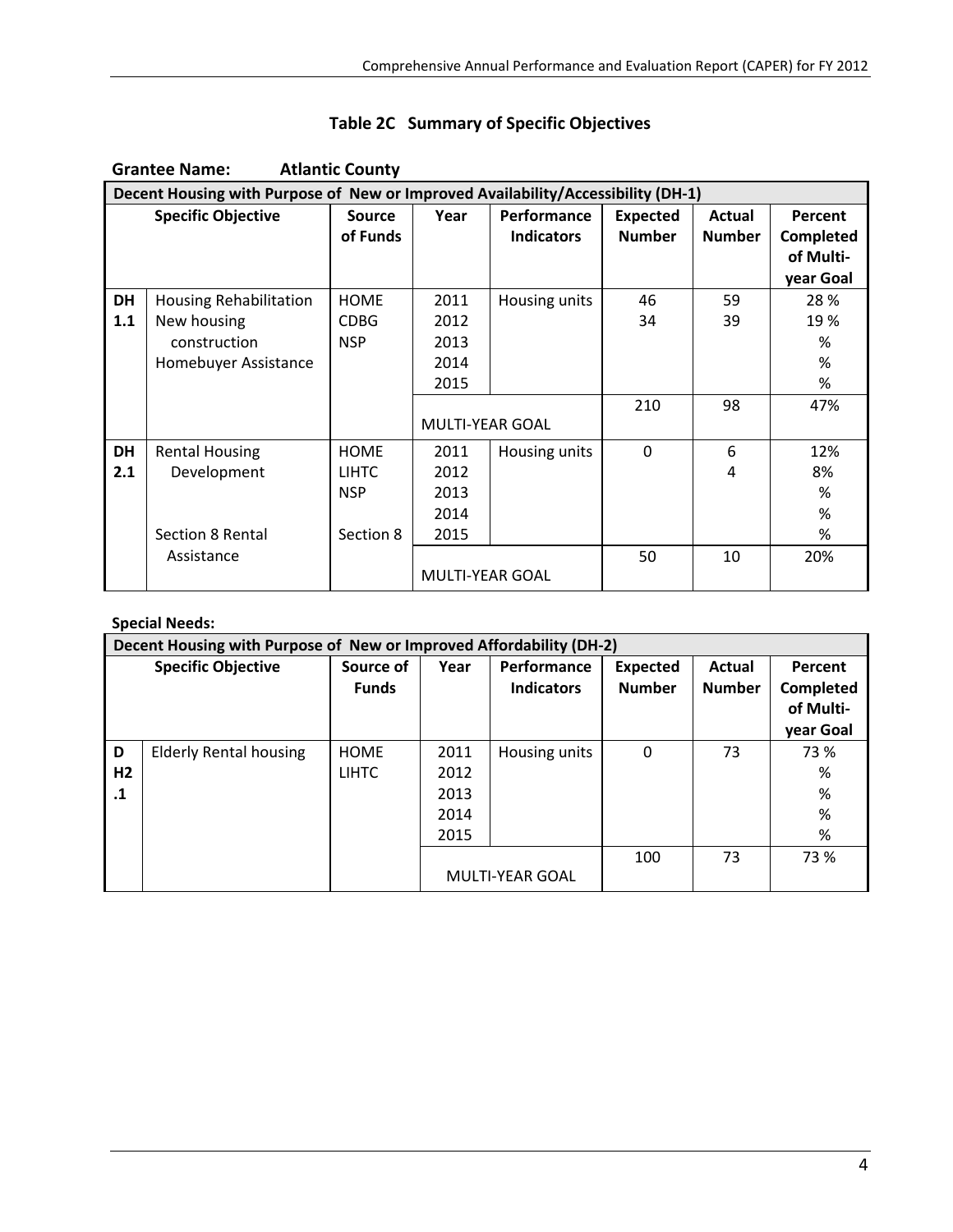| <b>Specific Objectives</b> |                                                             | <b>Sources</b><br>οf<br><b>Funds</b> | Year | Performance<br><b>Indicators</b> | <b>Expected</b><br><b>Number</b> | Actual<br><b>Number</b> | Percent<br>Completed |
|----------------------------|-------------------------------------------------------------|--------------------------------------|------|----------------------------------|----------------------------------|-------------------------|----------------------|
| <b>DH</b><br>2.1           | Single Point of Entry to<br>prevent and end<br>homelessness | Local                                |      | People                           | 1,000                            | $\Omega$                | %                    |
|                            | Uniform assessment<br>Open and shared<br>network            | Local                                |      | People<br>Not<br>applicable      | 1,000                            | $\Omega$                | %<br>%               |
|                            | Integrated support<br>network                               |                                      |      | <b>Not</b><br>applicable         |                                  |                         | %                    |
|                            | Increase number of<br>new PSH housing units                 | <b>SHP</b>                           |      | <b>Housing Units</b>             | 14                               | 16                      | 114%                 |
|                            | Expand prevention<br>efforts                                | DCA-<br><b>ESG</b>                   |      | Households                       | 100                              | $\Omega$                | %                    |

#### **Homeless:**

#### **Non‐Housing Community Development Goals**

|                             | Suitable Living Environment with Purpose of New or Improved Availability/Accessibility (SL-1) |                           |                                                                   |                                  |                                  |                         |                                                |
|-----------------------------|-----------------------------------------------------------------------------------------------|---------------------------|-------------------------------------------------------------------|----------------------------------|----------------------------------|-------------------------|------------------------------------------------|
|                             | <b>Specific Objective</b>                                                                     | <b>Source</b><br>of Funds | Year                                                              | Performance<br><b>Indicators</b> | <b>Expected</b><br><b>Number</b> | Actual<br><b>Number</b> | Percent<br>Completed<br>of Multi-<br>year Goal |
| <b>SL</b><br>1.1            | <b>Barrier Removal</b><br>projects<br>Senior Center<br>improvements<br><b>Public Service</b>  | <b>CDBG</b>               | 2011<br>2012<br>2013<br>2014<br>2015                              | Public<br><b>Facilities</b>      | 11<br>11<br>50                   | 9<br>6<br>15            | 18%<br>12%<br>%<br>%<br>$\%$<br>30%            |
|                             | Suitable Living Environment with Purpose of New or Improved Affordability (SL-2)              |                           | <b>MULTI-YEAR GOAL</b>                                            |                                  |                                  |                         |                                                |
| <b>SL</b><br>$\overline{2}$ | None                                                                                          |                           | 2011<br>2012<br>2013<br>2014<br>2015<br>MULTI-YEAR<br><b>GOAL</b> |                                  |                                  |                         | %<br>%<br>%<br>%<br>%<br>%                     |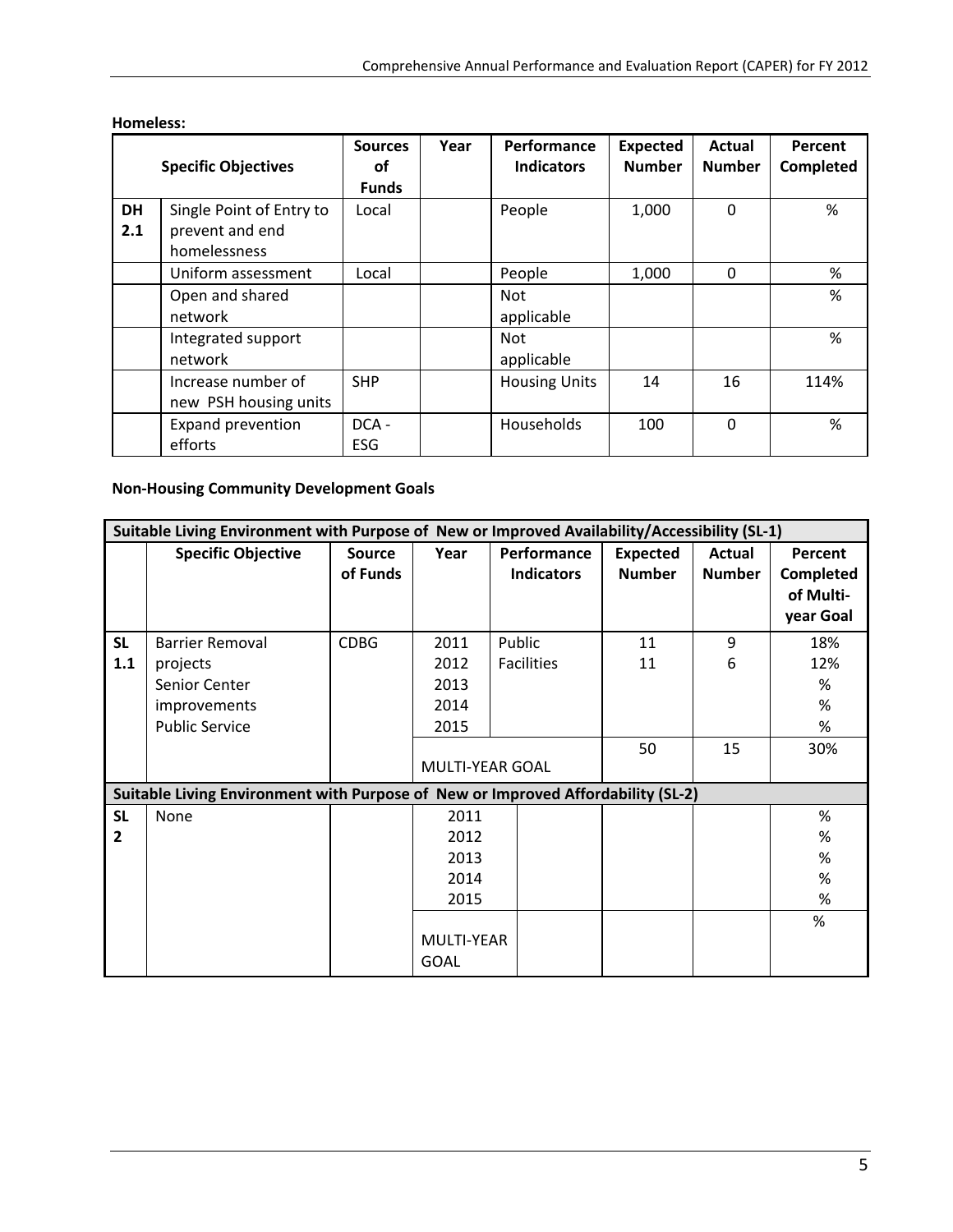|                | Suitable Living Environment with Purpose of New or Improved Sustainability (SL-3) |                           |                                      |                                  |                                  |                         |                                                |  |  |  |  |
|----------------|-----------------------------------------------------------------------------------|---------------------------|--------------------------------------|----------------------------------|----------------------------------|-------------------------|------------------------------------------------|--|--|--|--|
|                | <b>Specific Objective</b>                                                         | <b>Source</b><br>of Funds | Year                                 | Performance<br><b>Indicators</b> | <b>Expected</b><br><b>Number</b> | Actual<br><b>Number</b> | Percent<br>Completed<br>of Multi-<br>year Goal |  |  |  |  |
| <b>SL</b><br>3 | Infrastructure – Street<br>improvements,<br>Demolition                            | <b>CDBG</b>               | 2011<br>2012<br>2013<br>2014<br>2015 |                                  | 9<br>8                           | 5<br>5                  | 35 %<br>35 %<br>%<br>%<br>%                    |  |  |  |  |
|                |                                                                                   |                           | <b>MULTI-YEAR GOAL</b>               |                                  | 14                               | 10                      | 70 %                                           |  |  |  |  |

|           | Economic Opportunity with Purpose of New or Improved Availability/Accessibility (EO-1) |               |                        |                     |                 |              |           |
|-----------|----------------------------------------------------------------------------------------|---------------|------------------------|---------------------|-----------------|--------------|-----------|
|           | <b>Specific Objective</b>                                                              | <b>Source</b> | Year                   | Performance         | <b>Expected</b> | Actual       | Percent   |
|           |                                                                                        | of Funds      |                        | <b>Indicators</b>   | <b>Number</b>   | <b>Numbe</b> | Complete  |
|           |                                                                                        |               |                        |                     |                 | r            | d of      |
|           |                                                                                        |               |                        |                     |                 |              | Multi-    |
|           |                                                                                        |               |                        |                     |                 |              | year Goal |
| <b>EO</b> | Commercial/Industrial                                                                  | <b>CDBG</b>   | 2011                   | <b>Jobs Created</b> | Multi-year      | $\mathbf 0$  | %         |
| 1.        | rehabilitation or                                                                      | Sec 108       | 2012                   |                     |                 | 0            | %         |
| 1         | infrastructure                                                                         |               | 2013                   |                     |                 |              | %         |
|           |                                                                                        |               | 2014                   |                     |                 |              | %         |
|           |                                                                                        |               | 2015                   |                     |                 |              | $\%$      |
|           |                                                                                        |               | <b>MULTI-YEAR GOAL</b> |                     | 20              |              | $\%$      |
|           | Economic Opportunity with Purpose of New or Improved Affordability (EO-2)              |               |                        |                     |                 |              |           |
| EO        | None                                                                                   |               | 2011                   |                     |                 |              | %         |
| 2.        |                                                                                        |               | 2012                   |                     |                 |              | $\%$      |
| 1         |                                                                                        |               | 2013                   |                     |                 |              | %         |
|           |                                                                                        |               | 2014                   |                     |                 |              | %         |
|           |                                                                                        |               | 2015                   |                     |                 |              | %         |
|           |                                                                                        |               | <b>MULTI-YEAR GOAL</b> |                     |                 |              | %         |
|           | Economic Opportunity with Purpose of New or Improved Sustainability (EO-3)             |               |                        |                     |                 |              |           |
| <b>EO</b> | None                                                                                   |               | 2011                   |                     |                 |              | %         |
| 3.        |                                                                                        |               | 2012                   |                     |                 |              | %         |
| 1         |                                                                                        |               | 2013                   |                     |                 |              | %         |
|           |                                                                                        |               | 2014                   |                     |                 |              | %         |
|           |                                                                                        |               | 2015                   |                     |                 |              | %         |
|           |                                                                                        |               | <b>MULTI-YEAR GOAL</b> |                     |                 |              | $\%$      |
|           | Neighborhood Revitalization (NR-1) - Not applicable                                    |               |                        |                     |                 |              |           |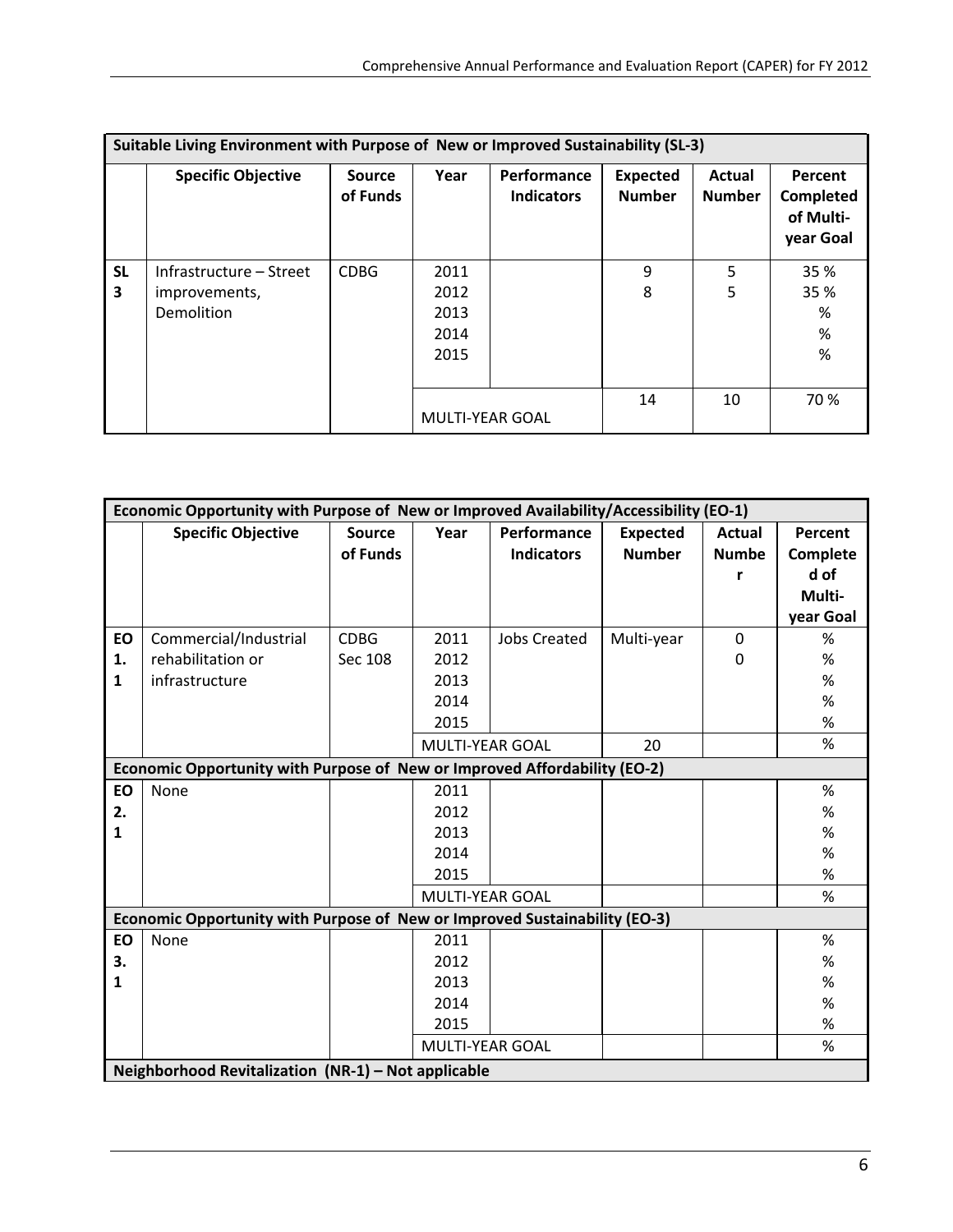# **Section I**

## **Program Narratives**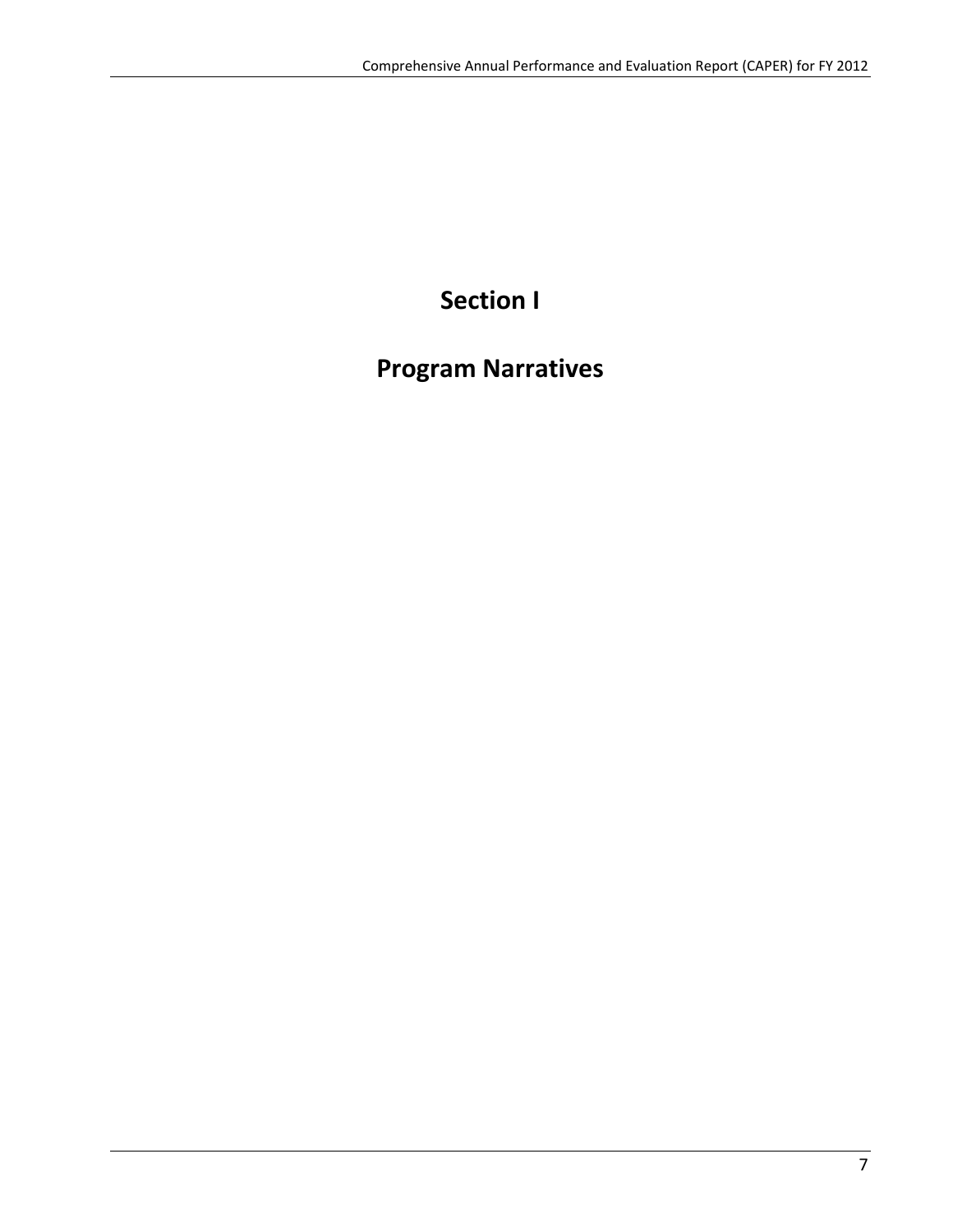### **I. Summary of Resources and Distribution of Funds**

During the period from September 1, 2012 to August 31, 2013, Atlantic County resources for the period included:

| <b>Funding Source</b>                            | Amount (\$) |  |  |
|--------------------------------------------------|-------------|--|--|
| <b>Community Development Block Grant Program</b> |             |  |  |
| <b>FY 2012 Entitlement</b><br>$\bullet$          | 1,007,670   |  |  |
| <b>Hammonton Entitlement</b><br>$\bullet$        | 79,647      |  |  |
| <b>HOME Investment Partnerships Program</b>      |             |  |  |
| <b>FY 2012 Entitlement</b><br>$\bullet$          | 428,254     |  |  |
| <b>Program Income</b><br>$\bullet$               | 25,000      |  |  |
| Total                                            | 1,540,571   |  |  |

The anticipated program income for the HOME program was \$25,000. Actual receipt of Program Income for HOME was \$0. Since program income goes to the housing rehabilitation program, fewer dollars were available for rehabilitation than originally projected. Matching resources for the HOME program funds included funds recycled from small cities housing rehabilitation loan repayments.

CDBG program income was received in 2012 in the amount of \$21,470.78. These funds will be recycled in the housing rehabilitation program.

In addition, Atlantic County received McKinney funding for homeless programs through the Continuum of Care.

There we no tax credit allocations awarded in the county during FY 2012.

FY 2012 funds were committed to a range of activities in the participating municipalities in the County as shown on the table below.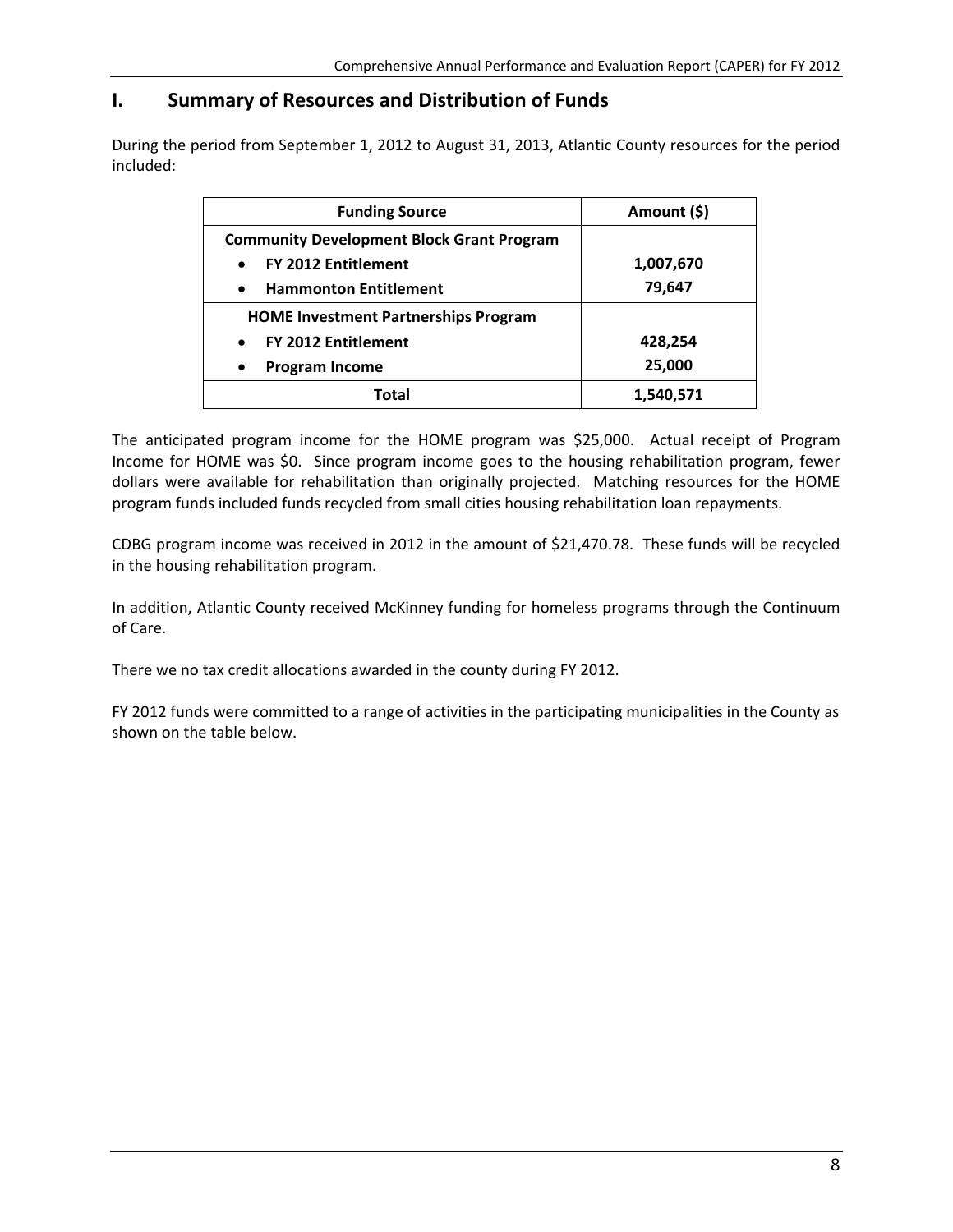### **FY 2012 Funding Allocations**

| 2012 Chart                     |                                                                                                                                                                           |   |           |             |
|--------------------------------|---------------------------------------------------------------------------------------------------------------------------------------------------------------------------|---|-----------|-------------|
| Priority                       | Project                                                                                                                                                                   |   | CDBG      | <b>HOME</b> |
|                                | Goal Housing Needs - Expand Home Ownership Among Low Income Households                                                                                                    |   |           |             |
| Assistance with                |                                                                                                                                                                           |   |           |             |
| Home<br>Ownership              | Atlantic Co. - Homebuyer Program                                                                                                                                          | Н |           | 221,190     |
| <b>CHDO</b>                    | Housing construction                                                                                                                                                      | H |           | 64,239      |
|                                | Goal Housing Needs - Improve and Maintain Existing Housing                                                                                                                |   |           |             |
|                                | Atlantic Co. - Housing Rehabilitation Program (includes program income)                                                                                                   | H |           | 125,000     |
| Owner                          | Corbin City - rehab                                                                                                                                                       | H | 5,000     |             |
| Households                     | Folsom Borough – Housing Rehabilitation Program                                                                                                                           | Н | 15,000    |             |
|                                | <b>Total Housing</b>                                                                                                                                                      |   | 20,000    | 410,429     |
|                                | Goal Public Facilities Needs - Support for Improvement and Construction of Public Facilities                                                                              |   |           |             |
| Senior Centers                 | Galloway Twp. – Acquisition and Reconstruction of senior center 621 West White<br>Horse Pike                                                                              | Н | 87,203    |             |
|                                | Buena Vista Township - Senior Center                                                                                                                                      | H | 40,642    |             |
| Removal of                     | Atlantic County – improvements to county building in Northfield & Somers pt                                                                                               |   |           |             |
| Architectural                  | library                                                                                                                                                                   | Н | 70,000    |             |
| <b>Barriers</b>                | Weymouth Township – community center ADA building and parking lot                                                                                                         | H | 15,000    |             |
|                                | Corbin City - ADA city hall                                                                                                                                               | H | 10,000    |             |
|                                | City of Estell Manor – soccer complex walking path                                                                                                                        | H | 15,000    |             |
|                                | City of Linwood – ADA – Oak Avenue – New Road to Burroughs Avenue                                                                                                         | H | 15,000    |             |
|                                | Margate City – ADA bulkheads Iroquois Ave. beach access                                                                                                                   | H | 28,915    |             |
|                                | Northfield City - ADA - walkway improvements Birch Grove Park                                                                                                             | H | 20,370    |             |
|                                | Longport – ADA improvements entrance ramp                                                                                                                                 | H | 15,000    |             |
|                                | Total Public Facilities                                                                                                                                                   |   | 317,130   |             |
|                                | Goal Infrastructure Needs - Improve, Maintain and Expand Infrastructure                                                                                                   |   |           |             |
| Street<br>Improvements         | City of Brigantine – 8th Street between Brigintine and Bayshore Aves. Includes<br>replacement of storm and ansitary sewer, ADA compliant ramps Continuation of<br>FY 2011 | Н | 47,656    |             |
|                                | Egg Harbor Township - Road Construction Farr and Foster Aves - continuation of<br>2011                                                                                    | Н | 101,527   |             |
|                                | Hammonton - Street improvements (unspecified locations)                                                                                                                   | Н | 63,718    |             |
|                                | Pleasant ville – Mulberry Avenue Street Improvements between Main Street and<br>Franklin Blvd.                                                                            | H | 92,258    |             |
|                                | Somers Point - Reconstruction of Ninth Street from New York to Pennsylvania<br>Ave. for drainage; pedestrian walkway and handicapped ramps.                               | H | 47,246    |             |
|                                | Ventnor - Rosbobough Ave. - Monmouth Ave. and Winchester Ave.                                                                                                             | Н | 50,645    |             |
| Demolition                     | Hamilton Township - Demolition of dilapidated and/or unsafe Structures on<br>Orchard Rd; Market St; Phillips Ave; Memory Lane; Pacific Avenue                             | Н | 60,946    |             |
| Drainage<br>improvements       | Buena Boro - Louis Drive                                                                                                                                                  | Н | 22,379    |             |
|                                | Total Infrastructure                                                                                                                                                      |   | 486,375   |             |
|                                | Goal Public Service Needs - Provide Public Service to Qualified Populations                                                                                               |   |           |             |
| Public Services                | Absecon - Senior transportation service<br>H                                                                                                                              |   | 23,819    |             |
|                                | Mullica Township - Fire fighting equipmnent - NOT ELIGILBE?                                                                                                               |   | 22,530    |             |
|                                | Total Public Services                                                                                                                                                     |   | 46,349    |             |
|                                |                                                                                                                                                                           |   |           |             |
| Planning and<br>Administration | Atlantic County Improvement Authority – planning and program<br>Η<br>administration                                                                                       |   | 217,463   | 42,825      |
|                                | <b>Total Planning and Administration</b>                                                                                                                                  |   | 217,463   | 42,825      |
|                                | Program Total                                                                                                                                                             |   | 1,087,317 | 453,254     |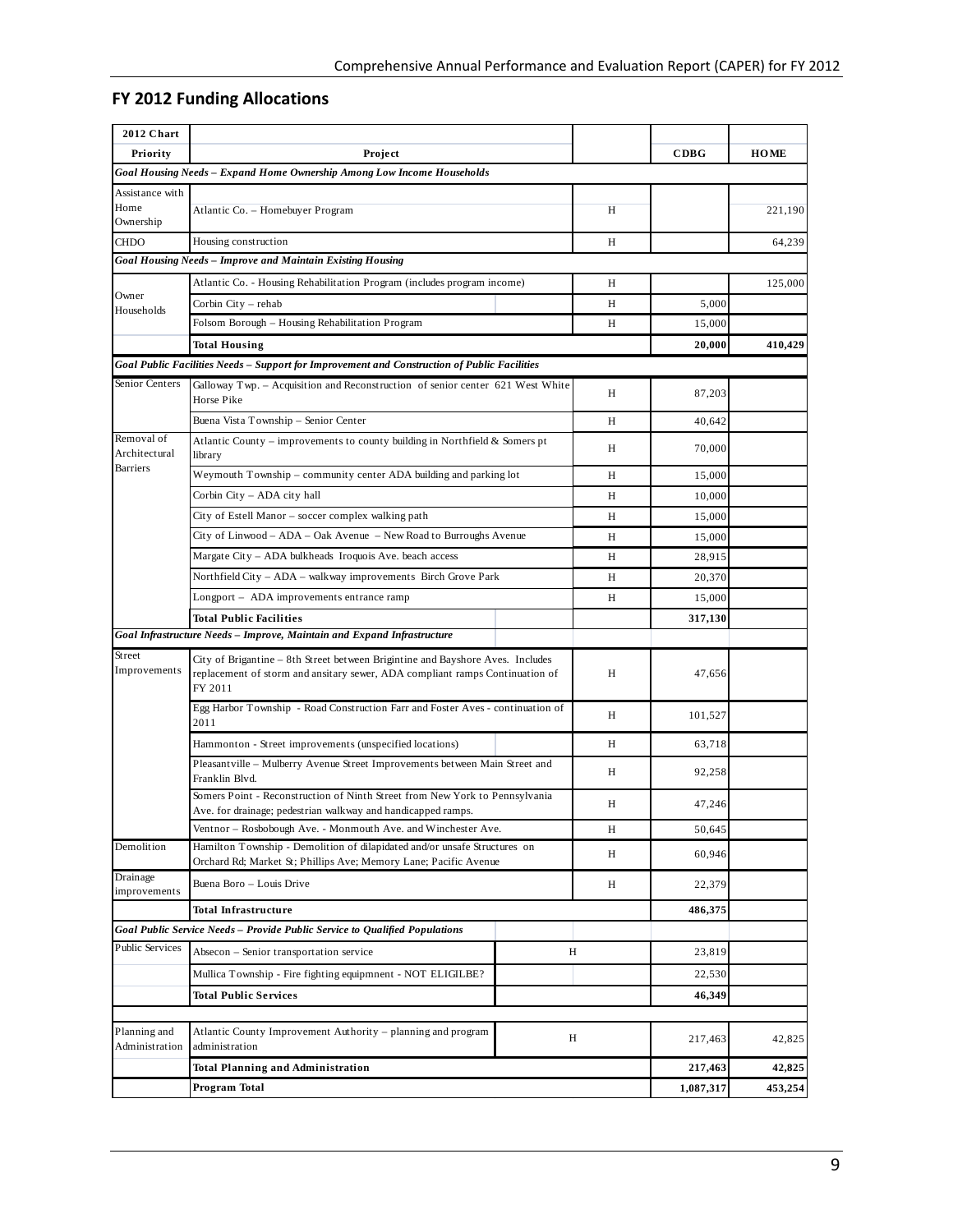#### **Geographic Distribution**

Priority funding areas in Atlantic County include those where the percentage of low and moderate income (LMI) persons exceeds 45.1%.

During 2012, activities will be funded in communities with higher racial and Latino concentrations in the communities of:

- Absecon
- **•** Galloway Township
- Egg Harbor Township
- Hammonton
- Hamilton Township
- Pleasantville

 $\overline{a}$ 

Atlantic County has become increasingly diverse since 1990. Between that year and 2009, the County's percentage of minority residents increased from 14.9% to 26.8%. The minority share of the population grew during a time of population increase, as the County continued to gain White residents, although at a slower rate than it gained persons of other races.

In Atlantic County, diversity has also recently expanded within the non-White population. The percentage of Black residents has decreased slightly since 2000, although it increased since 1990. Additionally, there have been sizable increases in the number of Asian/Pacific Islanders, persons of "other" race, and persons of Hispanic ethnicity. Between 1990 and 2009, the following trends could also be noted:

- Atlantic County's Black population increased by 6.3% and Black persons now represent a larger share of the total population than they did in 1990.
- In Atlantic County, Native Americans decreased in number from 372 in 1990 to 340 in 2009, a change of ‐8.6%.
- The number of Asian/Pacific Islanders more than tripled, increasing at the greatest rate among racial and ethnic groups (265.4%).
- Persons of "some other race," increased by 255.7% in Atlantic County.
- "Persons of two or more races" was a new category in the 2000 Census. At that time, persons in this category comprised 2.2% of the total population of Atlantic County. This segment changed little, increasing to 2.3% of the County's population in 2009.
- Persons of Hispanic origin<sup>1</sup> account for 12.9% of Atlantic County's total population, an increase from 5.5% in 1990.

<sup>1</sup> Hispanic origin is defined by the Census Bureau as "people whose origins are from Spain, the Spanish‐speaking countries of Central or South America, the Caribbean, or those identifying themselves generally as Spanish, Spanish‐American, etc. Origin can be viewed as ancestry, nationality, or country of birth of the person or person's parents or ancestors prior to their arrival in the United States. Spanish/Hispanic/Latino people may be of any race."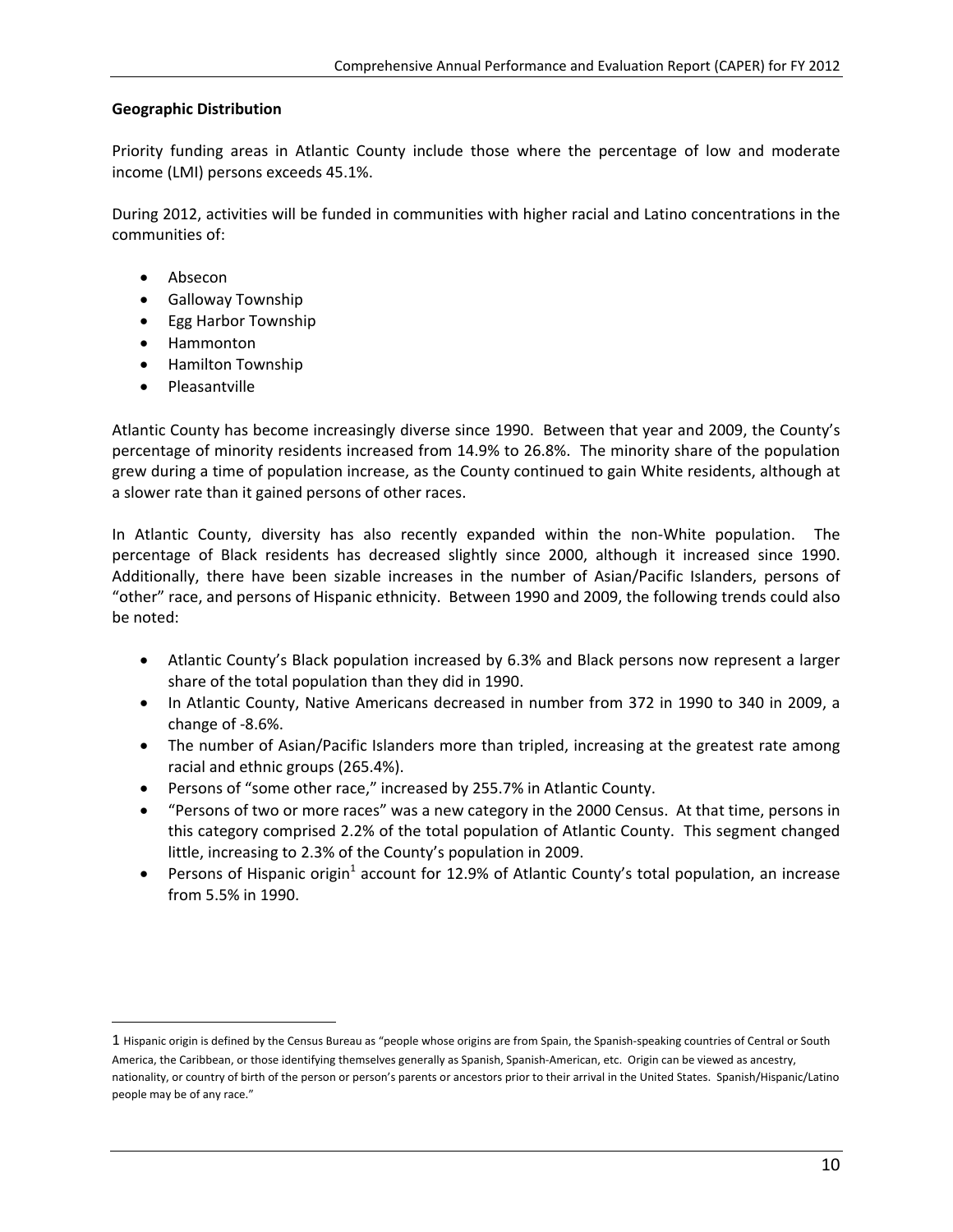|                            | 1990    |        | 2000    |        | 2009    |        | % Change  |
|----------------------------|---------|--------|---------|--------|---------|--------|-----------|
|                            | #       | $\%$   | #       | $\%$   | #       | %      | 1990-2009 |
| <b>Atlantic County</b>     | 186,341 | 100.0% | 212,035 | 100.0% | 230,344 | 100.0% | 23.6%     |
| White                      | 158,622 | 85.1%  | 161,823 | 76.3%  | 168,631 | 73.2%  | 6.3%      |
| <b>Black</b>               | 19,573  | 10.5%  | 26,642  | 12.6%  | 28,295  | 12.3%  | 44.6%     |
| Amer, Indian/Alaska Native | 372     | 0.2%   | 476     | 0.2%   | 340     | 0.1%   | $-8.6%$   |
| Asian/Pacific Islander     | 3.273   | 1.8%   | 8,648   | 4.1%   | 11,664  | 5.1%   | 256.4%    |
| Some Other Race            | 4,501   | 2.4%   | 9,732   | 4.6%   | 16.009  | 7.0%   | 255.7%    |
| Two or More Races*         | N/A     |        | 4,714   | 2.2%   | 5,405   | 2.3%   | 14.7%     |
| Hispanic                   | 10,304  | 5.5%   | 20,622  | 9.7%   | 29,741  | 12.9%  | 188.6%    |

**Atlantic County: Population Trends by Race and Ethnic Origin, 1990 to 2009**

\* Data for Tw o or More Races w as not available in 1990.

*Source: 1990 Census SF1 (P1, P6, P8); Census 2000 SF1 (P1, P3, P4); 2005-2009 American Community Survey (B01003, B02001, B03001)*

The following table presents population data for Atlantic County by race and ethnicity. The data is presented by municipality for all 230,344 Atlantic residents in 2009. HUD defines areas of racial or ethnic concentration as geographical areas where the percentage of a specific minority or ethnic group is 10 percentage points higher than in the County overall.

In Atlantic County, Black residents comprised 12.3% of the population. Therefore, an area of racial concentration includes census tracts where the percentage of Black residents is 22.3% or higher. Of the 22 total municipalities in Atlantic County (not including Atlantic City), five include census tracts that qualify using this definition. In the County, Asian/Pacific Islander residents comprised 5.1% of the population; therefore, an area of racial concentration includes census tracts where the percentage of Asian/Pacific Islander residents is 15.1% of higher. Of the 22 total municipalities in Atlantic County, two include census tracts that qualify using this definition. Further, persons of Hispanic ethnicity represent 12.9% of Atlantic County's population. Therefore, an area of ethnic concentration would include census tracts of 22.9% or higher. Of the 22 total municipalities in Atlantic County, four include census tracts that qualify using this definition.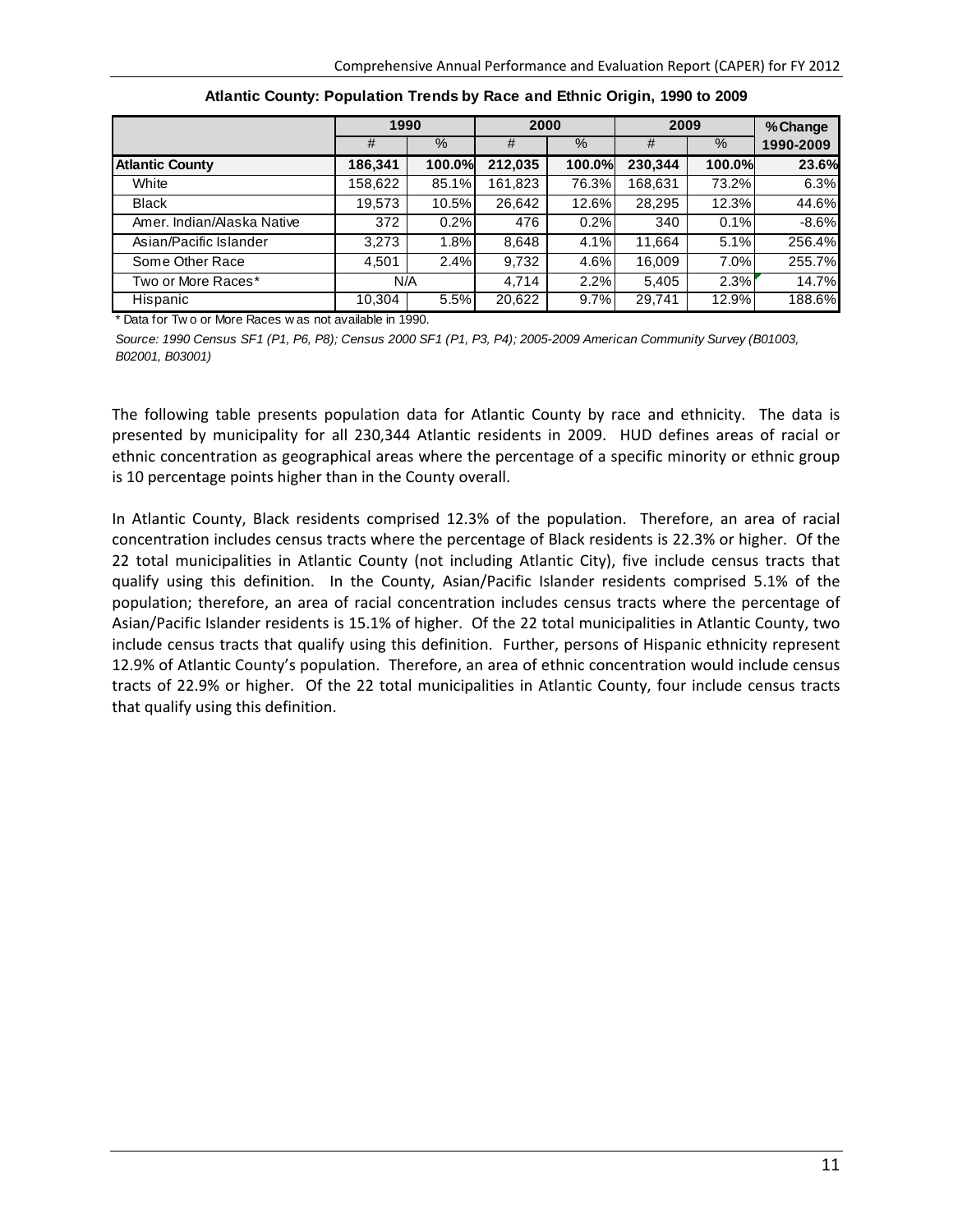|                               | <b>Census</b>     | <b>Total</b>   | White          |                | <b>Black</b>     |               | Asian/Pacific<br><b>Islander</b> |              | Other Race** |               | <b>Hispanic</b> |               |
|-------------------------------|-------------------|----------------|----------------|----------------|------------------|---------------|----------------------------------|--------------|--------------|---------------|-----------------|---------------|
|                               | <b>Tract</b>      | Population     | #              | %              | #                | %             | #                                | %            | #            | %             | #               | %             |
| <b>Atlantic County</b>        |                   | 230,344        | 168,631        | 73.2%          | 28,295           | 12.3%         | 11,664                           | 5.1%         | 21,754       | 9.4%          | 29,741          | 12.9%         |
| Absecon (city)                | Total             | 8,179          | 6,035          | 73.8%          | 914              | 11.2%         | 748                              | 9.1%         | 482          | 5.9%          | 604             | 7.4%          |
|                               | 102               | 5,809          | 5,002          | 86.1%          | 377              | 6.5%          | 214                              | 3.7%         | 216          | 3.7%          | 193             | 3.3%          |
|                               | 103               | 2,370          | 1,033          | 43.6%          | 537              | 22.7%         | 534                              | 22.5%        | 266          | 11.2%         | 411             | 17.3%         |
| <b>Brigantine (city)</b>      | Total             | 12,701         | 10,903         | 85.8%          | 241              | 1.9%          | 765                              | 6.0%         | 792          | 6.2%          | 1,034           | 8.1%          |
|                               | 101.01            | 4,216          | 4,071          | 96.6%          | 66               | 1.6%          | 44                               | 1.0%         | 35           | 0.8%          | 55              | 1.3%          |
|                               | 101.02            | 2,574          | 2,245          | 87.2%          | 15               | 0.6%          | 256                              | 9.9%         | 58           | 2.3%          | 70              | 2.7%          |
|                               | 101.03            | 5,911          | 4,587          | 77.6%          | 160              | 2.7%          | 465                              | 7.9%         | 699          | 11.8%         | 909             | 15.4%         |
| Buena (borough)               | 113               | 3,749          | 2,741          | 73.1%          | 253              | 6.7%          | 18                               | 0.5%         | 737          | 19.7%         | 1,111           | 29.6%         |
| <b>Buena Vista (township)</b> | 112.02            | 7,409          | 6,212          | 83.8%          | 752              | 10.1%         | 25                               | 0.3%         | 420          | 5.7%          | 650             | 8.8%          |
| Corbin City (city)            | $116*$            | 4,771          | 4,306          | 90.3%          | 205              | 4.3%          | 43                               | 0.9%         | 217          | 4.5%          | 204             | 4.3%          |
| Egg Harbor (township)         | Total             | 44,596         | 30,936         | 69.4%          | 5,590            | 12.5%         | 3,292                            | 7.4%         | 4,508        | 10.1%         | 6,043           | 13.6%         |
|                               | 117.01            | 7,261          | 4,284          | 59.0%          | 902              | 12.4%         | 1,074                            | 14.8%        | 1,001        | 13.8%         | 1,474           | 20.3%         |
|                               | 117.02*           | 3,529<br>9.144 | 1,630<br>7,597 | 46.2%<br>83.1% | 851<br>686       | 24.1%         | 205<br>158                       | 5.8%<br>1.7% | 573<br>703   | 16.2%<br>7.7% | 656<br>726      | 18.6%<br>7.9% |
|                               | 118.01<br>118.02  | 14,163         | 10,323         | 72.9%          | 1,431            | 7.5%<br>10.1% | 1,226                            | 8.7%         | 1,183        | 8.4%          | 1,571           | 11.1%         |
|                               | 118.03            | 4,718          | 4,054          | 85.9%          | 228              | 4.8%          | 260                              | 5.5%         | 176          | 3.7%          | 515             | 10.9%         |
|                               | $120*$            | 4,006          | 1,306          | 32.6%          | 1,492            | 37.2%         | 349                              | 8.7%         | 859          | 21.4%         | 1,038           | 25.9%         |
|                               | 126.01*           | 1,775          | 1.742          | 98.1%          | $\Omega$         | 0.0%          | 20                               | 1.1%         | 13           | 0.7%          | 63              | 3.5%          |
| Egg Harbor City (city)        | 106               | 4,404          | 3,099          | 70.4%          | 737              | 16.7%         | 31                               | 0.7%         | 537          | 12.2%         | 943             | 21.4%         |
| <b>Estell Manor (city)</b>    | $116*$            | 4,771          | 4,306          | 90.3%          | 205              | 4.3%          | 43                               | 0.9%         | 217          | 4.5%          | 204             | 4.3%          |
| Folsom (borough)              | 112.01            | 1,804          | 1,704          | 94.5%          | 42               | 2.3%          | $\overline{7}$                   | 0.4%         | 51           | 2.8%          | 58              | 3.2%          |
| Galloway (township)           | Total             | 40,562         | 29,250         | 72.1%          | 5,251            | 12.9%         | 3,246                            | 8.0%         | 2,545        | 6.3%          | 3,676           | 9.1%          |
|                               | 104.01            | 4,789          | 4,134          | 86.3%          | 388              | 8.1%          | 147                              | 3.1%         | 120          | 2.5%          | 195             | 4.1%          |
|                               | 104.02            | 8,352          | 7,132          | 85.4%          | 663              | 7.9%          | 176                              | 2.1%         | 381          | 4.6%          | 727             | 8.7%          |
|                               | 104.03            | 5,386          | 3,232          | 60.0%          | 634              | 11.8%         | 1,262                            | 23.4%        | 258          | 4.8%          | 319             | 5.9%          |
|                               | $105.01*$         | 5,929          | 5,305          | 89.5%          | 363              | 6.1%          | 127                              | 2.1%         | 134          | 2.3%          | 204             | 3.4%          |
|                               | 105.03            | 5,855          | 2,857          | 48.8%          | 1,748            | 29.9%         | 594                              | 10.1%        | 656          | 11.2%         | 969             | 16.5%         |
|                               | 105.04            | 6,722          | 4,960          | 73.8%          | 604              | 9.0%          | 735                              | 10.9%        | 423          | 6.3%          | 606             | 9.0%          |
|                               | 117.02*           | 3,529          | 1,630          | 46.2%          | 851              | 24.1%         | 205                              | 5.8%         | 573          | 16.2%         | 656             | 18.6%         |
| Hamilton (township)           | Total             | 24,201         | 15,821         | 65.4%          | 5,024            | 20.8%         | 934                              | 3.9%         | 2,422        | 10.0%         | 3,111           | 12.9%         |
|                               | 114.01            | 3,967          | 3,613          | 91.1%          | 66               | 1.7%          | 57                               | 1.4%         | 231          | 5.8%          | 288             | 7.3%          |
|                               | 114.02            | 13,690         | 7,581          | 55.4%          | 3,390            | 24.8%         | 743                              | 5.4%         | 1,976        | 14.4%         | 2,606           | 19.0%         |
|                               | 115               | 6,544          | 4,627          | 70.7%          | 1,568            | 24.0%         | 134                              | 2.0%         | 215          | 3.3%          | 217             | 3.3%          |
| Hammonton (town)              | Total             | 13,445         | 10,602         | 78.9%          | 759              | 5.6%          | 467                              | 3.5%         | 1,617        | 12.0%         | 2,276           | 16.9%         |
|                               | 108               | 2,860          | 1,914          | 66.9%          | 132              | 4.6%          | 53                               | 1.9%         | 761          | 26.6%         | 777             | 27.2%         |
|                               | 109               | 5,864          | 4,665          | 79.6%          | 483              | 8.2%          | 369                              | 6.3%         | 347          | 5.9%          | 502             | 8.6%          |
|                               | 110               | 2,199          | 1,800          | 81.9%          | 130              | 5.9%          | 45                               | 2.0%         | 224          | 10.2%         | 303             | 13.8%         |
|                               | 111               | 2,522          | 2,223          | 88.1%          | 14               | 0.6%          | $\overline{0}$                   | 0.0%         | 285          | 11.3%         | 694             | 27.5%         |
| Linwood (city)                | Total             | 7,498          | 6,676          | 89.0%          | 99               | 1.3%          | 398                              | 5.3%         | 325          | 4.3%          | 358             | 4.8%          |
|                               | 125.01            | 2,682          | 2,100          | 78.3%          | 84               | 3.1%          | 276                              | 10.3%        | 222          | 8.3%          | 217             | 8.1%          |
|                               | 125.02<br>126.01* | 1,487<br>1,775 | 1,357<br>1,742 | 91.3%<br>98.1% | 0<br>$\mathbf 0$ | 0.0%<br>0.0%  | 76<br>20                         | 5.1%<br>1.1% | 54<br>13     | 3.6%<br>0.7%  | $\Omega$<br>63  | 0.0%<br>3.5%  |
|                               | 126.02*           | 1,554          | 1,477          | 95.0%          | 15               | 1.0%          | 26                               | 1.7%         | 36           | 2.3%          | 78              | 5.0%          |
|                               | 129               | 1,161          | 1,136          | 97.8%          | $\overline{4}$   | 0.3%          | 14                               | 1.2%         | 7            | 0.6%          | 11              | 0.9%          |
| Longport (borough)            |                   |                |                |                |                  |               |                                  |              |              |               |                 |               |

#### **Atlantic County: Racial and Ethnic Concentrations by Municipality and Census Tract, 2009**

*cont'd*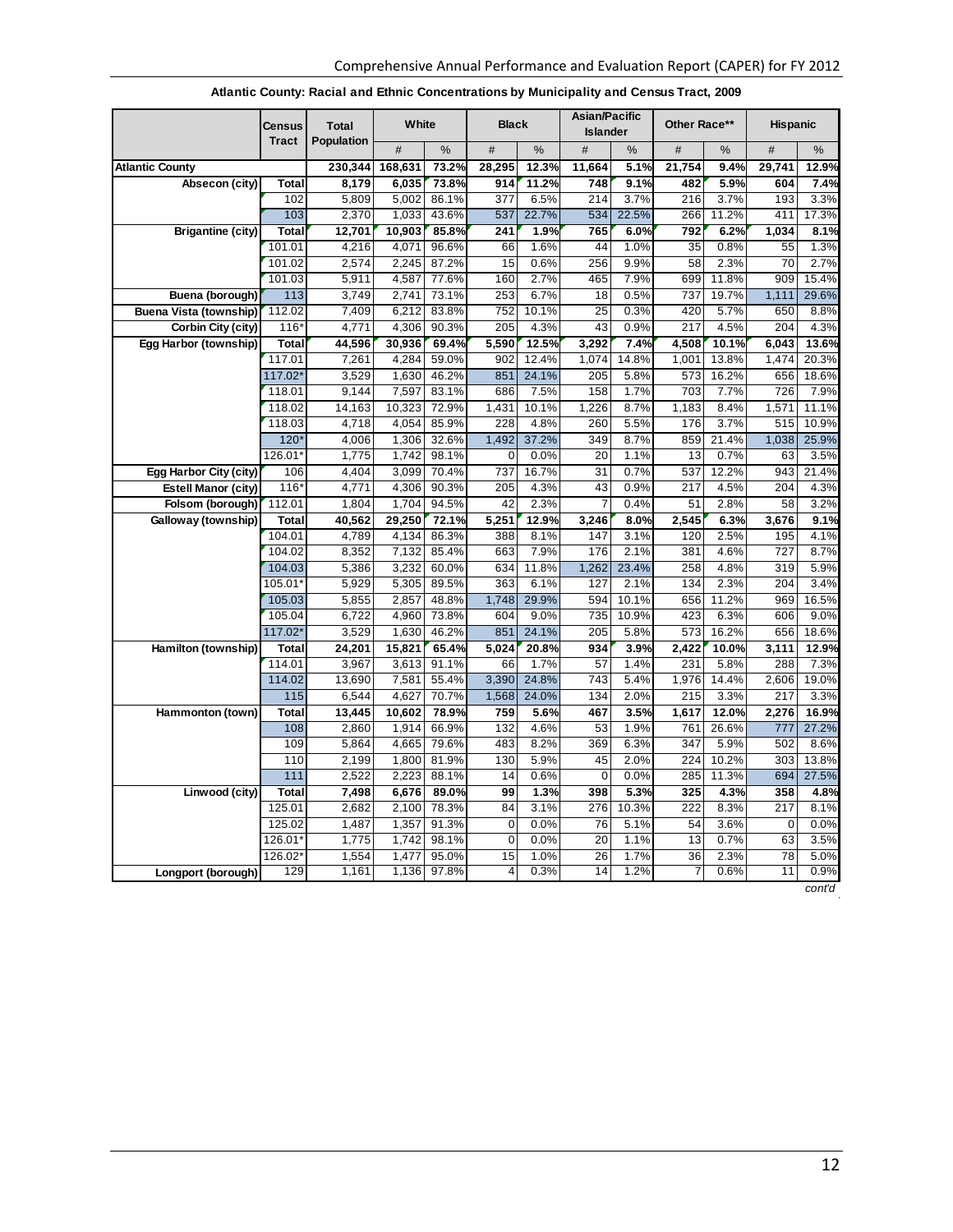Comprehensive Annual Performance and Evaluation Report (CAPER) for FY 2012

|                            | Census<br><b>Tract</b> | <b>Total</b><br>Population | White  |       | <b>Black</b>    |       | Asian/Pacific<br><b>Islander</b> |               | Other Race** |               | <b>Hispanic</b> |               |
|----------------------------|------------------------|----------------------------|--------|-------|-----------------|-------|----------------------------------|---------------|--------------|---------------|-----------------|---------------|
|                            |                        |                            | #      | $\%$  | #               | $\%$  | #                                | $\frac{0}{0}$ | #            | $\frac{0}{0}$ | #               | $\frac{0}{0}$ |
| Margate City (city)        | <b>Total</b>           | 8,525                      | 8,360  | 98.1% | 60              | 0.7%  | 61                               | 0.7%          | 44           | 0.5%          | 373             | 4.4%          |
|                            | 130                    | 4,549                      | 4,482  | 98.5% | 41              | 0.9%  | 26                               | 0.6%          | $\Omega$     | 0.0%          | 169             | 3.7%          |
|                            | 131                    | 3,976                      | 3,878  | 97.5% | 19              | 0.5%  | 35                               | 0.9%          | 44           | 1.1%          | 204             | 5.1%          |
| Mullica (township)         | 107                    | 6,046                      | 4,659  | 77.1% | 468             | 7.7%  | 111                              | 1.8%          | 808          | 13.4%         | 1.090           | 18.0%         |
| Northfield (city)          | <b>Total</b>           | 7,911                      | 7,058  | 89.2% | 78              | 1.0%  | 127                              | 1.6%          | 648          | 8.2%          | 0               | 0.0%          |
|                            | 123.02                 | 3,127                      | 2,648  | 84.7% | $\overline{24}$ | 0.8%  | 37                               | 1.2%          | 418          | 13.4%         |                 | 0.0%          |
|                            | 124.01                 | 2,718                      | 2,491  | 91.6% | 54              | 2.0%  | 0                                | 0.0%          | 173          | 6.4%          |                 | 0.0%          |
|                            | 124.02                 | 2,066                      | 1,919  | 92.9% | $\Omega$        | 0.0%  | 90                               | 4.4%          | 57           | 2.8%          |                 | 0.0%          |
| Pleasantville (city)       | <b>Total</b>           | 19,204                     | 5,214  | 27.2% | 8,650           | 45.0% | 591                              | 3.1%          | 4,749        | 24.7%         | 5,804           | 30.2%         |
|                            | 119                    | 6,825                      | 1,500  | 22.0% | 3,715           | 54.4% | 64                               | 0.9%          | 1,546        | 22.7%         | 2,207           | 32.3%         |
|                            | $120*$                 | 4,006                      | 1,306  | 32.6% | 1,492           | 37.2% | 349                              | 8.7%          | 859          | 21.4%         | 1,038           | 25.9%         |
|                            | 121                    | 3,519                      | 1,705  | 48.5% | 917             | 26.1% | 57                               | 1.6%          | 840          | 23.9%         | 889             | 25.3%         |
|                            | 122                    | 4,854                      | 703    | 14.5% | 2,526           | 52.0% | 121                              | 2.5%          | 1,504        | 31.0%         | 1,670           | 34.4%         |
| Port Republic (city)       | 105.01*                | 5,929                      | 5,305  | 89.5% | 363             | 6.1%  | 127                              | 2.1%          | 134          | 2.3%          | 204             | 3.4%          |
| Somers Point (city)        | Total                  | 12,963                     | 10,860 | 83.8% | 951             | 7.3%  | 375                              | 2.9%          | 777          | 6.0%          | 1,314           | 10.1%         |
|                            | 126.02*                | 1,554                      | 1,477  | 95.0% | 15              | 1.0%  | 26                               | 1.7%          | 36           | 2.3%          | 78              | 5.0%          |
|                            | 127.01                 | 3,611                      | 3,283  | 90.9% | 14              | 0.4%  | 132                              | 3.7%          | 182          | 5.0%          | 554             | 15.3%         |
|                            | 127.02                 | 2,168                      | 1,838  | 84.8% | 119             | 5.5%  | 65                               | 3.0%          | 146          | 6.7%          | 91              | 4.2%          |
|                            | 128.01                 | 3,806                      | 2,603  | 68.4% | 661             | 17.4% | 152                              | 4.0%          | 390          | 10.2%         | 426             | 11.2%         |
|                            | 128.02                 | 1,824                      | 1,659  | 91.0% | 142             | 7.8%  | 0                                | 0.0%          | 23           | 1.3%          | 165             | 9.0%          |
| Ventnor City (city)        | <b>Total</b>           | 12,349                     | 9,214  | 74.6% | 575             | 4.7%  | 1,011                            | 8.2%          | 1,549        | 12.5%         | 2,148           | 17.4%         |
|                            | 132                    | 5,778                      | 3.999  | 69.2% | 199             | 3.4%  | 783                              | 13.6%         | 797          | 13.8%         | 1,305           | 22.6%         |
|                            | 133                    | 6,571                      | 5,215  | 79.4% | 376             | 5.7%  | 228                              | 3.5%          | 752          | 11.4%         | 843             | 12.8%         |
| <b>Weymouth (township)</b> | $116*$                 | 4,771                      | 4,306  | 90.3% | 205             | 4.3%  | 43                               | 0.9%          | 217          | 4.5%          | 204             | 4.3%          |

\* These census tracts are partially w ithin the municipality. Population figures for these areas may be higher than actual numbers, as some municipalities may share census tracts, but lack a quantitative breakdow n of discrete populations in each area.

*Source: 2005-2009 American Community Survey (B01003, B02001, B03001)* \*\* Other Race includes the Census categories of Some Other Race Alone, American Indian and Native Alaskan Alone, and Two Or More Races

The locations of areas of racial concentration in Atlantic County are illustrated in the following map. Since each community is funded each year, activities may be located in areas of racial or ethnic concentration.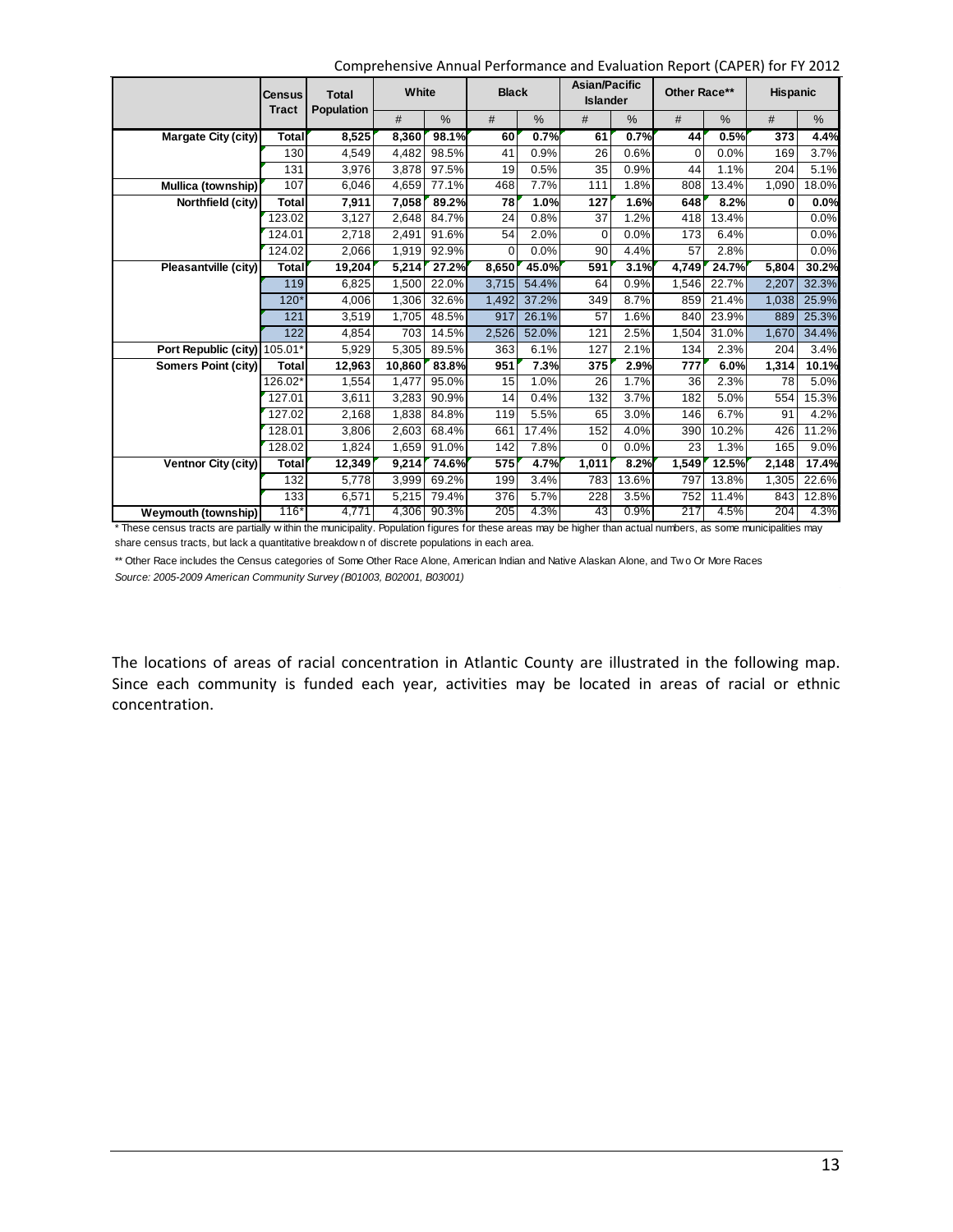

The locations of areas of racial concentration in Atlantic County are illustrated in the following map.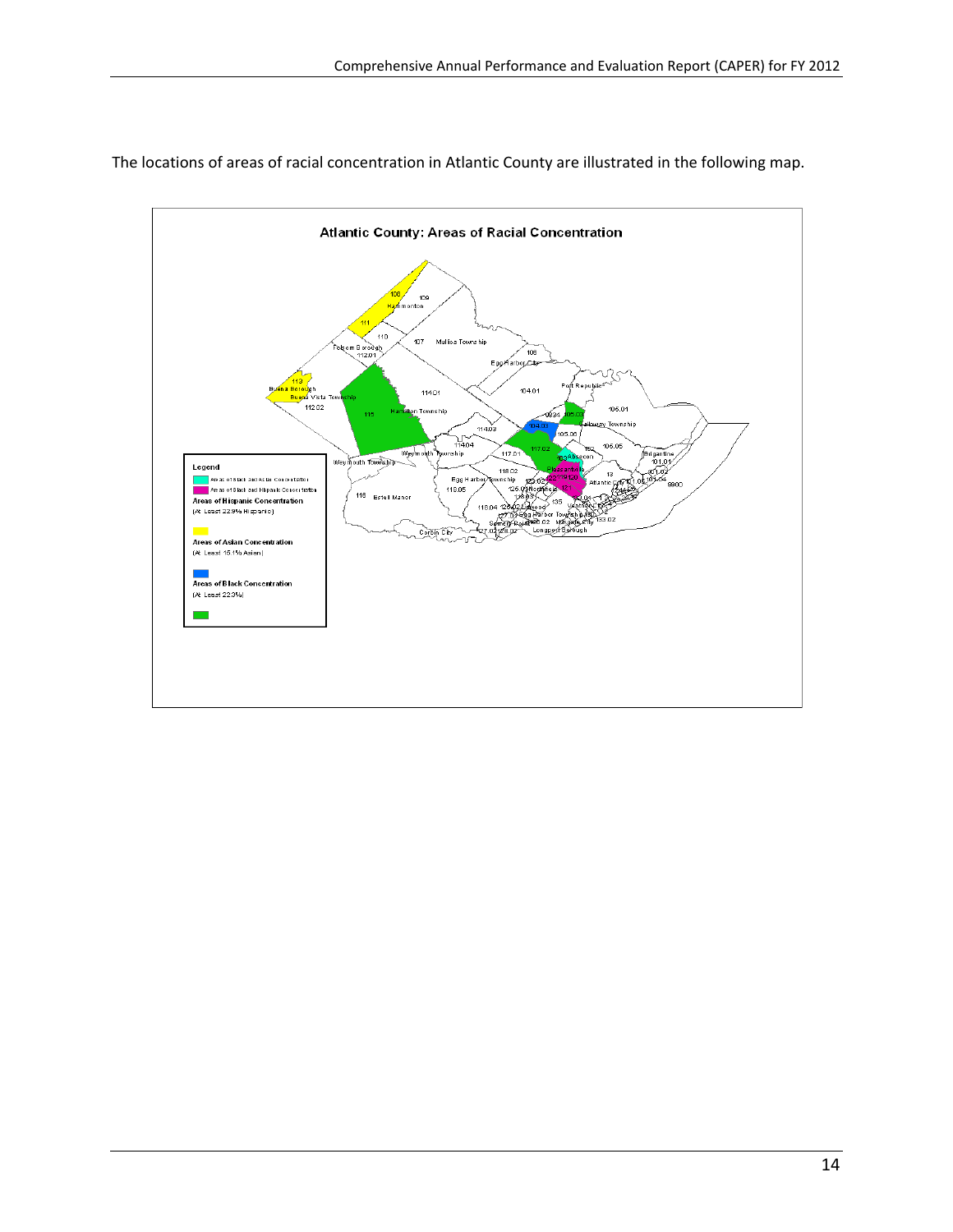### **II. General CAPER Narratives**

#### **A.Assessment of the Three to Five Year Goals and Objectives**

The table below shows the cumulative accomplishments compared to the five year goals.

| Activity | <b>Five Year CP Goal</b> | <b>Five Year CP Objective</b>         | <b>Progress Towards Meeting Goal</b>  | Assessment                             |
|----------|--------------------------|---------------------------------------|---------------------------------------|----------------------------------------|
| Housing  | Preserve housing         | <b>Atlantic County Housing</b>        | • During FY 2012, \$100,000 in HOME   | Five Year goal: 150 units              |
|          | through                  | Rehabilitation Program - home         | funds for County-wide rehabilitation  | Cumulative rehabilitation This is the  |
|          | rehabilitation.          | improvement program, 100%             | and \$42,530 in CDBG funds in         | second CAPER for the period 2011-2015: |
|          |                          | interest free deferred loan repayable | targeted communities were made        |                                        |
|          |                          | at time of sale.                      | available. During this period a total | Cumulative accomplishments: 47 units   |
|          |                          | Five-Year Goal: 250 units             | of $$6,900$ in HOME funds was         |                                        |
|          |                          | 50 Ext. Low (up to 30% of MFI)        | expended for rehabilitation           | ■ Income of the HOME assisted housing  |
|          |                          | 100 Very Low (31 to 50% MFI)          | activities. HOME matching funds in    | units was as follows: units            |
|          |                          | 100 Low (51 to 80% MFI)               | the amount of \$57,914 was            | $30\% - 2$                             |
|          |                          |                                       | expended and completed 8 rehabs.      | $31 - 50\% - 6$                        |
|          |                          |                                       |                                       | $51-60% - 2$                           |
|          |                          | HOME funds were available County-     | CDBG funds in the amount of           | $61 - 80\% - 8$                        |
|          |                          | wide outside of Atlantic City. CDBG   | \$73,357.89 were expended in FY       |                                        |
|          |                          | and Small Cities funds were available | 2012 to complete 7 units.             | • Income of participants using the     |
|          |                          | in select municipalities.             |                                       | matching funds                         |
|          |                          |                                       | During the year a total of 16 housing | $0-30% - 9$                            |
|          |                          |                                       | units were rehabilitated.             | 31-50% - 14                            |
|          |                          |                                       |                                       | $51-80% - 6$                           |
|          |                          |                                       | Income of the HOME assisted           |                                        |
|          |                          |                                       | housing units was as follows:         |                                        |
|          |                          |                                       | $0 - 30% - 0$                         |                                        |
|          |                          |                                       | $31 - 50\% - 0$                       |                                        |
|          |                          |                                       | $51 - 60\% - 0$                       |                                        |
|          |                          |                                       | $61 - 80\% - 1$                       |                                        |
|          |                          |                                       |                                       |                                        |
|          |                          |                                       | Income of participants using the      |                                        |
|          |                          |                                       | matching funds                        |                                        |
|          |                          |                                       | $0-30% - 5$                           |                                        |
|          |                          |                                       | $31 - 50\% - 3$                       |                                        |
|          |                          |                                       | $51-80% - 0$                          |                                        |

#### **FY 2012 CAPERLinkages to Five‐Year CP Goals and Objectives**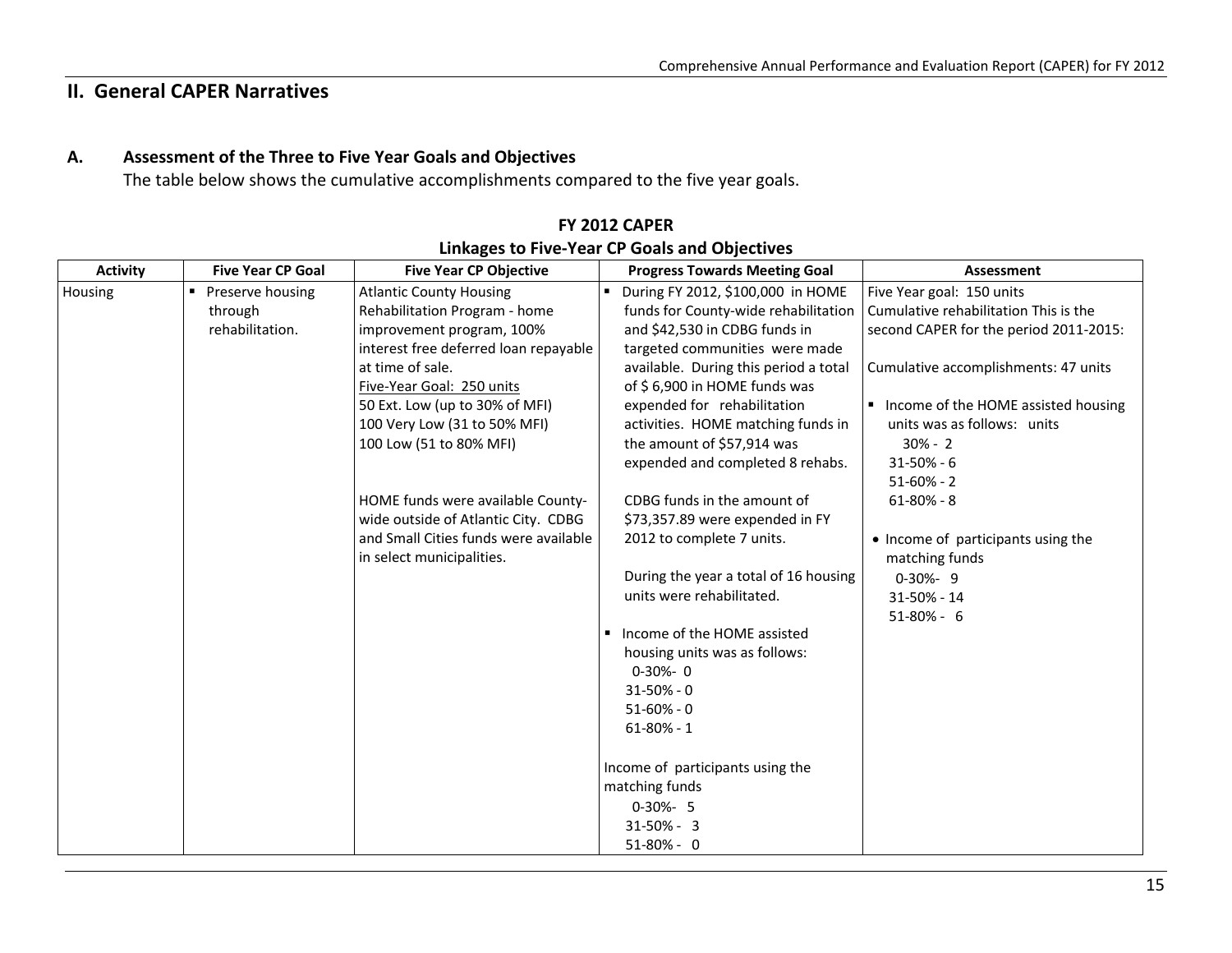| <b>Activity</b> | <b>Five Year CP Goal</b>  | <b>Five Year CP Objective</b>       | <b>Progress Towards Meeting Goal</b> | Assessment                             |
|-----------------|---------------------------|-------------------------------------|--------------------------------------|----------------------------------------|
|                 | • Support Home Ownership. | Homebuyer Assistance Program -      | In 2012, funding in support of       | Five Year goal: 60 units               |
|                 |                           | First time homebuyers provided a    | homeownership in the amount of       |                                        |
|                 |                           | deferred loan of up to \$10,000 to  | \$221,190 in HOME funds was          | Cumulative rehabilitation This is the  |
|                 |                           | assist with closing costs and down  | allocated. Assistance was provided   | second CAPER for the period 2011-2015: |
|                 |                           | payment funds. Loans under are      | to 21 first-time homeowners.         | 42 units completed                     |
|                 |                           | forgiven after five years or repaid | During 2012, \$229,796.33 was used   |                                        |
|                 |                           | earlier based on a sharing of net   | for assistance to 21 homebuyers.     | ■ Income of assisted households was as |
|                 |                           | proceeds.                           |                                      | follows.                               |
|                 |                           |                                     |                                      | $0-30\%$ MFI - 0                       |
|                 |                           | Five-Year Goal: 60 units            | Income of assisted households        | 31-50% MFI- 10                         |
|                 |                           | 0 - Ext. Low (30% MFI)              | was as follows.                      | 51-60% MFI - 7                         |
|                 |                           | 25 - Very Low (50% MFI)             | $0-30\%$ MFI - 0                     | 61-80% MFI - 25                        |
|                 |                           | 35 - Low (80% MFI)                  | 31-50% MFI - 5                       |                                        |
|                 |                           |                                     | 51-60% MFI - 6                       |                                        |
|                 |                           | Funds can be used County-wide       | $61-80\%$ MFI $-10$                  |                                        |
|                 |                           | outside of Atlantic City.           |                                      |                                        |
|                 |                           |                                     |                                      |                                        |
|                 |                           |                                     |                                      |                                        |
|                 |                           |                                     |                                      |                                        |
|                 |                           |                                     |                                      |                                        |
|                 |                           |                                     |                                      |                                        |
|                 |                           |                                     |                                      |                                        |
|                 |                           |                                     |                                      |                                        |
|                 |                           |                                     |                                      |                                        |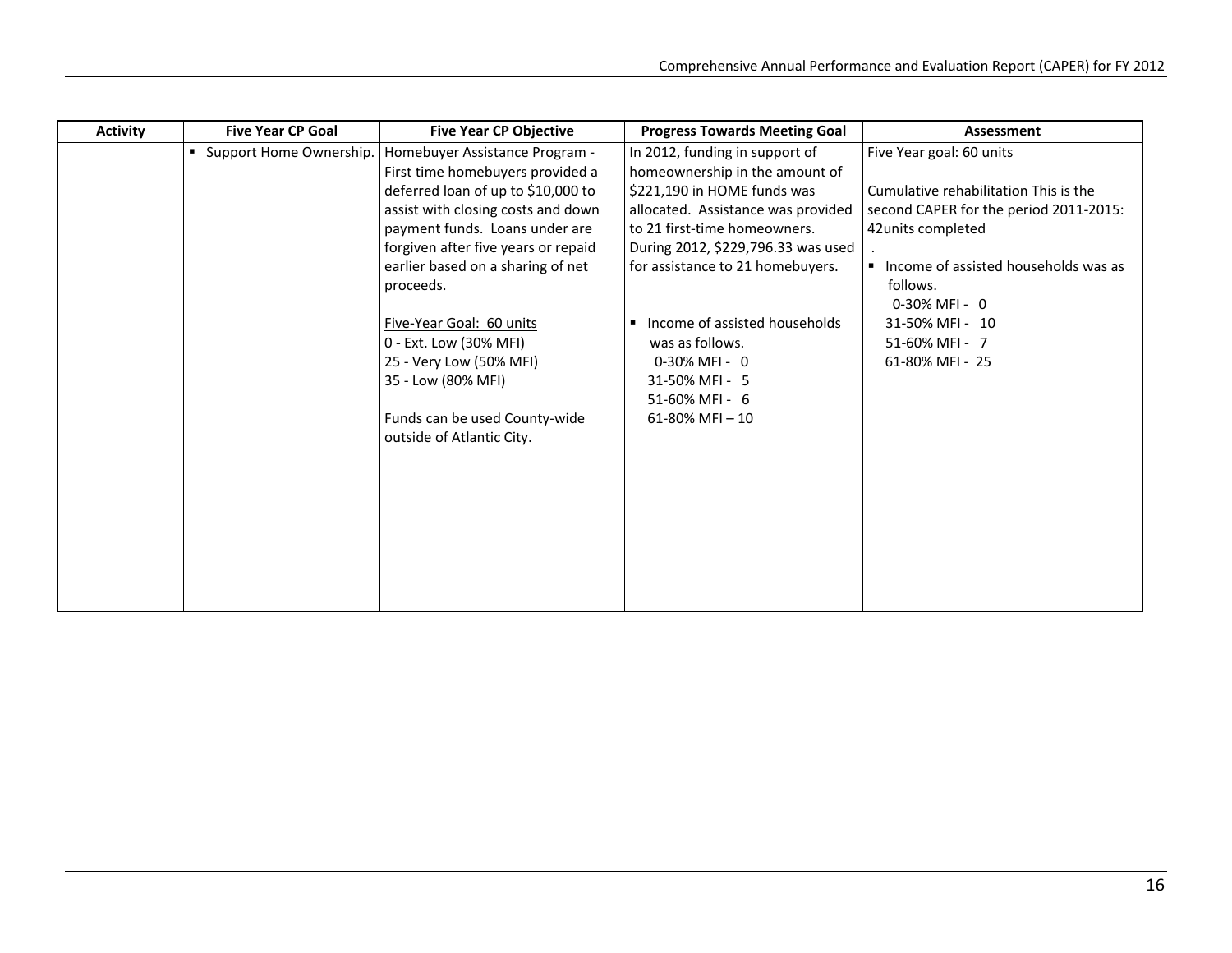| <b>Activity</b> | <b>Five Year CP Goal</b>                       | <b>Five Year CP Objective</b>                                                                                                                                                                           | <b>Progress Towards Meeting Goal</b>                                                                                                                                                                                                                                                                                                             | <b>Assessment</b>                                                                                                                                                                                                                                                                                                                                                                                               |
|-----------------|------------------------------------------------|---------------------------------------------------------------------------------------------------------------------------------------------------------------------------------------------------------|--------------------------------------------------------------------------------------------------------------------------------------------------------------------------------------------------------------------------------------------------------------------------------------------------------------------------------------------------|-----------------------------------------------------------------------------------------------------------------------------------------------------------------------------------------------------------------------------------------------------------------------------------------------------------------------------------------------------------------------------------------------------------------|
|                 | Support Home Ownership.<br>٠.                  |                                                                                                                                                                                                         | Funding in the amount of $$64,239$<br>was allocated to CHDO activities for<br>FY 2012. These funds have not as<br>yet been committed.<br>Two units developed by the<br>Pleasantville Housing and<br>Redevelopment Corp. were sold in<br>FY 2012. One additional unit is<br>being rehabilitated. One owner is<br>0-30% MFI and one is 50-61% MFI. | Funds committed to Habitat for Humanity<br>in FY 2011. One home is scheduled for<br>sale in November, 2013.<br>Two units developed by the Pleasantville<br>Housing and Redevelopment Corp. were<br>sold in FY 2012. One owner is 0-30% MFI<br>and one is 50-61% MFI.                                                                                                                                            |
|                 | Develop new affordable<br>٠<br>rental housing. | New Construction or substantial<br>rehabilitation of units with emphasis<br>on elderly and special needs<br>households.<br>Five-Year Goal: 20 units<br>10 - Ext. low (30% MFI)<br>10 - V. Low (50% MFI) | The Pleasantville Housing and<br>Redevelopment Corporation was<br>awarded CHDO funds (2009 and<br>2010) to undertake NSP 1 activities<br>and rehabilitate 4 rental units.<br>These were completed in FY 2012.<br>Income of assisted households was<br>as follows.<br>0-30% MFI - 2<br>31-50% MFI - 2<br>51-60% MFI - 0<br>61-80% MFI - 0         | Four (4) rental units were completed in<br>FY 2012 by the Pleasantville Housing and<br><b>Redevelopment Corporation</b><br>The Camden Diocese completed the<br>housing development at St. Peters in FY<br>2011, with 73 units for senior citizens, 6<br>of which were HOME assisted.<br>Income of assisted households was as<br>follows.<br>0-30% MFI - 7<br>31-50% MFI - 3<br>51-60% MFI - 0<br>61-80% MFI - 0 |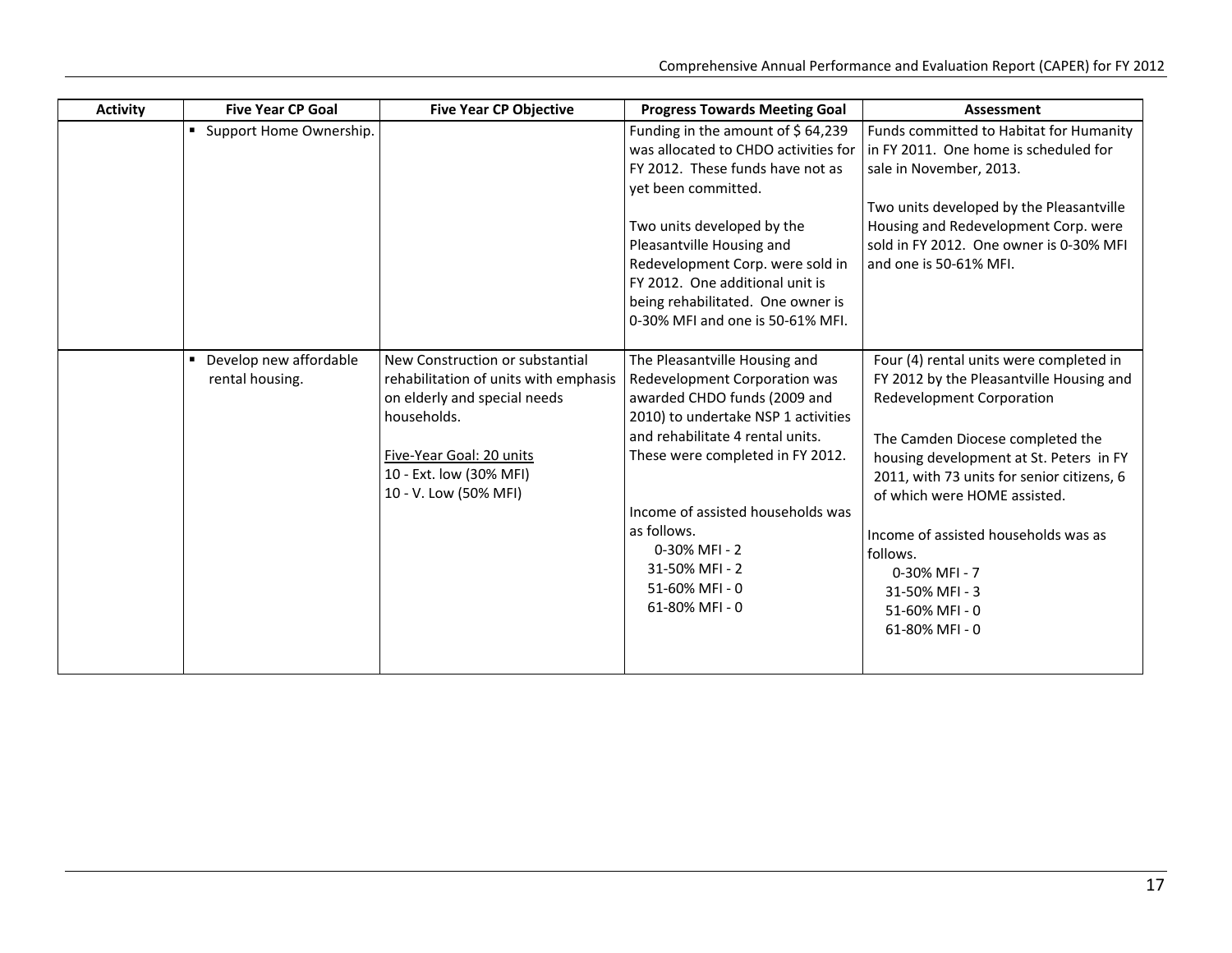| <b>Activity</b>                      | <b>Five Year CP Goal</b>                                                                                                                                                                                                                                                  | <b>Five Year CP Objective</b>                                                                                                                                                                                                    | <b>Progress Towards Meeting Goal</b>                                                                                                                                                                                                                                                                                                                                      | Assessment                                                                                                                                                                                                                                                                                        |  |
|--------------------------------------|---------------------------------------------------------------------------------------------------------------------------------------------------------------------------------------------------------------------------------------------------------------------------|----------------------------------------------------------------------------------------------------------------------------------------------------------------------------------------------------------------------------------|---------------------------------------------------------------------------------------------------------------------------------------------------------------------------------------------------------------------------------------------------------------------------------------------------------------------------------------------------------------------------|---------------------------------------------------------------------------------------------------------------------------------------------------------------------------------------------------------------------------------------------------------------------------------------------------|--|
| Homeless                             | The Continuum of Care committee is<br>Provide housing and<br>$\blacksquare$<br>the lead agency for preparation of<br>services to address needs<br>the Continuum of Care Plan for the<br>of homeless and to<br>prevent homelessness.<br>Homeless in Atlantic County. Goals |                                                                                                                                                                                                                                  | No CDBG or HOME funds were used<br>to fund activities in 2012.                                                                                                                                                                                                                                                                                                            | The County has not received CDBG or<br>HOME funding requests in support of the<br>goal.                                                                                                                                                                                                           |  |
|                                      |                                                                                                                                                                                                                                                                           | include:<br>Permanent Housing for Substance<br>Abusing Individuals.<br>Permanent Housing for Mentally III<br>Individuals.<br>Permanent housing for Mentally III<br>and Chemically Addicted Individuals.<br>Transitional Housing. | Covenant House started a rental<br>program providing support for 7<br>units of permanent supportive<br>housing for individuals and 2 units<br>for mothers with babies in February<br>and May 2013, respectively. Of the<br>individual units, 4 are occupied and<br>both mothers and babies units are<br>occupied Covenant house received<br>SHP funding from HUD in 2010. | Atlantic County continues to participate in<br>the Continuum of Care process. CDBG<br>funds are used to fund staff participating<br>in planning process. The COC Planning<br>Committee continues to meet to address<br>homeless issues. Narrative in Part II, 1, d<br>provides additional detail. |  |
| Persons with<br><b>Special Needs</b> | Supportive Housing for<br>$\blacksquare$<br>Persons with Special<br><b>Needs</b>                                                                                                                                                                                          | Support projects that provide<br>supportive housing and services<br>for persons with special needs                                                                                                                               | ■ No new CDBG or HOME funds<br>were used to fund activities in<br>2012.                                                                                                                                                                                                                                                                                                   | The 73 elderly units created by the<br>Camden Diocese serve a special needs<br>population.                                                                                                                                                                                                        |  |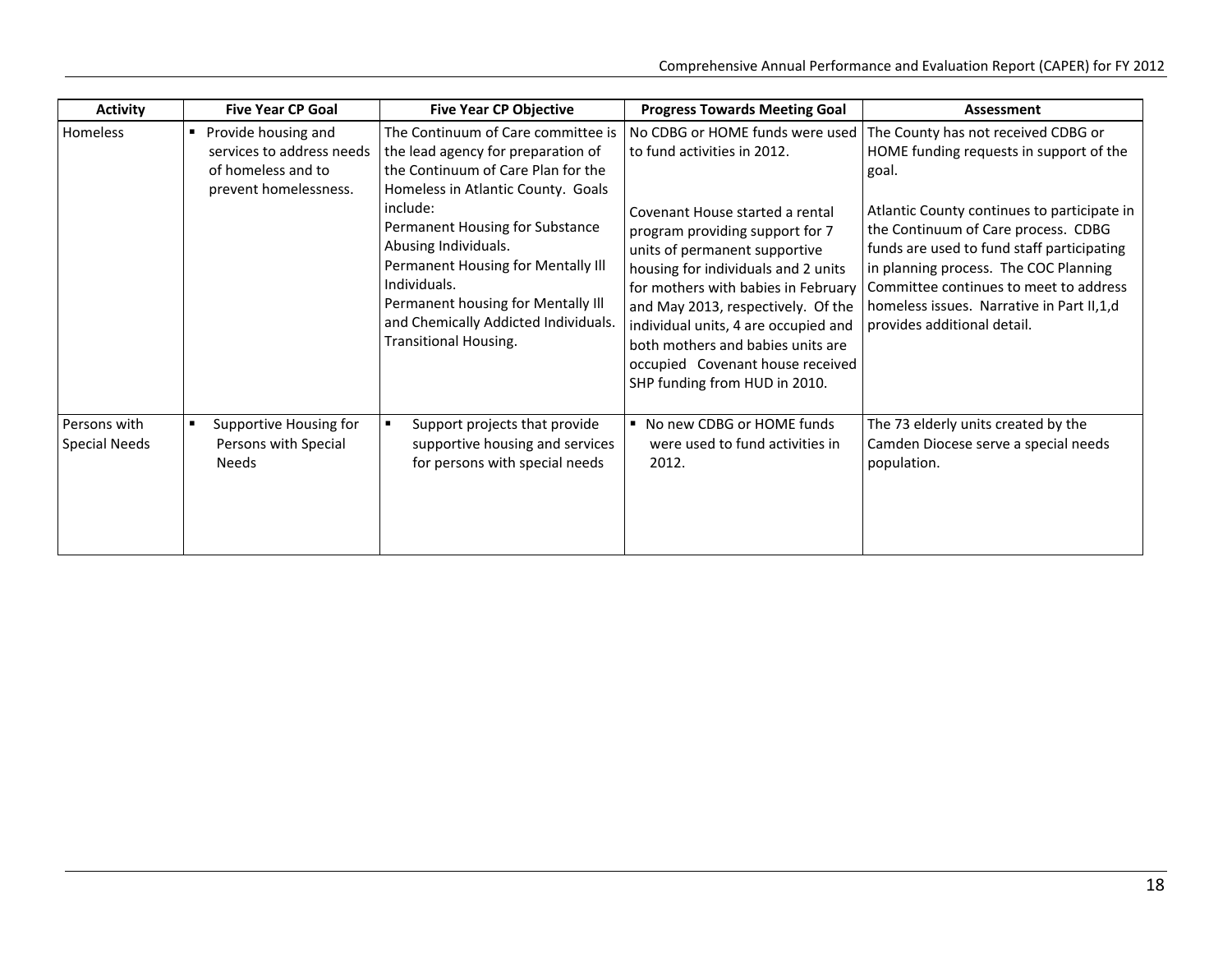Comprehensive Annual Performance and Evaluation Report (CAPER) for FY 2012

| <b>Activity</b>          | <b>Five Year CP Goal</b>                                                                  | <b>Five Year CP Objective</b>            | <b>Progress Towards Meeting Goal</b>                                                                                                                                                                                                                                                                 | <b>Assessment</b>                                                                                                                                                                         |
|--------------------------|-------------------------------------------------------------------------------------------|------------------------------------------|------------------------------------------------------------------------------------------------------------------------------------------------------------------------------------------------------------------------------------------------------------------------------------------------------|-------------------------------------------------------------------------------------------------------------------------------------------------------------------------------------------|
| <b>Public Facilities</b> | Improve and expand<br>public facilities and<br>services that serve low<br>income persons. | <b>Public Facility Improvements</b>      | The activities funded in 2012 are<br>shown by project type.<br>During 2012, the following projects<br>were funded.<br>• Atlantic County - ADA<br>improvements to county<br>buildings \$70,000<br>• Corbin City - ADA City Hall<br>\$10,000<br>• Longport - ADA Municipal<br><b>Building \$15,000</b> | Each community is allocated funds to<br>undertake projects of community<br>importance.<br>During 2012 the following projects were<br>completed:<br>• Corbin City - ADA City Hall \$77,830 |
|                          |                                                                                           | <b>Senior Centers</b>                    | Galloway Twp. - Rehabilitation<br>of senior center \$87,203<br>Buena Vista Twp. Senior Center<br>improvements \$40,642                                                                                                                                                                               | Senior project in Galloway Twp.<br>$\mathbf{r}$<br>completed in 2011 with a total cost of<br>\$1,459,057. A final invoice was paid in<br>2012.                                            |
|                          |                                                                                           | <b>Community Center</b>                  | • Weymouth Township - ADA<br>community center \$15,000                                                                                                                                                                                                                                               | No projects were completed                                                                                                                                                                |
|                          |                                                                                           | Parks and Recreation                     | • Linwood - ADA Oak Avenue<br>\$15,000<br>• Estelle Manor - walking path<br>ADA \$15,000<br>Northfield City - Birch Grove<br>Park \$20,370                                                                                                                                                           | Northfield ADA Birch Grove,<br>$\bullet$<br>phase III \$54,813                                                                                                                            |
|                          |                                                                                           | Non-residential Historic<br>Preservation | ■ No activities funded in 2012                                                                                                                                                                                                                                                                       | No projects were completed                                                                                                                                                                |
|                          |                                                                                           | • Demolition                             | Hamilton Township -<br>Demolition of dilapidated<br>and/or unsafe Structures on<br>Orchard Rd; Market St; Phillips<br>Ave; Memory Lane; Pacific<br>Avenue                                                                                                                                            | No projects were completed                                                                                                                                                                |
|                          |                                                                                           | • Other blight removal activities        | No activities funded in 2012                                                                                                                                                                                                                                                                         | No projects were completed                                                                                                                                                                |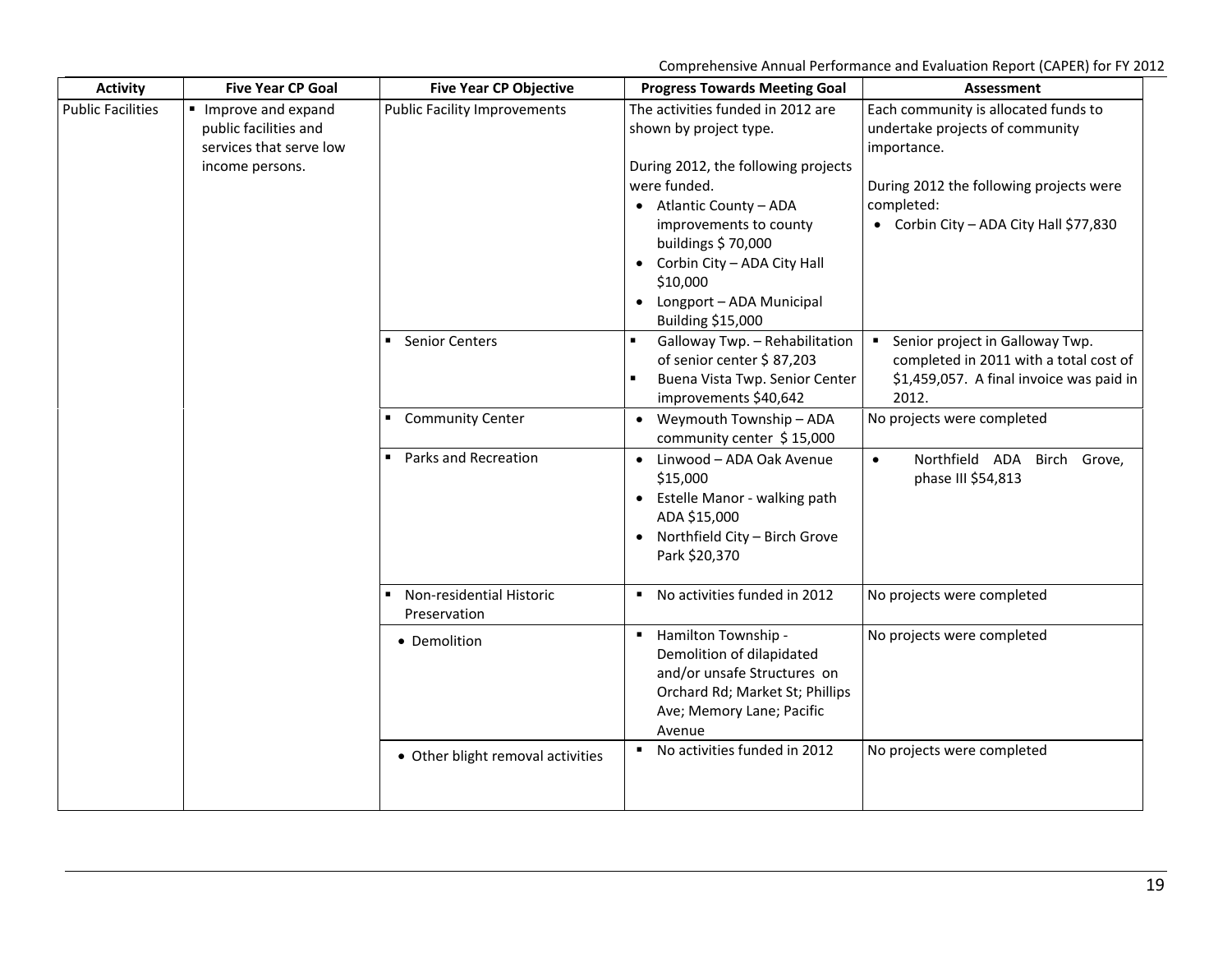Comprehensive Annual Performance and Evaluation Report (CAPER) for FY 2012

| <b>Activity</b>        | <b>Five Year CP Goal</b>                                                             | <b>Five Year CP Objective</b> | <b>Progress Towards Meeting Goal</b>                                                                                                                                                                                                                                                                                                      | <b>Assessment</b>                                                                                                                                                                                                                                                                                      |
|------------------------|--------------------------------------------------------------------------------------|-------------------------------|-------------------------------------------------------------------------------------------------------------------------------------------------------------------------------------------------------------------------------------------------------------------------------------------------------------------------------------------|--------------------------------------------------------------------------------------------------------------------------------------------------------------------------------------------------------------------------------------------------------------------------------------------------------|
| Infrastructure         | Improving and expanding<br>infrastructure                                            | Infrastructure improvements   | As with public facilities, each<br>community may designate a project<br>of local significance. :                                                                                                                                                                                                                                          | Projects completed in FY 2012 from prior<br>year funding included:                                                                                                                                                                                                                                     |
|                        |                                                                                      | <b>Street Reconstruction</b>  | • City of Brigantine $-8^{th}$ Street -<br>\$47,656<br>Egg Harbor Twp - Street<br>$\bullet$<br>improvements Farr, Foster,<br>North and South \$101,527<br>• Hammonton - TBD Street<br>\$63,718<br>• Pleasantville - Mulberry Street<br>\$92.258<br>• Somers Point $-9^{th}$ Street<br>\$47,246<br>• Ventnor - Rosbobough Ave.<br>\$50,645 | • Brigantine $-8^{th}$ Street \$71,586<br>Ventnor - Rosbobough Ave. -<br>originally reported as completed in<br>2011 but extended in 2012.<br>• Egg Harbor Twp - Street<br>improvements Farr, Foster, North and<br>South \$186,454 originally reported as<br>completed in 2011 but extended in<br>2012 |
|                        |                                                                                      | • Sewer/Water Improvements    | No projects were funded in FY<br>2012                                                                                                                                                                                                                                                                                                     | • Ventnor-Pump Station removal of dry<br>well \$145,277                                                                                                                                                                                                                                                |
|                        |                                                                                      | • Storm Drainage Improvements | Buena Boro - Louis Drive<br>$\bullet$<br>storm water - \$22,239                                                                                                                                                                                                                                                                           | • Mullica - Storm drainage<br>improvements along Reading Ave.                                                                                                                                                                                                                                          |
|                        |                                                                                      | • Sidewalk Improvements       | • Margate - Bulkheads Iroquois<br>Ave. beach access \$28,915                                                                                                                                                                                                                                                                              | • Linwood - hand handicap curb ramps<br>Devonshire Ave and Wabash \$27,716<br>Margate City - ADA bulkhead<br>$\bullet$<br>handicap access on Adams Ave and<br>Thurlow Ave \$90,408                                                                                                                     |
| <b>Activity</b>        | <b>Five Year CP Goal</b>                                                             | <b>Five Year CP Objective</b> | <b>Progress Towards Meeting Goal</b>                                                                                                                                                                                                                                                                                                      | Assessment                                                                                                                                                                                                                                                                                             |
| <b>Public Services</b> | Support agencies and<br>groups that provide<br>services to low income<br>households. |                               | Absecon - Senior<br>$\blacksquare$<br>transportation service \$23,819                                                                                                                                                                                                                                                                     | Bus providing transportation for<br>senior residents in Absecon, on-going                                                                                                                                                                                                                              |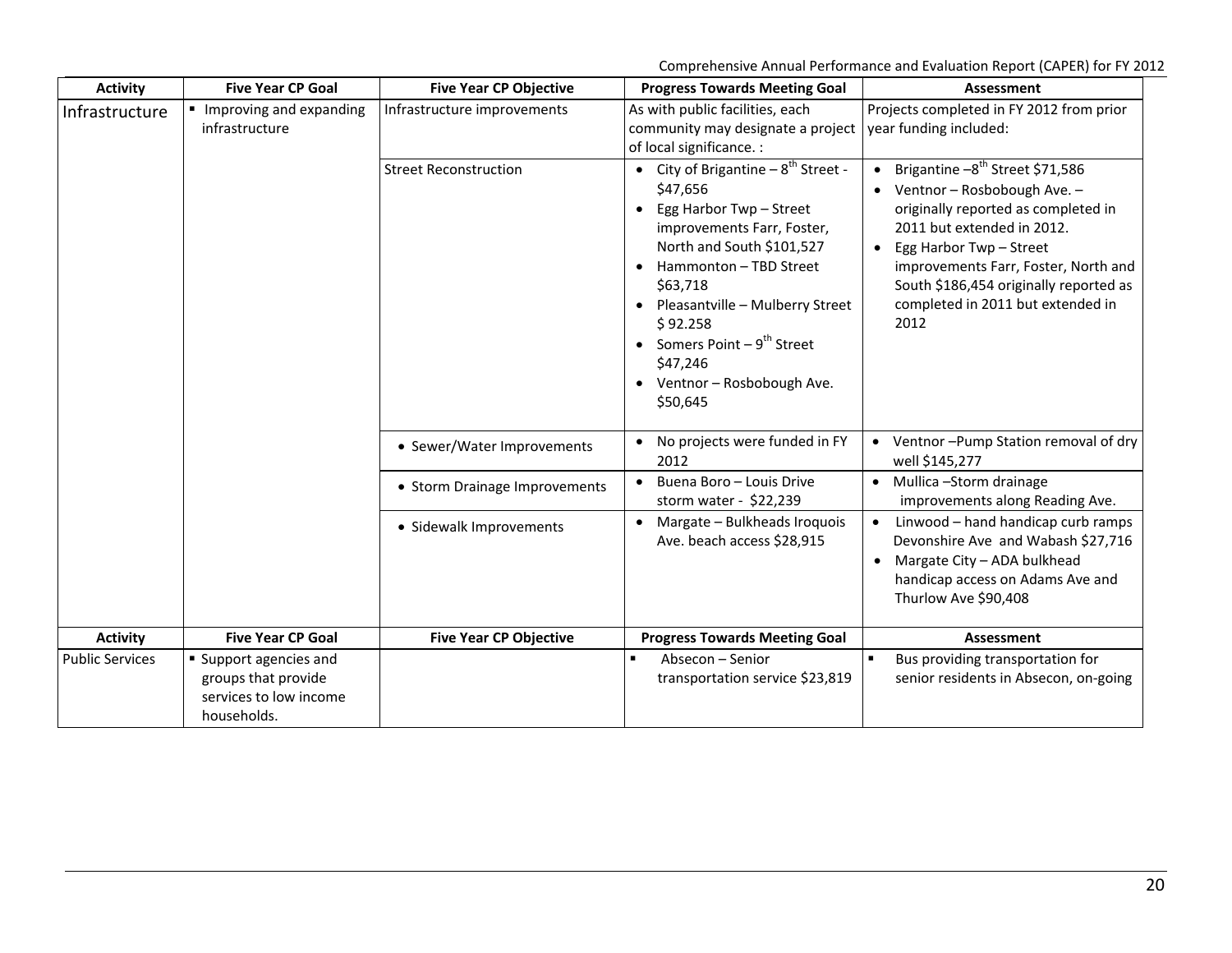#### Cumulative Accomplishments: Priority Community Development Activities – HUD Table 2B

| Camarative Accompagnments. Thorty Commantly Development Activities |                              |                                  |                                        |                                 |                                 | $110D$ 10010 $2D$             |              |
|--------------------------------------------------------------------|------------------------------|----------------------------------|----------------------------------------|---------------------------------|---------------------------------|-------------------------------|--------------|
| <b>Priority Need</b>                                               | $5-Yr.$<br>Goal<br>Plan/Act* | Yr. 2011<br>Accomplish<br>ments  | Yr. 2012<br><b>Accomplish</b><br>ments | Yr. 2013<br>Accomplish<br>ments | Yr. 2014<br>Accomplish<br>ments | Y 2015<br>Accomplish<br>ments | <b>TOTAL</b> |
| Acquisition of Real Property                                       |                              |                                  |                                        |                                 |                                 |                               |              |
| Disposition                                                        |                              |                                  |                                        |                                 |                                 |                               |              |
| Clearance and Demolition                                           | 5                            |                                  |                                        |                                 |                                 |                               |              |
| <b>Clearance of Contaminated Sites</b>                             |                              |                                  |                                        |                                 |                                 |                               |              |
| Code Enforcement                                                   |                              |                                  |                                        |                                 |                                 |                               |              |
| Public Facility (General)                                          |                              |                                  |                                        |                                 |                                 |                               |              |
| Senior Centers                                                     | $\overline{c}$               | 1                                | $\mathbf{1}$                           |                                 |                                 |                               |              |
| Handicapped Centers                                                |                              |                                  |                                        |                                 |                                 |                               |              |
| <b>Homeless Facilities</b>                                         | 1                            |                                  |                                        |                                 |                                 |                               |              |
| <b>Youth Centers</b>                                               |                              |                                  |                                        |                                 |                                 |                               |              |
| Neighborhood Facilities                                            | 6                            | 1                                | 1                                      |                                 |                                 |                               |              |
| Child Care Centers                                                 |                              |                                  |                                        |                                 |                                 |                               |              |
| <b>Health Facilities</b>                                           |                              |                                  |                                        |                                 |                                 |                               |              |
| <b>Mental Health Facilities</b>                                    |                              |                                  |                                        |                                 |                                 |                               |              |
| Parks and/or Recreation Facilities                                 | 10                           | 3                                | $\mathbf{1}$                           |                                 |                                 |                               |              |
| <b>Parking Facilities</b>                                          | $\mathbf{1}$                 |                                  |                                        |                                 |                                 |                               |              |
| <b>Tree Planting</b>                                               |                              |                                  |                                        |                                 |                                 |                               |              |
| <b>Fire Stations/Equipment</b>                                     | 1                            |                                  |                                        |                                 |                                 |                               |              |
| Abused/Neglected Children Facilities                               |                              |                                  |                                        |                                 |                                 |                               |              |
| Asbestos Removal                                                   |                              |                                  |                                        |                                 |                                 |                               |              |
| Non-Residential Historic Preservation                              |                              |                                  |                                        |                                 |                                 |                               |              |
| Other Public Facility Needs                                        | 10                           | $\mathbf{1}$                     |                                        |                                 |                                 |                               |              |
| Infrastructure (General)                                           |                              |                                  |                                        |                                 |                                 |                               |              |
| Water/Sewer Improvements                                           | 10                           |                                  | 1                                      |                                 |                                 |                               |              |
| <b>Street Improvements</b>                                         | 20                           | 5                                | 3                                      |                                 |                                 |                               |              |
| Sidewalks                                                          | 20                           | $\overline{c}$                   | $\overline{2}$                         |                                 |                                 |                               |              |
| Solid Waste Disposal Improvements                                  |                              |                                  |                                        |                                 |                                 |                               |              |
| Flood Drainage Improvements                                        | 10                           |                                  | 1                                      |                                 |                                 |                               |              |
| Other Infrastructure                                               |                              |                                  |                                        |                                 |                                 |                               |              |
| Public Services (General)                                          |                              |                                  |                                        |                                 |                                 |                               |              |
|                                                                    | 10                           | $\boldsymbol{0}$<br>$\mathbf{1}$ |                                        |                                 |                                 |                               |              |
| Senior Services                                                    |                              |                                  |                                        |                                 |                                 |                               |              |
| Handicapped Services                                               |                              |                                  |                                        |                                 |                                 |                               |              |
| <b>Legal Services</b>                                              |                              |                                  |                                        |                                 |                                 |                               |              |
| Youth Services                                                     |                              |                                  |                                        |                                 |                                 |                               |              |
| <b>Child Care Services</b>                                         |                              |                                  |                                        |                                 |                                 |                               |              |
| <b>Transportation Services</b>                                     |                              |                                  |                                        |                                 |                                 |                               |              |
| <b>Substance Abuse Services</b>                                    |                              |                                  |                                        |                                 |                                 |                               |              |
| <b>Employment/Training Services</b>                                |                              |                                  |                                        |                                 |                                 |                               |              |
| <b>Health Services</b>                                             |                              |                                  |                                        |                                 |                                 |                               |              |
| <b>Lead Hazard Screening</b>                                       |                              |                                  |                                        |                                 |                                 |                               |              |
| Crime Awareness                                                    |                              |                                  |                                        |                                 |                                 |                               |              |
| <b>Fair Housing Activities</b>                                     |                              |                                  |                                        |                                 |                                 |                               |              |
| <b>Tenant Landlord Counseling</b>                                  |                              |                                  |                                        |                                 |                                 |                               |              |
| Other Services                                                     |                              |                                  |                                        |                                 |                                 |                               |              |
| Economic Development (General)                                     |                              |                                  |                                        |                                 |                                 |                               |              |
| C/I Land Acquisition/Disposition                                   | 1                            |                                  |                                        |                                 |                                 |                               |              |
| C/I Infrastructure Development                                     | 5                            |                                  |                                        |                                 |                                 |                               |              |
| C/I Building Acq/Const/Rehab                                       |                              |                                  |                                        |                                 |                                 |                               |              |
| Other C/I                                                          |                              |                                  |                                        |                                 |                                 |                               |              |
| ED Assistance to For-Profit                                        |                              |                                  |                                        |                                 |                                 |                               |              |
| <b>ED Technical Assistance</b>                                     |                              |                                  |                                        |                                 |                                 |                               |              |
| Micro-enterprise Assistance                                        | $\overline{c}$               |                                  |                                        |                                 |                                 |                               |              |
| Other                                                              |                              |                                  |                                        |                                 |                                 |                               |              |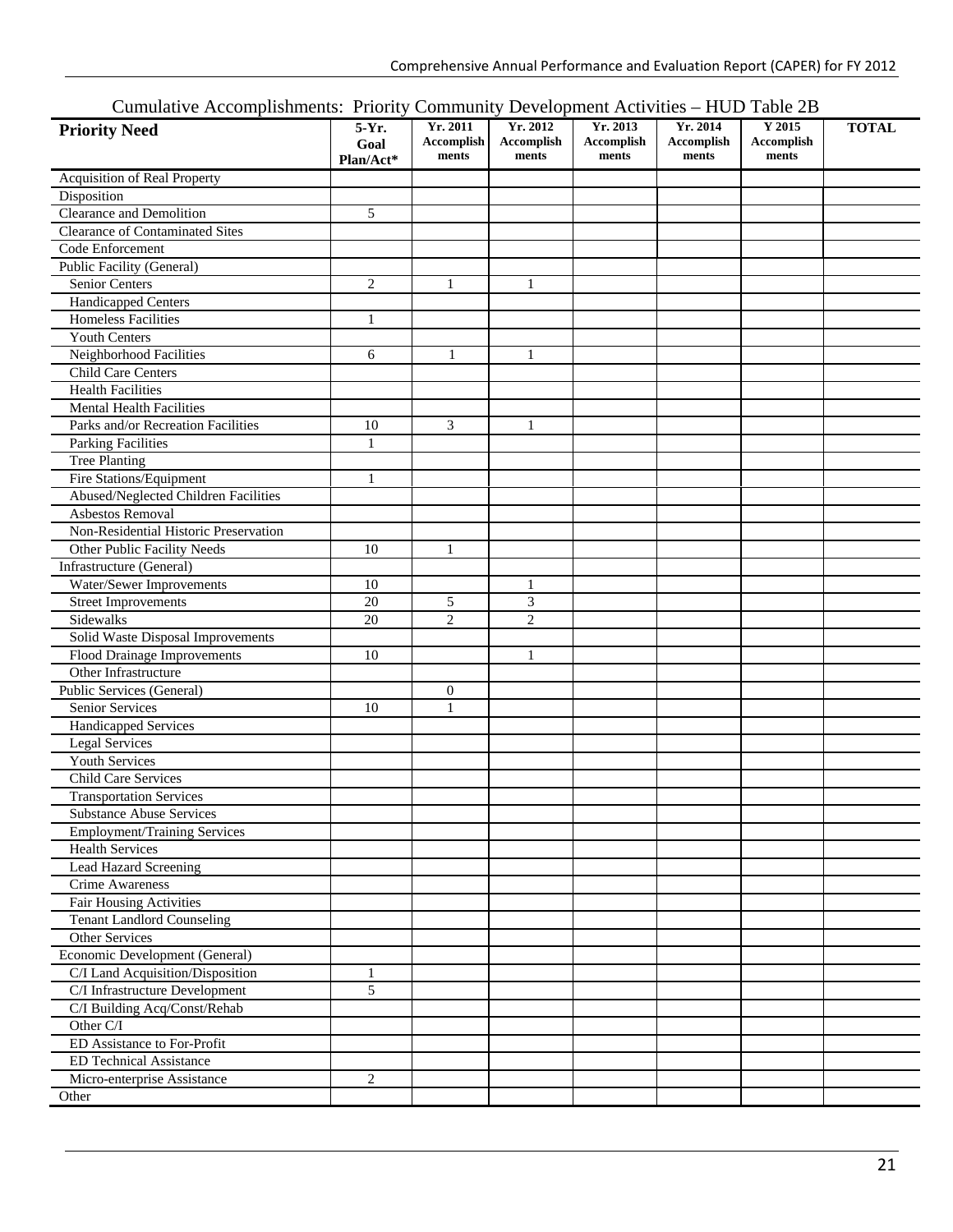## **Annual Housing Completion Goals**

(Table 3B)

| <b>Grantee Name: Atlantic County</b>                                                 | <b>Expected Annual</b><br><b>Number of Units</b> | <b>Actual Annual</b><br><b>Number of Units</b> | Resources used during the period |             |            |              |
|--------------------------------------------------------------------------------------|--------------------------------------------------|------------------------------------------------|----------------------------------|-------------|------------|--------------|
| Program Year: 2010                                                                   | <b>To Be Completed</b>                           | Completed                                      | <b>CDBG</b>                      | <b>HOME</b> | <b>ESG</b> | <b>HOPWA</b> |
| <b>BENEFICIARY GOALS</b><br>(Sec. 215 Only)                                          |                                                  |                                                |                                  |             |            |              |
| Homeless households                                                                  | 4                                                | 9                                              |                                  |             |            |              |
| Non-homeless households                                                              |                                                  |                                                |                                  |             |            |              |
| Special needs households                                                             | $\boldsymbol{0}$                                 |                                                |                                  |             |            |              |
| <b>Total Sec. 215 Beneficiaries*</b>                                                 |                                                  | 9                                              |                                  |             |            |              |
| <b>RENTAL GOALS</b><br>(Sec. 215 Only)                                               |                                                  |                                                |                                  |             |            |              |
| Acquisition of existing units                                                        |                                                  |                                                |                                  |             |            |              |
| Production of new units                                                              |                                                  | 4                                              |                                  | $\boxtimes$ |            |              |
| Rehabilitation of existing units                                                     |                                                  |                                                |                                  | $\boxtimes$ |            |              |
| <b>Rental Assistance</b>                                                             | $\boldsymbol{0}$                                 | $9$ (COC)                                      |                                  |             |            |              |
| <b>Total Sec. 215 Affordable Rental</b>                                              | $\boldsymbol{0}$                                 | 13                                             |                                  | $\boxtimes$ |            |              |
| <b>HOME OWNER GOALS</b><br>(Sec. 215 Only)                                           |                                                  |                                                |                                  |             |            |              |
| Acquisition of existing units                                                        | $\boldsymbol{0}$                                 |                                                |                                  |             |            |              |
| Production of new units                                                              | $\mathbf{1}$                                     |                                                |                                  | $\boxtimes$ |            |              |
| Rehabilitation of existing units                                                     | 13                                               | 18                                             | $\boxtimes$                      | $\boxtimes$ |            |              |
| Homebuyer Assistance                                                                 | 20                                               | 21                                             |                                  | $\boxtimes$ |            |              |
| <b>Total Sec. 215 Affordable Owner</b>                                               | 34                                               | 39                                             | $\boxtimes$                      | $\boxtimes$ |            |              |
| <b>COMBINED</b><br><b>RENTAL</b><br><b>AND</b><br><b>OWNER GOALS</b> (Sec. 215 Only) |                                                  |                                                |                                  |             |            |              |
| Acquisition of existing units                                                        | $\boldsymbol{0}$                                 | $\overline{0}$                                 |                                  |             |            |              |
| Production of new units                                                              | 1                                                | 4                                              |                                  | $\boxtimes$ |            |              |
| Rehabilitation of existing units                                                     | 13                                               | 18                                             | $\boxtimes$                      | $\boxtimes$ |            |              |
| <b>Rental Assistance</b>                                                             | $\mathbf{0}$                                     | $\overline{9}$                                 |                                  |             |            |              |
| Homebuyer Assistance                                                                 | 20                                               | 21                                             |                                  | $\boxtimes$ |            |              |
| <b>Combined Total Sec. 215 Goals*</b>                                                | 34                                               | 52                                             | $\boxtimes$                      | $\boxtimes$ |            |              |
| <b>OVERALL HOUSING GOALS</b><br>(Sec. 215 + Other Affordable Housing)                |                                                  |                                                |                                  |             |            |              |
| Annual Rental Housing Goal                                                           | $\mathbf{0}$                                     | 13                                             |                                  | $\boxtimes$ |            |              |
| <b>Annual Owner Housing Goal</b>                                                     | 34                                               | 39                                             | $\boxtimes$                      | $\boxtimes$ |            |              |
| <b>Total Overall Housing Goal</b>                                                    | 34                                               | 52                                             | $\boxtimes$                      | $\boxtimes$ |            |              |

\* The total amounts for "Combined Total Sec. 215 Goals" and "Total Sec. 215 Beneficiary Goals" should be the same number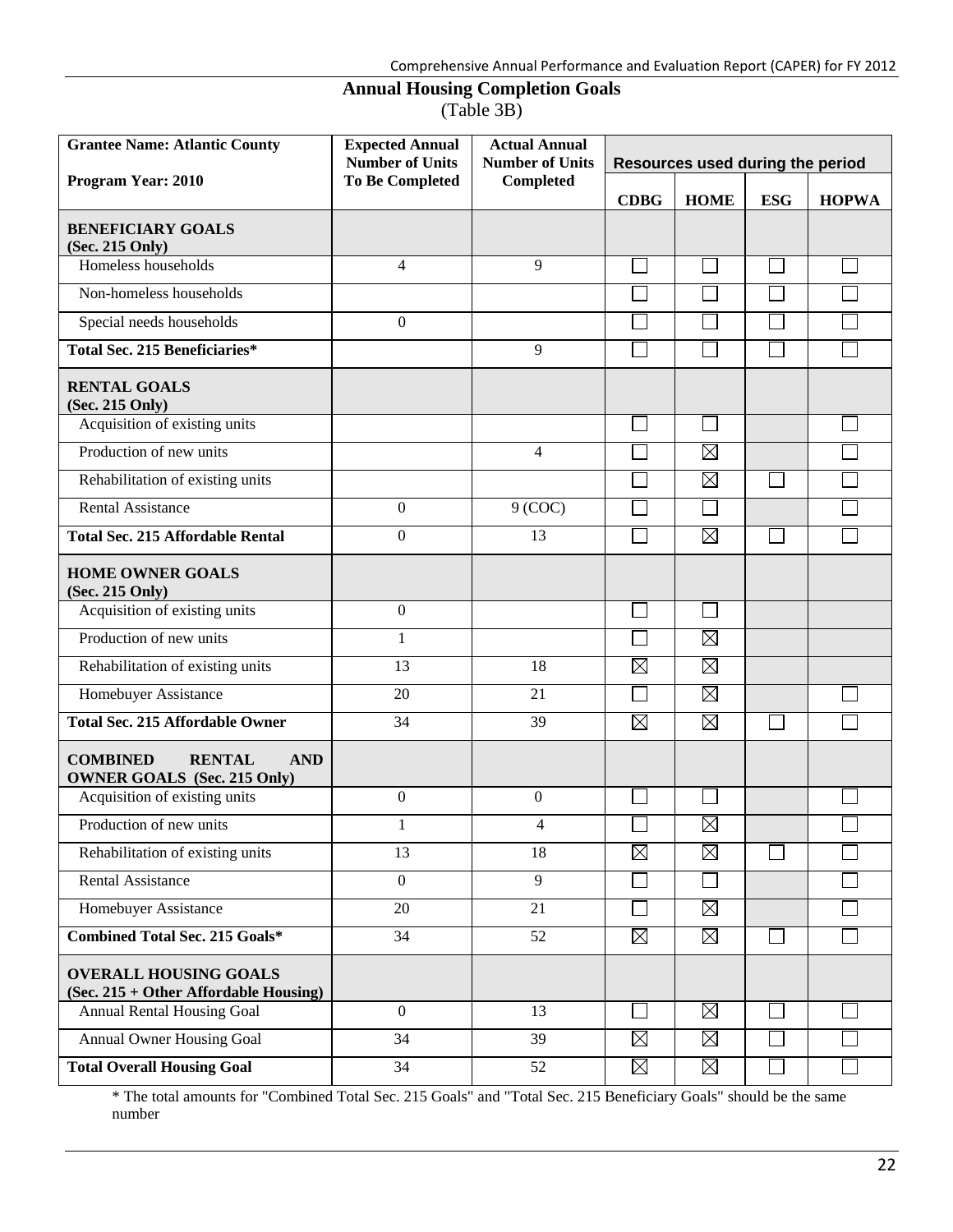#### **b. Affirmatively Furthering Fair Housing**

The Atlantic County Improvement Authority completed an update of the *Fair Housing Analysis* in FY 2012.

Impediments identified in the *Fair Housing Analysis* were as follows.

- Need for more focus on fair housing laws by Atlantic County officials and housing service providers.
- Continued outreach and education to inform the community about fair housing laws.
- Need to continue addressing the shortage of affordable housing, which tends to impact members of the protected classes to a greater degree, thereby limiting their housing choice.

To address the identified impediments, recommendations developed by Atlantic County include:

- Update *Fair Housing & Housing Assistance Information* book.
- Promote the awareness of the *Fair Housing & Housing Assistance Information* book by means of the Atlantic County website, publication of an annual notice in local newspapers and posting information at organizations that serve the low income in Atlantic County. The staff will meet with organizations that are involved in housing including the Board of Realtors, Total Living Center, and Cape‐Atlantic Legal Services. The County provides access to the five Family Centers in the County to Cape‐Atlantic Legal Services to provide legal services to residents.
- While the County does not do zoning, the Atlantic County Planning Department does review municipal ordinances, site plans and Subdivision Ordinances to determine regional impacts. The material will be reviewed for consistency with fair housing goals as well and meet with local planners to discuss impediments to fair housing that may arise.
- Work with the Board of Realtor's to improve fair housing compliance, listing accessibility as an improvement on units for sale or rent, and encouraging female and minority individuals to enter the real estate business.
- Outreach to rental property owners to encourage awareness of fair housing requirements.
- **Dutreach to lenders to work with borrowers on credit history and credit repair.**
- Continue to expend federal and local resources to make affordable and rehabilitated housing available to low income households.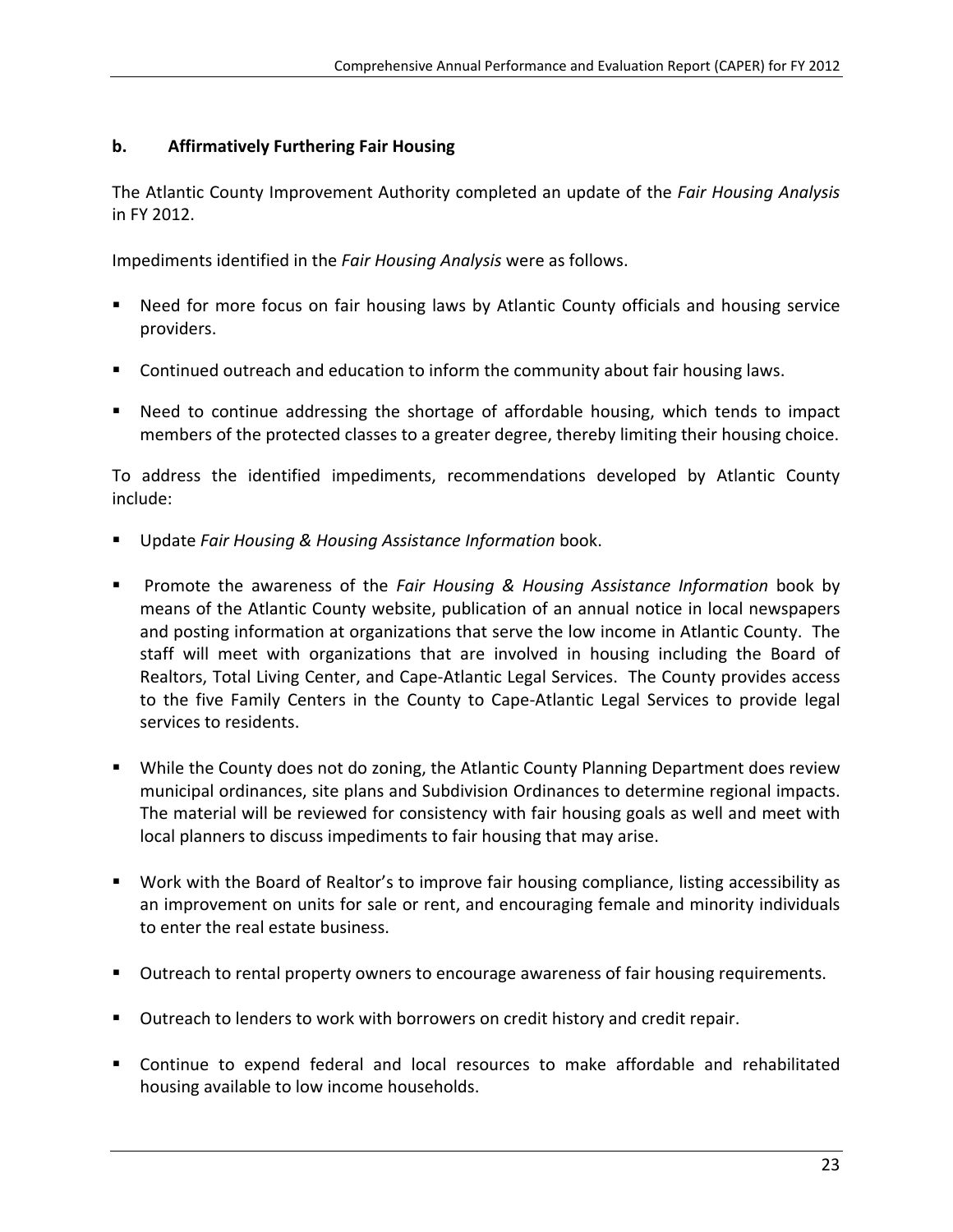To address the affordable housing shortage, Atlantic County promoted fair housing by:

Providing assistance for housing activities, including offering funds to CHDO's along with technical assistance to expand the supply of affordable housing. During the FY 2012, owner households received assistance with housing rehabilitation and assistance with purchasing units.

The Atlantic County Improvement Authority Office of Community Development has available a *Fair Housing & Assistance Information* brochure.

During 2012, assistance with rehabilitation and home purchases reached 37 owner occupied households. Pleasantville Housing and Redevelopment Corporation made 4 new affordable rental units available. The racial composition of those households is described below:

| <b>Racial/Ethnic Composition</b>    | <b>Rental Housing</b> | Homeownership | Housing<br>Rehabilitation                 |
|-------------------------------------|-----------------------|---------------|-------------------------------------------|
| White                               | 1                     | 16            | 7                                         |
| Black/ African American             | 2                     | 3             | 1                                         |
| Asian                               |                       | 1             |                                           |
| Black/African American and<br>White |                       | 1             |                                           |
| Asian/White                         |                       | 1             |                                           |
| 6. Other multi-racial               | 1                     | 1             |                                           |
| <b>TOTAL</b>                        | 4                     | 23            | 8                                         |
| Hispanic*                           | 1                     | 6             |                                           |
|                                     |                       | $\ast$        | included by race - Hispanic is not a race |

**Rehabilitation and First time Homebuyers**

Pleasantville Housing and Redevelopment Corporation undertook extensive outreach to market the units for rental occupancy. Likewise, the County housing homebuyer program is marketed in a way that is intended to attract low income buyers. The program is marketed through meetings with real estate agents, finance companies, the ACIA website and other media. Joe Girallo has appeared at various seminars and on local TV stations to discuss the availability of these programs.

### **c. Affordable Housing**

During the reporting period of September 1, 2012 through August 31, 2013, Atlantic County continued the implementation of housing programs that preserve and expand the supply of affordable housing. The total accomplishments for the various activities are shown in the previous table. Specific activities are shown on the IDIS Activity report in Part III of this CAPER.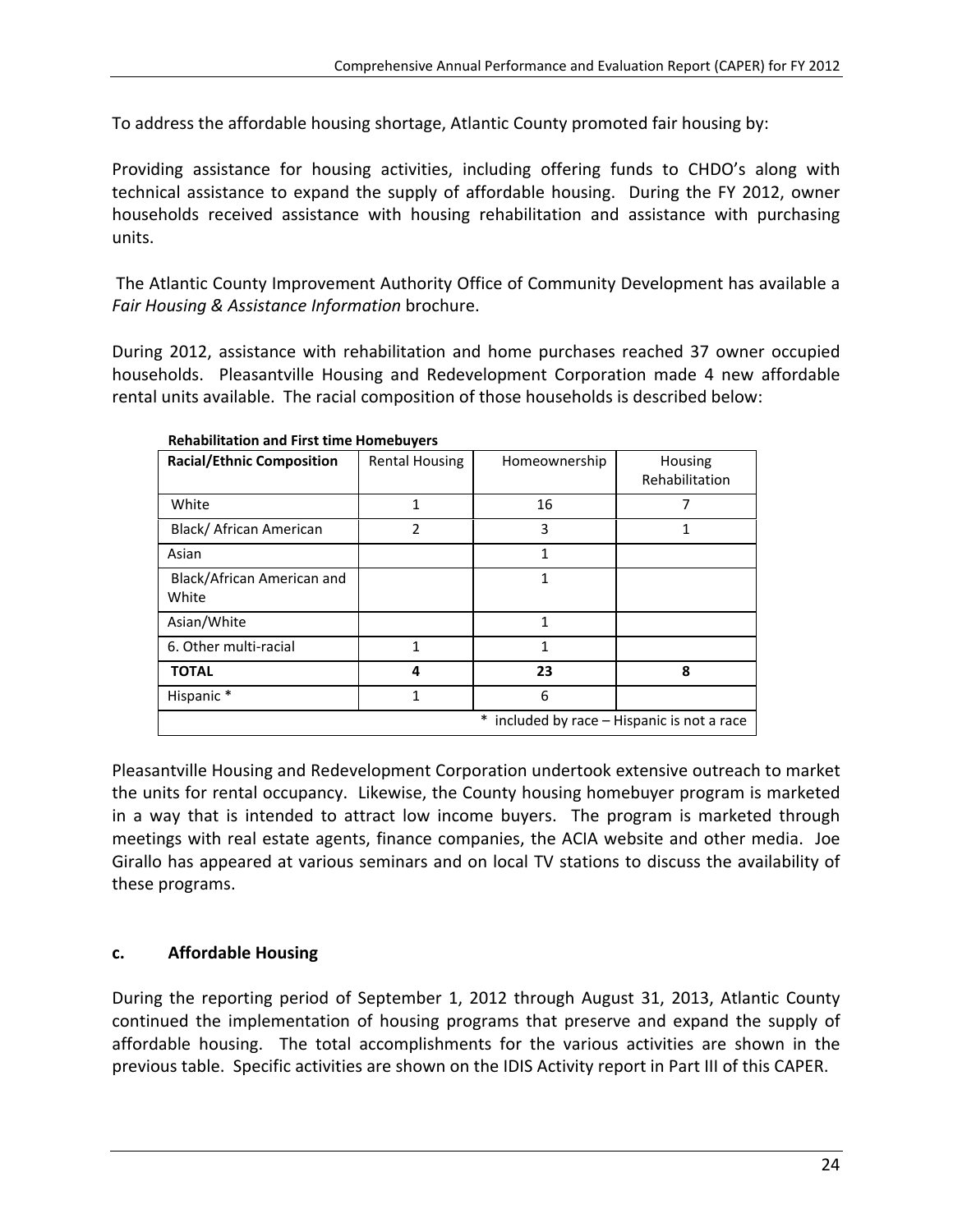Progress toward meeting goals:

Preservation of the Housing Stock

*Planned Goal: The Consolidated Plan projected 150 owner households would be assisted with rehabilitation during the five‐year period*.

Progress toward meeting the goal:

In FY 2012, Atlantic County assisted 16 low and moderate income households with rehabilitation. Atlantic County's Housing Rehabilitation Program provides a 100 percent interest free deferred loan repayable at time of sale. The primary funding source is HOME funds. Additionally, some of the municipalities will use CDBG funds from Atlantic County to assist with housing rehabilitation.

All households receive a grant to fund the cost of work related to the Lead‐based Paint Hazard Reduction program.

Cumulative Progress:

FY 2012 is the second year of the five year cycle. A total of 54 housing units have been rehabilitated. The County projected a total of 150 units for the five year period.

Home Ownership

*Planned Goal: The Consolidated Plan established the five‐year goal of assisting 60 households with home ownership assistance, either through the acquisition and resale of rehabilitated properties or direct home ownership assistance*.

Progress toward meeting the goal:

First-time home buyers are provided with assistance to purchase a home. The County provides households with a deferred loan of up to \$10,000 for downpayment and closing costs. Loans are forgiven after the period of affordability has expired. Households are eligible to receive an additional \$15,000 for rehabilitation of the unit that is purchased. In FY 2012, 21 households were provided down payment and closing cost assistance.

New housing construction has been supported by the County. Funding has been provided to non‐profit sponsors to construct homes for sale to lower income buyers at affordable rates. During 2010, Pleasantville Housing and Redevelopment Corporation started rehabilitation of 3 homebuyers units. Two of those units were sold to income eligible homebuyers in FY 2012 and the third is expected to be sold in the next few months.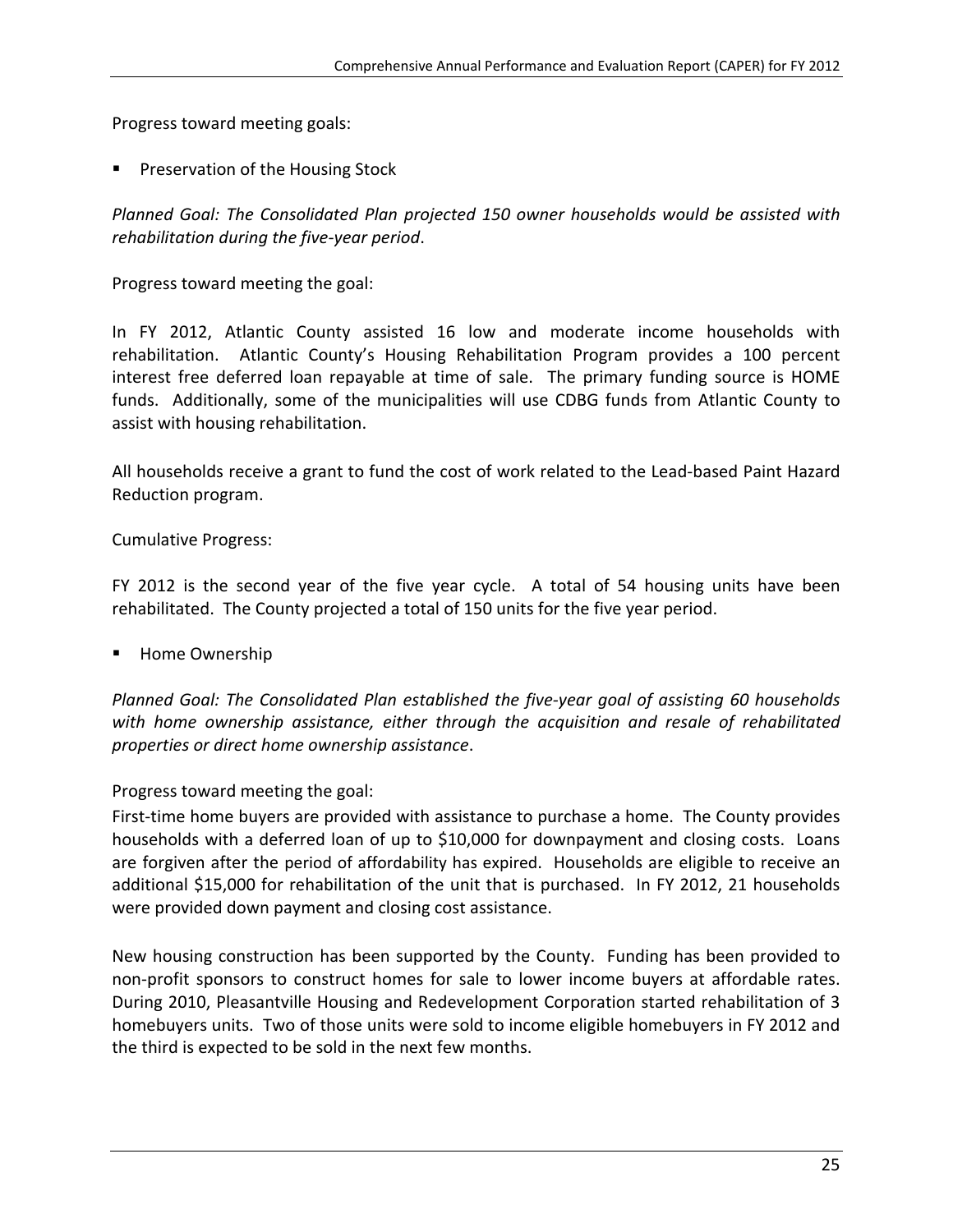Habitat for Humanity‐Atlantic received CHDO funds in 2011 to construct 2 units in Egg Harbor Township. One unit is completed and ready for sale with closing projected for November, 2013. The other unit is underway.

Cumulative progress:

FY 2012 is the second year of the five year cycle. A total of 42 households have been assisted. The County projected a total of 60 units for the five year period.

**Develop New Affordable Rental Housing.** 

*Planned Goal: The Consolidated Plan established the five‐year goal of creation of up to 50 rental housing units, which likely will be for senior citizens or other special needs populations*.

Progress toward meeting the goal:

The Pleasantville Housing and Redevelopment Corporation has completed the rehabilitation of 4 rental housing. These were vacant, deteriorated and foreclosed homes that are now occupied by low income households. Neighborhood Stabilization Program (NSP) funds were also used in the project. The NSP activity is a spin‐off of the Pleasantville Housing Authority HOPE VI funded development called the "New Hope Community". The planned demolition of Woodland Terrace resulted in the creation of 57 rental units scattered throughout Pleasantville and 12 homeownership units. The reuse of the site resulted in the creation of 71 new rental units and 9 for‐sale units.

Cumulative Progress:

In addition to the 4 units completed this year, the St. Peter's Senior Center in Pleasantville by the Camden Diocese was completed in FY 2011. This project resulted in the creation of 73 new elderly housing units, of which 6 were HOME assisted.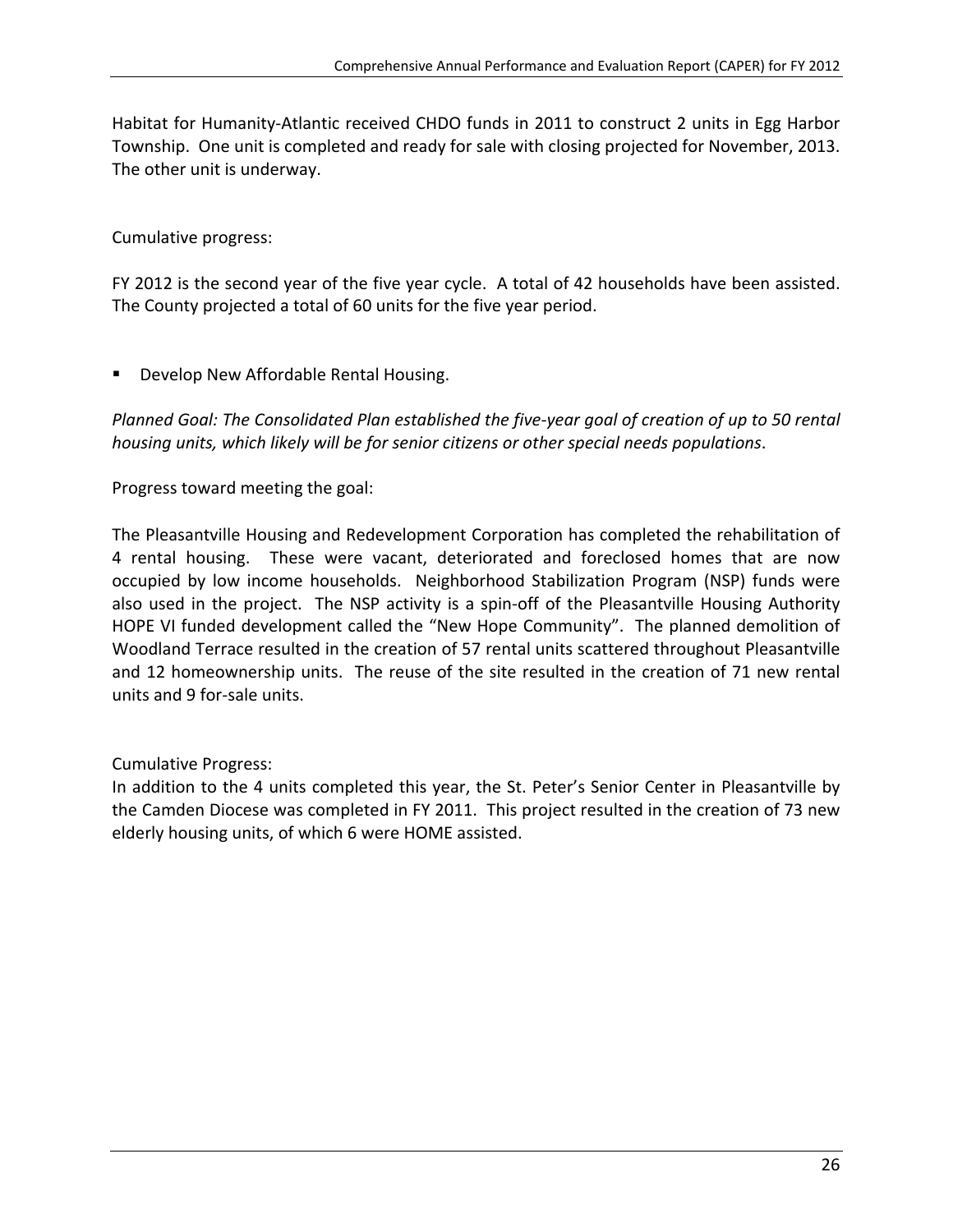|                                                                                  | (Table 2A) |               |                |          |          |                  |               |
|----------------------------------------------------------------------------------|------------|---------------|----------------|----------|----------|------------------|---------------|
| <b>Priority Need</b>                                                             | 5-Yr.      | Yr. 2011      | Yr. 2012       | Yr. 2013 | Yr. 2015 | <b>Year 2015</b> | <b>Yr. 5</b>  |
|                                                                                  | Goal       | <b>Actual</b> | Actual         | Actual   | Actual   | Actual           | <b>Actual</b> |
|                                                                                  |            |               |                |          |          |                  |               |
| Renters                                                                          | 50         |               |                |          |          |                  |               |
| 0 - 30 of MFI                                                                    |            | 5             | $\overline{2}$ |          |          |                  |               |
| 31 - 50% of MFI                                                                  |            | $\mathbf{1}$  | $\overline{2}$ |          |          |                  |               |
| 51 - 80% of MFI                                                                  |            |               | $\pmb{0}$      |          |          |                  |               |
| Owners                                                                           | 210        |               |                |          |          |                  |               |
| 0 - 30 of MFI                                                                    | 25         | 6             | 17             |          |          |                  |               |
| 31 - 50 of MFI                                                                   | 70         | 25            | 9              |          |          |                  |               |
| 51 - 80% of MFI                                                                  | 115        | 28            | 12             |          |          |                  |               |
| Homeless*                                                                        |            |               |                |          |          |                  |               |
| Individuals                                                                      | 50         | $\pmb{0}$     | $\overline{7}$ |          |          |                  |               |
| <b>Families</b>                                                                  | 50         | $\mathbf 0$   | $\overline{2}$ |          |          |                  |               |
| <b>Non-Homeless</b>                                                              |            |               |                |          |          |                  |               |
| <b>Special Needs</b>                                                             |            |               |                |          |          |                  |               |
| Elderly                                                                          | 100        | 73            |                |          |          |                  |               |
| Frail Elderly                                                                    |            |               |                |          |          |                  |               |
| <b>Severe Mental Illness</b>                                                     |            |               |                |          |          |                  |               |
| <b>Physical Disability</b>                                                       |            |               |                |          |          |                  |               |
| <b>Developmental Disability</b>                                                  |            |               |                |          |          |                  |               |
| Alcohol or Drug Abuse                                                            |            |               |                |          |          |                  |               |
| HIV/AIDS                                                                         |            |               |                |          |          |                  |               |
| <b>Victims of Domestic Violence</b>                                              |            |               |                |          |          |                  |               |
| *homeless beds based on Housing Inventory chart from Continuum of Care, May 2012 |            |               |                |          |          |                  |               |
| Total (Sec. 215 and other)                                                       |            |               |                |          |          |                  |               |
| Total Sec. 215                                                                   |            | 28            | 52             |          |          |                  |               |
| 215 Renter                                                                       |            | 81            | 13             |          |          |                  |               |
| 215 Owner                                                                        |            | 107           | 39             |          |          |                  |               |

#### **Priority Housing Needs/Investment Plan Table**

\* Homeless individuals and families assisted with transitional and permanent housing

#### **d. Continuum of Care**

In 2012, Atlantic County completed the development of a Plan to End Homelessness. The lead entity for the planning process was the United Way. The process was very participatory and included representation from business, social services, local and state government and interested citizens.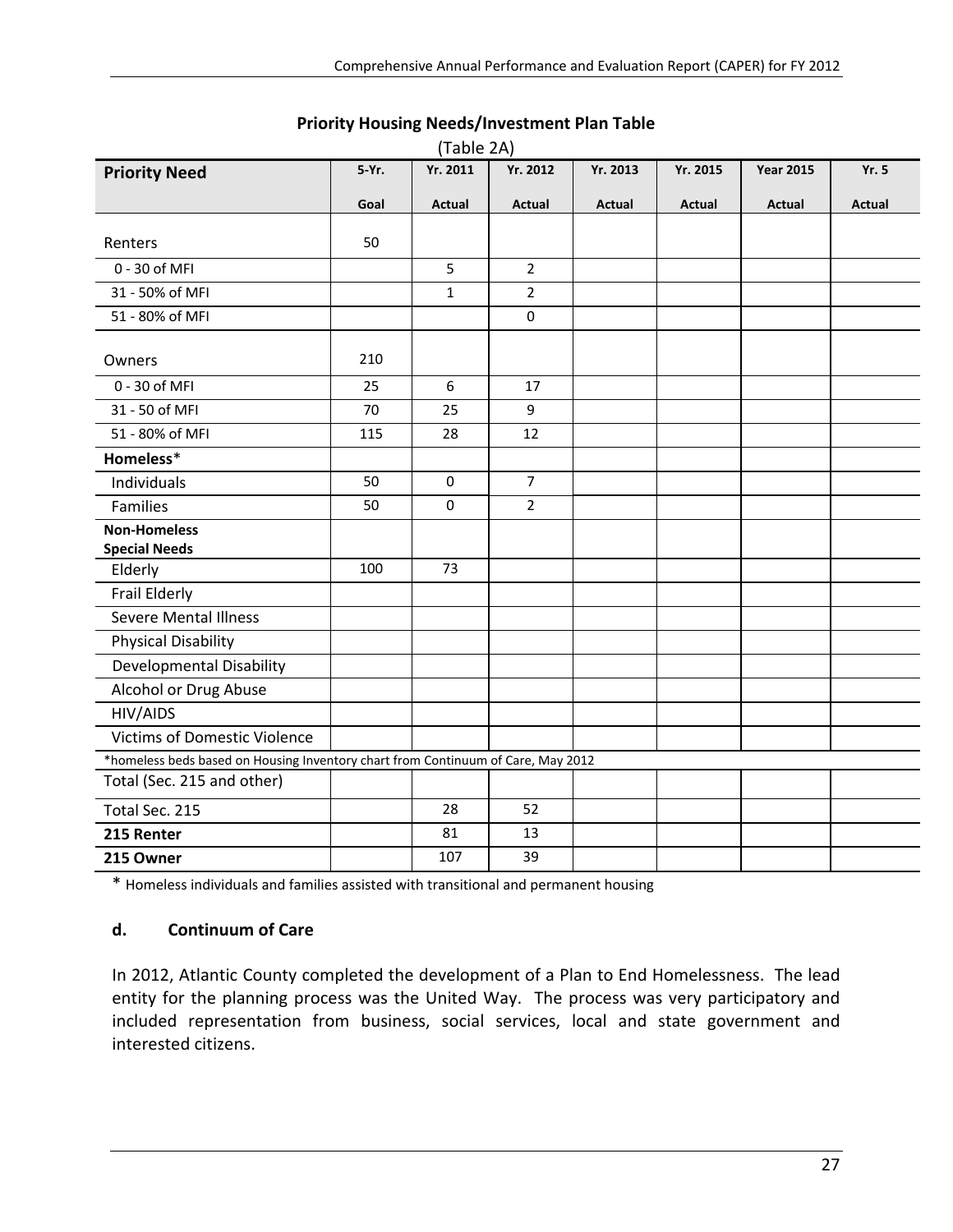Annually the Continuum of Care Committee prepares the COC application of funds to HUD. The COC Committee is comprised of representatives from homeless shelters and most social services agencies in the County. In developing the COC application for HUD funding, the Committee meets regularly throughout the year. To develop the COC application, the Committee reviewed systems gaps, shared concerns, reviewed the statistical data that is collected annually, and recommended programs to fill the unmet needs. Before the Committee presented its COC to the governing officials in Atlantic County and Atlantic City, the draft COC was reviewed by the Comprehensive Emergency Assistance Systems (CEAS) and the Human Services Advisory Board (HSAC). CDBG funds are used to cover the costs of staff participating in the continuum of care process and engagement of a consultant.

The Social Services for the Homeless Committee is engaged in improvements to the continuum of services for the homeless. Activities have been directed toward expanding outreach to the unsheltered homeless through expanded street contact and better preparation for the winter months. The "Getting Ready for Winter" meetings help agencies prepare for contact with unsheltered homeless. Street outreach expanded from one to two teams several days per week.

Additionally, communicating with the street homeless through outreach and the provision of accessible mental health and primary health services has been expanded. The Division on Mental Health Services funds partial care acute mental health services at the Rescue Mission. HHS funding was secured for a primary care clinic at the Rescue Mission. The Jewish Family Services and PATH Team and their collaborating partners, expanded from one team to two teams of street outreach workers. Creating a link between the nurse Practitioners from the health clinic to the street outreach teams on a regular basis to bring primary care to unsheltered homeless has also been accomplished.

The Rescue Mission provides housing placement services so that households could find housing in a timely manner.

There are 13 Shelter Plus Care housing certificates awarded to the State on behalf of the County via the 1998 for the Shelter Plus Care Initiative and renewed annually. The use of this essential service assists in accommodating homeless persons with severe and profound disabilities and impacted on the number of chronically homeless individuals. Funding for FY 2009 was approved for the Jewish Family Services/Collaborative Support Program to provide permanent supportive housing units for chronically homeless persons with disabilities. This program began providing 5 additional homeless individuals with rental assistance which in the fall 2011.

Through funds from a private non‐profit group, a drop‐in center for severely and persistently mentally ill homeless women in Atlantic County was established. While this facility provides no housing, it functions as a drop-in center to engage clients who have been very resistant to utilizing mainstream mental health resources. Its current location is in the basement of a local church in Atlantic City.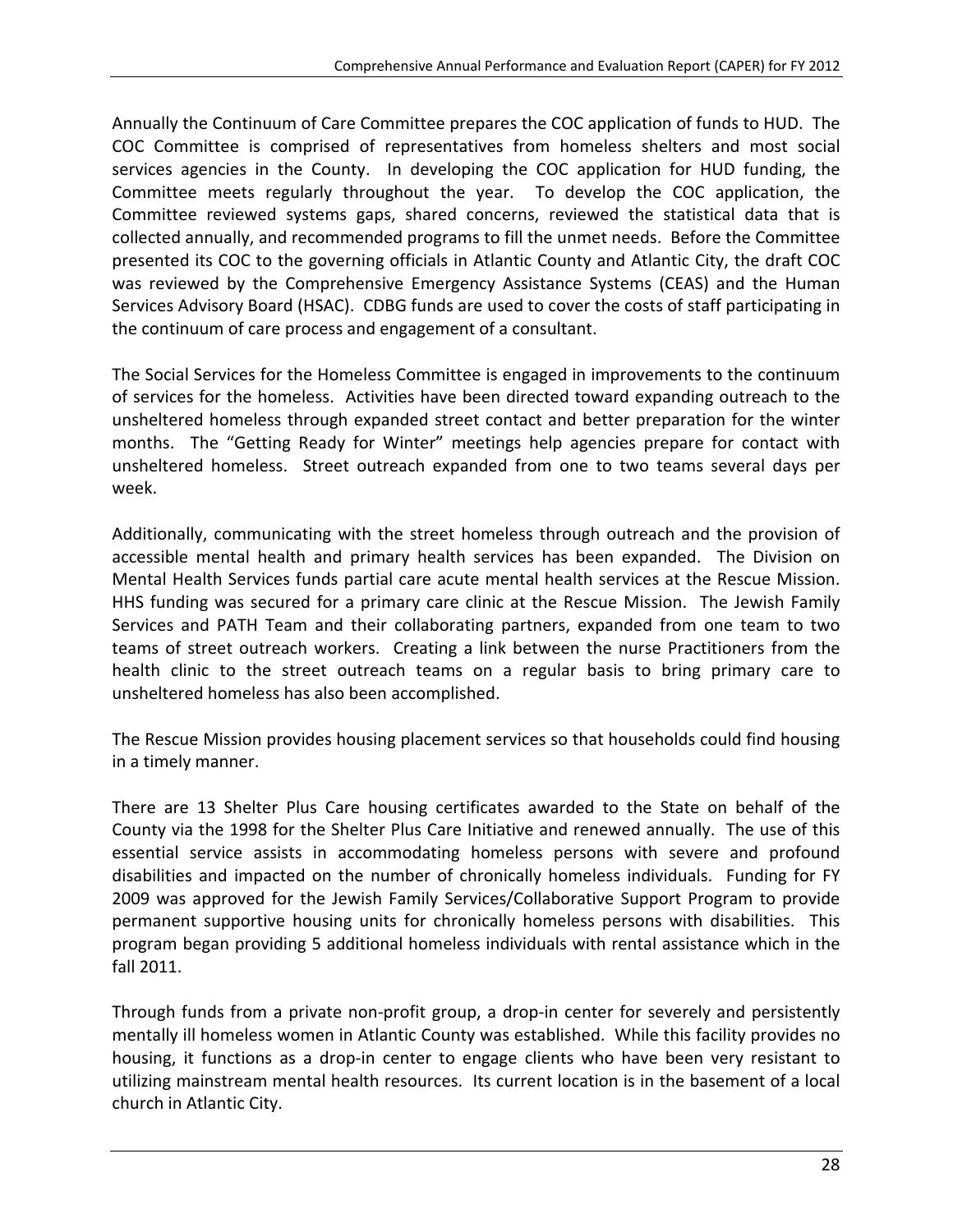In January 2007, Career Opportunity Development, Inc. began operation of a Permanent Supportive housing program for 4 persons with mental illness who are homeless. This program helps individuals achieve stability and self-sufficiency. The program sought and was granted a renewal in 2009.

Covenant House began operation of a Permanent supportive housing program for youth who are homeless. The transitional housing program formerly operated was replaced with the new permanent housing program. This program houses and provides services to 20 homeless young adults age 18 to 24. Covenant House also received a grant to provide 9 permanent supportive housing to individuals and young women with children. This program began in February, 2013.

Beginning in 2005, the NJ Department of Community Affairs initiated a State-wide HMIS system. Atlantic County is a participant in this system. The system allows better tracking of the chronically homeless and the underlying issues.

Funds for homeless prevention and rapid re‐housing were received in 2009 as part of the stimulus program. Atlantic County received \$545,890. This program was completed in June 2012. There were 49 households assisted to prevent homelessness and another 16 moved to permanent housing after becoming homeless.

### **e. Other Actions**

### *i. Obstacles in meeting under‐served needs*

There are no institutional obstacles for meeting the needs. Atlantic County continues to look for ways to meet the housing, services and facilities needs of low-income households. Affordable housing in the County is limited. A number of efforts are underway to try to meet the need for affordable housing.

Obstacles are related to sufficiency of resources. The County lacks funding for increased levels of housing and services to the low income population.

### *ii. Foster and Maintain Affordable Housing*

As described in the previous sections, Atlantic County has a number of initiatives underway to preserve and expand the supply of affordable housing. The activities include:

- **EXECUTE:** Homeowner housing rehabilitation.
- Funding assistance to low income first-time homebuyers
- **Development of new or rehabilitation of affordable rental housing and homeowner** housing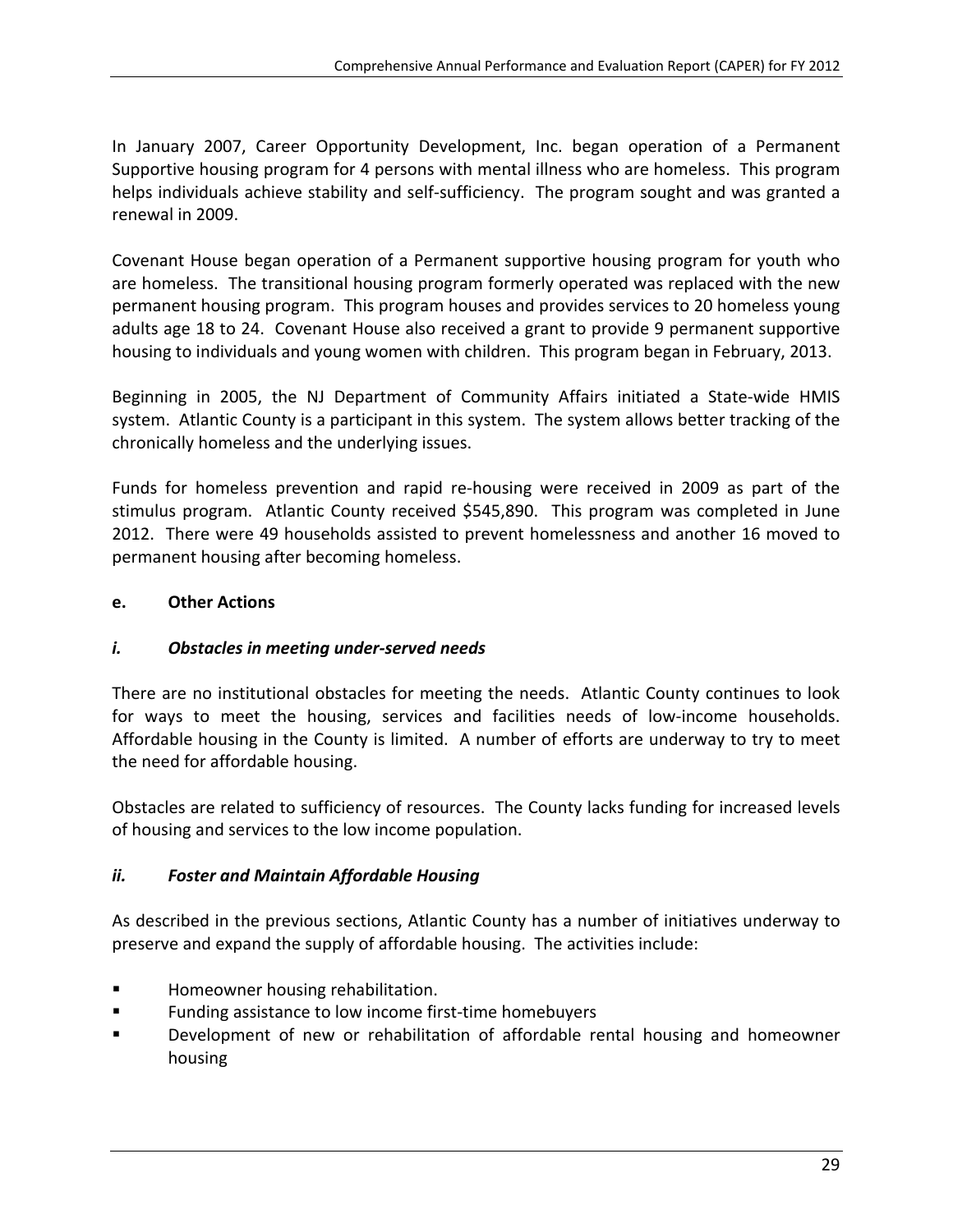Atlantic County Improvement Authority Office of Community Development works closely with the Atlantic County Department of Public Health in areas related to water tests on new wells, well contamination, health problems created by malfunctioning septic systems, and reduction of lead‐based paint hazards.

As an entitlement, the consistency of the funding provided to Atlantic County will allow us to develop and expand our capacity to identify and address additional unmet needs.

### *iii. Institutional Structure*

The Atlantic County Improvement Authority, Office of Community Development, is the lead agency in implementing the Consolidated Plan, the five‐year strategic plan and annual Action Plans. The staff works closely with local social service agencies and other County agencies and committees to meet the needs of low‐income residents, reduce substandard housing conditions and maintain and expand the affordable housing stock.

### *iv. Improve Public Housing Management and Resident Initiatives*

There is no County public housing agency. There are two public housing agencies in municipalities outside of Atlantic City.

- The Buena Housing Authority administers one 60-unit elderly housing development. The Buena Housing Authority did not request funding from Atlantic County to assist with improving public housing management and resident initiatives.
- The Pleasantville Housing Authority manages three developments containing 140 units at two developments for the elderly. The Pleasantville Housing Authority did not request funding from Atlantic County to assist with improving public housing management and resident initiatives.

The Pleasantville Housing Authority used a HOPE VI grant in the amount of \$13,446,700. The HOPE VI funds leveraged at least an additional \$19 million in public and private funds to complete the revitalization of Woodland Terrace, a public housing development. The project included demolition of the 104 unit housing units. The site has been redeveloped to include 71 rental units and nine units for home ownership. Additionally, the project included construction of up to 57 scattered site units on lots in residential areas throughout the City of Pleasantville. Atlantic County has provided assistance to construct housing units that will be available for sale to lower income buyers.

In 2008, the CHDO operated by the Pleasantville Housing Authority was awarded NSP funding through the state-administered NSP grant. Through this grant, the Pleasantville Housing and Redevelopment Corporation has acquired and rehabilitated 10 homes that had been foreclosed and were in need of rehabilitation. This number was increased to 13 homes. Nine homes are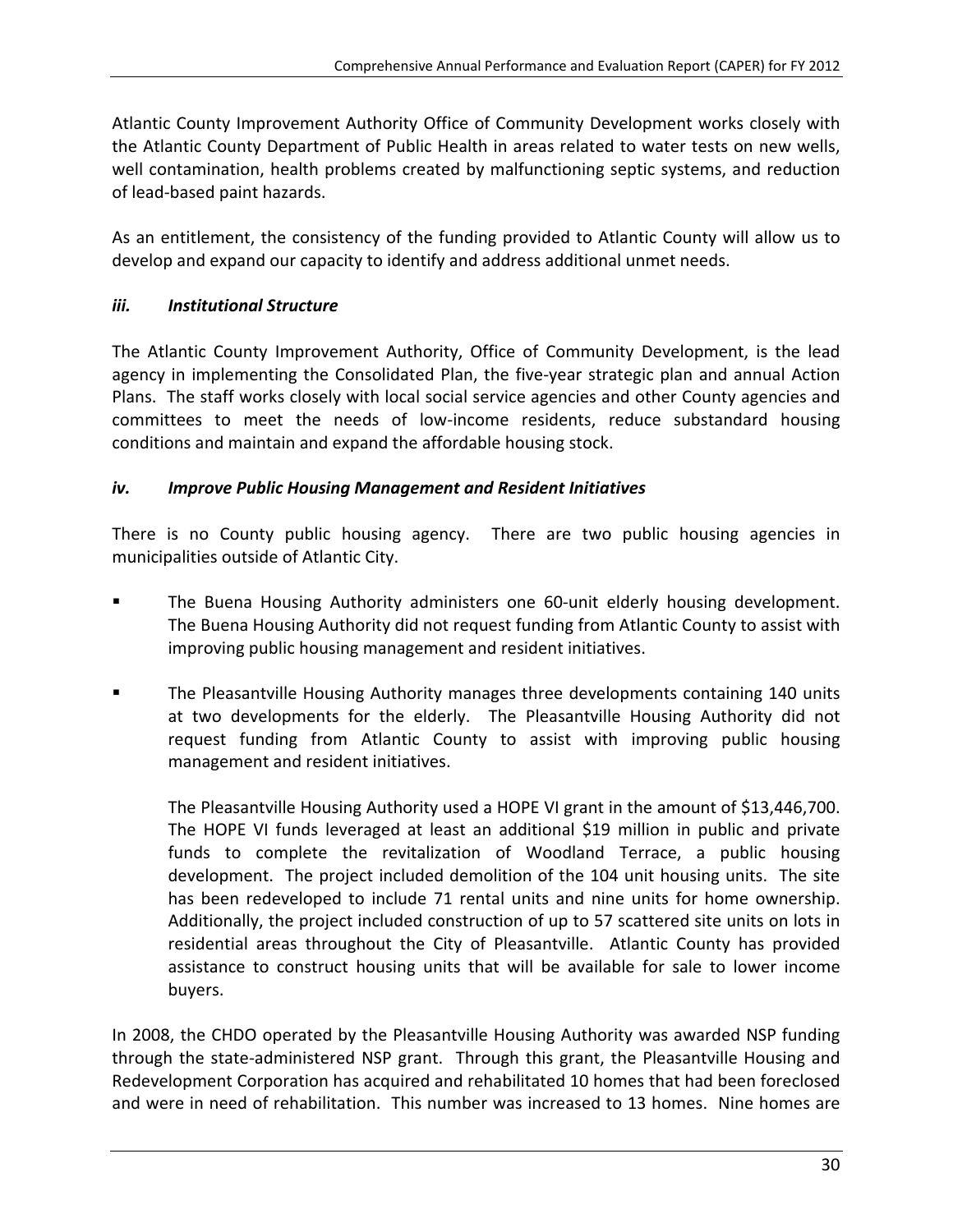available for rental and four will be sold for homeownership. The County provided HOME funds for rehabilitation of some of the units. Pleasantville is now ready to begin phase 2. A NSP 3 grant was awarded by NJ DCA and will be available to rehabilitate an additional 7 units with 5 available to renters and 2 homeowner units. At least 2 units must be available to household with incomes below 50% of the median.

### *v. Lead‐Based Paint Hazard Reduction*

Atlantic County considers the presence of lead‐based paint hazards a serious health problem. The County's Division of Public Health provides screening for lead as part of its Child Health Services. The Division of Public Health completes environmental assessments in any home where children reside that have elevated levels of lead in their blood. When peeling or chipped lead back paint is found in the home, the Division of Public Health will order and monitor an abatement or clean-up. The Division of Public Health refers households with children with elevated blood lead levels to the Atlantic County Improvement Authority to determine if the household is eligible to receive assistance through the housing rehabilitation program.

The HUD Regulation 1012 and 1013 require a more specific treatment for lead‐based paint hazards. The extent of the treatment on federally funded projects is based on the project's cost and range from interim controls to full scale lead-based paint abatements. Atlantic County has implemented the HUD regulations for lead-paint hazards as part of all its housing activities by having contractors complete lead based paint assessments for households receiving funds from the County's housing rehabilitation program.

ACIA is working with the contractors to comply with the EPA guidance on Renovation, Repair and Painting ("RRP"). This regulation expands coverage of safe‐work practices to contracting work on homes that are not assisted with federal funds and requires contractors to obtain special licenses from EPA for firms and individuals involved in such work on private housing.

### *vi. Ensure compliance with program and comprehensive planning requirements*

ACIA continues to maintain responsibility to ensure compliance with all requirements of the CDBG and HOME programs. During the year, ACIA held two sets of public hearings to obtain input into the Consolidated Planning process. Three hearing times were scheduled on two dates, one in March and the second in June. Input was sought from housing and service providers, citizen groups and municipalities in Atlantic County. The Board of Chosen Freeholders deliberated on the needs of the including the need for infrastructure, economic development, and housing rehabilitation. The comprehensive planning requirements were thereby met.

### *vii. Reduce the number of households with income below the poverty level*

Atlantic County is formalizing a Section 3 Plan, which provides for increased opportunity for local residents and businesses who meet the qualifications for Section 3 preference to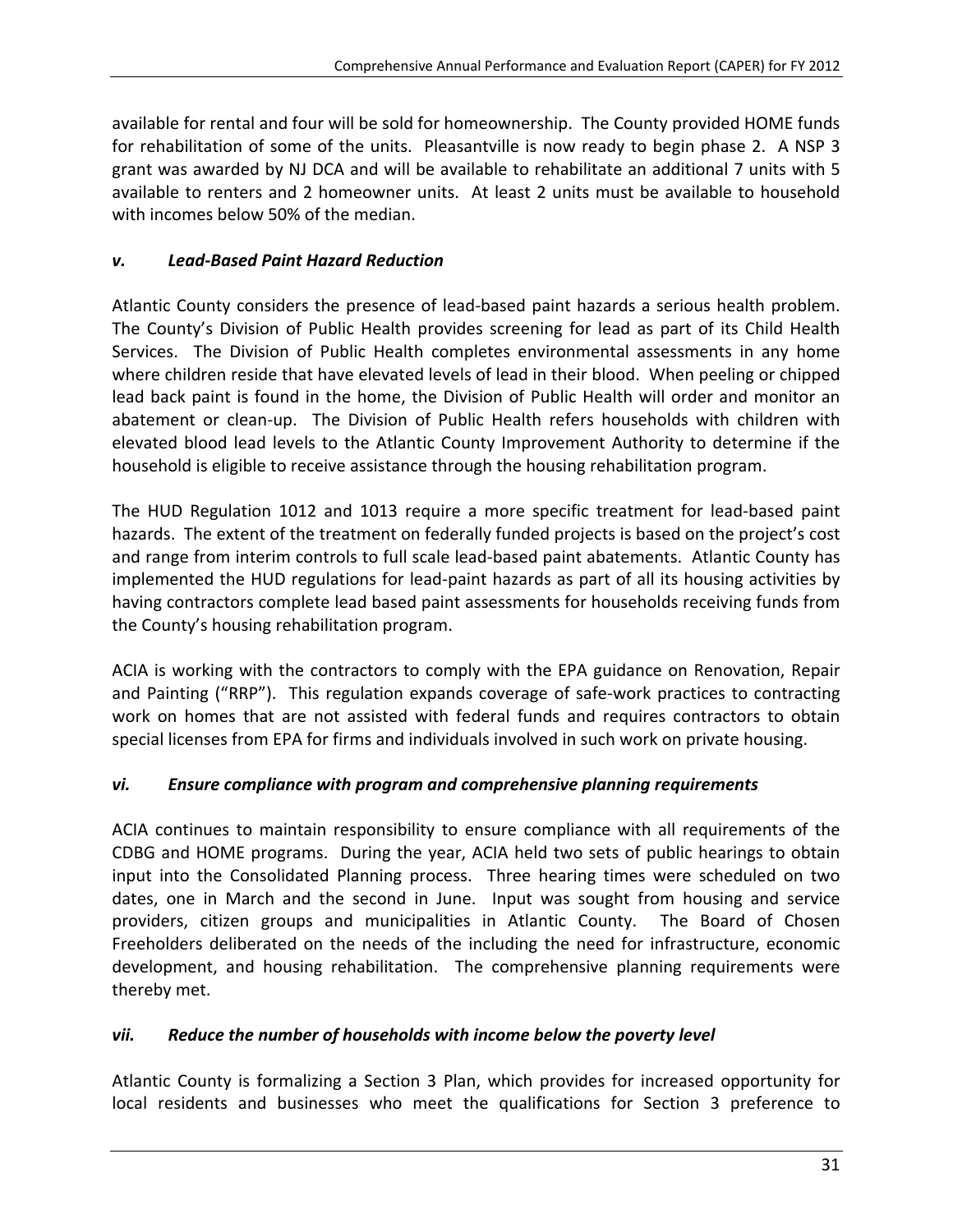participate in job creation and business opportunities. Contractors working for Atlantic County are reminded of the Section 3 obligation in all covered contracts and applications.

Encouragement for creation of businesses and improvements in the commercial districts will create new jobs.

Atlantic County provides an array of public services to assist households at or below poverty. The services provide an opportunity for low‐income households to become self‐sufficient. The housing rehabilitation program provides additional assistance to lower income homeowners.

### **f. Leveraging Resources**

Atlantic County leverages Community Development resources through use of recaptured funds from closed‐out rehabilitation programs.

During 2012, \$57,914 in recycled loan repayment funds was expended. During this period, \$1,150 in HOME funds for owner‐occupied housing rehabilitation was expended.

ACIA also works with other entities to manage construction projects. These projects are encouraged to meet the economic development goals of the County.

### **g. Citizen Comments**

There were no citizen comments received during the fiscal year.

### **h. Self‐Evaluation**

In 2012, we failed to meet the spending level necessary to bring the remaining balance of funds down to 1.5 times the allocated entitlement as of July 2013. ACIA developed a corrective action plan to address a timeliness issue and move projects to completion more quickly.

ACIA completed 16 housing units in the housing rehabilitation program this year. The overall goal is 150 units in the five year period. In the first two years of this period, 54 units have been rehabilitated. With additional federal resources, more homes could be rehabilitated.

The First-time homebuyer program has a waiting list of households seeking assistance. This program too is very successful in the community. The five year goal is 60 units. During FY 2011, 21 households were assisted and in FY 2012 another 21 units were assisted for a total to date of 42 units.

Also, in support of home ownership, non‐profit housing organizations have developed housing for home ownership. The FY 2011 CHDO funds will assist Habitat for Humanity construct 2 new homes. The first of these units is ready for sale as of October, 2013. FY 2012 funds for CHDO have not been committed as yet. The Pleasantville Housing and Redevelopment Corporation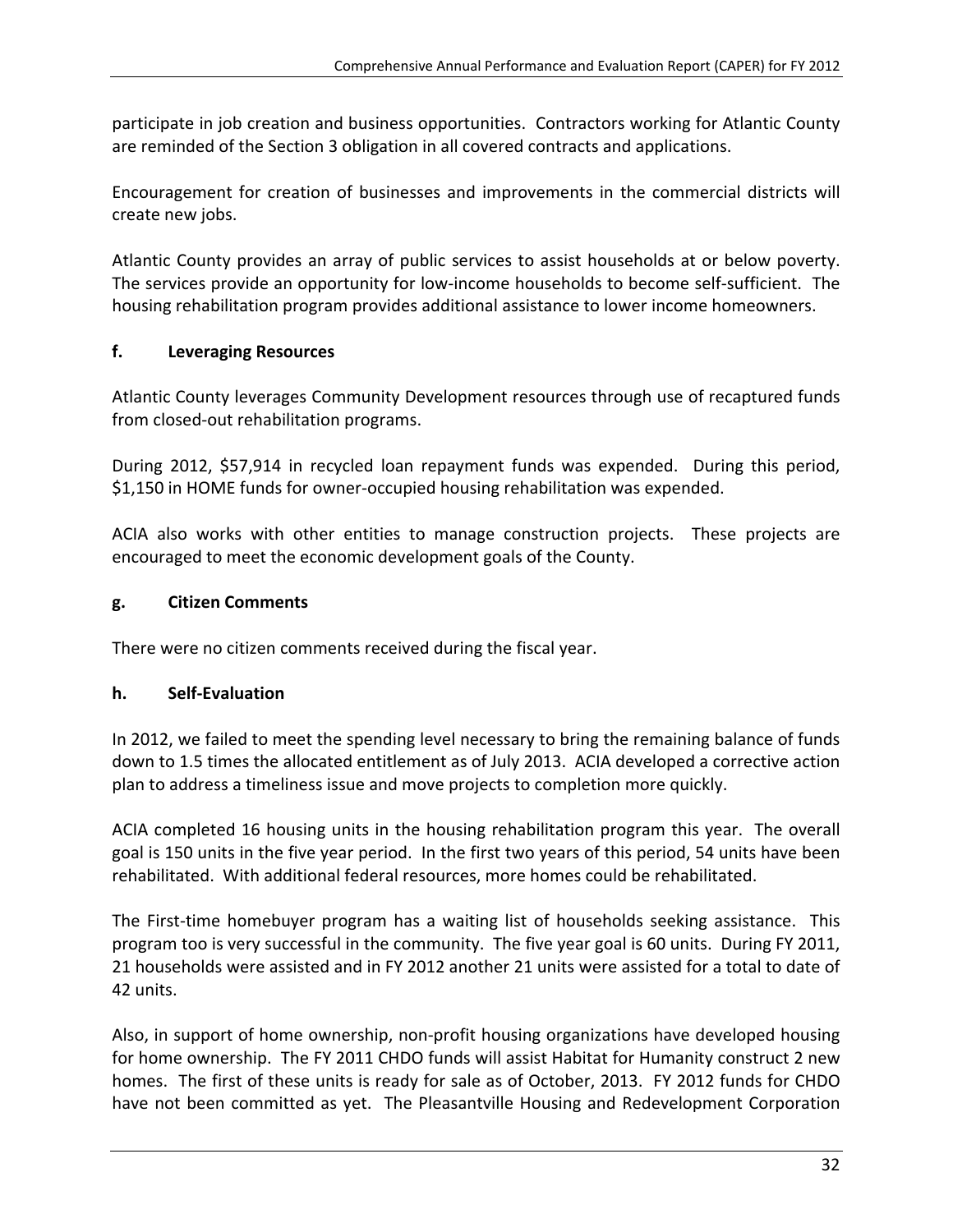also utilized CHDO funds to provide downpayment and closing cost assistance to two households in November and December of 2012

The CP established the objective of assisting 50 renter households through new construction or substantial rehabilitation. It was expected that the majority of the assisted renters would be elderly and special needs households. The special needs housing goal was 100 elderly units. The Camden Diocese project, originally funded in 2009, created 73 units toward this goal. A HOME grant was made to the Pleasantville Housing and Redevelopment Corporation for rehabilitation of 4 housing units to create rental housing. These units were completed and occupied in FY 2012.

The programs are on-track and provide Atlantic County with resources needed to address the housing and community development needs of low‐income communities.

### **Performance Measurement System**

In accordance with the Final Rule (FR‐4970‐N‐02) published by HUD on March 7, 2006 on the Outcome Performance Measurement System for Community Planning and Development Formula Grant Programs, the County began entering information on activities and indicators in the Spring of 2006 in IDIS. The ability to clearly demonstrate program results at a national level is having serious consequences on program budgets. In response, HUD has developed an outcomes performance measurement system to collect information on outcomes of activities and to aggregate that information at the local and national level. The outcomes that HUD is tracking include:

- Availability/accessibility
	- Availability is related to making services, infrastructure, housing, or shelter available or accessible to individual residents/beneficiaries.
- Affordability
	- Affordability may include the creation or maintenance of affordable housing, basic infrastructure hook‐ups or services such as transportation or day care.
- Sustainability: Promoting livable or viable communities.
	- Sustainability is specifically tied to activities that are meant to ensure that a particular geographic area as a whole (neighborhood, downtown, etc) remains viable. It is targeted at supporting a specific physical location.

Each outcome is paired with an objective:

- Create a suitable living environment
	- This objective relates to activities that are intended to address a wide range of issues faced by LMI persons from physical problems with their environment such as poor quality infrastructure to social issues such as crime prevention, literacy or elderly health services.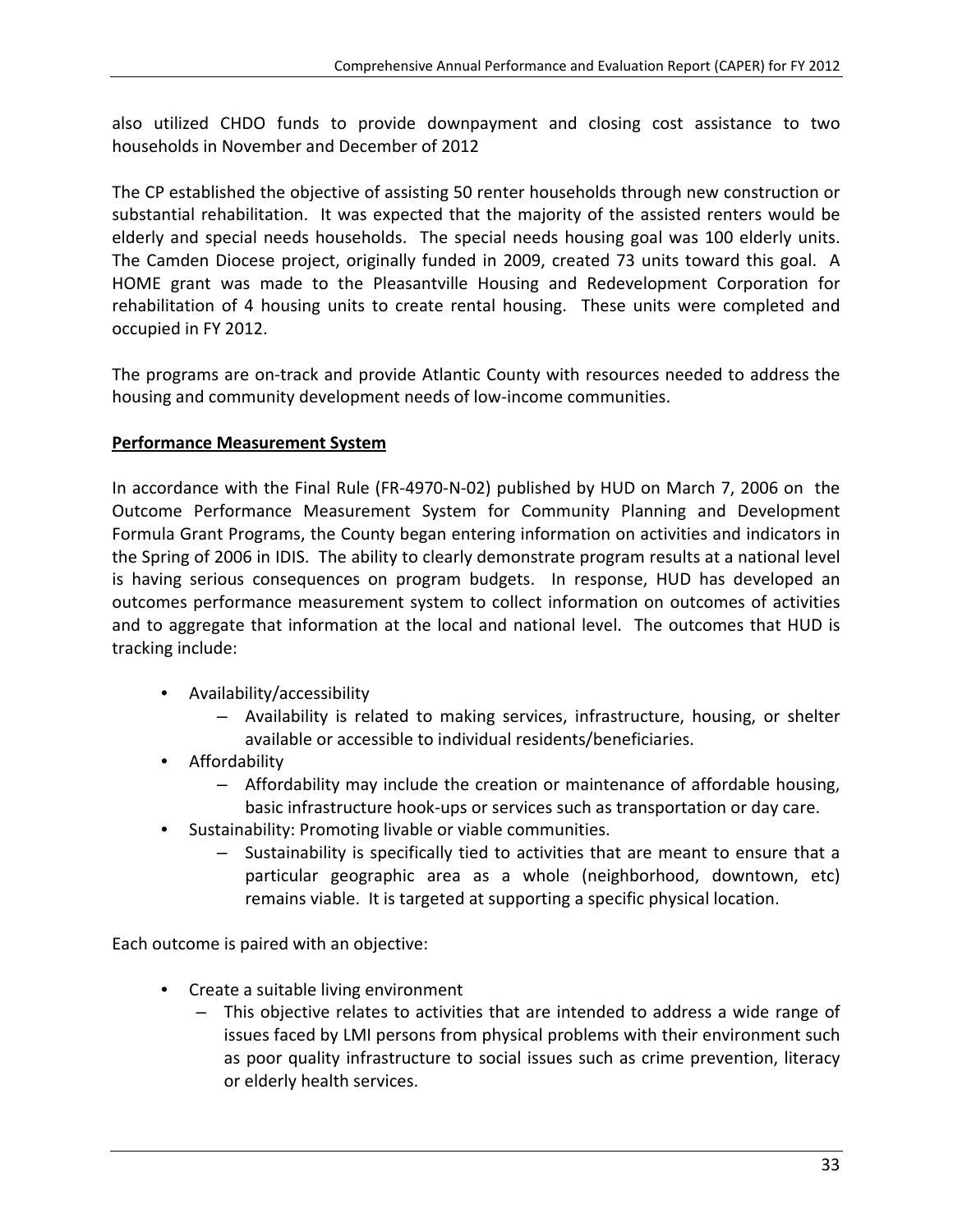- Provide decent affordable housing
	- This objective focuses on housing programs where the purpose of the program is to meet individual family or community needs and not programs where housing is an element of a larger effort since they would be more appropriately reported under suitable living environment.
- Create economic opportunities
	- This objective applies to the types of activities related to economic development, commercial revitalization or job creation.

The objectives, outcomes, and output indicators are combined to produce outcome narratives that are comprehensive and demonstrate the benefits that result from the expenditure of these federal funds. During 2012, the activities that were completed are described by the following Outcomes and Indicators:

| <b>ACTIVITY</b>          | <b>RECIPIENT</b>             | <b>OBJECTIVE</b> | <b>OUTCOME</b>            |
|--------------------------|------------------------------|------------------|---------------------------|
| Housing                  | <b>Atlantic County</b>       | Affordability    | Provide decent affordable |
| Rehabilitaiton           | Improvement                  |                  | housing                   |
|                          | Authority                    |                  |                           |
| $First-time$             | <b>Atlantic County</b>       | Affordability    | Provide decent affordable |
| homebuyer                | Improvement                  |                  | housing                   |
|                          | Authority                    |                  |                           |
| Homeowner                | <b>Pleasantville Housing</b> | Affordability    | Provide decent affordable |
| housing                  | and Redevelopment            |                  | housing                   |
|                          | Corporation                  |                  |                           |
| <b>Public Facilities</b> | Municipalities               | Availability     | Create a suitable living  |
|                          |                              |                  | environment               |
| Infrastructure           | Municipalities               | Availability     | Create a suitable living  |
|                          |                              |                  | environment               |

### **2. CDBG Narrative Statements**

### **a. Assessment of Relationship of Funds to CP**

*Assessment of relationship of the use of CDBG funds to the priorities, needs, goals, and specific objectives identified in the Consolidated Plan*.

Atlantic County used FY 2012 CDBG allocations for projects that addressed various high and medium priority needs defined by the Consolidated Plan. The report is generated from the Integrated Disbursement and Information System (IDIS).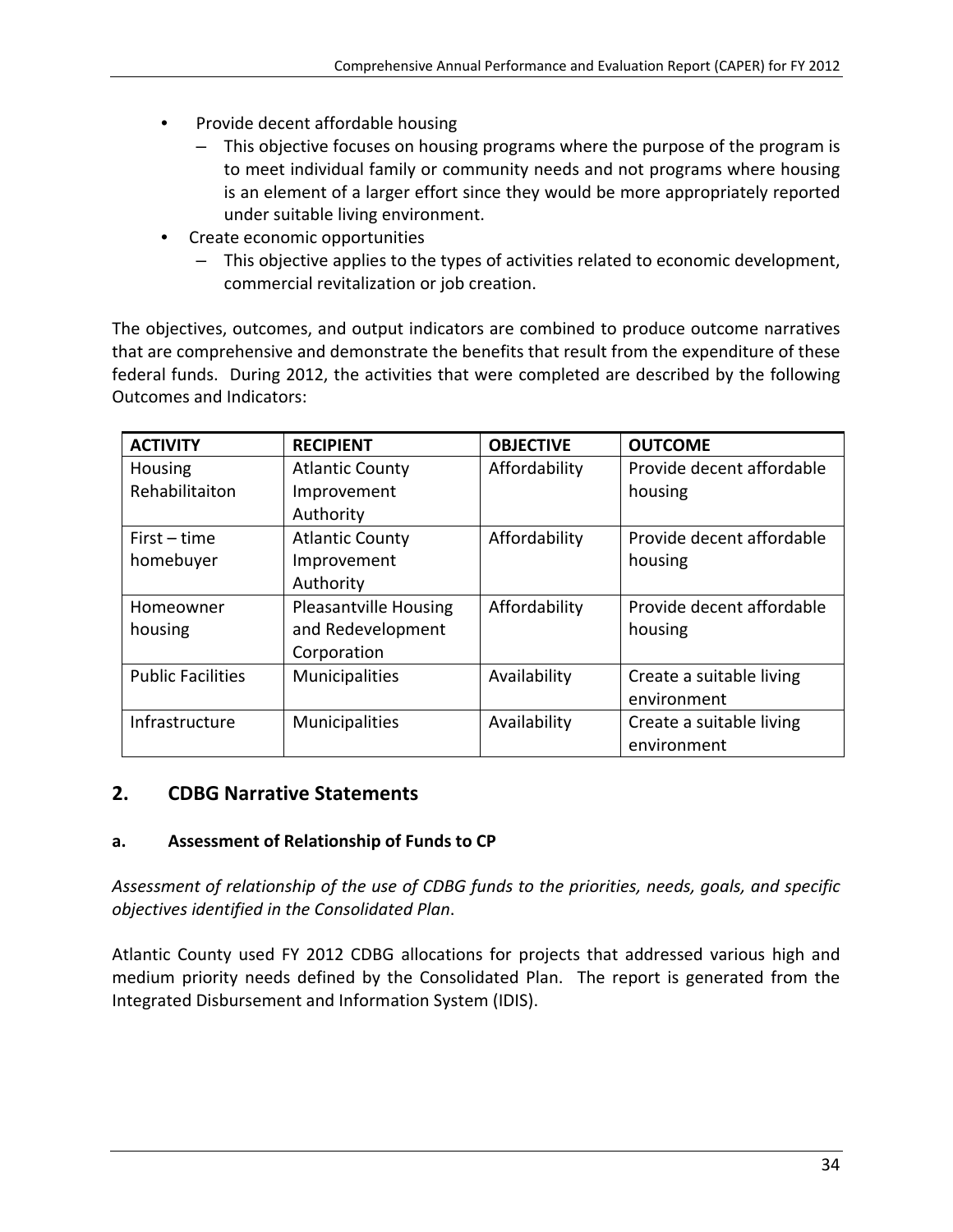# **b. Nature and Reason for any Changes in Program Objectives**

*Describe the nature and reason for any changes in program objectives and indications as to how the jurisdiction would change its program as a result of its experiences*.

The County does not anticipate any changes to the CDBG or HOME Programs. ACIA is the administrator of the grants. Their experience working with the individual municipalities, developers and homeowners in carrying out the activities indicates that the funding is reaching the intended beneficiaries and is being well managed.

# **c. Grantee Efforts in Carrying‐out Planned Actions**

*Assess grantee efforts in carrying out the planned actions described in its action plan as part of the grantee's certifications that it is following a current HUD approved Consolidated Plan. This should include a narrative analysis to show that the grantee: (1) pursued all resources that the grantee indicated that it would pursue; (2) support for applications that would promote housing opportunities; (3) did not hinder CP implementation by action or willful inaction*.

In FY 2012, Atlantic County was successful in carrying out planned actions that addressed various needs outlined in its HUD approved Five‐Year Consolidated Plan. ACIA has used CDBG funds for such needs as housing rehabilitation delivery costs, infrastructure, removal of architectural barriers, and community facility improvements.

Atlantic County:

- (1) pursued all resources that we indicated that we would pursue;
- (2) supported applications that would promote housing opportunities;
- (3) did not hinder CP implementation by action or willful inaction.

During the year, Atlantic County provided a Certification of Consistency each time it was requested including: several McKinney Continuum of Care applications and the two Public Housing Authority Annual Plans.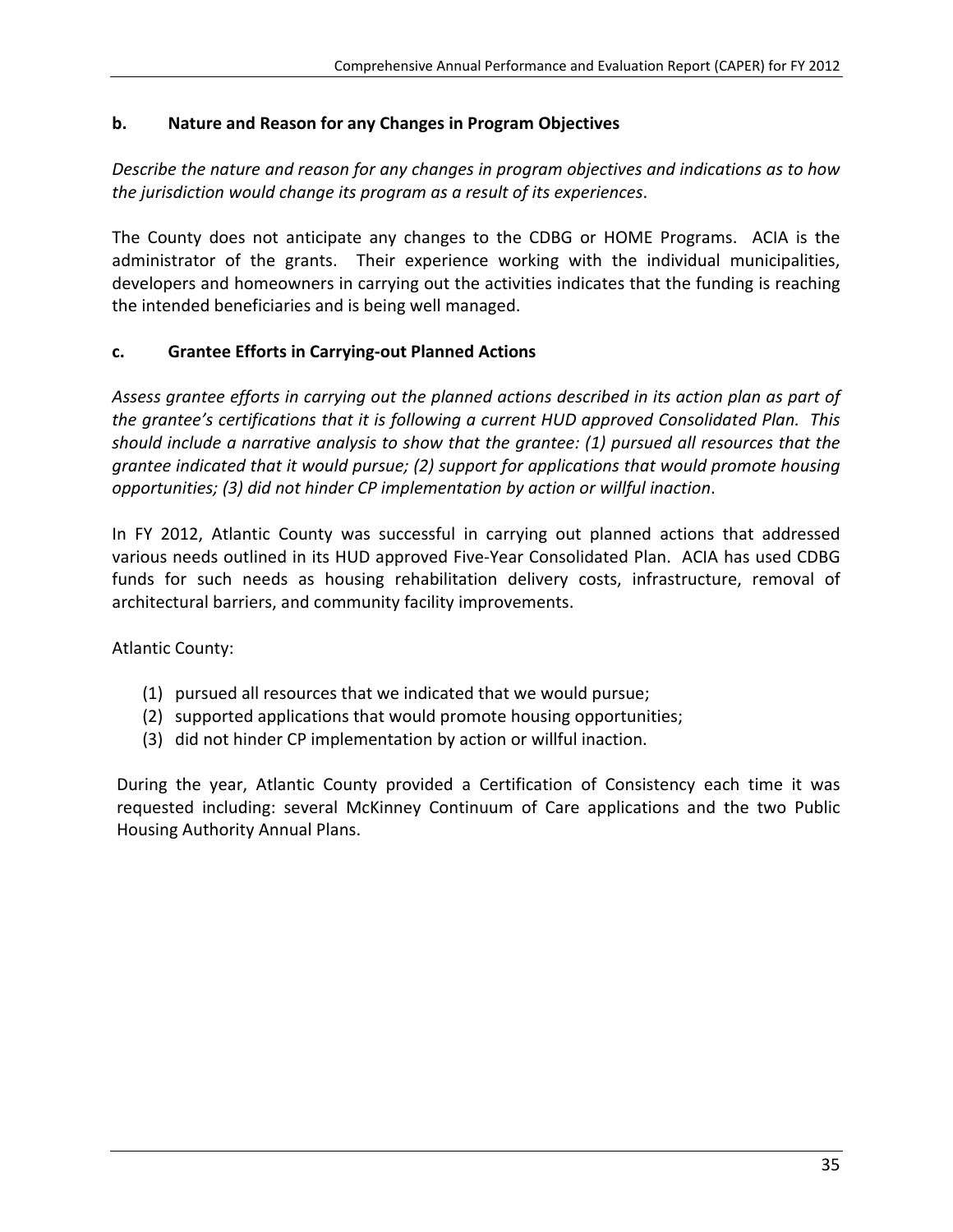# **d. Examine Overall Benefit and National Objectives**

Atlantic County used all of its CDBG funds for activities that met one of the three national objectives under the CDBG regulations during the reporting period. During FY 2012, 98.1% were allocated to activities that benefit low income households.

A three year overall low – mod period was chosen for the Certification for FY 2012. This certification includes 2011 and 2013. In 2011, 100% of funds were used for activities that benefit low-mod income persons. For 2012, 98% of funds were allocated to activities that benefit low‐mod income persons. In 2013, 100% of funds have been allocated to activities that benefit low-mod income persons. As a result, the 3 year certification is that 99.4% of funds will be spent on activities that benefit low-mod income persons.

# **e. Steps Taken to Minimize Displacement**

*For all activities that involve acquisition, rehabilitation, or demolition of occupied property, narrate steps taken to minimize displacement and carry out displacement actions*.

No relocation or displacement was caused by actions taken by Atlantic County.

# **f. Program Beneficiaries**

*(1) Economic Development Activities: If jobs were made available but not filled by persons of low‐ and moderate‐income, describe jobs and steps taken to fill jobs*.

During the program year, there were no activities undertaken that created jobs.

*(2) Limited Clientele*:

(*a) If there were activities undertaken which serve a limited clientele not falling within one of the categories of presumed benefit, provide a narrative description as to how the nature, location or other information demonstrates that the activity benefit a limited clientele at least 51 percent of whom are low‐ and moderate‐income*.

During the program year, all the activities that serve a limited clientele served persons for who presumed benefit has been established.

*(b) If activities undertaken during the program year generated program income or income from the sale of real property; or other loan repayments; adjustments to prior periods; or other financial gain, narrate.*

CDBG housing rehabilitation generates program income if the properties are sold. There \$21,470.78 received in program income from loan payoffs.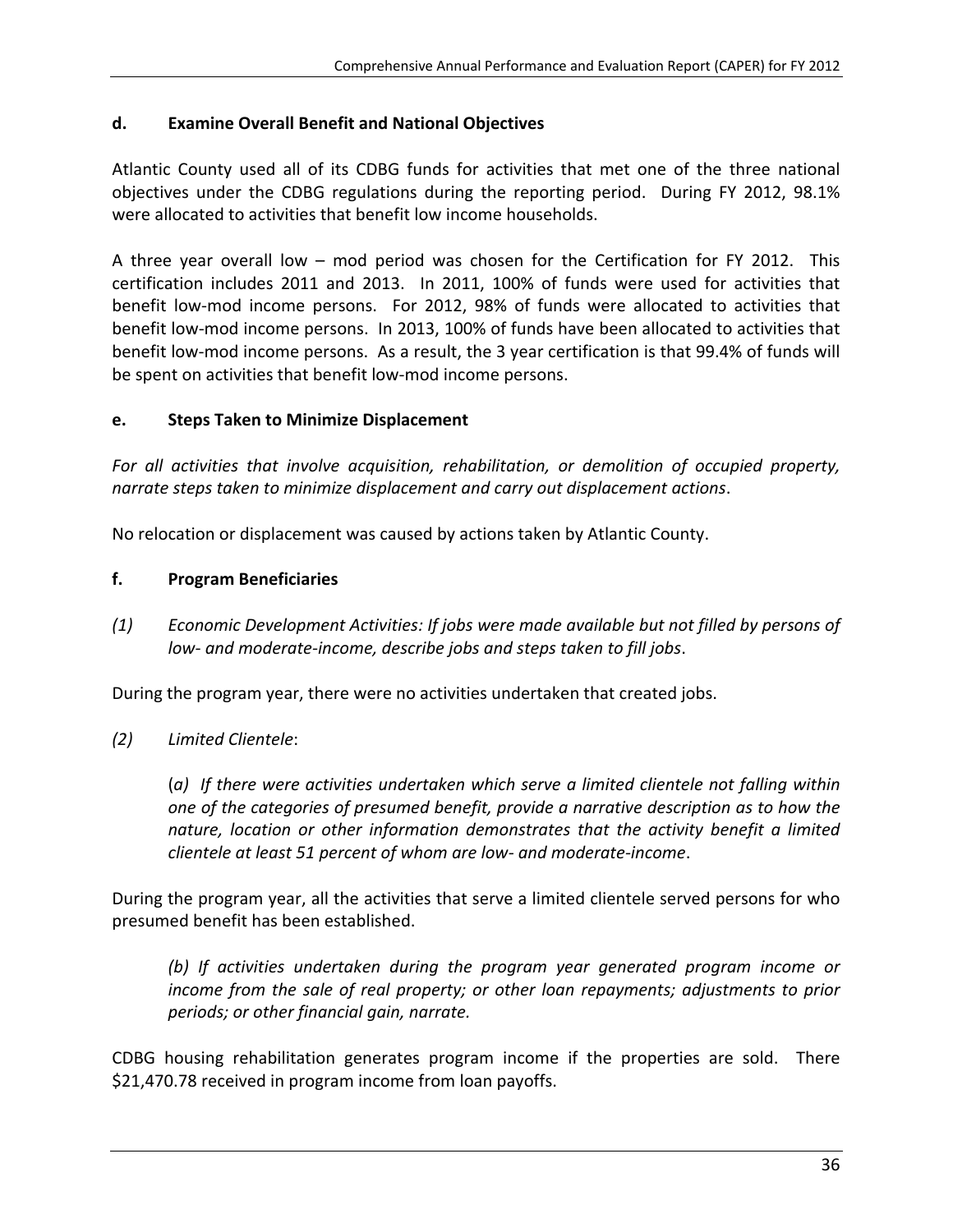*(c) For each type of rehabilitation program for which projects/units were reported as completed during the program year, provide a narrative description that identifies the type of program, and the number of projects/units completed for each, the total CDBG funds involved in the program and other public and private funds involved in the project.*

Atlantic County assisted low income households through its Housing Rehabilitation Program funded with HOME funds and recaptured housing loan payments. These funds are available county‐wide. CDBG funds are also used in communities that elect to use their allocation for the rehabilitation program. The Housing Rehabilitation program provides a deferred payment loan to all households participating.

In FY 2012, CDBG provided \$73,357.89 for the rehabilitation of 7 housing units.

CDBG has 137 current liens totaling \$639,813.38 which are all housing rehabilitation liens in the form of 100% deferred payment loans and payable at the time of sale. HOME has 536 current liens totaling \$5,692,862.15. Of these liens, 132 of the liens, totaling \$1,978,889.76, are homebuyer loans where the lien is forgiven after 5 or 10 year affordability period. The remaining 404 totaling \$3,713,972.39 are housing rehabilitation loans. Older loans were 50% forgiven after 6 years, but since 2005, all loans are 100% deferred loans and payable at the time of sale.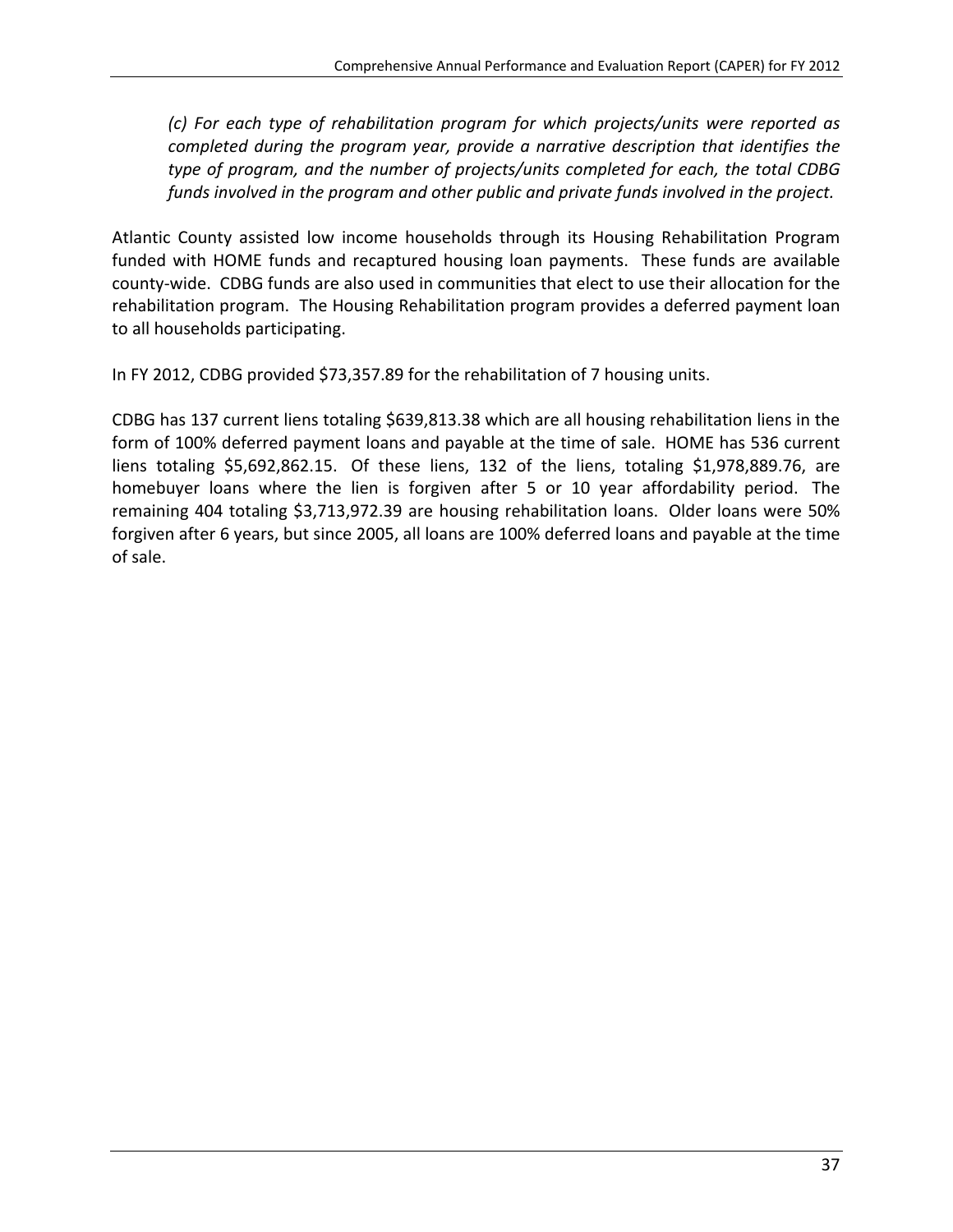# **3. HOME Narrative Statements**

# **a. Extent to Which HOME Funds Were Distributed by Category of Housing Need**

*An analysis of the extent to which HOME funds were distributed among different categories of housing needs identified in its approved Consolidated Plan*.

Priority 1: Preserve the housing stock through rehabilitation.

In FY 2012, HOME funds were used to rehabilitate 1 housing unit. Total HOME funds expended for housing rehabilitation was \$1,150 since the initial payments for this rehabilitation project were made in FY 2011. In addition, \$57,914 in small cities repayment funds were used to rehabilitate 8 homes.

Income of the HOME assisted housing units was as follows:

| Very Low income  | $0 - 30\%$ : | 0 |
|------------------|--------------|---|
| Low Income       | 31-50%       | 0 |
| Other Low Income | $51 - 60%$   | 0 |
| Moderate Income  | 61-80%       | 1 |

Income of participants using the matching funds:

| Very Low income | $0 - 30%$ | 5 |
|-----------------|-----------|---|
| Low Income      | 31-50%    | 3 |
| Moderate Income | 51-80%    | O |

# Priority 2: Homeownership

In 2012, funding in support of homeownership in the amount of \$221,190 was allocated. Assistance was provided to 21 first‐time homeowners and \$228,646.73 was expended.

Income of assisted households was as follows:

| Very Low income  | 0-30% MFI  | 1   |
|------------------|------------|-----|
| Low Income       | 31-50% MFI | - 5 |
| Other Low Income | 51-60% MFI | 7   |
| Moderate Income  | 61-80% MFI | 10  |

CHDO Funds were committed to the Pleasantville Housing and Redevelopment Corporation in FY 2010 in conjunction with NSP funding, to rehabilitate 3 homeowner units. Two of those units were sold to income eligible homebuyers in FY 2012 and the third is expected to be sold in the next few months

CHDO Funds were committed to Habitat for Humanity to construct 2 new homes in FY 2011. One of these homes is completed and closing is anticipated for a buyer in November 2013.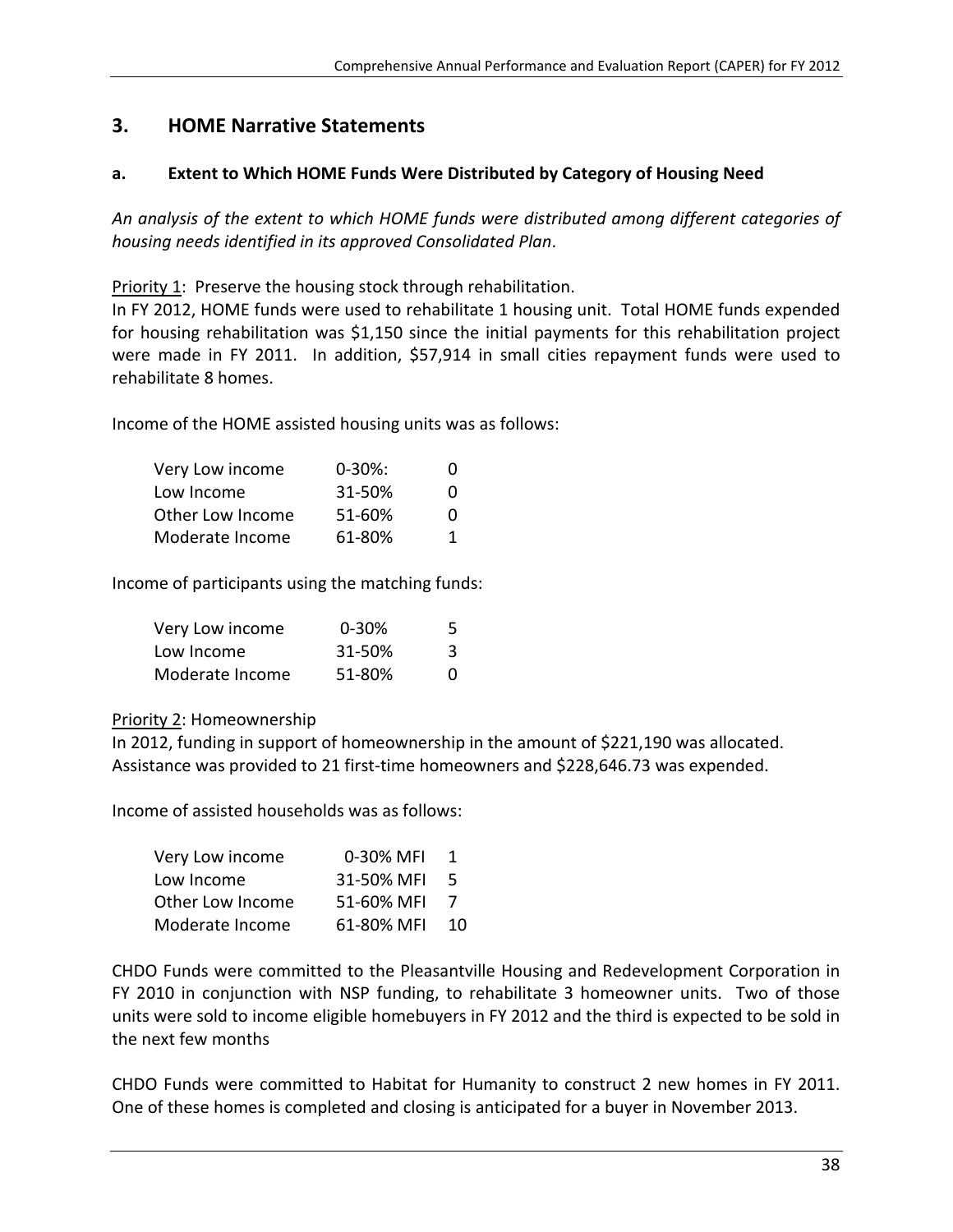Priority 3: Develop new affordable rental housing.

The Pleasantville Housing and Redevelopment Corporation completed the rehabilitation of 4 homes to be used as rental units. These units are now occupied by very low and low income households.

# **b. Report on Matching Contributions**

*A report on matching contributions made using a separate HOME Match Report, HUD Form 40107‐A for the period covered by the Consolidated Plan Program Year*.

HOME Match Report, HUD Form 40107‐A is attached.

| $1_{\cdot}$ | Excess match from prior Federal Fiscal Year         |    | 197,786.70 |
|-------------|-----------------------------------------------------|----|------------|
|             | 2. Match contributed during current Federal Fiscal  | -S | 75,056.32  |
|             | 3. Total match available for current Federal Fiscal |    | 272,843.02 |
|             | 4. Match liability for current Federal Fiscal Year  |    | 151,754.44 |
|             | 5. Excess match carried over to next Fiscal year    |    | 121,088.58 |

# **c. Report on MBE and WBE and outreach**

*HOME PJ's should submit Part III of HUD Form‐2516 to report contracts and subcontracts with Minority Business Enterprises (MBEs) and Women's Business Enterprises (WBEs)*. This form is now submitted electronically to HUD in October of each year.

Atlantic County Improvement Authority's Office of Community Development periodically publishes notices in the local newspapers seeking contractors for housing rehabilitation, well, septic system and sewer and water lateral installation. Contractors who respond must be approved to participate in the program. Women and minority businesses are encouraged to participate. ACIA's approved contractors list has twelve companies, of which, two are WBEs. Over the past several years both MBEs and WBEs have been part of the Atlantic County Community Development Programs. Some have submitted bids and have been unsuccessful.

# . **d. Results of On‐site Inspections**

*The results of on‐site inspections of affordable rental housing assisted under HOME and an assessment of the HOME jurisdiction's affirmative marketing actions and outreach to minority and women owned businesses*.

As required by HUD, HOME –assisted rental projects with total units from one to four (1‐4) units are inspected every three (3) years, projects from five to twenty-five (5-25) units are inspected every two (2) years; and projects with twenty-six (26) or more units are inspected annually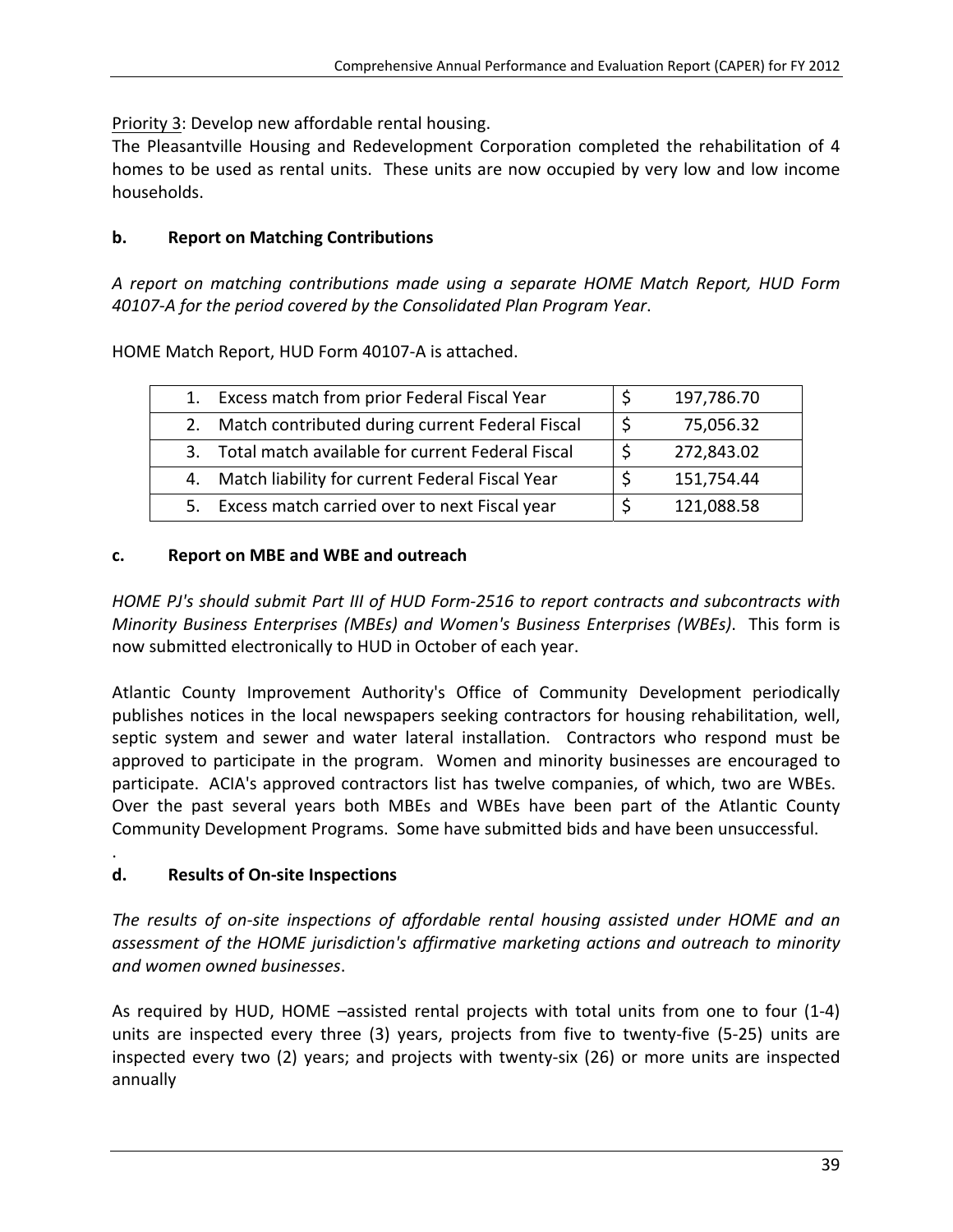Using HOME funds, Career Opportunity Development Inc., completed four (4) rental units in 2002 for very low income elderly persons discharged from area psychiatric hospitals. During fall 2005 Atlantic County completed inspections of the units in agreement with the on‐site property inspection standards. Subsequent inspections will continue during the affordability period at least every three years for 20 years. Inspections of each rental unit that was funded with HOME funds was conducted this fall and there were no problems with these properties. The next inspection will be conducted at the latest, in the fall, 2017.

Another rental grant that is inspected every other year is CARING, Inc. The ten unit development developed in 2005‐2006 with a 20 year affordability period. This property was inspected in the fall, 2013and will be inspected again, at the latest, in 2015.

# **e. Affirmative Marketing**

In accordance with Atlantic County's commitment to non-discrimination and equal opportunity in housing, the County has established procedures to affirmatively market housing units rehabilitated or assisted under the HOME Investment Partnerships Program. These procedures are intended to further the objectives of Title VIII of the Civil Rights Act of 1968 and Executive Order 11063.

Atlantic County believes that individuals of similar economic levels in the same housing market area should have available to them a similar range of housing choices regardless of their race, color, religion, sex, familial status, handicap, or national origin. Individuals eligible for public housing assistance or individuals who have minor children should also have available a similar range of housing choices.

Atlantic County implemented this policy through affirmative marketing procedures designed for the HOME Investment Partnerships Program. All participants in the HOME program must agree in writing to abide by the County's Affirmative Marketing Policy. The Affirmative Marketing Policy becomes part of the loan agreement that is signed by the owner of a rental project, or in case of a CHDO or Subrecipient, the agreement specifies the Affirmative Marketing Procedures that must be followed. This procedure applies where five or more units are receiving assistance.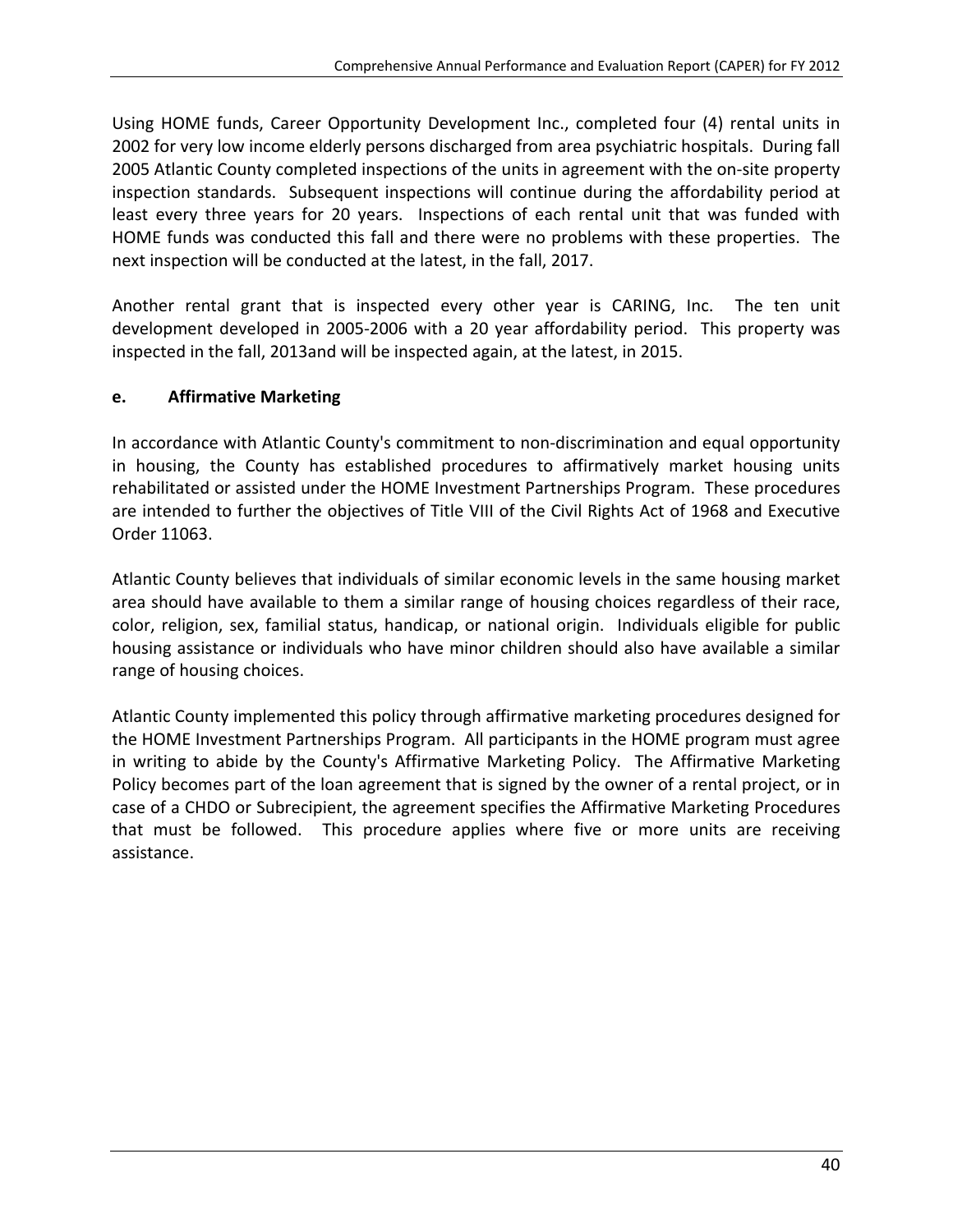# **4. Section 108 Reporting**

In 2010 Atlantic County received a Section 108 Loan in the Amount of \$3,000,000.00 to assist the Boscov's Department Store in Atlantic County. The loan is current and Boscov's has made all payments in accordance with the 10 year amortization schedule. The principal balance of the loan is \$2,260,000.00. By 2011 they had exceeded the FTE job creation/retention goal of 88 jobs per the application.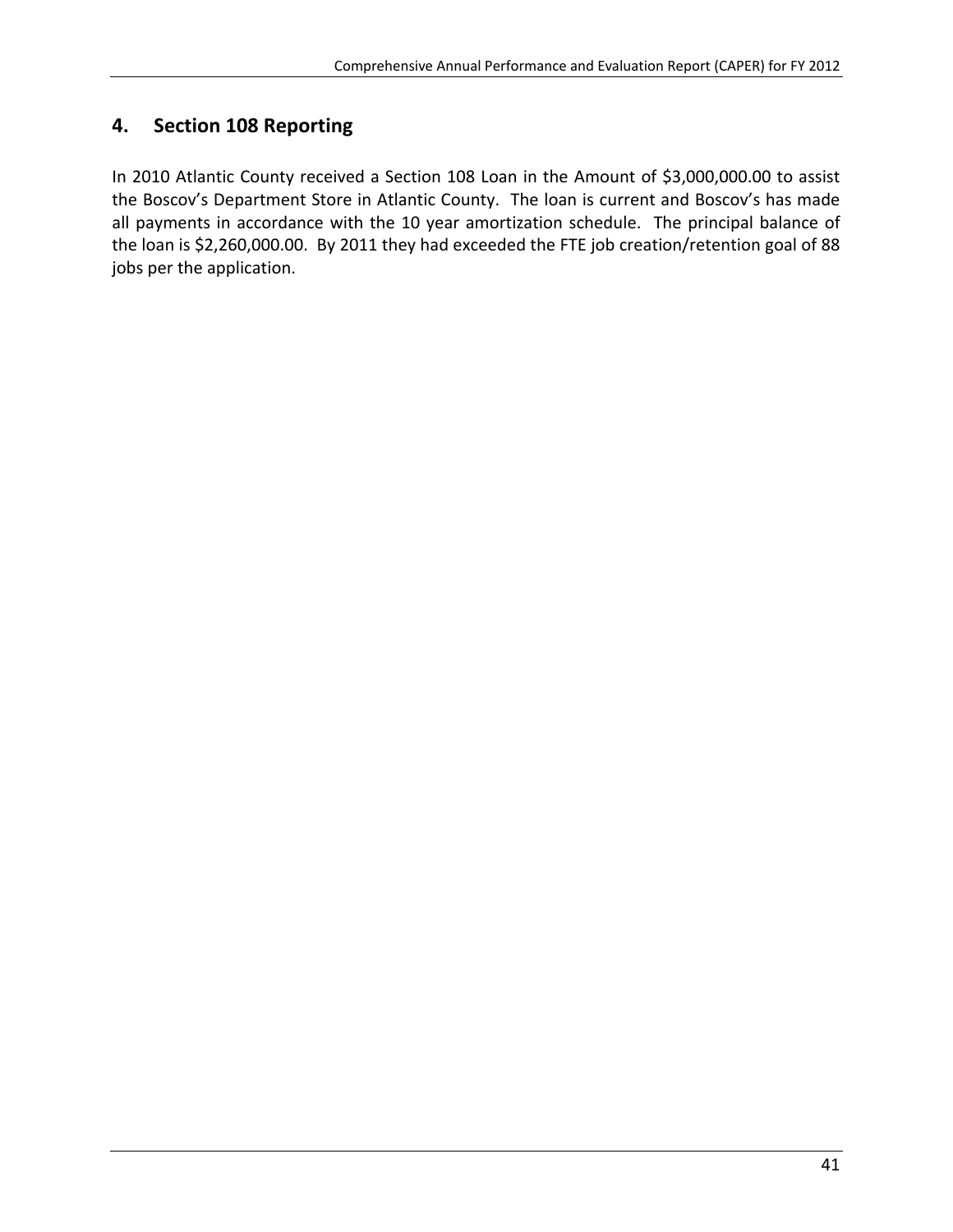# **5. Section 3 Reporting**

Section 3 is a provision of the Housing and Community Development Act of 1968 that is designed to help foster local economic development and individual self‐sufficiency. The Section 3 Program requires that recipients of HUD financial assistance, to the greatest extent feasible, provide job training, employment, and contracting opportunities to low and very low‐income residents. Specifically, the Section 3 regulations (which can be found at 24 CFR Section 135) apply to recipients of federal housing and community development assistance in excess of \$200,000 that is expended for: housing rehabilitation, housing construction, or other public construction projects; and to contracts and subcontracts in excess of \$100,000 awarded in connection with a Section 3 covered activity.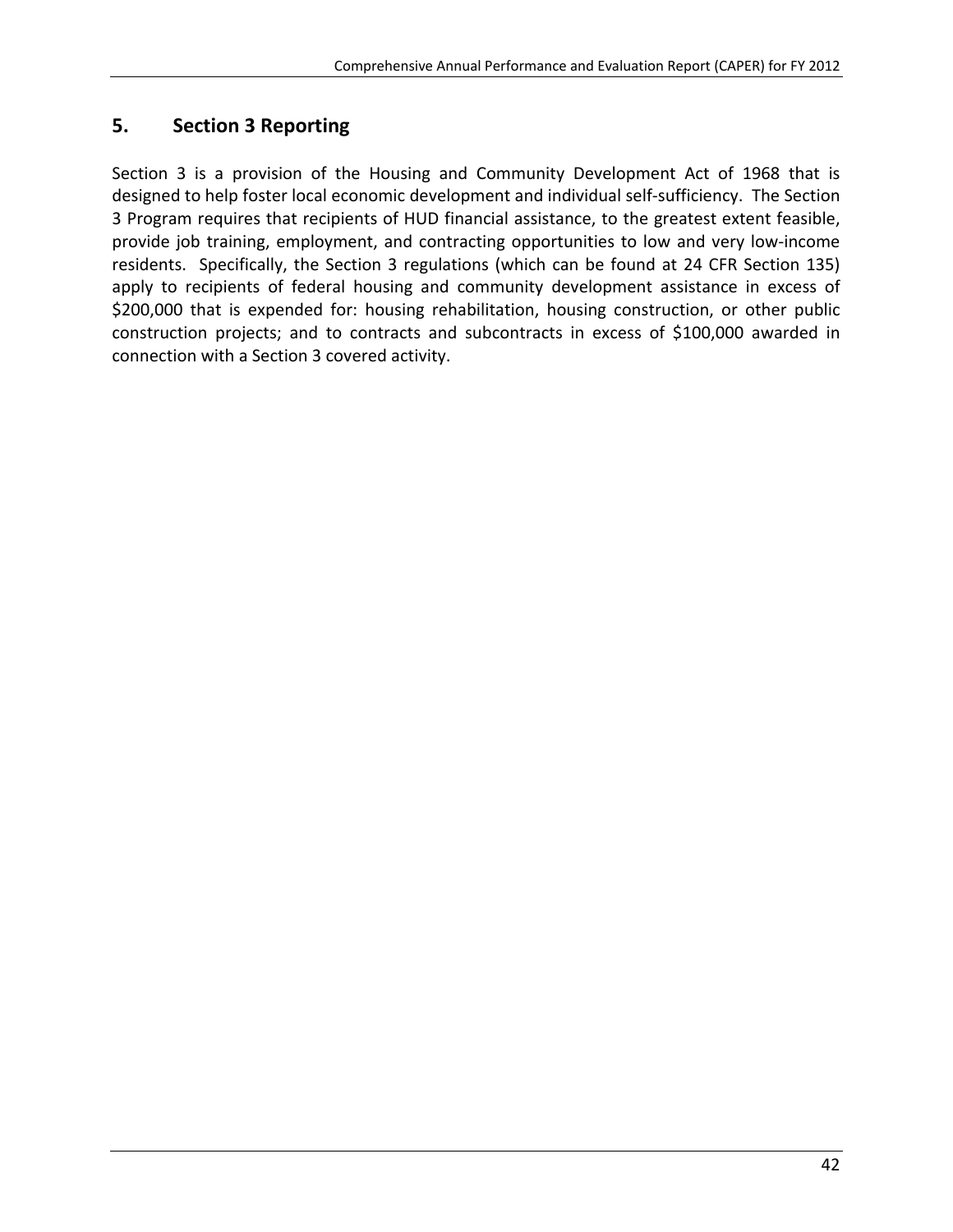#### ATLANTIC COUNTY HOME CONSOTIUM Report has been submitted.

#### **Section 3 Summary Report**

Economic Opportunities for Low and Very Low-Income Persons

**U.S. Department of Housing** and Urban Development Office of Fair Housing and Equal Opportunity

 $1 =$  Flexible Subsidy

 $5 =$  HOME Assistance

 $8 = CDBG-State$  Administered

3B = Public/Indian Housing Operation

October 24, 2013

OMB Approval No.2529-0043 (exp. 8/17/2015)

HUD Field Office : : NEWARK, NJ

See Public Reporting Burden Statement below

#### 1. Recipient Name:

Atlantic County HOME Consotium

2. Agency ID:

079497897

4. Contact Person:

John Lamey

6. Reporting Period: Quarter 4 of Fiscal Year 2012 7. Date Report Submitted:

#### 10/24/2013

Program Codes: 3A = Public/Indian Housing Development  $4 =$  Homeless Assistance  $7 = CDBG-Entillement$ 10= Other Housing Programs

Recipient Address: (street, city, state, zip)

1333 Atlantic Avenue Atlantic City, New Jersey 08401 3. Total Amount of Award: \$428,254 Amount of All Contracts Awarded: \$235,546

5. Phone: 609-645-5838 Fax: 609-645-5813 E-Mail: lamey\_john@aclink.org

8. Program Code-Name:

5-HOME Assistance

 $2 = Section 202/811$ 

3C = Public/Indian Housing Modernization

- 6 = HOME-State Administered
- $9 =$  Other CD Programs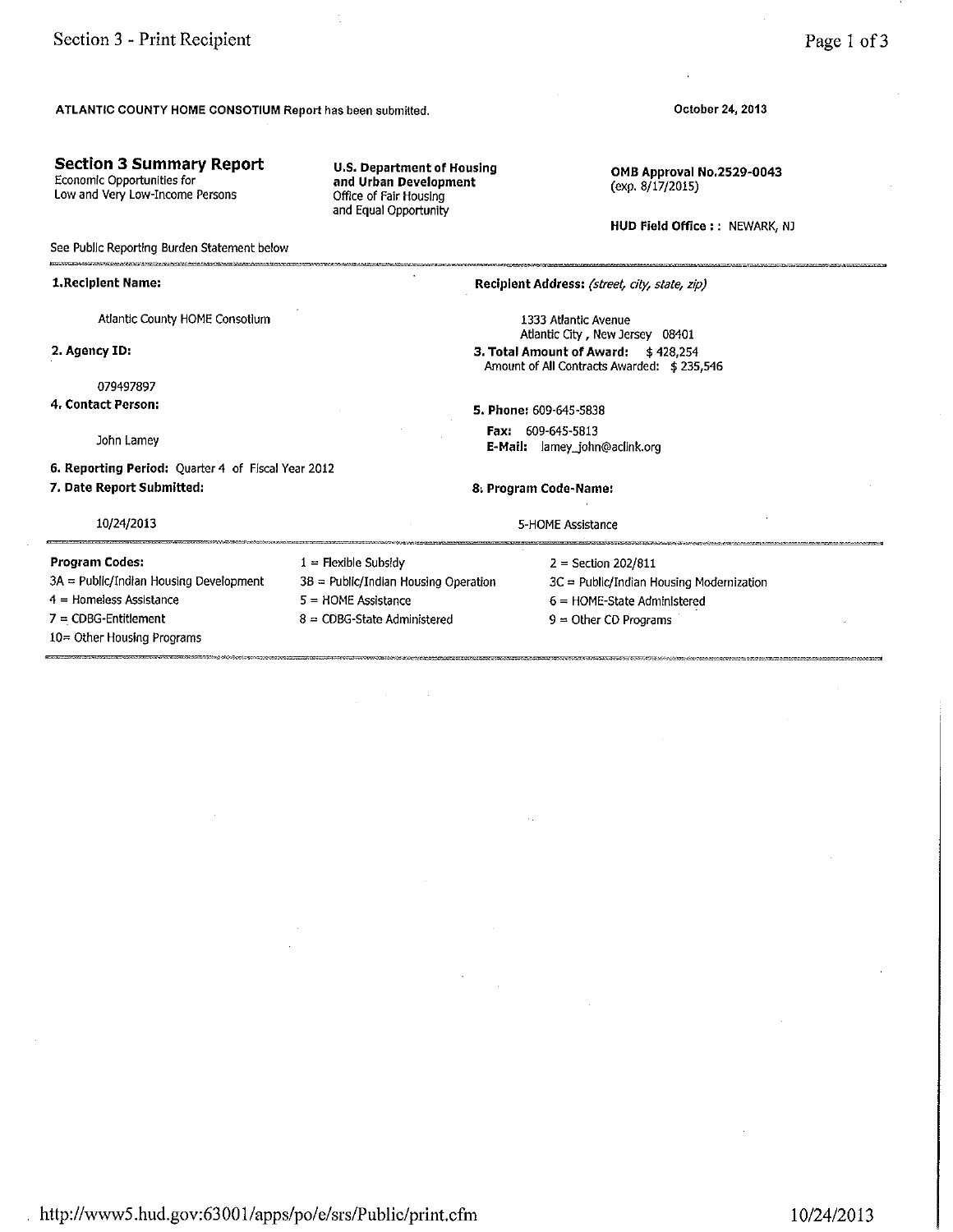| Job Category                    | в<br><b>Number of</b><br><b>New Hires</b> | <b>Number of</b><br><b>New Hires</b><br>that are<br>Sec.3<br><b>Residents</b> | D<br>% of Section<br><b>3 New Hires</b> | % of Total<br><b>Staff Hours</b><br>for Section 3<br><b>Employees</b> | <b>Number of</b><br><b>Section 3</b><br><b>Trainees</b> |
|---------------------------------|-------------------------------------------|-------------------------------------------------------------------------------|-----------------------------------------|-----------------------------------------------------------------------|---------------------------------------------------------|
| <b>Professionals</b>            | o                                         | 0                                                                             | 0.00%                                   | 0.00%                                                                 | 0                                                       |
| <b>Technicians</b>              |                                           | o                                                                             | 0.00%                                   | 0.00%                                                                 | 0                                                       |
| Office/Clerical                 | 0                                         | 0                                                                             | $0.00\,\%$                              | 0.00%                                                                 | 0                                                       |
| <b>Officials/Managers</b>       | 0                                         | 0                                                                             | 0.00%                                   | 0.00%                                                                 | 0                                                       |
| <b>Sales</b>                    | 0                                         | 0                                                                             | 0.00%                                   | $ 0.00\%$                                                             | 0                                                       |
| <b>Craft Workers (skilled)</b>  | 0                                         | 0                                                                             | 0.00%                                   | 0.00%                                                                 | 0                                                       |
| <b>Operatives (semiskilled)</b> |                                           | 0                                                                             | 0.00%                                   | 0.00%                                                                 | 0                                                       |
| Laborers (unskilled)            |                                           | 0                                                                             | 0.00%                                   | 0.00%                                                                 | 0                                                       |
| <b>Service Workers</b>          | Ð                                         | 0                                                                             | 0.00%                                   | 0.00%                                                                 | 0                                                       |
| Other (List)                    |                                           |                                                                               | $0.00 \%$                               | $0.00 \%$                                                             | 0                                                       |
| Total                           | o                                         |                                                                               |                                         |                                                                       | $\Omega$                                                |

#### **Part II. Contracts Awarded**

#### 1. Construction Contracts:

| A. Total dollar amount of all construction contracts awarded on the project          | \$6,900   |
|--------------------------------------------------------------------------------------|-----------|
| B. Total dollar amount of construction contracts awarded to Section 3 businesses     | \$0       |
| C. Percentage of the total dollar amount that was awarded to Section 3 businesses    | 0.00%     |
| D. Total number of Section 3 businesses receiving construction contracts             | 0         |
| 2. Non-Construction Contracts:                                                       |           |
| A. Total dollar amount of all non-construction contracts awarded on the project      | \$228,646 |
| B. Total dollar amount of non-construction contracts awarded to Section 3 businesses | \$0       |
| C. Percentage of the total dollar amount that was awarded to Section 3 businesses    | 0.00%     |
| D. Total number of Section 3 businesses receiving non-construction contracts         | 0         |

#### Part III. Summary of Efforts

Indicate the efforts made to direct the employment and other economic opportunities generated by HUD financial assistance for housing and community development programs, to the greatest extent feasible, toward low- and very low-income persons, particularly those who are recipients of government assistance for housing. (Select yes to all that apply)

Yes Recruited low-income residents through: local advertising media, signs prominently displayed at the project site, contacts with community organizations and public or private agencies operating within the metropolitan area (or nonmetropolitan county) in which the Section 3 covered program or project is located, or similar methods.

No Participated in a HUD program or other program which promotes the training or employment of Section 3 residents.

NO Participated in a HUD program or other program which promotes the award of contracts to business concerns which meet the definition of Section 3 business concerns.

NO Coordinated with Youthbuild Programs and administered in the metropolitan area in which the Section 3 covered project is located.

Yes Other: describe below.

IncorporatedSection 3 Goals into Bid Documents and reinforced them at various bidder meeting and Public Meetings.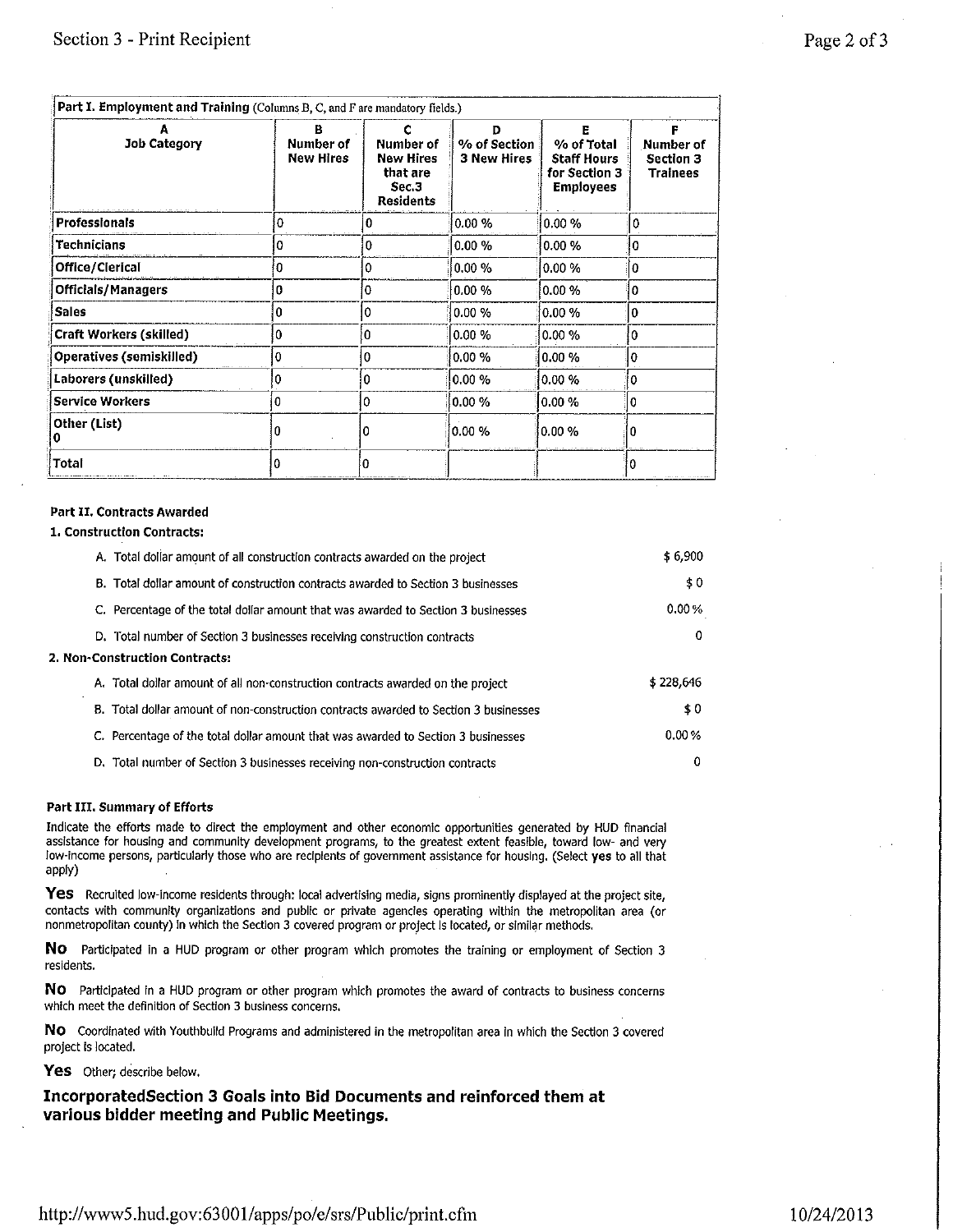Public reporting burden for this collection of information is estimated to average 6 hours per response, including the time for reviewing instructions, searching existing data sources, gathering and maintaining the data needed, and completing and reviewing the collection of information. This agency may not collect this information, and you are not required to complete this form, unless it displays a currently valid OMB control number.

Section 3 of the Housing and Urban Development Act of 1968, as amended, 12 U.S.C. 1701u., mandates that the Department ensure that employment and other economic opportunities generated by its housing and community development assistance programs are directed toward low- and very low-income persons, particularly those who are recipients of government assistance for housing. The regulations are found at 24 CFR Part 135. The Information will be used by the Department to monitor program recipients' compliance with Section 3, to assess the results of the Department's efforts to meet the statutory objectives of Section 3, to prepare reports to Congress, and by recipients as a self-monitoring tool. The data is entered into a data base and will be analyzed and distributed. The collection of information involves recipients receiving Federal financial assistance for housing and community development programs covered by Section 3.<br>The information will be collected annually to assist HUD in meet the HCDA of 1992. An assurance of confidentiality is not applicable to this form. The Privacy Act of 1974 and OMB Circular A-108 are not applicable. The reporting requirements do not contain sensitive questions. Data is cumulative; personal identifying information is not included.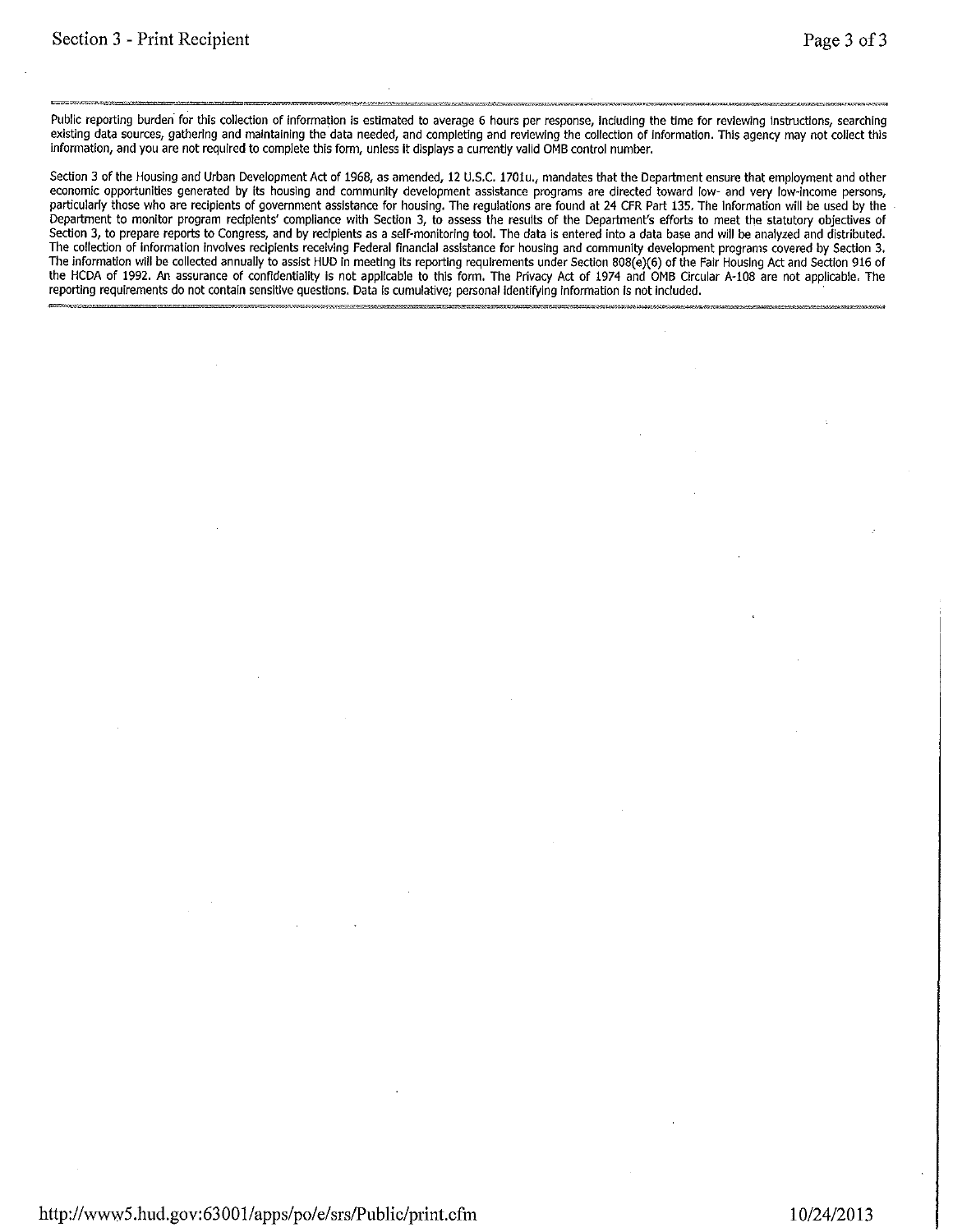#### **Section 3 Summary Report**

Economic Opportunities for Low and Very Low-Income Persons

**U.S. Department of Housing** and Urban Development Office of Fair Housing and Equal Opportunity

October 24, 2013

OMB Approval No.2529-0043 (exp. 8/17/2015)

HUD Field Office :: NEWARK, NJ

**Program Codes:**  $3A = Public/Indian Housing Development$ 4 = Homeless Assistance  $7 = CDBG-Entillement$ 10= Other Housing Programs

#### See Public Reporting Burden Statement below 1. Recipient Name: Recipient Address: (street, city, state, zip) Atlantic County Consortium 1333 Atlantic Avenue Atlantic City New Jersey 08401 2. Agency ID: 3. Total Amount of Award: \$1,007,670 Amount of All Contracts Awarded: \$719,656 079497897 4. Contact Person: 5. Phone: 609-645-5868 Fax: 609-645-5813 John Lamey E-Mail: lamey\_john@aclink.org 6. Reporting Period: Quarter 4 of Fiscal Year 2012 7. Date Report Submitted: 8. Program Code-Name: 10/24/2013 7-CDBG-Entitlement  $1 =$  Flexible Subsidy  $2 = Section 202/811$ 3B = Public/Indian Housing Operation 3C = Public/Indian Housing Modernization  $5 =$  HOME Assistance  $6 =$  HOME-State Administered  $8 = CDBG-State$  Administered  $9 =$  Other CD Programs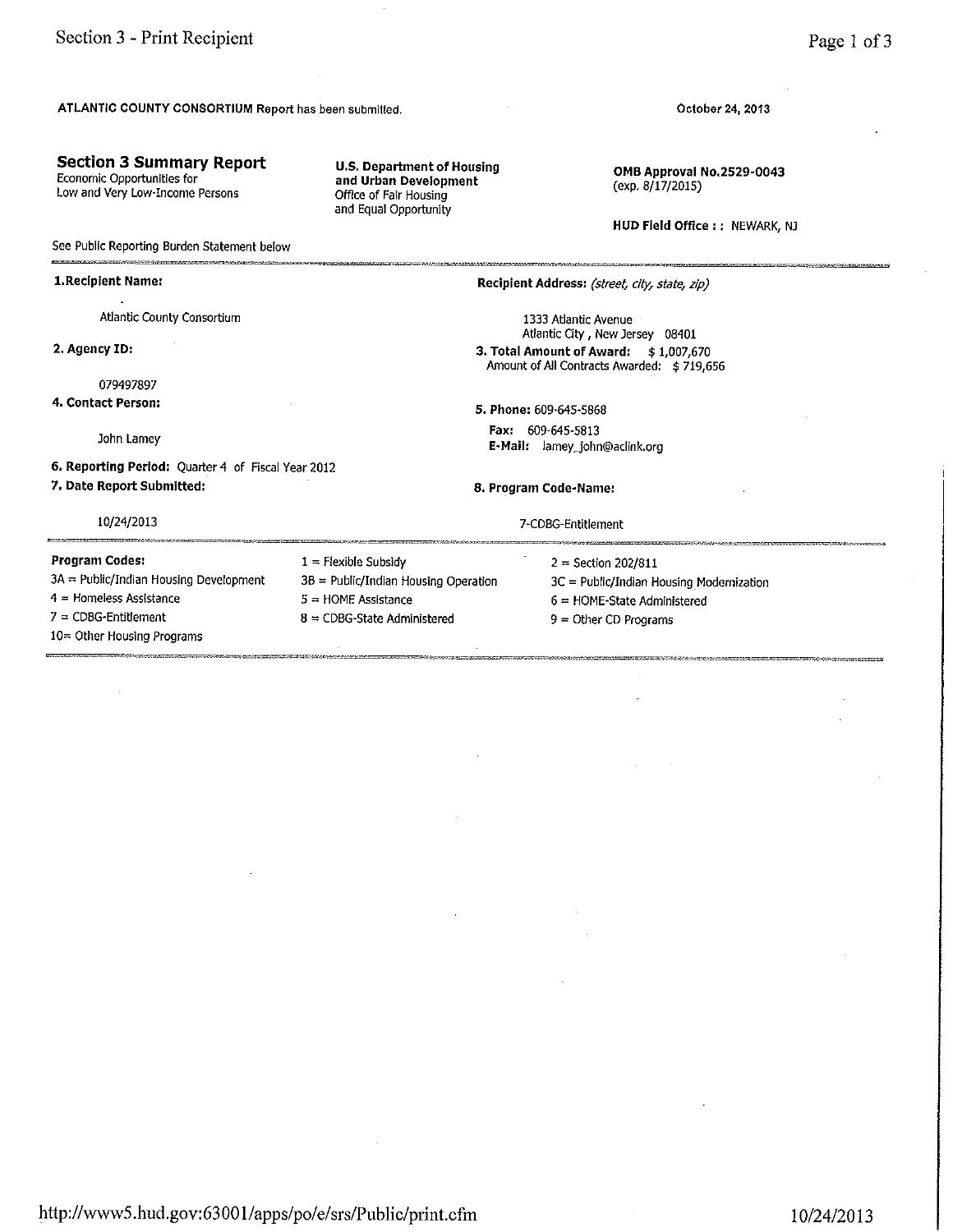| Page 2 of 3 |  |  |  |
|-------------|--|--|--|
|-------------|--|--|--|

| Part I. Employment and Training (Columns B, C, and F are mandatory fields.) |                                      |                                                                               |                                         |                                                                       |                                                         |
|-----------------------------------------------------------------------------|--------------------------------------|-------------------------------------------------------------------------------|-----------------------------------------|-----------------------------------------------------------------------|---------------------------------------------------------|
| <b>Job Category</b>                                                         | <b>Number of</b><br><b>New Hires</b> | <b>Number of</b><br><b>New Hires</b><br>that are<br>Sec.3<br><b>Residents</b> | D<br>% of Section<br><b>3 New Hires</b> | % of Total<br><b>Staff Hours</b><br>for Section 3<br><b>Employees</b> | <b>Number of</b><br><b>Section 3</b><br><b>Trainees</b> |
| <b>Professionals</b>                                                        | ٥                                    | 0                                                                             | 0.00%                                   | 0.00%                                                                 | 0                                                       |
| Technicians                                                                 | 0                                    | 0                                                                             | 0.00%                                   | 0.00%                                                                 | $\mathbf{0}$                                            |
| Office/Clerical                                                             | o                                    | 0                                                                             | 0.00 %                                  | 0.00%                                                                 | 0                                                       |
| <b>Officials/Managers</b>                                                   | 0                                    | 0                                                                             | $0.00\%$                                | 0.00%                                                                 | 0                                                       |
| <b>Sales</b>                                                                | ٥                                    | 0                                                                             | 0.00%                                   | 0.00%                                                                 | 0                                                       |
| Craft Workers (skilled)                                                     | 0                                    | 0                                                                             | 0.00%                                   | $0.00\%$                                                              | ١o                                                      |
| Operatives (semiskilled)                                                    |                                      | 0                                                                             | 0.00%                                   | $0.00\%$                                                              |                                                         |
| Laborers (unskilled)                                                        | Ð                                    | 0                                                                             | 0.00%                                   | 0.00%                                                                 | 0                                                       |
| <b>Service Workers</b>                                                      | o                                    | 0                                                                             | 0.00%                                   | $0.00\%$                                                              | 0                                                       |
| Other (List)                                                                |                                      | O                                                                             | 0.00%                                   | 0.00%                                                                 |                                                         |
| <b>Total</b>                                                                |                                      | 0                                                                             |                                         |                                                                       |                                                         |

#### **Part II. Contracts Awarded**

#### 1. Construction Contracts:

| A. Total dollar amount of all construction contracts awarded on the project          | \$713,517 |
|--------------------------------------------------------------------------------------|-----------|
| B. Total dollar amount of construction contracts awarded to Section 3 businesses     | \$0       |
| C. Percentage of the total dollar amount that was awarded to Section 3 businesses    | 0.00%     |
| D. Total number of Section 3 businesses receiving construction contracts             | 0         |
| 2. Non-Construction Contracts:                                                       |           |
| A. Total dollar amount of all non-construction contracts awarded on the project      | \$6,139   |
| B. Total dollar amount of non-construction contracts awarded to Section 3 businesses | \$0       |
| C. Percentage of the total dollar amount that was awarded to Section 3 businesses    | 0.00%     |
| D. Total number of Section 3 businesses receiving non-construction contracts         | 0         |

#### Part III. Summary of Efforts

Indicate the efforts made to direct the employment and other economic opportunities generated by HUD financial assistance for housing and community development programs, to the greatest extent feasible, toward low- and very low-income persons, particularly those who are recipients of government assistance for housing. (Select yes to all that apply)

Yes Recruited low-income residents through: local advertising media, signs prominently displayed at the project site, contacts with community organizations and public or private agencies operating within the metropolitan area (or nonmetropolitan county) in which the Section 3 covered program or project is located, or similar methods.

No Participated in a HUD program or other program which promotes the training or employment of Section 3 residents.

NO Participated in a HUD program or other program which promotes the award of contracts to business concerns which meet the definition of Section 3 business concerns.

No Coordinated with Youthbuild Programs and administered in the metropolitan area in which the Section 3 covered project is located.

Yes Other; describe below.

#### Incorporated Section 3 Goals into Bid Dcuments and reiforced them at preconstruction meetings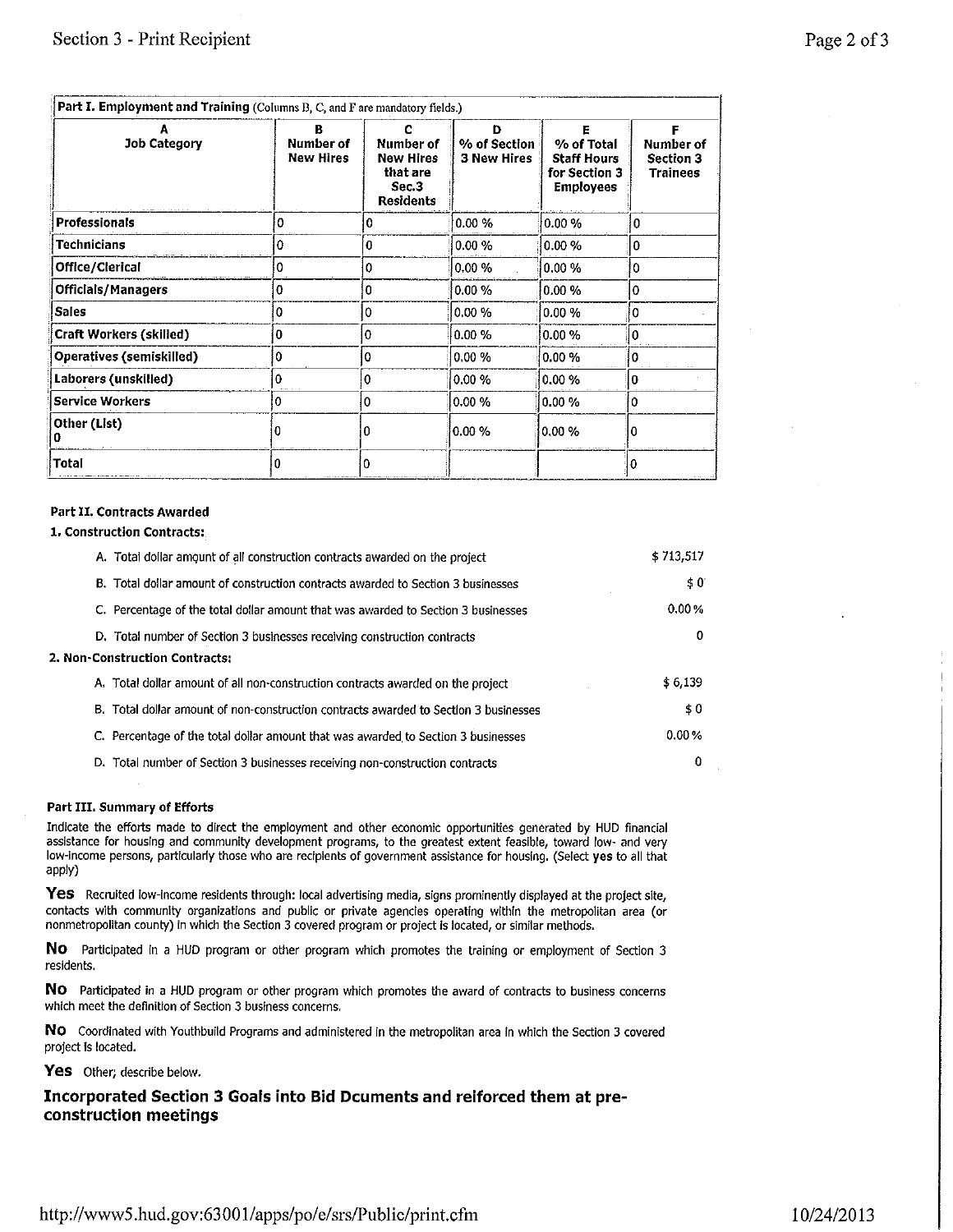Public reporting burden for this collection of information is estimated to average 6 hours per response, including the time for reviewing instructions, searching existing data sources, gathering and maintaining the data needed, and completing and reviewing the collection of information. This agency may not collect this information, and you are not required to complete this form, unless it displays a currently valid OMB control number.

Section 3 of the Housing and Urban Development Act of 1968, as amended, 12 U.S.C. 1701u., mandates that the Department ensure that employment and other economic opportunities generated by its housing and community development assistance programs are directed toward low- and very low-income persons, particularly those who are recipients of government assistance for housing. The regulations are found at 24 CFR Part 135. The information will be used by the Department to monitor program recipients' compliance with Section 3, to assess the results of the Department's efforts to meet the statutory objectives of Section 3, to prepare reports to Congress, and by recipients as a self-monitoring tool. The data is entered into a data base and will be analyzed and distributed. The collection of information involves recipients receiving Federal financial assistance for housing and community development programs covered by Section 3.<br>The information will be collected annually to assist HUD in meet the HCDA of 1992. An assurance of confidentiality is not applicable to this form. The Privacy Act of 1974 and OMB Circular A-108 are not applicable. The reporting requirements do not contain sensitive questions. Data is cumulative; personal identifying information is not included.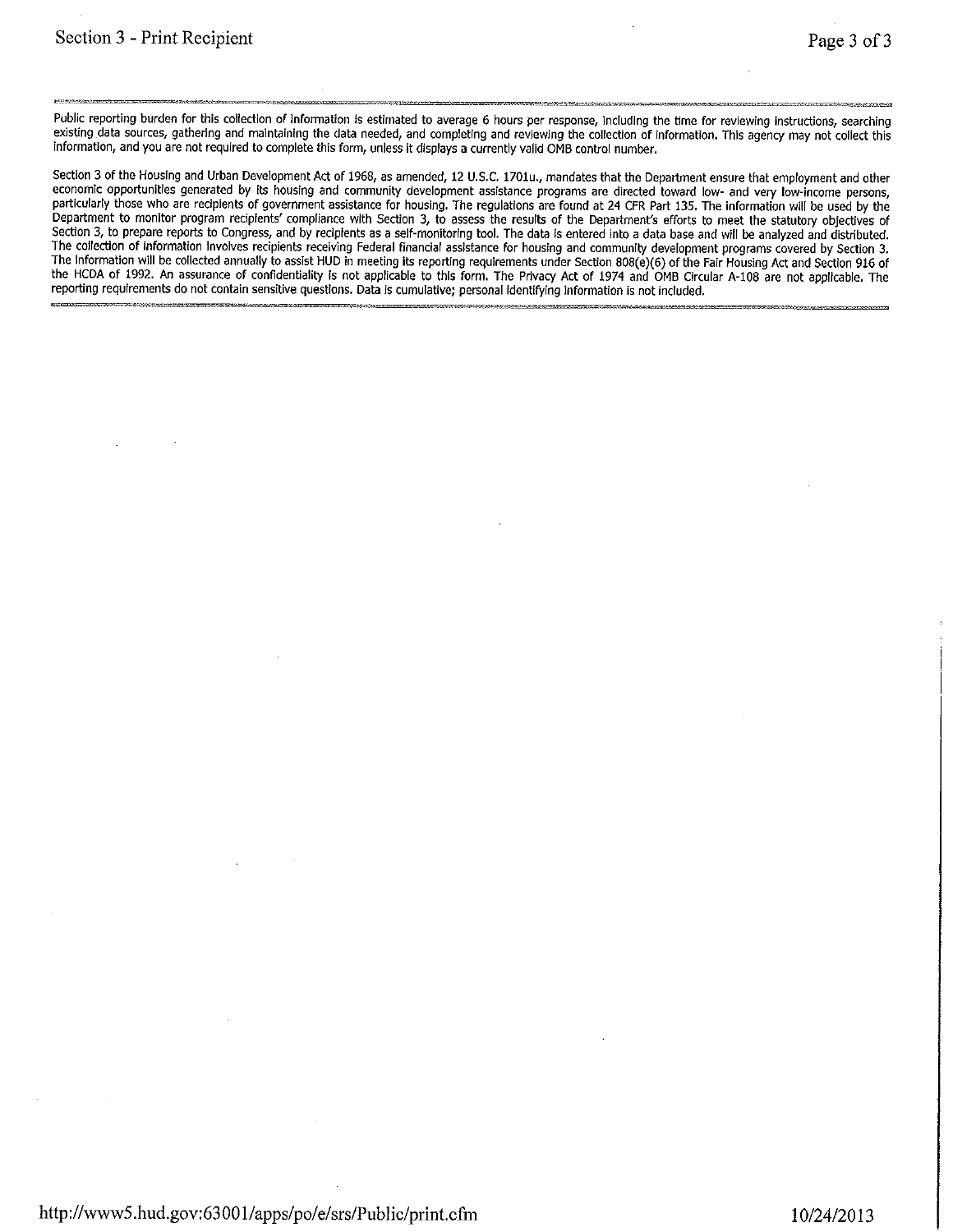# **6. Citizen Participation**

Atlantic County placed the CAPER on public display for a period of 15 days from November 6, 2013 to November 20, 2013. A copy of the Notice follows this page.

No comments were received.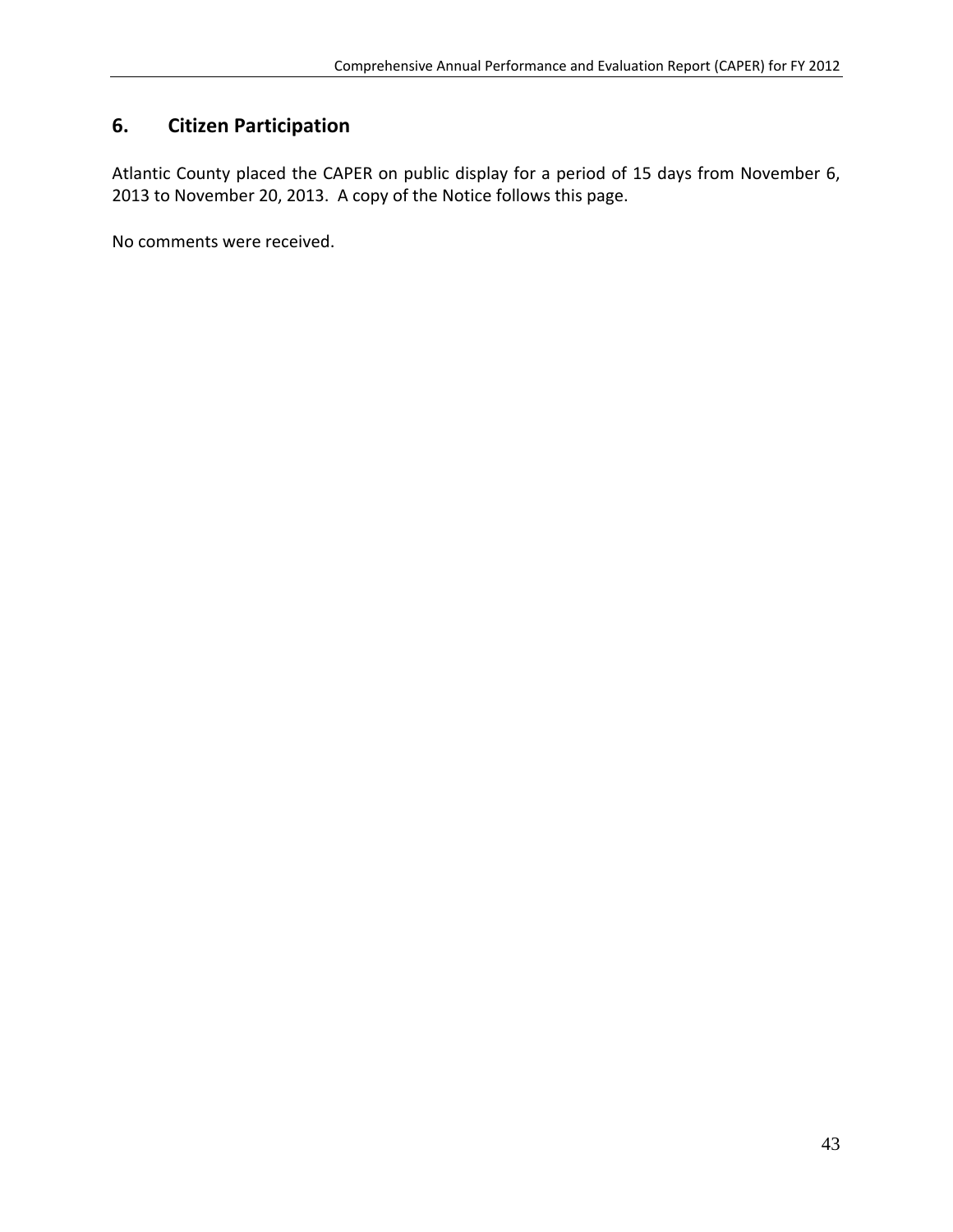

# **CERTIFICATION Proof of Publication**

Lauren Masco of lawful age, acting in her capacity as an employee of The Press of Atlantic City, a daily newspaper printed and published c/o 1000 West Washington Avenue, Pleasantville, New Jersey 08232, and distributed in the following counties: Atlantic, Camden, Cape May, Cumberland, Gloucester, and Ocean and mailed to various parts of the State of New Jersey, the United States, and foreign countries, does hereby certify that the Notice this Certification was published in The Press of Atlantic City on:

 $11/6/13$ 

All interested parties may rely upon the representations contained herein limited solely to the authenticity of the Notice accompanying this Certification to be an accurate reproduction of the same and the date upon which it was published.

I certify that the foregoing statements made by me are true. I am aware that if any of the foregoing statements made by me are willfully false, I am subject to punishment.

#### NOTICE OF AVAILABILITY **ATLANTIC COUNTY CONSOLIDATED ANNUAL PERFORMANCE** AND EVALUATION REPORT

Atlantic County hereby gives notice that it has completed its Consolidated Annual Performance and Evaluation Report (CAPER) for its Community Development Block Grant Program and HOME Program for the period September 1, 2012 through August 31, 2013. The CAPER contains all forms and narratives prescribed by the U.S. Department of Housing and Urban Development (HUD) in sufficient detail to describe the activities undertaken during the period noted above.

Interested citizens are invited to examine the CAPER and comment on its contents prior to submission of the CAPER to HUD. The document is available in alternative formats upon request to assist persons with limited English speaking ability or who are disabled. Copies of the 2012 CAPER for<br>Atlantic County are available for inspection during regular business hours, 8:00 a.m. to 4:00 p.m. at:

> Atlantic County Improvement Authority Office of Community Development 5909 Main Street, 2nd Floor Mays Landing, NJ 08330

And on line at: www.atlanticcountyimprovementauthority.org

Atlantic County intends to submit the 2012 CAPER to HUD on or by November 27, 2013. Written comments on the CAPER will be considered through November 22, 2013. Written comments should be addressed to the Atlantic County Improvement Authority Office of Community Development, at the Mays Landing address shown above.

Date 11/6/13

len Marco

Lauren Masco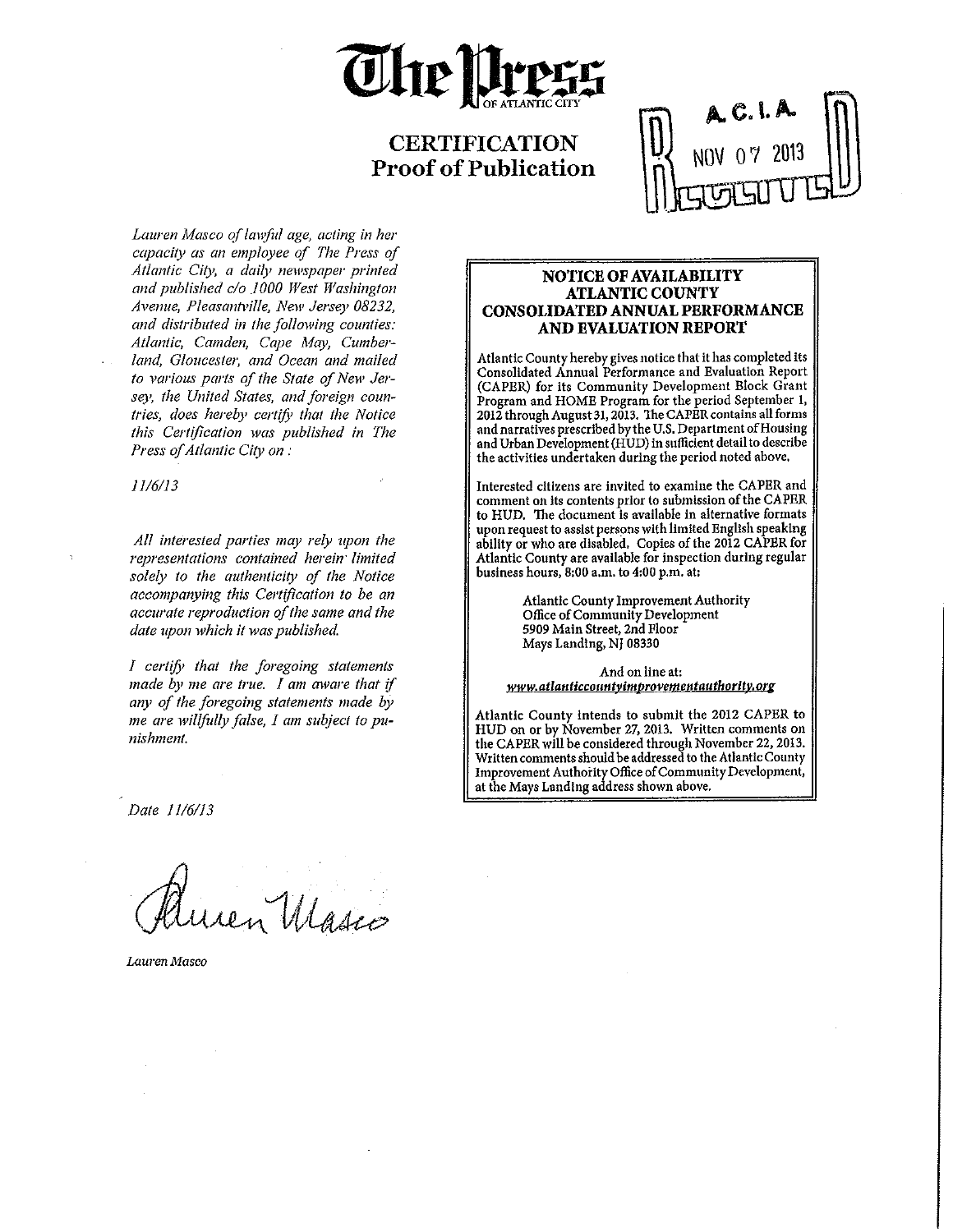## NOTICE OF AVAILABILITY ATLANTIC COUNTY CONSOLIDATED ANNUAL PERFORMANCE AND EVALUATION REPORT

Atlantic County hereby gives notice that it has completed its Consolidated Annual Performance and Evaluation Report (CAPER) for its Community Development Block Grant Program and HOME Program for the period September 1, 2012 through August 31, 2013. The CAPER contains all forms and narratives prescribed by the U.S. Department of Housing and Urban Development (HUD) in sufficient detail to describe the activities undertaken during the period noted above.

Interested citizens are invited to examine the CAPER and comment on its contents prior to submission of the CAPER to HUD. The document is available in alternative formats upon request to assist persons with limited English speaking ability or who are disabled. Copies of the 2012 CAPER for Atlantic County are available for inspection during regular business hours, 8:00 a.m. to 4:00 p.m. at:

Atlantic County Improvement Authority Office of Community Development 5909 Main Street, 2<sup>nd</sup> Floor Mays Landing, NJ 08330

And on line at: www.aclink.org

Atlantic County intends to submit the 2012 CAPER to HUD on or by November 27, 2013. Written comments on the CAPER will be considered through November 22, 2013. Written comments should be addressed to the Atlantic County Improvement Authority Office of Community Development, at the Mays Landing address shown above.

AD TO RUN NOVEMBER 6, 2013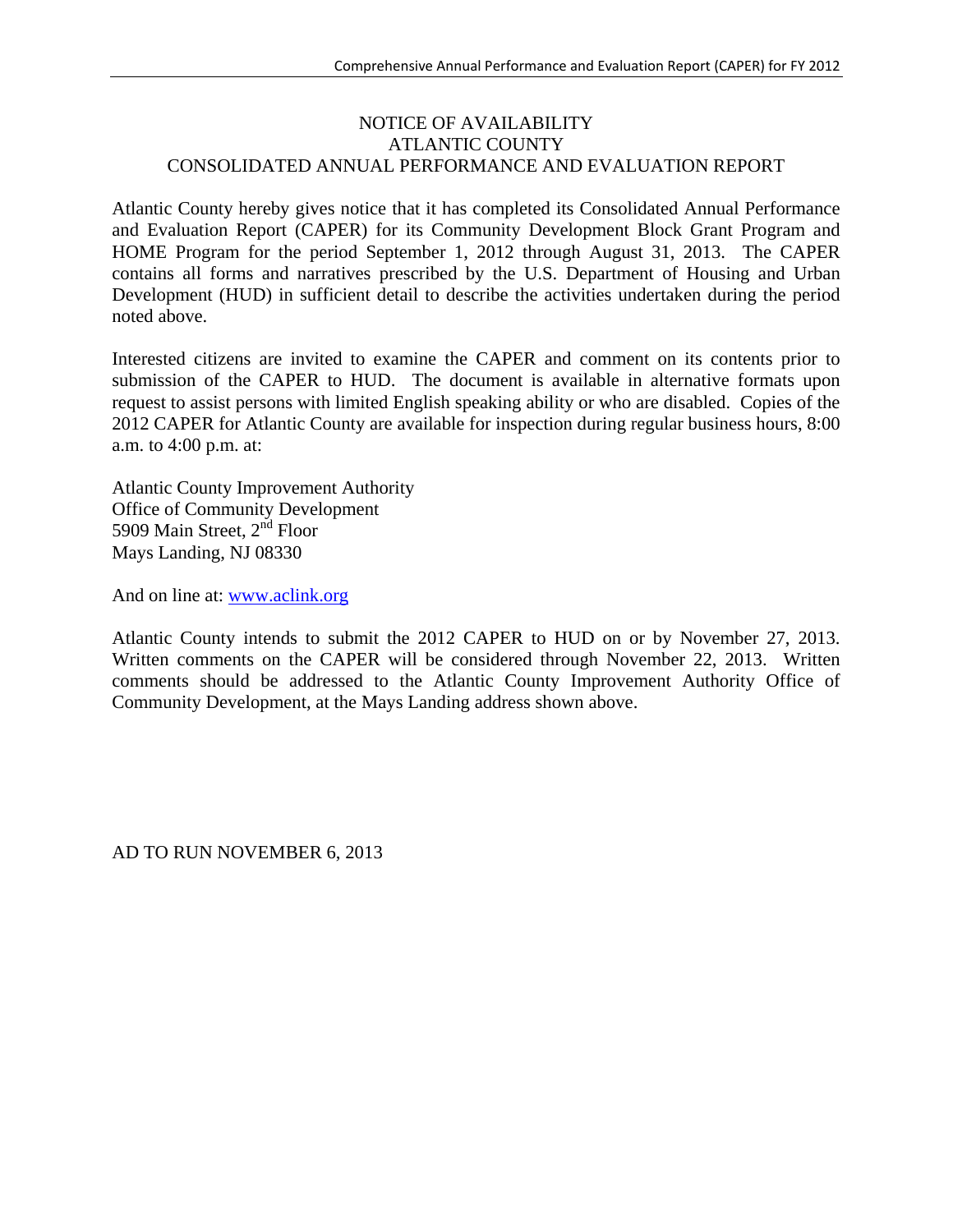# **Section II**

# **IDIS Reports**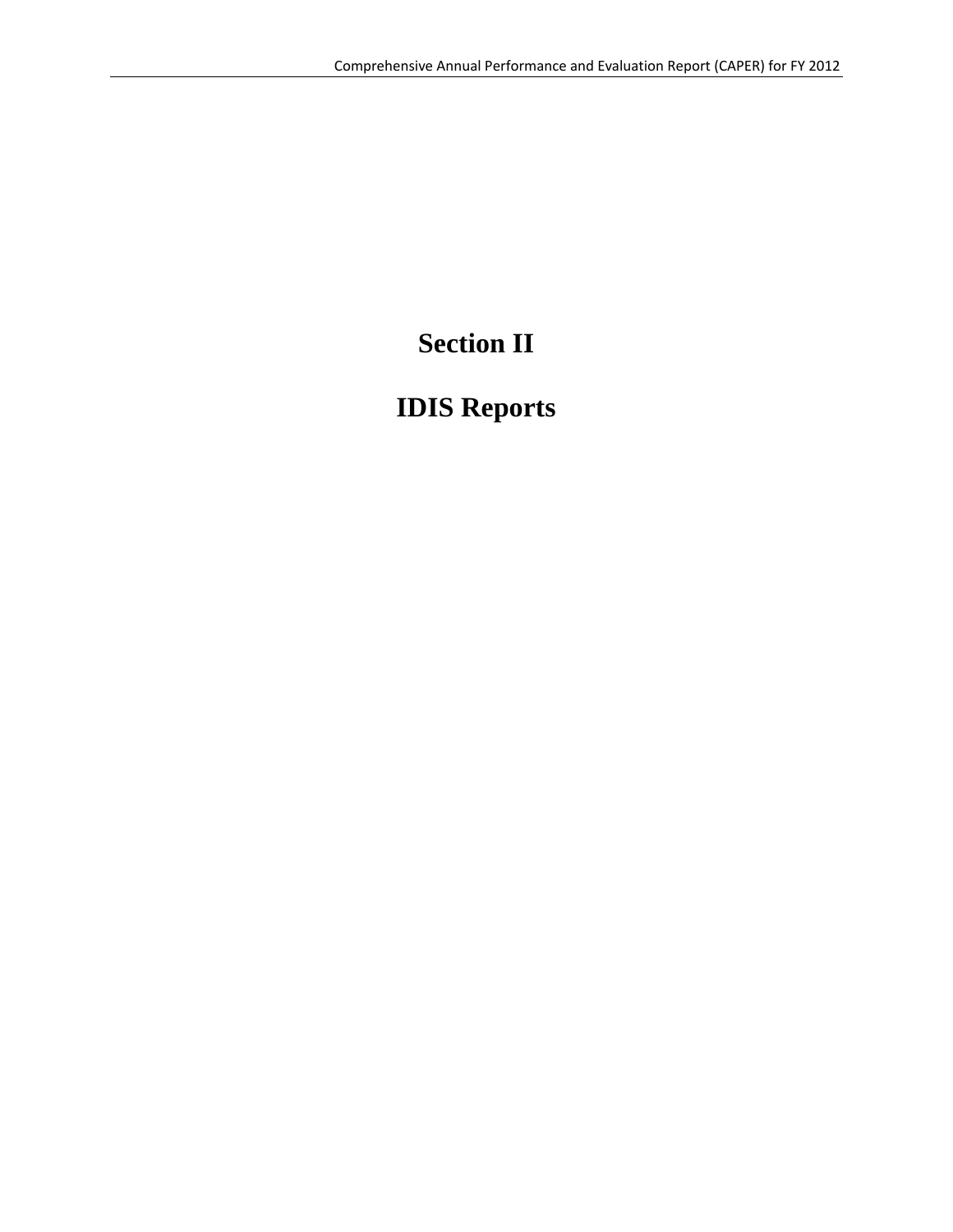# CDBG Reports

\*Summary of Accomplishments Report (C04PR23) presents data on CDBG/HOME activity counts and disbursements by priority need categories. It also contains data on CDBG accomplishments by various units of measure and housing units by racial/ethnic categories and HOME housing units by various income groups.

\*Financial Summary Report (C04PR26) provides the key CDBG program indicators. This report shows the obligations and expenditures that the grantee has made for a specific program year. The expenditures are summarized to determine the relevant indicators for low- and moderateincome persons, planning/administration, public service activities, and economic development. (This report contains program year information on statutory requirements regarding overall percentage for low- and moderate-income benefit.

\*Summary of Activities (C04PR03) - lists each CDBG activity that was open during a program year. For each activity the report shows the status, accomplishments, program year narrative and program year expenditures. For each activity the report also shows the activity code, regulation cite and characteristics of the beneficiaries.

\*CDBG Performance Measures Report (C04PR83)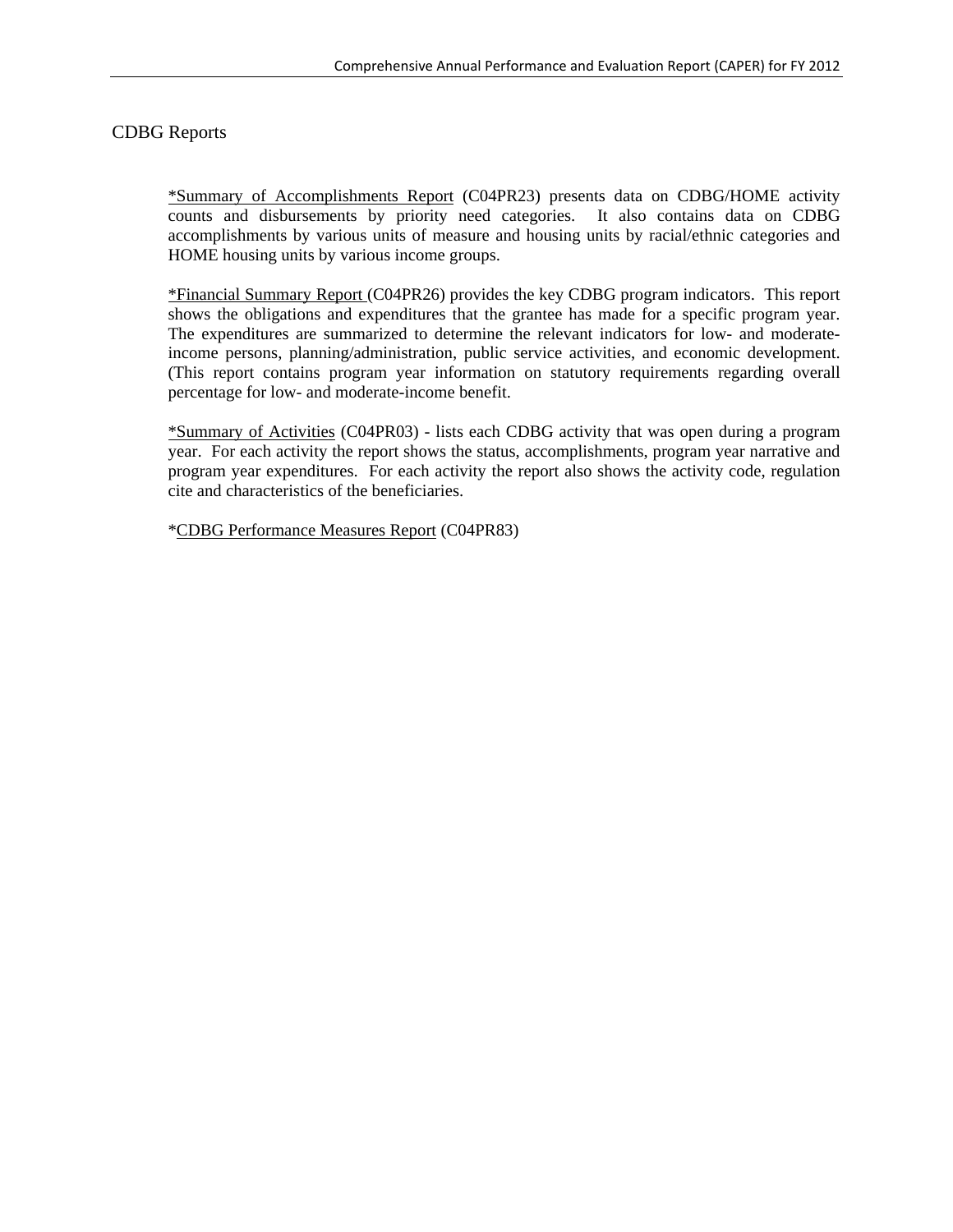

#### U.S. Department of Housing and Urban Development Office of Community Planning and Development Integrated Disbursement and Information System DATE: TIME: PAGE: 1 10-24-13 CDBG Summary of Accomplishments Program Year: 2012

9:09

# ATLANTIC COUNTY

#### **Count of CDBG Activities with Disbursements by Activity Group & Matrix Code**

| <b>Activity Group</b>                                   | <b>Activity Category</b>                            | Underway<br>Count | Underway<br>Activities<br><b>Disbursed</b> | Completed<br>Count | Completed<br>Activities<br>Disbursed | Program Year<br>Count | <b>Total Activities</b><br><b>Disbursed</b> |
|---------------------------------------------------------|-----------------------------------------------------|-------------------|--------------------------------------------|--------------------|--------------------------------------|-----------------------|---------------------------------------------|
| Housing                                                 | Rehab; Single-Unit Residential (14A)                | 0                 | \$0.00                                     |                    | \$73,357.89                          |                       | \$73,357.89                                 |
|                                                         | <b>Total Housing</b>                                | $\Omega$          | \$0.00                                     |                    | \$73,357.89                          |                       | \$73,357.89                                 |
| Public Facilities and Improvements Senior Centers (03A) |                                                     |                   | \$0.00                                     |                    | \$89,653.00                          |                       | \$89,653.00                                 |
|                                                         | Neighborhood Facilities (03E)                       |                   | \$0.00                                     |                    | \$77,830.00                          |                       | \$77,830.00                                 |
|                                                         | Parks, Recreational Facilities (03F)                |                   | \$0.00                                     |                    | \$54,813.00                          |                       | \$54,813.00                                 |
|                                                         | Flood Drainage Improvements (031)                   |                   | \$0.00                                     |                    | \$96,449.00                          |                       | \$96,449.00                                 |
|                                                         | Water/Sewer Improvements (03J)                      |                   | \$0.00                                     |                    | \$438.00                             |                       | \$438.00                                    |
|                                                         | Street Improvements (03K)                           |                   | \$0.00                                     |                    | \$202,851.90                         |                       | \$202,851.90                                |
|                                                         | Sidewalks (03L)                                     |                   | \$0.00                                     | 2                  | \$118,124.00                         |                       | \$118,124.00                                |
|                                                         | Total Public Facilities and<br>Improvements         | $\Omega$          | \$0.00                                     | 11                 | \$640,158.90                         | 11                    | \$640,158.90                                |
| <b>Public Services</b>                                  | Senior Services (05A)                               |                   | \$6,139.11                                 | 0                  | \$0.00                               |                       | \$6,139.11                                  |
|                                                         | <b>Total Public Services</b>                        |                   | \$6,139.11                                 | $\mathbf 0$        | \$0.00                               |                       | \$6,139.11                                  |
| General Administration and<br>Planning                  | General Program Administration (21A)                |                   | \$221,757.41                               |                    | \$0.00                               |                       | \$221,757.41                                |
|                                                         | <b>Total General Administration and</b><br>Planning | 2                 | \$221,757.41                               | $\mathbf 0$        | \$0.00                               |                       | \$221,757.41                                |
| <b>Grand Total</b>                                      |                                                     | 3                 | \$227,896.52                               | 18                 | \$713,516.79                         | 21                    | \$941,413.31                                |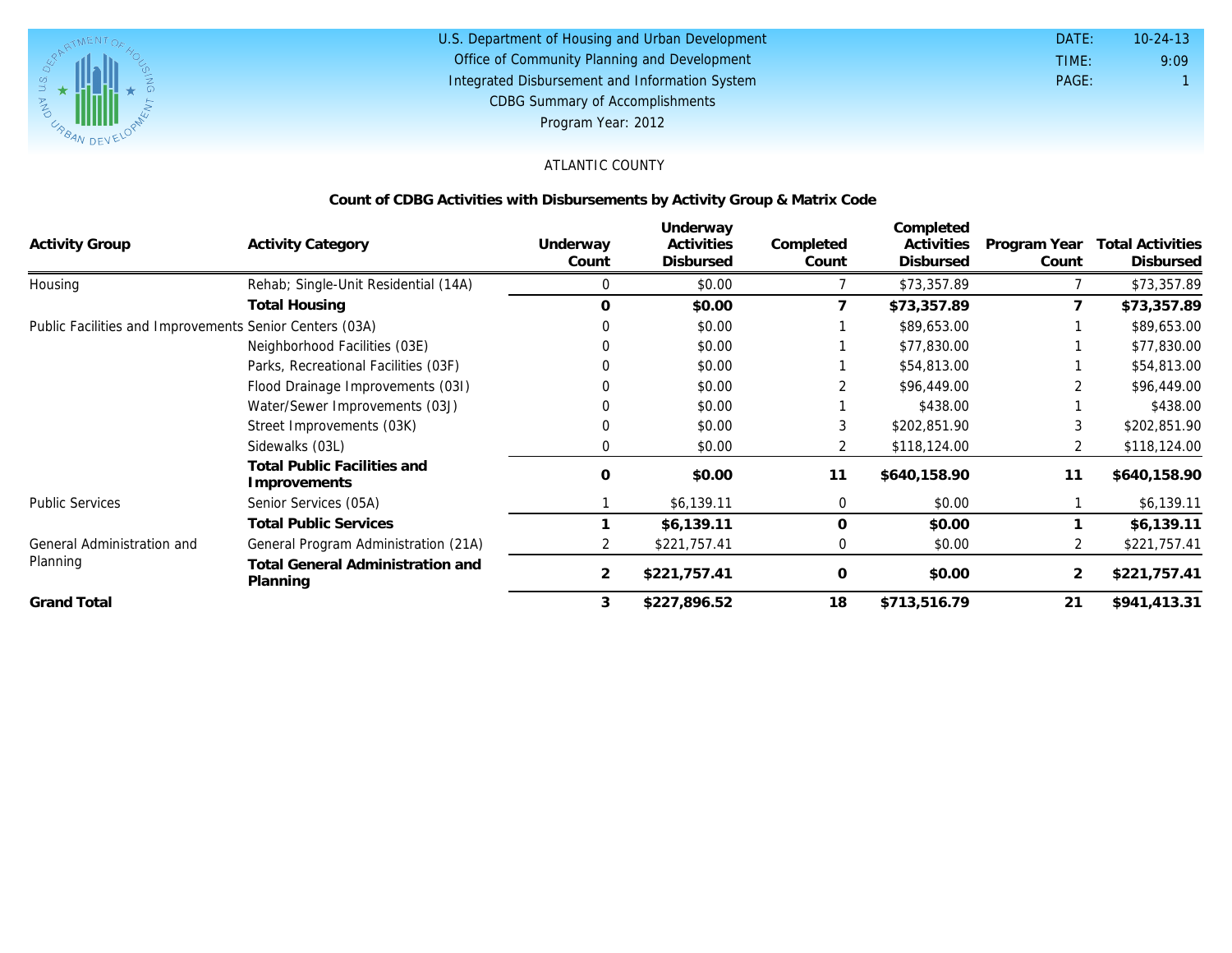

| U.S. Department of Housing and Urban Development | DATE: | $10 - 24 - 13$ |
|--------------------------------------------------|-------|----------------|
| Office of Community Planning and Development     | TIME: | 9:09           |
| Integrated Disbursement and Information System   | PAGE: |                |
| <b>CDBG Summary of Accomplishments</b>           |       |                |
| Program Year: 2012                               |       |                |

## ATLANTIC COUNTY

# **CDBG Sum of Actual Accomplishments by Activity Group and Accomplishment Type**

|                        |                                          |                          |                            |        | Program Year |
|------------------------|------------------------------------------|--------------------------|----------------------------|--------|--------------|
| <b>Activity Group</b>  | Matrix Code                              | Accomplishment Type      | Open Count Completed Count |        | Totals       |
| Housing                | Rehab; Single-Unit Residential (14A)     | Housing Units            |                            |        |              |
|                        | <b>Total Housing</b>                     |                          |                            |        |              |
| Public Facilities and  | Senior Centers (03A)                     | <b>Public Facilities</b> | $\Omega$                   | 4,668  | 4,668        |
| Improvements           | Neighborhood Facilities (03E)            | <b>Public Facilities</b> |                            | 128    | 128          |
|                        | Parks, Recreational Facilities (03F)     | <b>Public Facilities</b> |                            | 504    | 504          |
|                        | Flood Drainage Improvements (031)        | <b>Public Facilities</b> |                            | 2,684  | 2,684        |
|                        | Water/Sewer Improvements (03J)           | Persons                  | 0                          | 9,582  | 9,582        |
|                        | Street Improvements (03K)                | Persons                  |                            | 10,160 | 10,160       |
|                        | Sidewalks (03L)                          | Persons                  |                            | 163    | 163          |
|                        |                                          | <b>Public Facilities</b> |                            | 2,048  | 2,048        |
|                        | Total Public Facilities and Improvements |                          |                            | 29,937 | 29,937       |
| <b>Public Services</b> | Senior Services (05A)                    | Persons                  | 134                        | 0      | 134          |
|                        | <b>Total Public Services</b>             |                          | 134                        | O      | 134          |
| <b>Grand Total</b>     |                                          |                          | 134                        | 29,944 | 30,078       |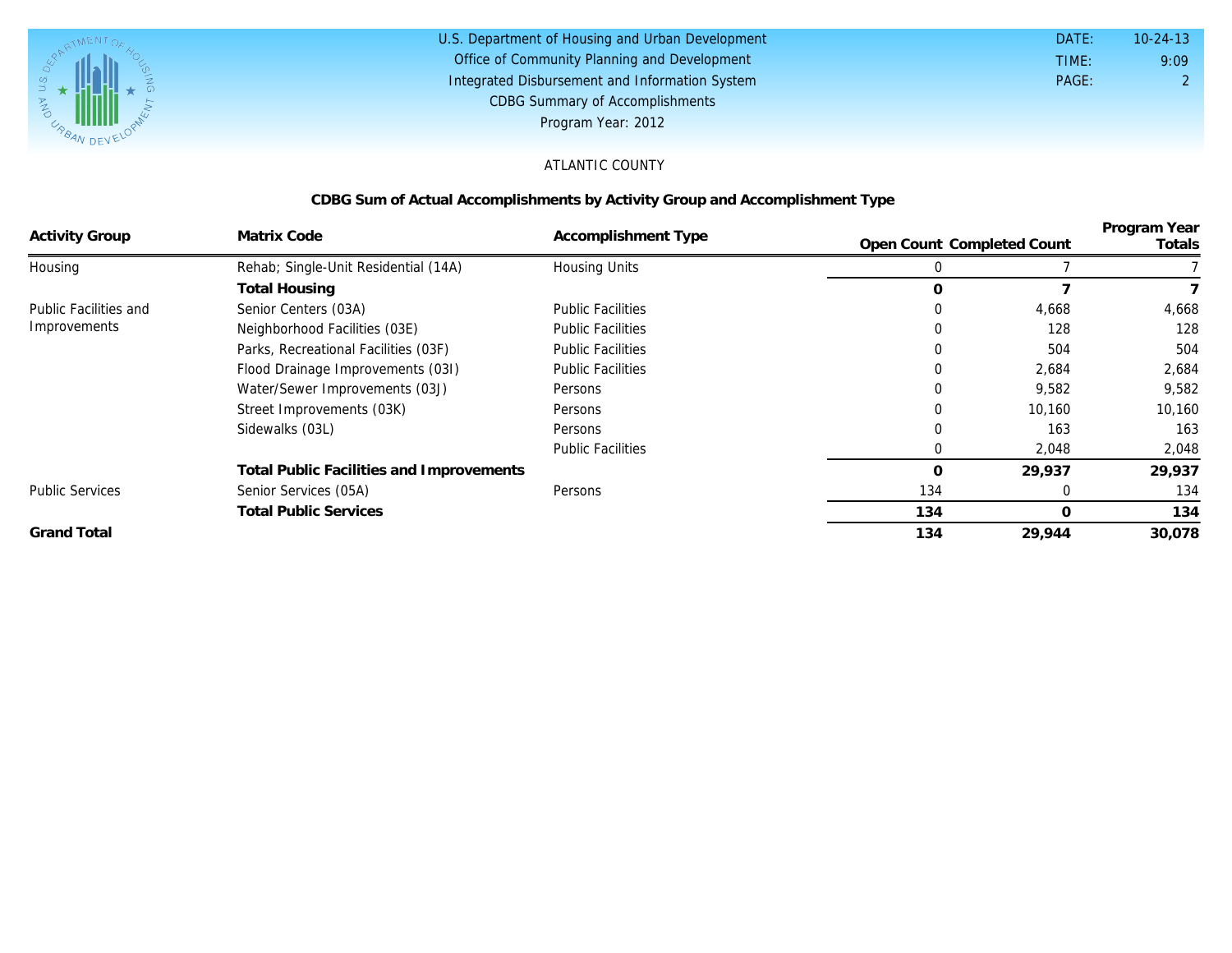

#### U.S. Department of Housing and Urban Development Office of Community Planning and Development Integrated Disbursement and Information System DATE: TIME: PAGE: 3 9:09 10-24-13 CDBG Summary of Accomplishments Program Year: 2012

## ATLANTIC COUNTY

### **CDBG Beneficiaries by Racial / Ethnic Category**

| Housing-Non Housing | Race                           |                      | <b>Total Hispanic</b> |                          |            |
|---------------------|--------------------------------|----------------------|-----------------------|--------------------------|------------|
|                     |                                | <b>Total Persons</b> |                       | Persons Total Households | Households |
| Housing             | White                          |                      |                       |                          |            |
|                     | <b>Total Housing</b>           | C                    | $\Omega$              |                          | O          |
| Non Housing         | White                          | 7,303                | 81                    |                          | $\Omega$   |
|                     | <b>Black/African American</b>  | 96                   | 13                    |                          |            |
|                     | Asian                          | 190                  |                       |                          |            |
|                     | American Indian/Alaskan Native | 14                   |                       |                          |            |
|                     | Other multi-racial             | 42                   |                       |                          |            |
|                     | <b>Total Non Housing</b>       | 7,645                | 99                    |                          | 0          |
| <b>Grand Total</b>  | White                          | 7,303                | 81                    |                          | 0          |
|                     | Black/African American         | 96                   | 13                    |                          |            |
|                     | Asian                          | 190                  |                       |                          |            |
|                     | American Indian/Alaskan Native | 14                   |                       |                          |            |
|                     | Other multi-racial             | 42                   |                       |                          |            |
|                     | <b>Total Grand Total</b>       | 7,645                | 99                    |                          | 0          |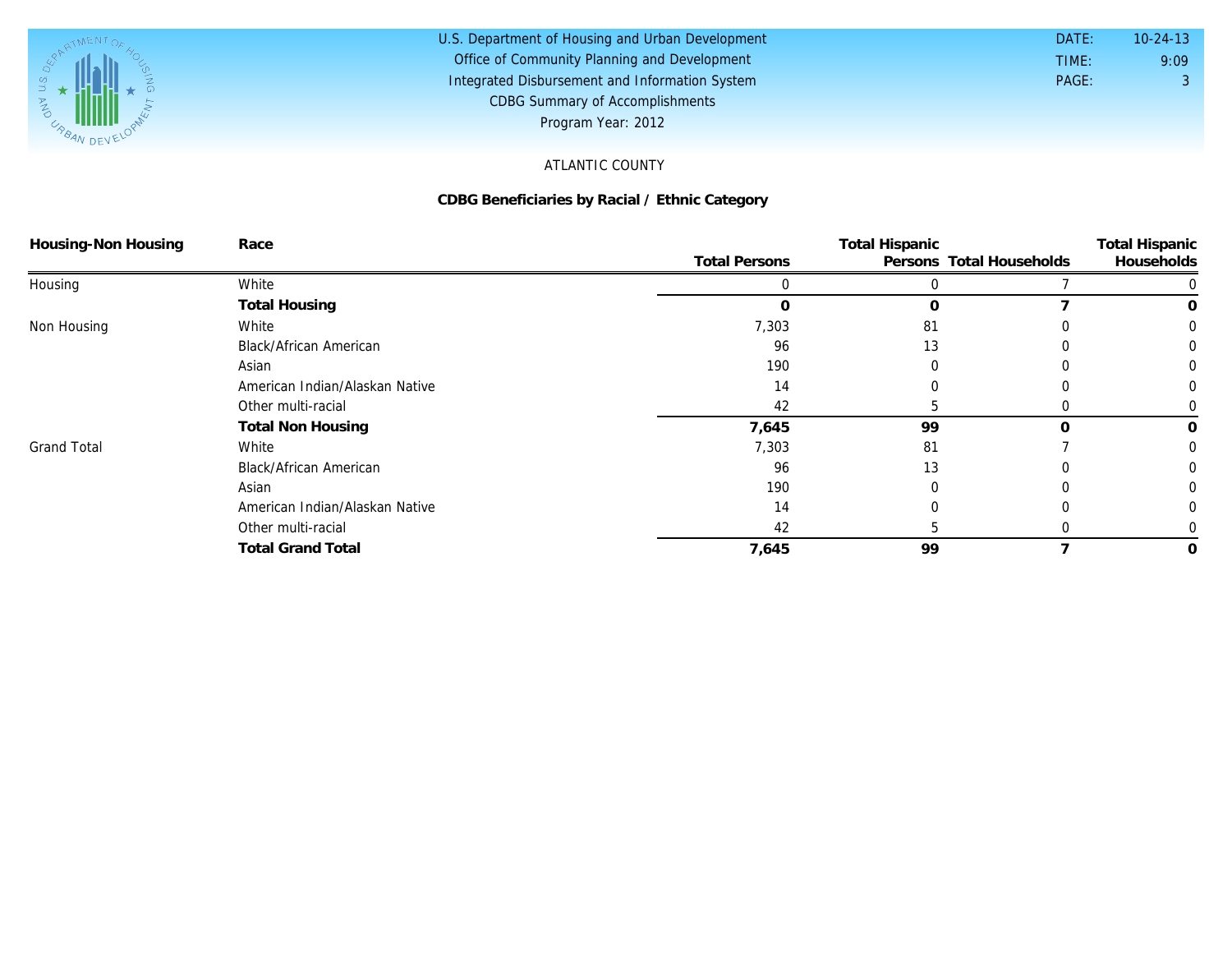

#### U.S. Department of Housing and Urban Development Office of Community Planning and Development Integrated Disbursement and Information System DATE: TIME: PAGE: 4 9:09 10-24-13 CDBG Summary of Accomplishments Program Year: 2012

## ATLANTIC COUNTY

#### **CDBG Beneficiaries by Income Category**

|             | Income Levels                        | Owner Occupied | Renter Occupied | Persons  |
|-------------|--------------------------------------|----------------|-----------------|----------|
| Housing     | Extremely Low $\left(<=30\%\right)$  |                |                 |          |
|             | Low ( $>30\%$ and $\lt$ =50%)        |                |                 |          |
|             | Mod ( $>50\%$ and $<=80\%)$          |                |                 | 0        |
|             | <b>Total Low-Mod</b>                 |                |                 | $\Omega$ |
|             | Non Low-Mod $(>80\%)$                |                |                 | $\Omega$ |
|             | <b>Total Beneficiaries</b>           |                |                 | $\Omega$ |
| Non Housing | Extremely Low $\left(<=30\% \right)$ |                |                 | $\Omega$ |
|             | Low ( $>30\%$ and $\lt$ =50%)        |                |                 | 100      |
|             | Mod ( $>50\%$ and $\lt$ =80%)        |                |                 | 4,120    |
|             | <b>Total Low-Mod</b>                 |                |                 | 4,220    |
|             | Non Low-Mod $(>80\%)$                |                |                 | $\Omega$ |
|             | <b>Total Beneficiaries</b>           |                |                 | 4,220    |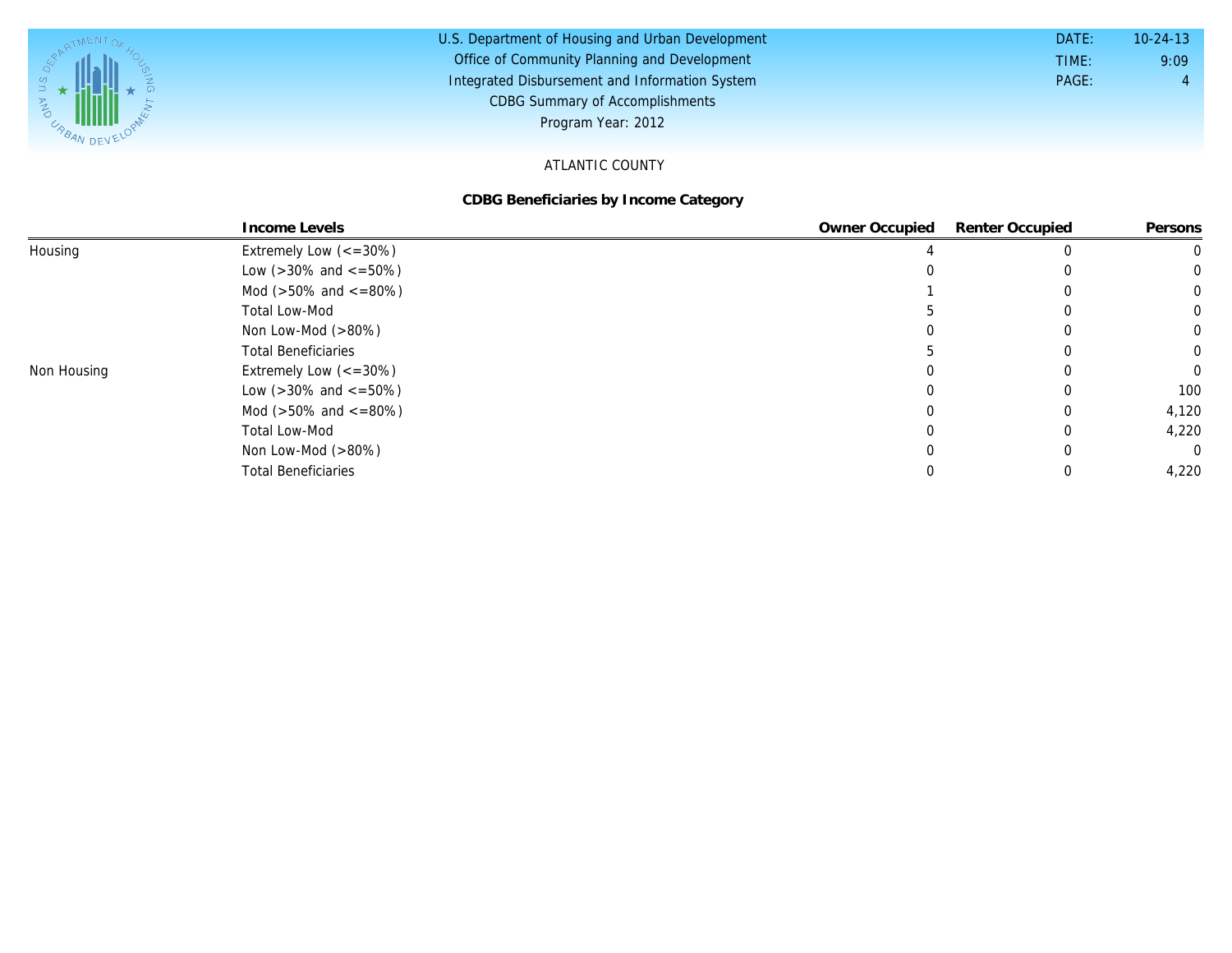

| U.S. Department of Housing and Urban Development | DATE: | $10 - 29 - 13$ |
|--------------------------------------------------|-------|----------------|
| Office of Community Planning and Development     | TIME: | 16:31          |
| Integrated Disbursement and Information System   | PAGE: |                |
| HOME Summary of Accomplishments                  |       |                |
| Program Year: 2012                               |       |                |

# ATLANTIC COUNTY CONSORTIUM

**Home Disbursements and Unit Completions**

| Activity Type                              | Disbursed Amount | Units Completed | Units Occupied |
|--------------------------------------------|------------------|-----------------|----------------|
| Rentals                                    | \$0.00           | 4               | 4              |
| First Time Homebuyers                      | \$228,646.33     | 21              | 21             |
| <b>Existing Homeowners</b>                 | \$1,150.00       |                 |                |
| Total, Rentals and TBRA                    | \$0.00           | 4               | 4              |
| Total, Homebuyers and<br><b>Homeowners</b> | \$229,796.33     | 22              | 22             |
| Grand Total                                | \$0.00           | 4               | 4              |
|                                            | \$229,796.33     | 22              | 22             |

**Home Unit Completions by Percent of Area Median Income**

**Units Completed** 

| Activity Type                       | 0% - 30% | 31% - 50% | $51\% - 60\%$ | 61% - 80% | Total 0% - 60% | Total 0% - 80% |
|-------------------------------------|----------|-----------|---------------|-----------|----------------|----------------|
| Rentals                             |          |           |               |           |                |                |
| First Time Homebuyers               |          |           |               | 10        |                | 21             |
| <b>Existing Homeowners</b>          |          |           |               |           |                |                |
| Total, Rentals and TBRA             |          |           |               |           |                |                |
| Total, Homebuyers and<br>Homeowners |          |           |               | 11        |                | 22             |
| <b>Grand Total</b>                  |          |           |               |           | 15             | 26             |

**Home Unit Reported As Vacant**

| <b>Activity Type</b>                       | Reported as Vacant |
|--------------------------------------------|--------------------|
| Rentals                                    |                    |
| First Time Homebuyers                      |                    |
| <b>Existing Homeowners</b>                 |                    |
|                                            |                    |
| Total, Rentals and TBRA                    |                    |
| Total, Homebuyers and<br><b>Homeowners</b> |                    |
| Grand Total                                |                    |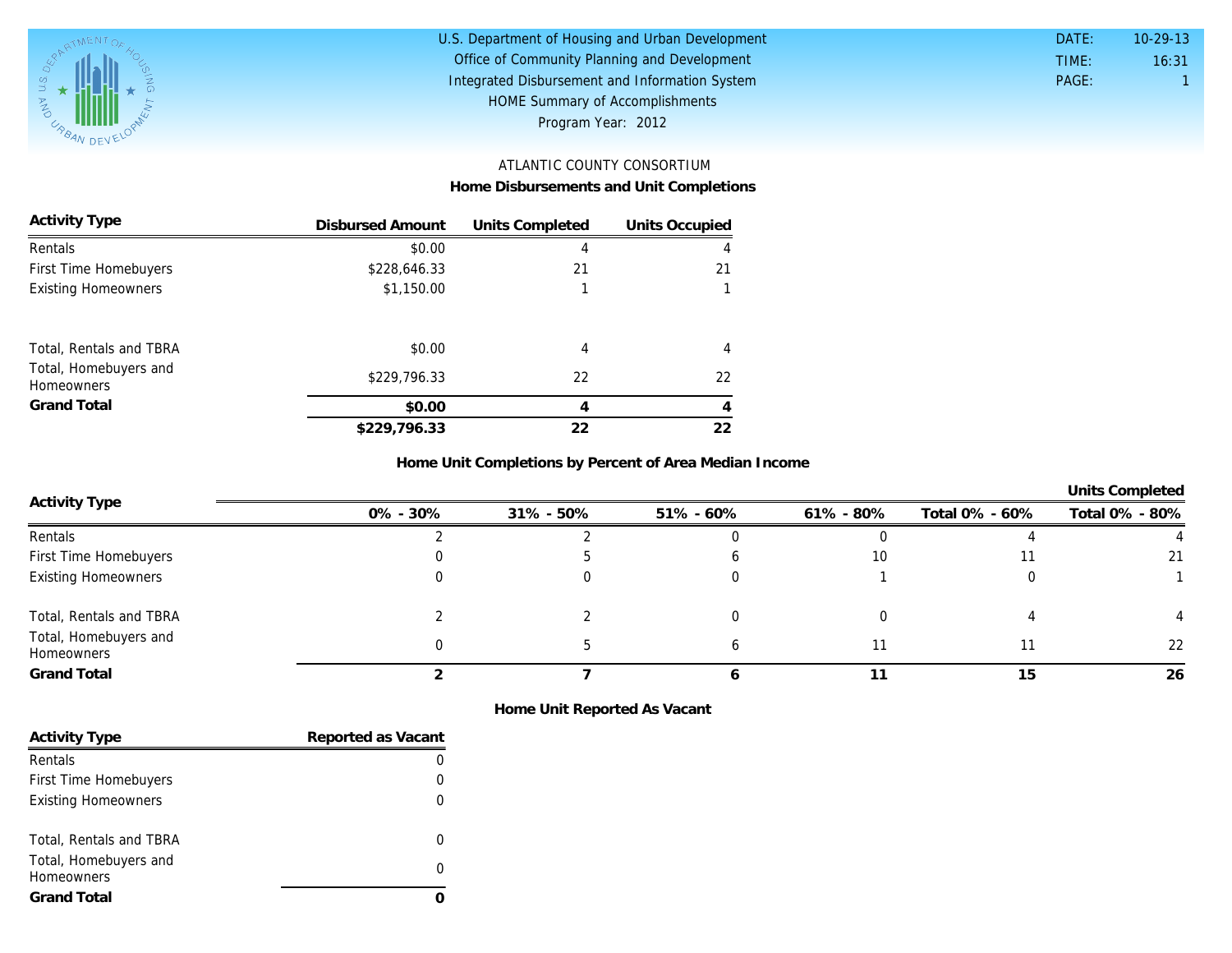

# U.S. Department of Housing and Urban Development Office of Community Planning and Development Integrated Disbursement and Information System HOME Summary of Accomplishments Program Year: 2012

| DATE: | $10-29-13$ |
|-------|------------|
| TIME: | 16:31      |
| PAGE: | 2          |
|       |            |

# ATLANTIC COUNTY CONSORTIUM

### **Home Unit Completions by Racial / Ethnic Category**

|                                |           | Rentals     | First Time Homebuyers |                  | <b>Existing Homeowners</b> |             |
|--------------------------------|-----------|-------------|-----------------------|------------------|----------------------------|-------------|
|                                |           | Units       |                       | Units            |                            | Units       |
|                                | Units     | Completed - | Units                 | Completed -      | Units                      | Completed - |
|                                | Completed | Hispanics   | Completed             | <b>Hispanics</b> | Completed                  | Hispanics   |
| White                          |           |             | 16                    |                  |                            | 0           |
| Black/African American         |           |             |                       |                  |                            | $\Omega$    |
| Asian                          |           |             |                       |                  |                            | $\Omega$    |
| Asian & White                  |           |             |                       |                  |                            | 0           |
| Black/African American & White |           |             |                       |                  |                            | 0           |
| Other multi-racial             |           |             |                       |                  |                            |             |
| Total                          |           |             |                       |                  |                            |             |

|                                |                    | Total, Homebuyers and           |           |                                |                    |                                       |
|--------------------------------|--------------------|---------------------------------|-----------|--------------------------------|--------------------|---------------------------------------|
|                                |                    | Total, Rentals and TBRA         |           | <b>Homeowners</b>              | <b>Grand Total</b> |                                       |
|                                |                    | Units                           |           | Units                          |                    | Units                                 |
|                                | Units<br>Completed | Completed -<br><b>Hispanics</b> | Completed | Units Completed -<br>Hispanics | Completed          | Units Completed -<br><b>Hispanics</b> |
| White                          |                    |                                 | 16        |                                |                    |                                       |
| Black/African American         |                    |                                 |           |                                |                    |                                       |
| Asian                          |                    |                                 |           |                                |                    |                                       |
| Asian & White                  |                    |                                 |           |                                |                    | 0                                     |
| Black/African American & White |                    |                                 |           |                                |                    |                                       |
| Other multi-racial             |                    |                                 |           |                                |                    |                                       |
| Total                          |                    |                                 | 22        | h.                             | 26                 | h                                     |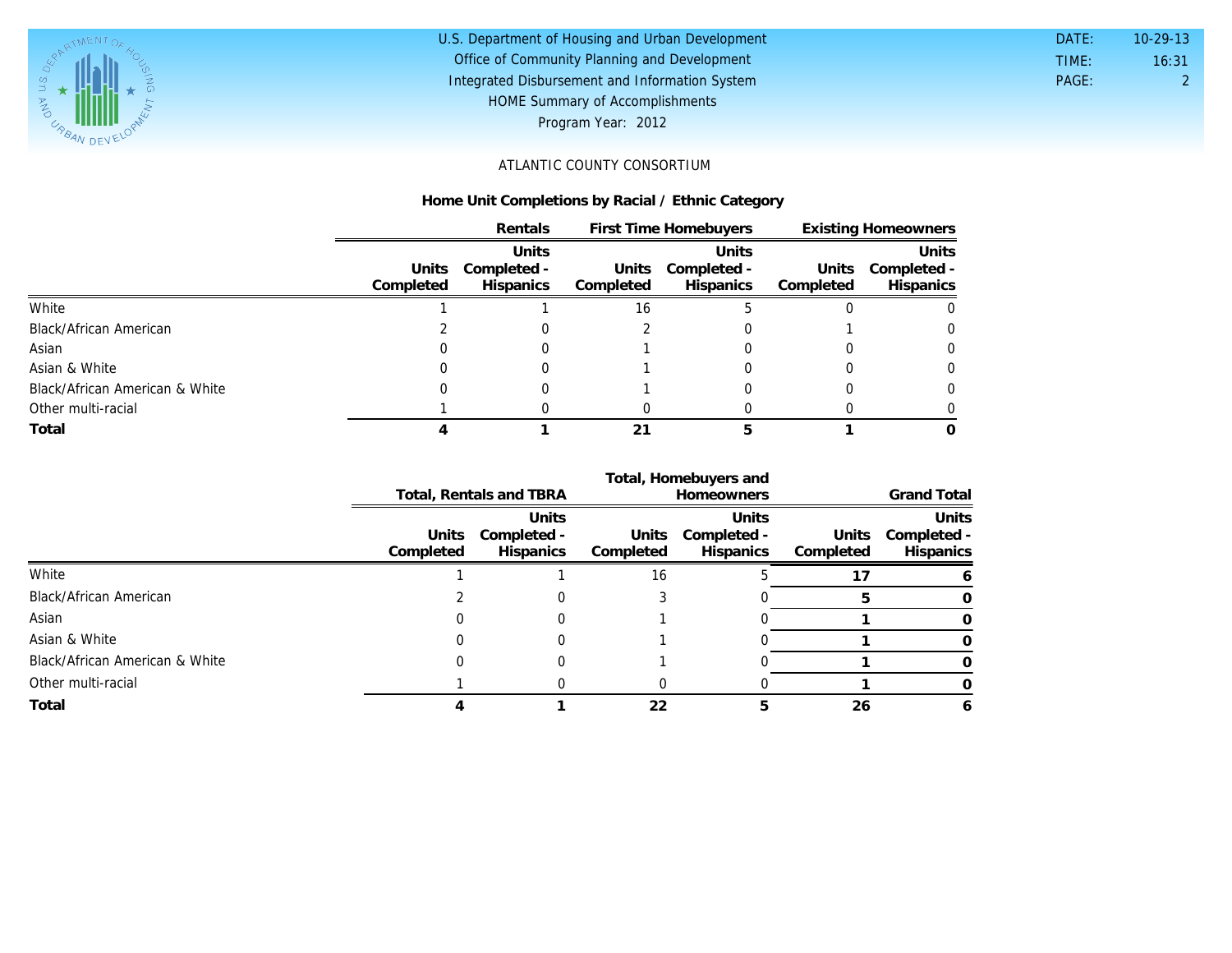|                          | Office of Community Planning and Development     | DATE: | $10-24-13$ |
|--------------------------|--------------------------------------------------|-------|------------|
|                          | U.S. Department of Housing and Urban Development | TIME: | 9:04       |
| $1S$ , $D_{\mathcal{E}}$ | Integrated Disbursement and Information System   | PAGE: |            |
| <b>AND</b>               | PR26 - CDBG Financial Summary Report             |       |            |
|                          | Program Year 2012                                |       |            |
| $V_{R}$ where            | ATLANTIC COUNTY, NJ                              |       |            |
|                          |                                                  |       |            |

| PART I: SUMMARY OF CDBG RESOURCES                                              |              |
|--------------------------------------------------------------------------------|--------------|
| 01 UNEXPENDED CDBG FUNDS AT END OF PREVIOUS PROGRAM YEAR                       | 1,686,142.15 |
| 02 ENTITLEMENT GRANT                                                           | 1,087,317.00 |
| 03 SURPLUS URBAN RENEWAL                                                       | 0.00         |
| 04 SECTION 108 GUARANTEED LOAN FUNDS                                           | 0.00         |
| 05 CURRENT YEAR PROGRAM INCOME                                                 | 21,470.78    |
| 05a CURRENT YEAR SECTION 108 PROGRAM INCOME (FOR SI TYPE)                      | 0.00         |
| 06 RETURNS                                                                     | 0.00         |
| 07 ADJUSTMENT TO COMPUTE TOTAL AVAILABLE                                       | 0.00         |
| 08 TOTAL AVAILABLE (SUM, LINES 01-07)                                          | 2,794,929.93 |
| PART II: SUMMARY OF CDBG EXPENDITURES                                          |              |
| 09 DISBURSEMENTS OTHER THAN SECTION 108 REPAYMENTS AND PLANNING/ADMINISTRATION | 719,655.90   |
| 10 ADJUSTMENT TO COMPUTE TOTAL AMOUNT SUBJECT TO LOW/MOD BENEFIT               | 0.00         |
| 11 AMOUNT SUBJECT TO LOW/MOD BENEFIT (LINE 09 + LINE 10)                       | 719,655.90   |
| 12 DISBURSED IN IDIS FOR PLANNING/ADMINISTRATION                               | 221,757.41   |
| 13 DISBURSED IN IDIS FOR SECTION 108 REPAYMENTS                                | 0.00         |
| 14 ADJUSTMENT TO COMPUTE TOTAL EXPENDITURES                                    | 0.00         |
| 15 TOTAL EXPENDITURES (SUM, LINES 11-14)                                       | 941,413.31   |
| 16 UNEXPENDED BALANCE (LINE 08 - LINE 15)                                      | 1,853,516.62 |
| PART III: LOWMOD BENEFIT THIS REPORTING PERIOD                                 |              |
| 17 EXPENDED FOR LOW/MOD HOUSING IN SPECIAL AREAS                               | 0.00         |
| 18 EXPENDED FOR LOW/MOD MULTI-UNIT HOUSING                                     | 0.00         |
| 19 DISBURSED FOR OTHER LOW/MOD ACTIVITIES                                      | 719,655.90   |
| 20 ADJUSTMENT TO COMPUTE TOTAL LOW/MOD CREDIT                                  | 0.00         |
| 21 TOTAL LOW/MOD CREDIT (SUM, LINES 17-20)                                     | 719,655.90   |
| 22 PERCENT LOW/MOD CREDIT (LINE 21/LINE 11)                                    | 100.00%      |
| LOW/MOD BENEFIT FOR MULTI-YEAR CERTIFICATIONS                                  |              |
| 23 PROGRAM YEARS(PY) COVERED IN CERTIFICATION                                  | PY: PY: PY:  |
| 24 CUMULATIVE NET EXPENDITURES SUBJECT TO LOW/MOD BENEFIT CALCULATION          | 0.00         |
| 25 CUMULATIVE EXPENDITURES BENEFITING LOW/MOD PERSONS                          | 0.00         |
| 26 PERCENT BENEFIT TO LOW/MOD PERSONS (LINE 25/LINE 24)                        | 0.00%        |
| PART IV: PUBLIC SERVICE (PS) CAP CALCULATIONS                                  |              |
| 27 DISBURSED IN IDIS FOR PUBLIC SERVICES                                       | 6,139.11     |
| 28 PS UNLIQUIDATED OBLIGATIONS AT END OF CURRENT PROGRAM YEAR                  | 0.00         |
| 29 PS UNLIQUIDATED OBLIGATIONS AT END OF PREVIOUS PROGRAM YEAR                 | 0.00         |
| 30 ADJUSTMENT TO COMPUTE TOTAL PS OBLIGATIONS                                  | 0.00         |
| 31 TOTAL PS OBLIGATIONS (LINE 27 + LINE 28 - LINE 29 + LINE 30)                | 6,139.11     |
| 32 ENTITLEMENT GRANT                                                           | 1,087,317.00 |
| 33 PRIOR YEAR PROGRAM INCOME                                                   | 0.00         |
| 34 ADJUSTMENT TO COMPUTE TOTAL SUBJECT TO PS CAP                               | 0.00         |
| 35 TOTAL SUBJECT TO PS CAP (SUM, LINES 32-34)                                  | 1,087,317.00 |
| 36 PERCENT FUNDS OBLIGATED FOR PS ACTIVITIES (LINE 31/LINE 35)                 | 0.56%        |
| PART V: PLANNING AND ADMINISTRATION (PA) CAP                                   |              |
| 37 DISBURSED IN IDIS FOR PLANNING/ADMINISTRATION                               | 221,757.41   |
| 38 PA UNLIQUIDATED OBLIGATIONS AT END OF CURRENT PROGRAM YEAR                  | 0.00         |
| 39 PA UNLIQUIDATED OBLIGATIONS AT END OF PREVIOUS PROGRAM YEAR                 | 0.00         |
| 40 ADJUSTMENT TO COMPUTE TOTAL PA OBLIGATIONS                                  | 0.00         |
| 41 TOTAL PA OBLIGATIONS (LINE 37 + LINE 38 - LINE 39 + LINE 40)                | 221,757.41   |
| 42 ENTITLEMENT GRANT                                                           | 1,087,317.00 |
| 43 CURRENT YEAR PROGRAM INCOME                                                 | 21,470.78    |
| 44 ADJUSTMENT TO COMPUTE TOTAL SUBJECT TO PA CAP                               | 0.00         |
| 45 TOTAL SUBJECT TO PA CAP (SUM, LINES 42-44)                                  | 1,108,787.78 |
| 46 PERCENT FUNDS OBLIGATED FOR PA ACTIVITIES (LINE 41/LINE 45)                 | 20.00%       |
|                                                                                |              |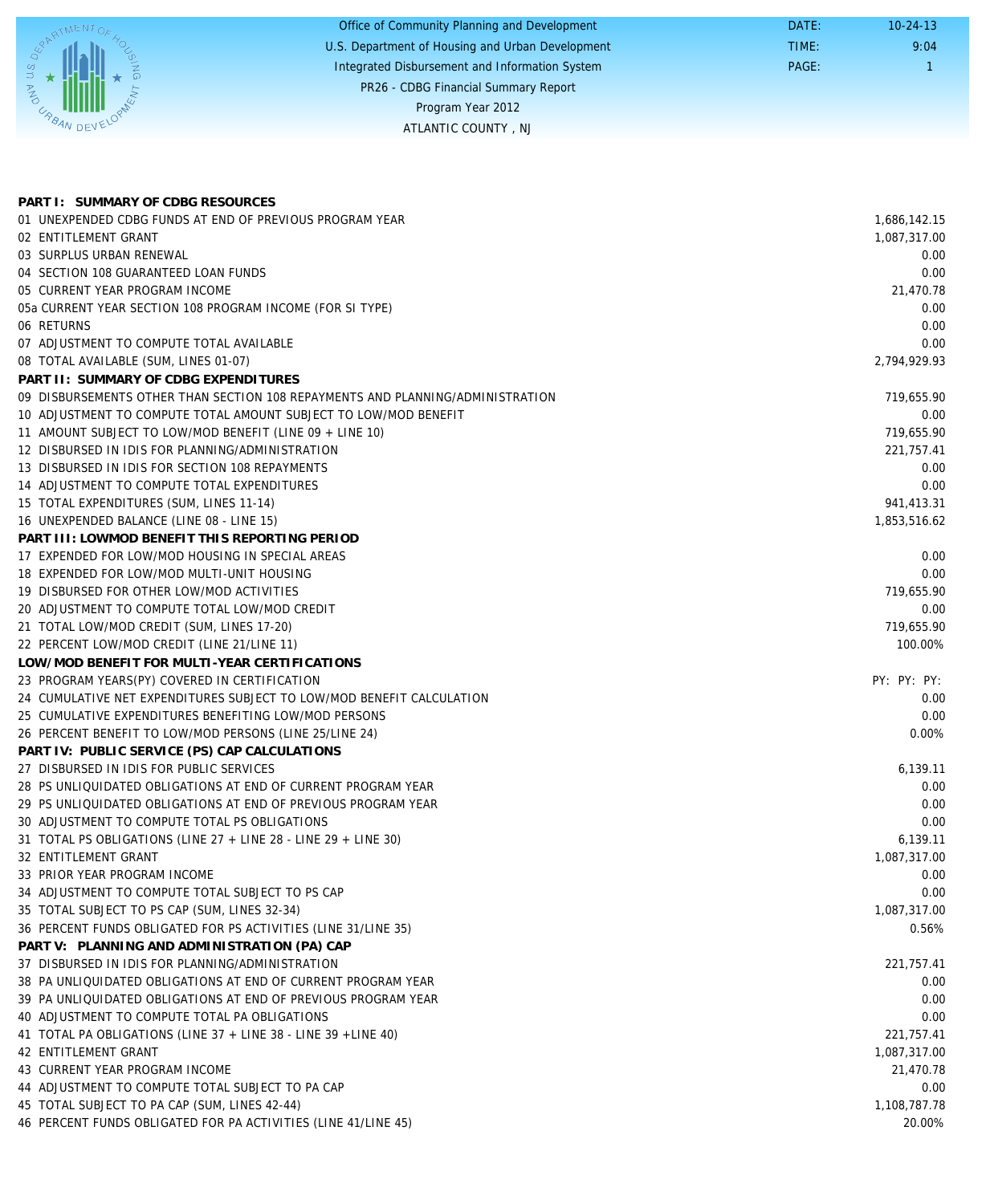

### U.S. Department of Housing and Urban Development Office of Community Planning and Development Integrated Disbursement and Information System

 DATE: TIME:

PR26 - CDBG Financial Summary Report

Program Year 2012

ATLANTIC COUNTY , NJ

# **LINE 17 DETAIL: ACTIVITIES TO CONSIDER IN DETERMINING THE AMOUNT TO ENTER ON LINE 17**

Report returned no data.

#### **LINE 18 DETAIL: ACTIVITIES TO CONSIDER IN DETERMINING THE AMOUNT TO ENTER ON LINE 18** Report returned no data.

#### **LINE 19 DETAIL: ACTIVITIES INCLUDED IN THE COMPUTATION OF LINE 19**

| 5571321<br>2006<br>557<br>ADA IMPROVEMENTS - CORBIN CITY<br>03E<br>6<br><b>LMC</b><br>\$15,000.00<br>557<br>03E<br>2006<br>6<br>5571322<br><b>LMC</b><br>\$15,000.00<br>ADA IMPROVEMENTS - CORBIN CITY<br>557<br>03E<br>2006<br>6<br>5571323<br>ADA IMPROVEMENTS - CORBIN CITY<br><b>LMC</b><br>\$15,000.00<br>557<br>03E<br>2006<br>6<br>5571324<br>ADA IMPROVEMENTS - CORBIN CITY<br><b>LMC</b><br>\$15,000.00<br>03E<br>2006<br>6<br>557<br>5571325<br>ADA IMPROVEMENTS - CORBIN CITY<br><b>LMC</b><br>\$6,838.46<br>557<br>03E<br>2006<br>6<br>5571327<br>ADA IMPROVEMENTS - CORBIN CITY<br><b>LMC</b><br>\$10,991.54<br>16<br>2006<br>713<br>5551927<br>05A<br><b>LMC</b><br>\$5,355.11<br>Absecon Senior Transportation Operating<br>2006<br>16<br>713<br>5552369<br>05A<br>LMC<br>\$784.00<br>Absecon Senior Transportation Operating<br>5<br>320<br>03A<br>2007<br>5516466<br><b>GALLOWAY SENIOR CENTER</b><br><b>LMC</b><br>\$87,203.00<br>5<br>2007<br>03A<br>320<br>5552416<br><b>GALLOWAY SENIOR CENTER</b><br><b>LMC</b><br>\$2,450.00<br>5<br>2009<br>855<br>5567033<br>CDBG-Folsom-01<br>14A<br>LMH<br>\$3,450.00<br>5<br>855<br>2009<br>5575179<br>CDBG-Folsom-01<br>14A<br>LMH<br>\$1,290.00<br>4<br>03L<br>2010<br>785<br>5552365<br>Margate Beach Access<br><b>LMC</b><br>\$2,242.00<br>$\overline{4}$<br>785<br>5562642<br>03L<br>\$9,727.00<br>2010<br>Margate Beach Access<br><b>LMC</b><br>03L<br>2010<br>$\overline{4}$<br>785<br>5562644<br><b>LMC</b><br>\$43,374.00<br>Margate Beach Access<br>03L<br>2010<br>4<br>785<br>5562645<br><b>LMC</b><br>\$35,065.00<br>Margate Beach Access<br>786<br>03J<br>2010<br>6<br>5518165<br>LMA<br>\$438.00<br>Ventnor Pump Station<br>787<br>031<br>2010<br>6<br>5502796<br><b>LMA</b><br>\$31,748.00<br>Mullica Reading Avenue<br>787<br>031<br>2010<br>6<br>5502797<br>Mullica Reading Avenue<br>LMA<br>\$30,353.00<br>787<br>6<br>5502799<br>031<br>2010<br>Mullica Reading Avenue<br>LMA<br>\$30,633.00<br>787<br>031<br>2010<br>6<br>5502800<br><b>LMA</b><br>\$2,325.00<br>Mullica Reading Avenue<br>787<br>031<br>2010<br>6<br>5518164<br>Mullica Reading Avenue<br>LMA<br>\$1,390.00<br>$\overline{2}$<br>860<br>5598177<br>14A<br>2011<br>Hamilton-03<br>LMH<br>\$14,475.89<br>823<br>03K<br>2011<br>4<br>5508568<br><b>LMA</b><br>\$46,763.90<br>Brigantine 8th Street<br>2011<br>4<br>823<br>5552367<br>03K<br>LMA<br>\$1,465.00<br>Brigantine 8th Street<br>824<br>5507073<br>03K<br>2011<br>4<br>Egg Harbor Township Streets<br>LMA<br>\$101,527.00<br>03K<br>2011<br>4<br>824<br>5518162<br>\$1,099.00<br>Egg Harbor Township Streets<br>LMA<br>2011<br>4<br>827<br>5513957<br>03K<br>\$50,645.00<br>Ventnor - Rosborough Avenue<br>LMA<br>827<br>5552368<br>03K<br>2011<br>4<br>Ventnor - Rosborough Avenue<br>LMA<br>\$1,352.00<br>834<br>03L<br>2011<br>5<br>5507064<br><b>LMC</b><br>\$6,837.60<br>Linwood-ADA Improvements Phase V<br>5<br>2011<br>834<br>5507068<br>03L<br><b>LMC</b><br>\$2,029.33<br>Linwood-ADA Improvements Phase V<br>5<br>834<br>5507069<br>03L<br>\$18,098.07<br>2011<br>Linwood-ADA Improvements Phase V<br><b>LMC</b><br>5<br>834<br>\$751.00<br>5518163<br>03L<br><b>LMC</b><br>2011<br>Linwood-ADA Improvements Phase V<br>5<br>03F<br>2011<br>847<br>5549879<br>Northfield Birch Grove Park Walkways<br><b>LMC</b><br>\$4,501.00<br>5<br>847<br>5549880<br>03F<br>2011<br>Northfield Birch Grove Park Walkways<br><b>LMC</b><br>\$24,646.00<br>5<br>847<br>03F<br>2011<br>5549881<br><b>LMC</b><br>\$23,633.00<br>Northfield Birch Grove Park Walkways<br>5<br>03F<br>2011<br>847<br>5552366<br><b>LMC</b><br>\$2,033.00<br>Northfield Birch Grove Park Walkways<br>$\overline{2}$<br>833<br>2012<br>5503290<br>HR-2012-13-CC-01<br>14A<br>LMH<br>\$4,095.00<br>$\overline{2}$<br>2012<br>856<br>14A<br>\$16,889.00<br>5568673<br>CDBG-Absecon-01<br>LMH<br>$\overline{2}$<br>2012<br>857<br>5572088<br>CDBG-Hamilton-01<br>14A<br>LMH<br>\$5,800.00<br>$\overline{2}$<br>2012<br>858<br>5583035<br>Hamilton CDBG-02<br>14A<br>LMH<br>\$8,220.00<br>$\overline{2}$<br>2012<br>865<br>5612322<br>14A<br>\$19,138.00<br>CDBG-Absecon-02<br>LMH<br>\$719.655.90<br>Total | Plan Year | <b>IDIS Project</b> | <b>IDIS Activity</b> | Voucher<br>Number | <b>Activity Name</b> | Matrix<br>Code | National<br>Objective | Drawn Amount |
|---------------------------------------------------------------------------------------------------------------------------------------------------------------------------------------------------------------------------------------------------------------------------------------------------------------------------------------------------------------------------------------------------------------------------------------------------------------------------------------------------------------------------------------------------------------------------------------------------------------------------------------------------------------------------------------------------------------------------------------------------------------------------------------------------------------------------------------------------------------------------------------------------------------------------------------------------------------------------------------------------------------------------------------------------------------------------------------------------------------------------------------------------------------------------------------------------------------------------------------------------------------------------------------------------------------------------------------------------------------------------------------------------------------------------------------------------------------------------------------------------------------------------------------------------------------------------------------------------------------------------------------------------------------------------------------------------------------------------------------------------------------------------------------------------------------------------------------------------------------------------------------------------------------------------------------------------------------------------------------------------------------------------------------------------------------------------------------------------------------------------------------------------------------------------------------------------------------------------------------------------------------------------------------------------------------------------------------------------------------------------------------------------------------------------------------------------------------------------------------------------------------------------------------------------------------------------------------------------------------------------------------------------------------------------------------------------------------------------------------------------------------------------------------------------------------------------------------------------------------------------------------------------------------------------------------------------------------------------------------------------------------------------------------------------------------------------------------------------------------------------------------------------------------------------------------------------------------------------------------------------------------------------------------------------------------------------------------------------------------------------------------------------------------------------------------------------------------------------------------------------------------------------------------------------------------------------------------------------------------------------------------------------------------------------------------------------------------------------------------------------------------------------------------------------------------------------------------------------------------------------------------------------------------------------------------------------------------------------------------------------------------------------------------------------------------------------------------------------------------------------------------------------------------------------------------|-----------|---------------------|----------------------|-------------------|----------------------|----------------|-----------------------|--------------|
|                                                                                                                                                                                                                                                                                                                                                                                                                                                                                                                                                                                                                                                                                                                                                                                                                                                                                                                                                                                                                                                                                                                                                                                                                                                                                                                                                                                                                                                                                                                                                                                                                                                                                                                                                                                                                                                                                                                                                                                                                                                                                                                                                                                                                                                                                                                                                                                                                                                                                                                                                                                                                                                                                                                                                                                                                                                                                                                                                                                                                                                                                                                                                                                                                                                                                                                                                                                                                                                                                                                                                                                                                                                                                                                                                                                                                                                                                                                                                                                                                                                                                                                                                                                       |           |                     |                      |                   |                      |                |                       |              |
|                                                                                                                                                                                                                                                                                                                                                                                                                                                                                                                                                                                                                                                                                                                                                                                                                                                                                                                                                                                                                                                                                                                                                                                                                                                                                                                                                                                                                                                                                                                                                                                                                                                                                                                                                                                                                                                                                                                                                                                                                                                                                                                                                                                                                                                                                                                                                                                                                                                                                                                                                                                                                                                                                                                                                                                                                                                                                                                                                                                                                                                                                                                                                                                                                                                                                                                                                                                                                                                                                                                                                                                                                                                                                                                                                                                                                                                                                                                                                                                                                                                                                                                                                                                       |           |                     |                      |                   |                      |                |                       |              |
|                                                                                                                                                                                                                                                                                                                                                                                                                                                                                                                                                                                                                                                                                                                                                                                                                                                                                                                                                                                                                                                                                                                                                                                                                                                                                                                                                                                                                                                                                                                                                                                                                                                                                                                                                                                                                                                                                                                                                                                                                                                                                                                                                                                                                                                                                                                                                                                                                                                                                                                                                                                                                                                                                                                                                                                                                                                                                                                                                                                                                                                                                                                                                                                                                                                                                                                                                                                                                                                                                                                                                                                                                                                                                                                                                                                                                                                                                                                                                                                                                                                                                                                                                                                       |           |                     |                      |                   |                      |                |                       |              |
|                                                                                                                                                                                                                                                                                                                                                                                                                                                                                                                                                                                                                                                                                                                                                                                                                                                                                                                                                                                                                                                                                                                                                                                                                                                                                                                                                                                                                                                                                                                                                                                                                                                                                                                                                                                                                                                                                                                                                                                                                                                                                                                                                                                                                                                                                                                                                                                                                                                                                                                                                                                                                                                                                                                                                                                                                                                                                                                                                                                                                                                                                                                                                                                                                                                                                                                                                                                                                                                                                                                                                                                                                                                                                                                                                                                                                                                                                                                                                                                                                                                                                                                                                                                       |           |                     |                      |                   |                      |                |                       |              |
|                                                                                                                                                                                                                                                                                                                                                                                                                                                                                                                                                                                                                                                                                                                                                                                                                                                                                                                                                                                                                                                                                                                                                                                                                                                                                                                                                                                                                                                                                                                                                                                                                                                                                                                                                                                                                                                                                                                                                                                                                                                                                                                                                                                                                                                                                                                                                                                                                                                                                                                                                                                                                                                                                                                                                                                                                                                                                                                                                                                                                                                                                                                                                                                                                                                                                                                                                                                                                                                                                                                                                                                                                                                                                                                                                                                                                                                                                                                                                                                                                                                                                                                                                                                       |           |                     |                      |                   |                      |                |                       |              |
|                                                                                                                                                                                                                                                                                                                                                                                                                                                                                                                                                                                                                                                                                                                                                                                                                                                                                                                                                                                                                                                                                                                                                                                                                                                                                                                                                                                                                                                                                                                                                                                                                                                                                                                                                                                                                                                                                                                                                                                                                                                                                                                                                                                                                                                                                                                                                                                                                                                                                                                                                                                                                                                                                                                                                                                                                                                                                                                                                                                                                                                                                                                                                                                                                                                                                                                                                                                                                                                                                                                                                                                                                                                                                                                                                                                                                                                                                                                                                                                                                                                                                                                                                                                       |           |                     |                      |                   |                      |                |                       |              |
|                                                                                                                                                                                                                                                                                                                                                                                                                                                                                                                                                                                                                                                                                                                                                                                                                                                                                                                                                                                                                                                                                                                                                                                                                                                                                                                                                                                                                                                                                                                                                                                                                                                                                                                                                                                                                                                                                                                                                                                                                                                                                                                                                                                                                                                                                                                                                                                                                                                                                                                                                                                                                                                                                                                                                                                                                                                                                                                                                                                                                                                                                                                                                                                                                                                                                                                                                                                                                                                                                                                                                                                                                                                                                                                                                                                                                                                                                                                                                                                                                                                                                                                                                                                       |           |                     |                      |                   |                      |                |                       |              |
|                                                                                                                                                                                                                                                                                                                                                                                                                                                                                                                                                                                                                                                                                                                                                                                                                                                                                                                                                                                                                                                                                                                                                                                                                                                                                                                                                                                                                                                                                                                                                                                                                                                                                                                                                                                                                                                                                                                                                                                                                                                                                                                                                                                                                                                                                                                                                                                                                                                                                                                                                                                                                                                                                                                                                                                                                                                                                                                                                                                                                                                                                                                                                                                                                                                                                                                                                                                                                                                                                                                                                                                                                                                                                                                                                                                                                                                                                                                                                                                                                                                                                                                                                                                       |           |                     |                      |                   |                      |                |                       |              |
|                                                                                                                                                                                                                                                                                                                                                                                                                                                                                                                                                                                                                                                                                                                                                                                                                                                                                                                                                                                                                                                                                                                                                                                                                                                                                                                                                                                                                                                                                                                                                                                                                                                                                                                                                                                                                                                                                                                                                                                                                                                                                                                                                                                                                                                                                                                                                                                                                                                                                                                                                                                                                                                                                                                                                                                                                                                                                                                                                                                                                                                                                                                                                                                                                                                                                                                                                                                                                                                                                                                                                                                                                                                                                                                                                                                                                                                                                                                                                                                                                                                                                                                                                                                       |           |                     |                      |                   |                      |                |                       |              |
|                                                                                                                                                                                                                                                                                                                                                                                                                                                                                                                                                                                                                                                                                                                                                                                                                                                                                                                                                                                                                                                                                                                                                                                                                                                                                                                                                                                                                                                                                                                                                                                                                                                                                                                                                                                                                                                                                                                                                                                                                                                                                                                                                                                                                                                                                                                                                                                                                                                                                                                                                                                                                                                                                                                                                                                                                                                                                                                                                                                                                                                                                                                                                                                                                                                                                                                                                                                                                                                                                                                                                                                                                                                                                                                                                                                                                                                                                                                                                                                                                                                                                                                                                                                       |           |                     |                      |                   |                      |                |                       |              |
|                                                                                                                                                                                                                                                                                                                                                                                                                                                                                                                                                                                                                                                                                                                                                                                                                                                                                                                                                                                                                                                                                                                                                                                                                                                                                                                                                                                                                                                                                                                                                                                                                                                                                                                                                                                                                                                                                                                                                                                                                                                                                                                                                                                                                                                                                                                                                                                                                                                                                                                                                                                                                                                                                                                                                                                                                                                                                                                                                                                                                                                                                                                                                                                                                                                                                                                                                                                                                                                                                                                                                                                                                                                                                                                                                                                                                                                                                                                                                                                                                                                                                                                                                                                       |           |                     |                      |                   |                      |                |                       |              |
|                                                                                                                                                                                                                                                                                                                                                                                                                                                                                                                                                                                                                                                                                                                                                                                                                                                                                                                                                                                                                                                                                                                                                                                                                                                                                                                                                                                                                                                                                                                                                                                                                                                                                                                                                                                                                                                                                                                                                                                                                                                                                                                                                                                                                                                                                                                                                                                                                                                                                                                                                                                                                                                                                                                                                                                                                                                                                                                                                                                                                                                                                                                                                                                                                                                                                                                                                                                                                                                                                                                                                                                                                                                                                                                                                                                                                                                                                                                                                                                                                                                                                                                                                                                       |           |                     |                      |                   |                      |                |                       |              |
|                                                                                                                                                                                                                                                                                                                                                                                                                                                                                                                                                                                                                                                                                                                                                                                                                                                                                                                                                                                                                                                                                                                                                                                                                                                                                                                                                                                                                                                                                                                                                                                                                                                                                                                                                                                                                                                                                                                                                                                                                                                                                                                                                                                                                                                                                                                                                                                                                                                                                                                                                                                                                                                                                                                                                                                                                                                                                                                                                                                                                                                                                                                                                                                                                                                                                                                                                                                                                                                                                                                                                                                                                                                                                                                                                                                                                                                                                                                                                                                                                                                                                                                                                                                       |           |                     |                      |                   |                      |                |                       |              |
|                                                                                                                                                                                                                                                                                                                                                                                                                                                                                                                                                                                                                                                                                                                                                                                                                                                                                                                                                                                                                                                                                                                                                                                                                                                                                                                                                                                                                                                                                                                                                                                                                                                                                                                                                                                                                                                                                                                                                                                                                                                                                                                                                                                                                                                                                                                                                                                                                                                                                                                                                                                                                                                                                                                                                                                                                                                                                                                                                                                                                                                                                                                                                                                                                                                                                                                                                                                                                                                                                                                                                                                                                                                                                                                                                                                                                                                                                                                                                                                                                                                                                                                                                                                       |           |                     |                      |                   |                      |                |                       |              |
|                                                                                                                                                                                                                                                                                                                                                                                                                                                                                                                                                                                                                                                                                                                                                                                                                                                                                                                                                                                                                                                                                                                                                                                                                                                                                                                                                                                                                                                                                                                                                                                                                                                                                                                                                                                                                                                                                                                                                                                                                                                                                                                                                                                                                                                                                                                                                                                                                                                                                                                                                                                                                                                                                                                                                                                                                                                                                                                                                                                                                                                                                                                                                                                                                                                                                                                                                                                                                                                                                                                                                                                                                                                                                                                                                                                                                                                                                                                                                                                                                                                                                                                                                                                       |           |                     |                      |                   |                      |                |                       |              |
|                                                                                                                                                                                                                                                                                                                                                                                                                                                                                                                                                                                                                                                                                                                                                                                                                                                                                                                                                                                                                                                                                                                                                                                                                                                                                                                                                                                                                                                                                                                                                                                                                                                                                                                                                                                                                                                                                                                                                                                                                                                                                                                                                                                                                                                                                                                                                                                                                                                                                                                                                                                                                                                                                                                                                                                                                                                                                                                                                                                                                                                                                                                                                                                                                                                                                                                                                                                                                                                                                                                                                                                                                                                                                                                                                                                                                                                                                                                                                                                                                                                                                                                                                                                       |           |                     |                      |                   |                      |                |                       |              |
|                                                                                                                                                                                                                                                                                                                                                                                                                                                                                                                                                                                                                                                                                                                                                                                                                                                                                                                                                                                                                                                                                                                                                                                                                                                                                                                                                                                                                                                                                                                                                                                                                                                                                                                                                                                                                                                                                                                                                                                                                                                                                                                                                                                                                                                                                                                                                                                                                                                                                                                                                                                                                                                                                                                                                                                                                                                                                                                                                                                                                                                                                                                                                                                                                                                                                                                                                                                                                                                                                                                                                                                                                                                                                                                                                                                                                                                                                                                                                                                                                                                                                                                                                                                       |           |                     |                      |                   |                      |                |                       |              |
|                                                                                                                                                                                                                                                                                                                                                                                                                                                                                                                                                                                                                                                                                                                                                                                                                                                                                                                                                                                                                                                                                                                                                                                                                                                                                                                                                                                                                                                                                                                                                                                                                                                                                                                                                                                                                                                                                                                                                                                                                                                                                                                                                                                                                                                                                                                                                                                                                                                                                                                                                                                                                                                                                                                                                                                                                                                                                                                                                                                                                                                                                                                                                                                                                                                                                                                                                                                                                                                                                                                                                                                                                                                                                                                                                                                                                                                                                                                                                                                                                                                                                                                                                                                       |           |                     |                      |                   |                      |                |                       |              |
|                                                                                                                                                                                                                                                                                                                                                                                                                                                                                                                                                                                                                                                                                                                                                                                                                                                                                                                                                                                                                                                                                                                                                                                                                                                                                                                                                                                                                                                                                                                                                                                                                                                                                                                                                                                                                                                                                                                                                                                                                                                                                                                                                                                                                                                                                                                                                                                                                                                                                                                                                                                                                                                                                                                                                                                                                                                                                                                                                                                                                                                                                                                                                                                                                                                                                                                                                                                                                                                                                                                                                                                                                                                                                                                                                                                                                                                                                                                                                                                                                                                                                                                                                                                       |           |                     |                      |                   |                      |                |                       |              |
|                                                                                                                                                                                                                                                                                                                                                                                                                                                                                                                                                                                                                                                                                                                                                                                                                                                                                                                                                                                                                                                                                                                                                                                                                                                                                                                                                                                                                                                                                                                                                                                                                                                                                                                                                                                                                                                                                                                                                                                                                                                                                                                                                                                                                                                                                                                                                                                                                                                                                                                                                                                                                                                                                                                                                                                                                                                                                                                                                                                                                                                                                                                                                                                                                                                                                                                                                                                                                                                                                                                                                                                                                                                                                                                                                                                                                                                                                                                                                                                                                                                                                                                                                                                       |           |                     |                      |                   |                      |                |                       |              |
|                                                                                                                                                                                                                                                                                                                                                                                                                                                                                                                                                                                                                                                                                                                                                                                                                                                                                                                                                                                                                                                                                                                                                                                                                                                                                                                                                                                                                                                                                                                                                                                                                                                                                                                                                                                                                                                                                                                                                                                                                                                                                                                                                                                                                                                                                                                                                                                                                                                                                                                                                                                                                                                                                                                                                                                                                                                                                                                                                                                                                                                                                                                                                                                                                                                                                                                                                                                                                                                                                                                                                                                                                                                                                                                                                                                                                                                                                                                                                                                                                                                                                                                                                                                       |           |                     |                      |                   |                      |                |                       |              |
|                                                                                                                                                                                                                                                                                                                                                                                                                                                                                                                                                                                                                                                                                                                                                                                                                                                                                                                                                                                                                                                                                                                                                                                                                                                                                                                                                                                                                                                                                                                                                                                                                                                                                                                                                                                                                                                                                                                                                                                                                                                                                                                                                                                                                                                                                                                                                                                                                                                                                                                                                                                                                                                                                                                                                                                                                                                                                                                                                                                                                                                                                                                                                                                                                                                                                                                                                                                                                                                                                                                                                                                                                                                                                                                                                                                                                                                                                                                                                                                                                                                                                                                                                                                       |           |                     |                      |                   |                      |                |                       |              |
|                                                                                                                                                                                                                                                                                                                                                                                                                                                                                                                                                                                                                                                                                                                                                                                                                                                                                                                                                                                                                                                                                                                                                                                                                                                                                                                                                                                                                                                                                                                                                                                                                                                                                                                                                                                                                                                                                                                                                                                                                                                                                                                                                                                                                                                                                                                                                                                                                                                                                                                                                                                                                                                                                                                                                                                                                                                                                                                                                                                                                                                                                                                                                                                                                                                                                                                                                                                                                                                                                                                                                                                                                                                                                                                                                                                                                                                                                                                                                                                                                                                                                                                                                                                       |           |                     |                      |                   |                      |                |                       |              |
|                                                                                                                                                                                                                                                                                                                                                                                                                                                                                                                                                                                                                                                                                                                                                                                                                                                                                                                                                                                                                                                                                                                                                                                                                                                                                                                                                                                                                                                                                                                                                                                                                                                                                                                                                                                                                                                                                                                                                                                                                                                                                                                                                                                                                                                                                                                                                                                                                                                                                                                                                                                                                                                                                                                                                                                                                                                                                                                                                                                                                                                                                                                                                                                                                                                                                                                                                                                                                                                                                                                                                                                                                                                                                                                                                                                                                                                                                                                                                                                                                                                                                                                                                                                       |           |                     |                      |                   |                      |                |                       |              |
|                                                                                                                                                                                                                                                                                                                                                                                                                                                                                                                                                                                                                                                                                                                                                                                                                                                                                                                                                                                                                                                                                                                                                                                                                                                                                                                                                                                                                                                                                                                                                                                                                                                                                                                                                                                                                                                                                                                                                                                                                                                                                                                                                                                                                                                                                                                                                                                                                                                                                                                                                                                                                                                                                                                                                                                                                                                                                                                                                                                                                                                                                                                                                                                                                                                                                                                                                                                                                                                                                                                                                                                                                                                                                                                                                                                                                                                                                                                                                                                                                                                                                                                                                                                       |           |                     |                      |                   |                      |                |                       |              |
|                                                                                                                                                                                                                                                                                                                                                                                                                                                                                                                                                                                                                                                                                                                                                                                                                                                                                                                                                                                                                                                                                                                                                                                                                                                                                                                                                                                                                                                                                                                                                                                                                                                                                                                                                                                                                                                                                                                                                                                                                                                                                                                                                                                                                                                                                                                                                                                                                                                                                                                                                                                                                                                                                                                                                                                                                                                                                                                                                                                                                                                                                                                                                                                                                                                                                                                                                                                                                                                                                                                                                                                                                                                                                                                                                                                                                                                                                                                                                                                                                                                                                                                                                                                       |           |                     |                      |                   |                      |                |                       |              |
|                                                                                                                                                                                                                                                                                                                                                                                                                                                                                                                                                                                                                                                                                                                                                                                                                                                                                                                                                                                                                                                                                                                                                                                                                                                                                                                                                                                                                                                                                                                                                                                                                                                                                                                                                                                                                                                                                                                                                                                                                                                                                                                                                                                                                                                                                                                                                                                                                                                                                                                                                                                                                                                                                                                                                                                                                                                                                                                                                                                                                                                                                                                                                                                                                                                                                                                                                                                                                                                                                                                                                                                                                                                                                                                                                                                                                                                                                                                                                                                                                                                                                                                                                                                       |           |                     |                      |                   |                      |                |                       |              |
|                                                                                                                                                                                                                                                                                                                                                                                                                                                                                                                                                                                                                                                                                                                                                                                                                                                                                                                                                                                                                                                                                                                                                                                                                                                                                                                                                                                                                                                                                                                                                                                                                                                                                                                                                                                                                                                                                                                                                                                                                                                                                                                                                                                                                                                                                                                                                                                                                                                                                                                                                                                                                                                                                                                                                                                                                                                                                                                                                                                                                                                                                                                                                                                                                                                                                                                                                                                                                                                                                                                                                                                                                                                                                                                                                                                                                                                                                                                                                                                                                                                                                                                                                                                       |           |                     |                      |                   |                      |                |                       |              |
|                                                                                                                                                                                                                                                                                                                                                                                                                                                                                                                                                                                                                                                                                                                                                                                                                                                                                                                                                                                                                                                                                                                                                                                                                                                                                                                                                                                                                                                                                                                                                                                                                                                                                                                                                                                                                                                                                                                                                                                                                                                                                                                                                                                                                                                                                                                                                                                                                                                                                                                                                                                                                                                                                                                                                                                                                                                                                                                                                                                                                                                                                                                                                                                                                                                                                                                                                                                                                                                                                                                                                                                                                                                                                                                                                                                                                                                                                                                                                                                                                                                                                                                                                                                       |           |                     |                      |                   |                      |                |                       |              |
|                                                                                                                                                                                                                                                                                                                                                                                                                                                                                                                                                                                                                                                                                                                                                                                                                                                                                                                                                                                                                                                                                                                                                                                                                                                                                                                                                                                                                                                                                                                                                                                                                                                                                                                                                                                                                                                                                                                                                                                                                                                                                                                                                                                                                                                                                                                                                                                                                                                                                                                                                                                                                                                                                                                                                                                                                                                                                                                                                                                                                                                                                                                                                                                                                                                                                                                                                                                                                                                                                                                                                                                                                                                                                                                                                                                                                                                                                                                                                                                                                                                                                                                                                                                       |           |                     |                      |                   |                      |                |                       |              |
|                                                                                                                                                                                                                                                                                                                                                                                                                                                                                                                                                                                                                                                                                                                                                                                                                                                                                                                                                                                                                                                                                                                                                                                                                                                                                                                                                                                                                                                                                                                                                                                                                                                                                                                                                                                                                                                                                                                                                                                                                                                                                                                                                                                                                                                                                                                                                                                                                                                                                                                                                                                                                                                                                                                                                                                                                                                                                                                                                                                                                                                                                                                                                                                                                                                                                                                                                                                                                                                                                                                                                                                                                                                                                                                                                                                                                                                                                                                                                                                                                                                                                                                                                                                       |           |                     |                      |                   |                      |                |                       |              |
|                                                                                                                                                                                                                                                                                                                                                                                                                                                                                                                                                                                                                                                                                                                                                                                                                                                                                                                                                                                                                                                                                                                                                                                                                                                                                                                                                                                                                                                                                                                                                                                                                                                                                                                                                                                                                                                                                                                                                                                                                                                                                                                                                                                                                                                                                                                                                                                                                                                                                                                                                                                                                                                                                                                                                                                                                                                                                                                                                                                                                                                                                                                                                                                                                                                                                                                                                                                                                                                                                                                                                                                                                                                                                                                                                                                                                                                                                                                                                                                                                                                                                                                                                                                       |           |                     |                      |                   |                      |                |                       |              |
|                                                                                                                                                                                                                                                                                                                                                                                                                                                                                                                                                                                                                                                                                                                                                                                                                                                                                                                                                                                                                                                                                                                                                                                                                                                                                                                                                                                                                                                                                                                                                                                                                                                                                                                                                                                                                                                                                                                                                                                                                                                                                                                                                                                                                                                                                                                                                                                                                                                                                                                                                                                                                                                                                                                                                                                                                                                                                                                                                                                                                                                                                                                                                                                                                                                                                                                                                                                                                                                                                                                                                                                                                                                                                                                                                                                                                                                                                                                                                                                                                                                                                                                                                                                       |           |                     |                      |                   |                      |                |                       |              |
|                                                                                                                                                                                                                                                                                                                                                                                                                                                                                                                                                                                                                                                                                                                                                                                                                                                                                                                                                                                                                                                                                                                                                                                                                                                                                                                                                                                                                                                                                                                                                                                                                                                                                                                                                                                                                                                                                                                                                                                                                                                                                                                                                                                                                                                                                                                                                                                                                                                                                                                                                                                                                                                                                                                                                                                                                                                                                                                                                                                                                                                                                                                                                                                                                                                                                                                                                                                                                                                                                                                                                                                                                                                                                                                                                                                                                                                                                                                                                                                                                                                                                                                                                                                       |           |                     |                      |                   |                      |                |                       |              |
|                                                                                                                                                                                                                                                                                                                                                                                                                                                                                                                                                                                                                                                                                                                                                                                                                                                                                                                                                                                                                                                                                                                                                                                                                                                                                                                                                                                                                                                                                                                                                                                                                                                                                                                                                                                                                                                                                                                                                                                                                                                                                                                                                                                                                                                                                                                                                                                                                                                                                                                                                                                                                                                                                                                                                                                                                                                                                                                                                                                                                                                                                                                                                                                                                                                                                                                                                                                                                                                                                                                                                                                                                                                                                                                                                                                                                                                                                                                                                                                                                                                                                                                                                                                       |           |                     |                      |                   |                      |                |                       |              |
|                                                                                                                                                                                                                                                                                                                                                                                                                                                                                                                                                                                                                                                                                                                                                                                                                                                                                                                                                                                                                                                                                                                                                                                                                                                                                                                                                                                                                                                                                                                                                                                                                                                                                                                                                                                                                                                                                                                                                                                                                                                                                                                                                                                                                                                                                                                                                                                                                                                                                                                                                                                                                                                                                                                                                                                                                                                                                                                                                                                                                                                                                                                                                                                                                                                                                                                                                                                                                                                                                                                                                                                                                                                                                                                                                                                                                                                                                                                                                                                                                                                                                                                                                                                       |           |                     |                      |                   |                      |                |                       |              |
|                                                                                                                                                                                                                                                                                                                                                                                                                                                                                                                                                                                                                                                                                                                                                                                                                                                                                                                                                                                                                                                                                                                                                                                                                                                                                                                                                                                                                                                                                                                                                                                                                                                                                                                                                                                                                                                                                                                                                                                                                                                                                                                                                                                                                                                                                                                                                                                                                                                                                                                                                                                                                                                                                                                                                                                                                                                                                                                                                                                                                                                                                                                                                                                                                                                                                                                                                                                                                                                                                                                                                                                                                                                                                                                                                                                                                                                                                                                                                                                                                                                                                                                                                                                       |           |                     |                      |                   |                      |                |                       |              |
|                                                                                                                                                                                                                                                                                                                                                                                                                                                                                                                                                                                                                                                                                                                                                                                                                                                                                                                                                                                                                                                                                                                                                                                                                                                                                                                                                                                                                                                                                                                                                                                                                                                                                                                                                                                                                                                                                                                                                                                                                                                                                                                                                                                                                                                                                                                                                                                                                                                                                                                                                                                                                                                                                                                                                                                                                                                                                                                                                                                                                                                                                                                                                                                                                                                                                                                                                                                                                                                                                                                                                                                                                                                                                                                                                                                                                                                                                                                                                                                                                                                                                                                                                                                       |           |                     |                      |                   |                      |                |                       |              |
|                                                                                                                                                                                                                                                                                                                                                                                                                                                                                                                                                                                                                                                                                                                                                                                                                                                                                                                                                                                                                                                                                                                                                                                                                                                                                                                                                                                                                                                                                                                                                                                                                                                                                                                                                                                                                                                                                                                                                                                                                                                                                                                                                                                                                                                                                                                                                                                                                                                                                                                                                                                                                                                                                                                                                                                                                                                                                                                                                                                                                                                                                                                                                                                                                                                                                                                                                                                                                                                                                                                                                                                                                                                                                                                                                                                                                                                                                                                                                                                                                                                                                                                                                                                       |           |                     |                      |                   |                      |                |                       |              |
|                                                                                                                                                                                                                                                                                                                                                                                                                                                                                                                                                                                                                                                                                                                                                                                                                                                                                                                                                                                                                                                                                                                                                                                                                                                                                                                                                                                                                                                                                                                                                                                                                                                                                                                                                                                                                                                                                                                                                                                                                                                                                                                                                                                                                                                                                                                                                                                                                                                                                                                                                                                                                                                                                                                                                                                                                                                                                                                                                                                                                                                                                                                                                                                                                                                                                                                                                                                                                                                                                                                                                                                                                                                                                                                                                                                                                                                                                                                                                                                                                                                                                                                                                                                       |           |                     |                      |                   |                      |                |                       |              |
|                                                                                                                                                                                                                                                                                                                                                                                                                                                                                                                                                                                                                                                                                                                                                                                                                                                                                                                                                                                                                                                                                                                                                                                                                                                                                                                                                                                                                                                                                                                                                                                                                                                                                                                                                                                                                                                                                                                                                                                                                                                                                                                                                                                                                                                                                                                                                                                                                                                                                                                                                                                                                                                                                                                                                                                                                                                                                                                                                                                                                                                                                                                                                                                                                                                                                                                                                                                                                                                                                                                                                                                                                                                                                                                                                                                                                                                                                                                                                                                                                                                                                                                                                                                       |           |                     |                      |                   |                      |                |                       |              |
|                                                                                                                                                                                                                                                                                                                                                                                                                                                                                                                                                                                                                                                                                                                                                                                                                                                                                                                                                                                                                                                                                                                                                                                                                                                                                                                                                                                                                                                                                                                                                                                                                                                                                                                                                                                                                                                                                                                                                                                                                                                                                                                                                                                                                                                                                                                                                                                                                                                                                                                                                                                                                                                                                                                                                                                                                                                                                                                                                                                                                                                                                                                                                                                                                                                                                                                                                                                                                                                                                                                                                                                                                                                                                                                                                                                                                                                                                                                                                                                                                                                                                                                                                                                       |           |                     |                      |                   |                      |                |                       |              |
|                                                                                                                                                                                                                                                                                                                                                                                                                                                                                                                                                                                                                                                                                                                                                                                                                                                                                                                                                                                                                                                                                                                                                                                                                                                                                                                                                                                                                                                                                                                                                                                                                                                                                                                                                                                                                                                                                                                                                                                                                                                                                                                                                                                                                                                                                                                                                                                                                                                                                                                                                                                                                                                                                                                                                                                                                                                                                                                                                                                                                                                                                                                                                                                                                                                                                                                                                                                                                                                                                                                                                                                                                                                                                                                                                                                                                                                                                                                                                                                                                                                                                                                                                                                       |           |                     |                      |                   |                      |                |                       |              |

**\$719,655.90**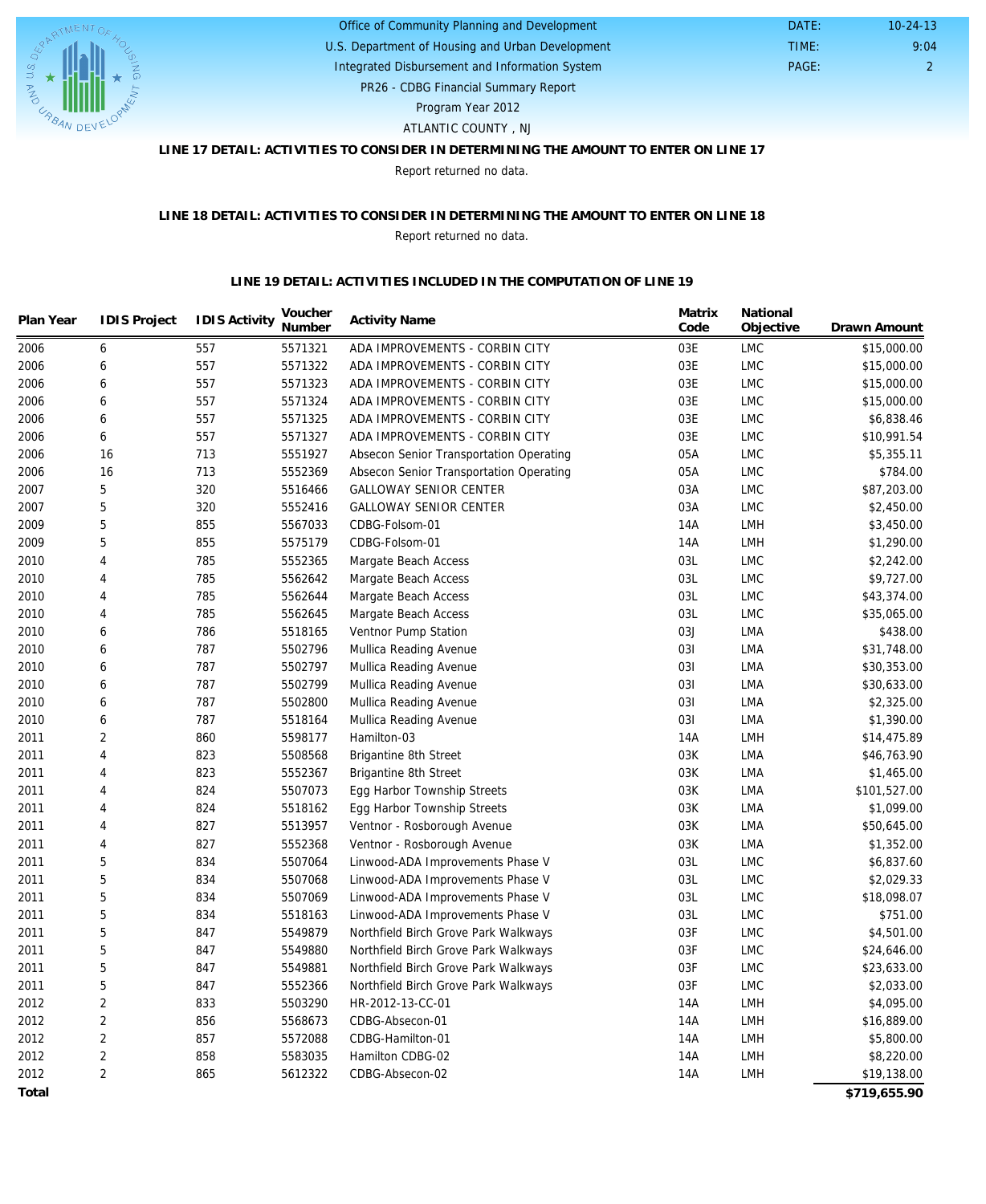

U.S. Department of Housing and Urban Development Office of Community Planning and Development Integrated Disbursement and Information System CDBG Activity Summary Report (GPR) for Program Year 2012 ATLANTIC COUNTY

9:06 Time: Page: 1 Date: 24-Oct-2013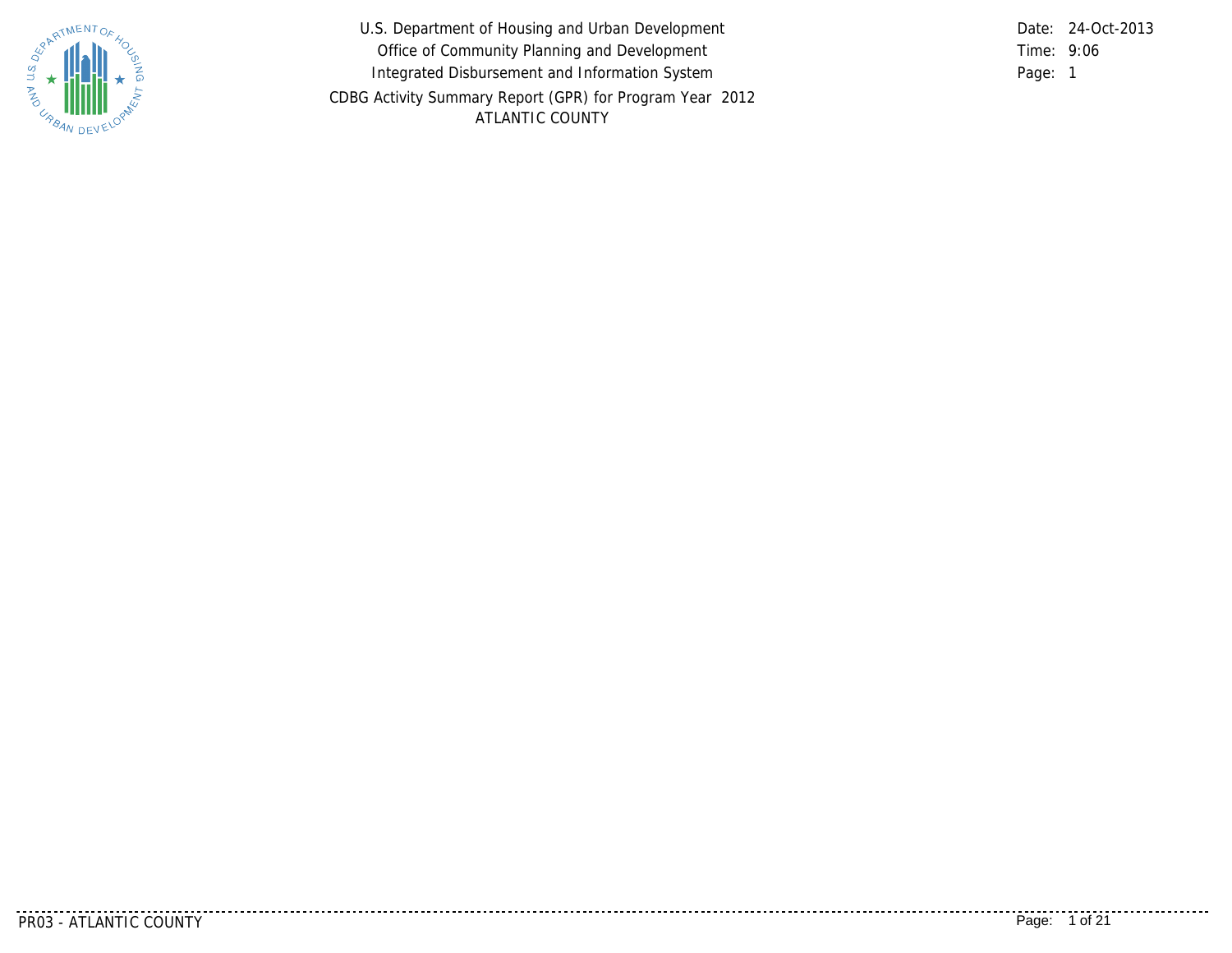| <b>Initial Funding Date:</b> |                                 | 04/13/2004                                    | <b>Description:</b>                    |                                                                                           |                     |     |
|------------------------------|---------------------------------|-----------------------------------------------|----------------------------------------|-------------------------------------------------------------------------------------------|---------------------|-----|
| Status:<br>Location:         | Completed 4/16/2013 12:00:00 AM | 300 E Jimmie Leeds Rd Galloway, NJ 08205-4109 | Objective:<br>Outcome:<br>Matrix Code: | Create suitable living environments<br>Availability/accessibility<br>Senior Centers (03A) | National Objective: | LMC |
| <b>IDIS Activity:</b>        | 320 - GALLOWAY SENIOR CENTER    |                                               |                                        |                                                                                           |                     |     |
| Project:                     | 0005 - SENIOR CENTERS           |                                               |                                        |                                                                                           |                     |     |
| <b>PGM Year:</b>             | 2007                            |                                               |                                        |                                                                                           |                     |     |

| Funded Amount:           | 1,149,057.00 |
|--------------------------|--------------|
| Drawn Thru Program Year: | 1,149,057.00 |
| Drawn In Program Year:   | 89,653.00    |

# CONSTRUCTION OF A SENIOR CENTER FOR THE BENEFIT OF LOW INCOMRESIDENTS IN **Financing**<br>GALLOWAY

#### **Proposed Accomplishments**

#### Public Facilities : 3

#### **Actual Accomplishments**

|                                                          |       | Owner    | Renter   |          |       | Total    | Person |          |
|----------------------------------------------------------|-------|----------|----------|----------|-------|----------|--------|----------|
| Number assisted:                                         | Total | Hispanic | Total    | Hispanic | Total | Hispanic | Total  | Hispanic |
| White:                                                   |       |          | 0        | 0        |       | 0        | 4,566  | 30       |
| Black/African American:                                  |       |          | 0        |          |       |          | 26     | 10       |
| Asian:                                                   |       |          | 0        |          |       |          | 76     |          |
| American Indian/Alaskan Native:                          |       |          |          |          |       |          | 0      |          |
| Native Hawaiian/Other Pacific Islander:                  |       |          |          |          |       |          |        |          |
| American Indian/Alaskan Native & White:                  |       |          | 0        |          |       |          | 0      |          |
| Asian White:                                             |       |          | ი        |          |       |          | n      |          |
| Black/African American & White:                          |       |          | 0        |          |       |          |        |          |
| American Indian/Alaskan Native & Black/African American: |       |          |          |          |       |          | n      |          |
| Other multi-racial:                                      |       |          | 0        |          |       |          |        |          |
| Asian/Pacific Islander:                                  |       |          | 0        |          |       |          | 0      |          |
| Hispanic:                                                |       |          | $\Omega$ | $\Omega$ |       |          |        |          |
| Total:                                                   | O     | 0        | 0        | 0        | 0     | 0        | 4,668  | 40       |
| Female-headed Households:                                |       |          |          |          |       |          |        |          |

#### *Income Category:*

|                      | Owner | Renter | Total | <b>Person</b> |
|----------------------|-------|--------|-------|---------------|
| <b>Extremely Low</b> | 0     |        | O     | 0             |
| Low Mod              | 0     |        | O     | 0             |
| Moderate             | 0     |        | 0     | 4,668         |
| Non Low Moderate     | 0     |        | O     | 0             |
| Total                | 0     |        | O     | 4,668         |
| Percent Low/Mod      |       |        |       | 100.0%        |

. . . . . . . . . . . . .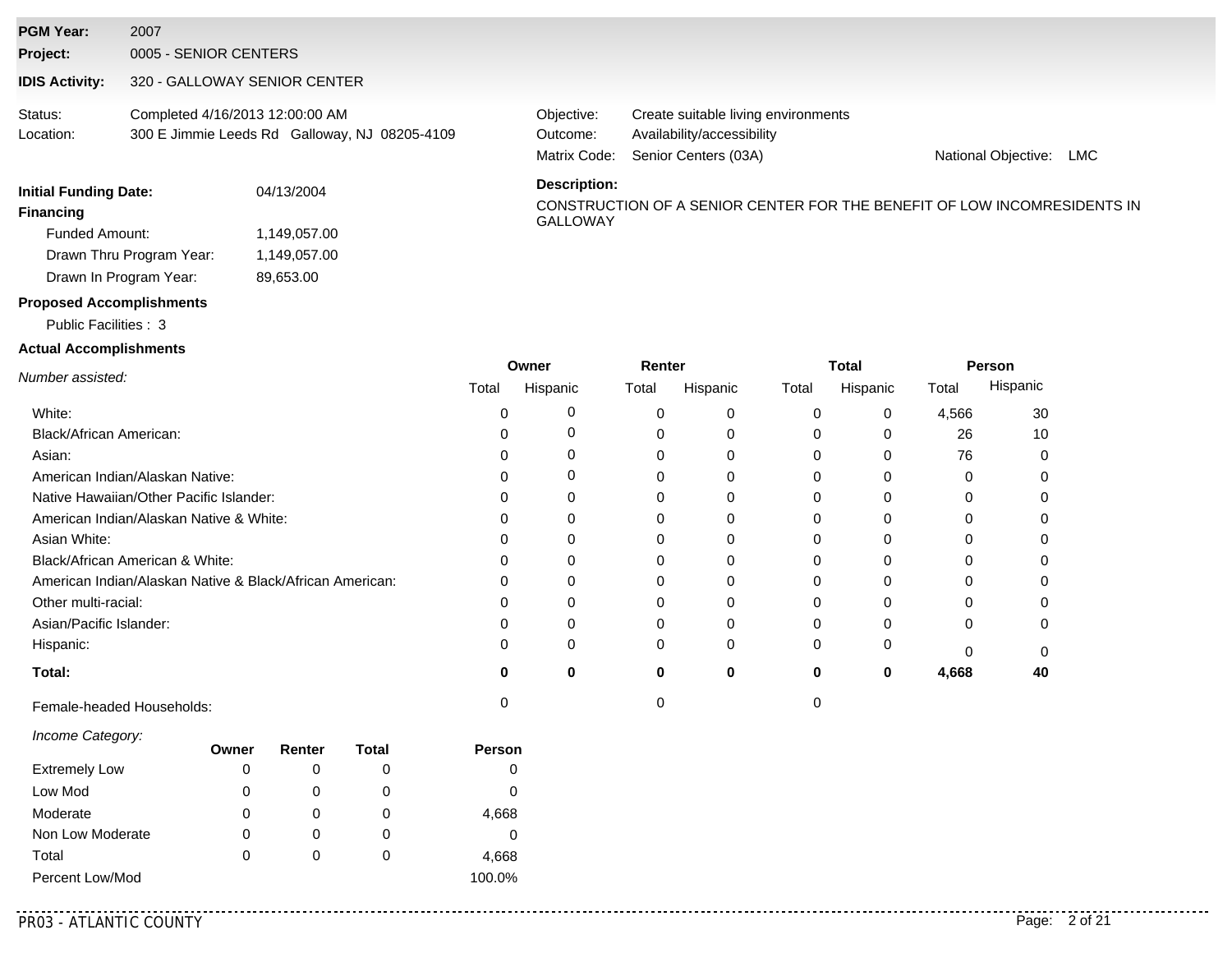#### **Annual Accomplishments**

| Allilual Accomplishments     |                                 |                                                                   |                     |                                                                                                                                        |                                                                          |
|------------------------------|---------------------------------|-------------------------------------------------------------------|---------------------|----------------------------------------------------------------------------------------------------------------------------------------|--------------------------------------------------------------------------|
| Years                        | <b>Accomplishment Narrative</b> |                                                                   |                     |                                                                                                                                        | # Benefitting                                                            |
| 2003                         |                                 |                                                                   |                     | PROJECT IS A MULTI YEAR PROJECT. ACTIVITY HAS BEGUN AND CONSTRUCTION IS ANTICIPATED TO BEGIN IN 2005.                                  |                                                                          |
| 2004                         |                                 | PROJECT PENDING AWAITING ADDITIONAL FUNDING                       |                     |                                                                                                                                        |                                                                          |
| 2005                         |                                 | FUNDS ADDED IN 2003, 2004, 2005 AND 2006 FOR A TOTAL OF \$608,451 |                     |                                                                                                                                        |                                                                          |
| 2008                         |                                 | GALLOWAY ACQUIRED PROPERTY ON MARCH 16, 2009                      |                     |                                                                                                                                        |                                                                          |
| 2010                         |                                 |                                                                   |                     | construction including electrical work, ADA restroom renovations, HVAC, roof repair, ADA doors and plumbing-approximately 90% complete |                                                                          |
| 2011                         |                                 | The Senior Center was completed in FY 2011 and began operations.  |                     |                                                                                                                                        |                                                                          |
| 2012                         | Center is fully operational     |                                                                   |                     |                                                                                                                                        |                                                                          |
| <b>PGM Year:</b>             | 2006                            |                                                                   |                     |                                                                                                                                        |                                                                          |
| Project:                     |                                 | 0006 - NEIGHBORHOOD FACILITIES                                    |                     |                                                                                                                                        |                                                                          |
| <b>IDIS Activity:</b>        |                                 | 557 - ADA IMPROVEMENTS - CORBIN CITY                              |                     |                                                                                                                                        |                                                                          |
| Status:                      |                                 | Completed 6/7/2013 12:00:00 AM                                    | Objective:          | Create suitable living environments                                                                                                    |                                                                          |
| Location:                    |                                 | City Hall CORBIN CITY, NJ 08221                                   | Outcome:            | Availability/accessibility                                                                                                             |                                                                          |
|                              |                                 |                                                                   | Matrix Code:        | Neighborhood Facilities (03E)                                                                                                          | National Objective:<br>LMC                                               |
| <b>Initial Funding Date:</b> |                                 | 11/01/2007                                                        | <b>Description:</b> |                                                                                                                                        |                                                                          |
| <b>Financing</b>             |                                 |                                                                   |                     | PROVIDE ACCESSIBILITY FOR THE ELDERLY AND THE HANDICAPPED                                                                              | CONTINUED USE OF CDBG FUNDS TO UNDERTAKE ADA IMPROVEMENTS ATCITY HALL TO |
| <b>Funded Amount:</b>        |                                 | 77,830.00                                                         |                     |                                                                                                                                        |                                                                          |
|                              | Drawn Thru Program Year:        | 77,830.00                                                         |                     |                                                                                                                                        |                                                                          |
|                              | Drawn In Program Year:          | 77,830.00                                                         |                     |                                                                                                                                        |                                                                          |

### **Proposed Accomplishments**

Public Facilities : 1

#### **Actual Accomplishments**

|                                                          |       | Owner    |       | Renter   |       | Total    | Person |          |  |
|----------------------------------------------------------|-------|----------|-------|----------|-------|----------|--------|----------|--|
| Number assisted:                                         | Total | Hispanic | Total | Hispanic | Total | Hispanic | Total  | Hispanic |  |
| White:                                                   |       | 0        |       | 0        |       | 0        | 122    | 12       |  |
| Black/African American:                                  |       | 0        |       |          |       |          |        |          |  |
| Asian:                                                   |       | 0        |       | 0        |       |          |        |          |  |
| American Indian/Alaskan Native:                          |       | 0        |       |          |       |          | U      |          |  |
| Native Hawaiian/Other Pacific Islander:                  |       | $\Omega$ |       |          |       |          | ი      |          |  |
| American Indian/Alaskan Native & White:                  |       | 0        |       |          |       |          | 0      |          |  |
| Asian White:                                             |       | 0        |       |          |       |          |        |          |  |
| Black/African American & White:                          |       | 0        |       |          |       |          |        |          |  |
| American Indian/Alaskan Native & Black/African American: | n     | $\Omega$ |       |          |       |          | U      |          |  |
| Other multi-racial:                                      |       | 0        |       |          |       |          | ŋ      |          |  |
| Asian/Pacific Islander:                                  |       | U        |       |          |       |          | 0      |          |  |
| Hispanic:                                                |       | 0        |       | 0        | 0     | 0        | 0      |          |  |
| Total:                                                   |       | 0        | o     | 0        | 0     | 0        | 128    | 13       |  |
| Female-headed Households:                                |       |          |       |          |       |          |        |          |  |

............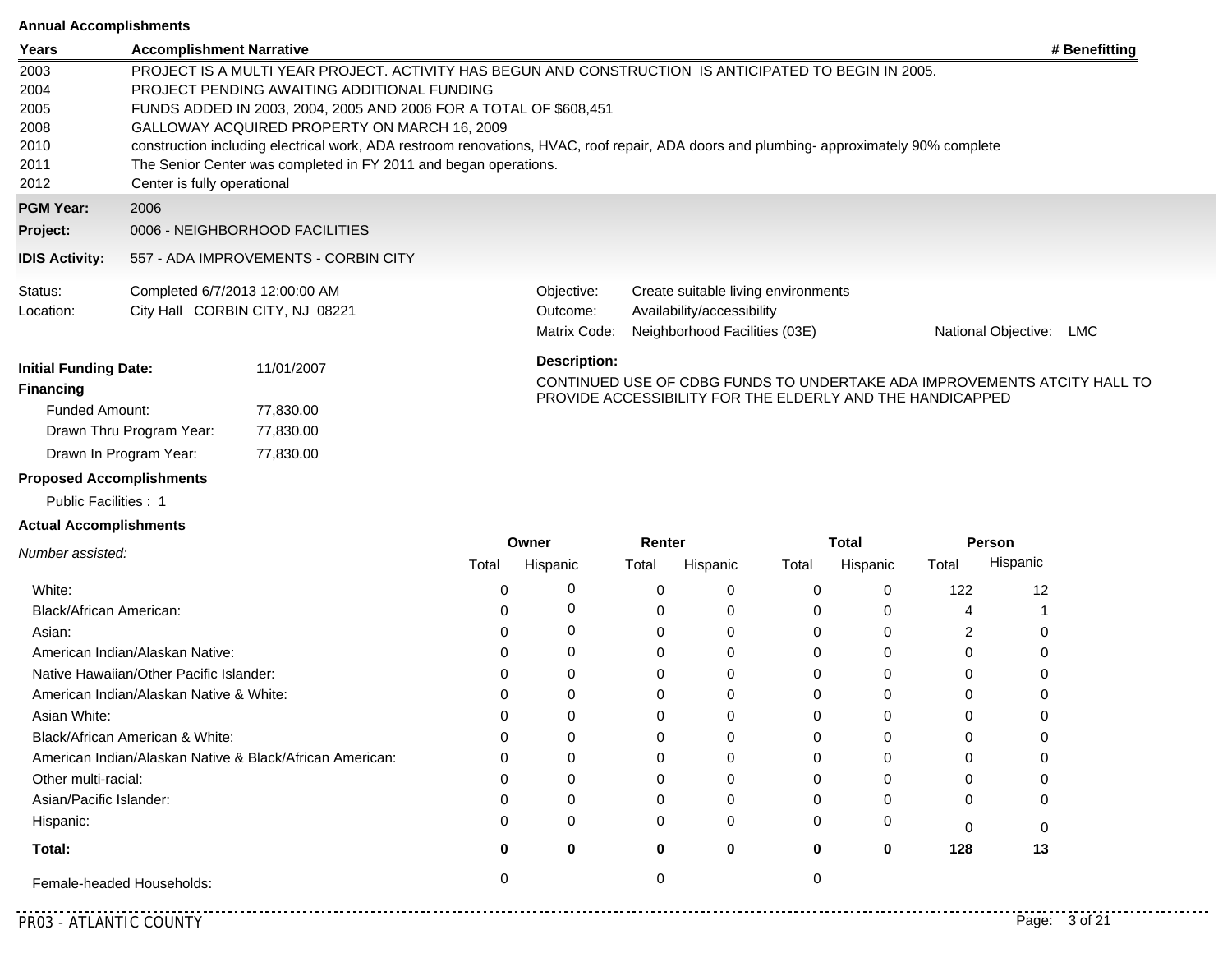| Income Category:     |       |          |       |        |
|----------------------|-------|----------|-------|--------|
|                      | Owner | Renter   | Total | Person |
| <b>Extremely Low</b> | 0     | O        | 0     |        |
| Low Mod              | 0     | 0        | 0     | 0      |
| Moderate             | 0     | $\Omega$ | 0     | 128    |
| Non Low Moderate     | 0     | 0        | 0     |        |
| Total                | 0     | 0        | 0     | 128    |
| Percent Low/Mod      |       |          |       | 100.0% |

### **Annual Accomplishments**

| <b>Years</b>                  | <b>Accomplishment Narrative</b> |                                                                                       |       |                     |        |                                                                               |             |              |       |                     | # Benefitting                                                                                             |
|-------------------------------|---------------------------------|---------------------------------------------------------------------------------------|-------|---------------------|--------|-------------------------------------------------------------------------------|-------------|--------------|-------|---------------------|-----------------------------------------------------------------------------------------------------------|
| 2009                          |                                 | Developing Project, additional funds needed to complete the project                   |       |                     |        |                                                                               |             |              |       |                     |                                                                                                           |
| 2010                          |                                 | Concept for project solidified, awaiting accumulation of sufficient funds to proceed. |       |                     |        |                                                                               |             |              |       |                     |                                                                                                           |
| 2012                          | Project Complete June 2012.     | Work has begun on the improvements. Approximately 25% complete as of January 2012.    |       |                     |        |                                                                               |             |              |       |                     |                                                                                                           |
| <b>PGM Year:</b>              | 2006                            |                                                                                       |       |                     |        |                                                                               |             |              |       |                     |                                                                                                           |
| Project:                      | 0016 - Public Service           |                                                                                       |       |                     |        |                                                                               |             |              |       |                     |                                                                                                           |
| <b>IDIS Activity:</b>         |                                 | 713 - Absecon Senior Transportation Operating                                         |       |                     |        |                                                                               |             |              |       |                     |                                                                                                           |
| Status:                       | Open                            |                                                                                       |       | Objective:          |        | Create suitable living environments                                           |             |              |       |                     |                                                                                                           |
| Location:                     |                                 | Absecon Senior Center Absecon, NJ 08201                                               |       | Outcome:            |        | Availability/accessibility                                                    |             |              |       |                     |                                                                                                           |
|                               |                                 |                                                                                       |       | Matrix Code:        |        | Senior Services (05A)                                                         |             |              |       | National Objective: | LMC                                                                                                       |
| <b>Initial Funding Date:</b>  |                                 | 05/17/2010                                                                            |       | <b>Description:</b> |        |                                                                               |             |              |       |                     |                                                                                                           |
| <b>Financing</b>              |                                 |                                                                                       |       |                     |        |                                                                               |             |              |       |                     | Absecon is using their allocation to reimburse the County for the operating costs of this new service for |
| Funded Amount:                |                                 | 58,981.59                                                                             |       | seniors.            |        | Transportation to the Senior center and varous activities two times per week. |             |              |       |                     |                                                                                                           |
|                               | Drawn Thru Program Year:        | 40,517.70                                                                             |       |                     |        |                                                                               |             |              |       |                     |                                                                                                           |
|                               | Drawn In Program Year:          | 6,139.11                                                                              |       |                     |        |                                                                               |             |              |       |                     |                                                                                                           |
|                               | <b>Proposed Accomplishments</b> |                                                                                       |       |                     |        |                                                                               |             |              |       |                     |                                                                                                           |
|                               | People (General): 50            |                                                                                       |       |                     |        |                                                                               |             |              |       |                     |                                                                                                           |
| <b>Actual Accomplishments</b> |                                 |                                                                                       |       |                     |        |                                                                               |             |              |       |                     |                                                                                                           |
| Number assisted:              |                                 |                                                                                       |       | Owner               | Renter |                                                                               |             | <b>Total</b> |       | <b>Person</b>       |                                                                                                           |
|                               |                                 |                                                                                       | Total | Hispanic            | Total  | Hispanic                                                                      | Total       | Hispanic     | Total | Hispanic            |                                                                                                           |
| White:                        |                                 |                                                                                       | 0     | 0                   | 0      | 0                                                                             | $\mathbf 0$ | $\mathbf 0$  | 118   | 4                   |                                                                                                           |

| White:                                                   |  |          | O | 118 |                  |  |
|----------------------------------------------------------|--|----------|---|-----|------------------|--|
| Black/African American:                                  |  |          | υ |     |                  |  |
| Asian:                                                   |  | 0        | 0 |     |                  |  |
| American Indian/Alaskan Native:                          |  |          | 0 |     |                  |  |
| Native Hawaiian/Other Pacific Islander:                  |  | $\Omega$ | 0 |     |                  |  |
| American Indian/Alaskan Native & White:                  |  | O        |   |     |                  |  |
| Asian White:                                             |  |          | U |     |                  |  |
| Black/African American & White:                          |  |          |   |     |                  |  |
| American Indian/Alaskan Native & Black/African American: |  | O        |   |     |                  |  |
| Other multi-racial:                                      |  |          | 0 |     |                  |  |
| PR03 - ATLANTIC COUNTY                                   |  |          |   |     | 4 of 21<br>Page: |  |

. . . . . . . . . . . . .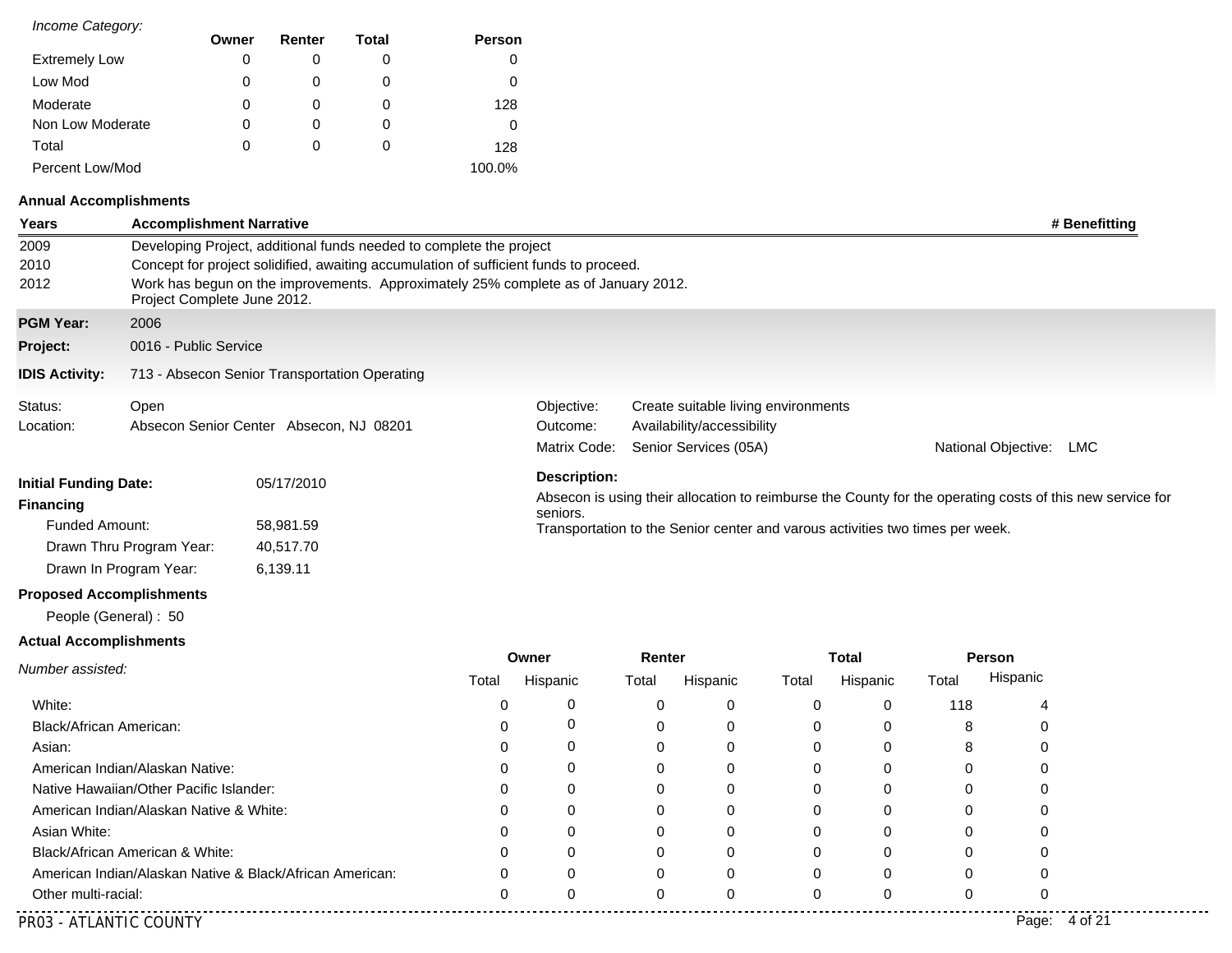| Asian/Pacific Islander:                          |                                             |             |            |                                                        | 0                                                                                                                                                                                                                                                          | 0                        | 0              | 0 | 0                                   | 0           | 0   | 0                                                                                                           |  |
|--------------------------------------------------|---------------------------------------------|-------------|------------|--------------------------------------------------------|------------------------------------------------------------------------------------------------------------------------------------------------------------------------------------------------------------------------------------------------------------|--------------------------|----------------|---|-------------------------------------|-------------|-----|-------------------------------------------------------------------------------------------------------------|--|
| Hispanic:                                        |                                             |             |            |                                                        | 0                                                                                                                                                                                                                                                          | 0                        | 0              | 0 | 0                                   | 0           | 0   | 0                                                                                                           |  |
| Total:                                           |                                             |             |            |                                                        | 0                                                                                                                                                                                                                                                          | 0                        | 0              | 0 | 0                                   | $\mathbf 0$ | 134 | 4                                                                                                           |  |
| Female-headed Households:                        |                                             |             |            |                                                        | 0                                                                                                                                                                                                                                                          |                          | 0              |   | 0                                   |             |     |                                                                                                             |  |
| Income Category:                                 |                                             | Owner       | Renter     | <b>Total</b>                                           | Person                                                                                                                                                                                                                                                     |                          |                |   |                                     |             |     |                                                                                                             |  |
| <b>Extremely Low</b>                             |                                             | 0           | 0          | 0                                                      | 0                                                                                                                                                                                                                                                          |                          |                |   |                                     |             |     |                                                                                                             |  |
| Low Mod                                          |                                             | 0           | 0          | 0                                                      | 50                                                                                                                                                                                                                                                         |                          |                |   |                                     |             |     |                                                                                                             |  |
| Moderate                                         |                                             | 0           | 0          | 0                                                      | 84                                                                                                                                                                                                                                                         |                          |                |   |                                     |             |     |                                                                                                             |  |
| Non Low Moderate                                 |                                             | $\mathbf 0$ | 0          | 0                                                      | 0                                                                                                                                                                                                                                                          |                          |                |   |                                     |             |     |                                                                                                             |  |
| Total                                            |                                             | 0           | 0          | 0                                                      | 134                                                                                                                                                                                                                                                        |                          |                |   |                                     |             |     |                                                                                                             |  |
| Percent Low/Mod                                  |                                             |             |            |                                                        | 100.0%                                                                                                                                                                                                                                                     |                          |                |   |                                     |             |     |                                                                                                             |  |
| <b>Annual Accomplishments</b>                    |                                             |             |            |                                                        |                                                                                                                                                                                                                                                            |                          |                |   |                                     |             |     |                                                                                                             |  |
| Years                                            | <b>Accomplishment Narrative</b>             |             |            |                                                        |                                                                                                                                                                                                                                                            |                          |                |   |                                     |             |     | # Benefitting                                                                                               |  |
| 2009                                             | various activities undertaken by the center |             |            |                                                        | Absecon is reimbursing Atlantic County for the operation of a bus to provide transportation to seniors to and from the Senior Center and for                                                                                                               |                          |                |   |                                     |             |     |                                                                                                             |  |
| 2010                                             |                                             |             |            |                                                        | Service continues to provide transportation for senior citizens to the Absecon Community Center. The center provides meals, rereational<br>opportunities, health screening and support services for elder; ly individuals in Absecon and surrounding area. |                          |                |   |                                     |             |     |                                                                                                             |  |
| 2011<br>2012                                     |                                             |             |            | ProvidedTransportation to 67 Seniors in PY 2012        | The absecon bus service provided transportation for 17 persons during the program year. This is a presumed benefit activity                                                                                                                                |                          |                |   |                                     |             |     |                                                                                                             |  |
| <b>PGM Year:</b>                                 | 2010                                        |             |            |                                                        |                                                                                                                                                                                                                                                            |                          |                |   |                                     |             |     |                                                                                                             |  |
| Project:                                         | 0006 - Sewer                                |             |            |                                                        |                                                                                                                                                                                                                                                            |                          |                |   |                                     |             |     |                                                                                                             |  |
| <b>IDIS Activity:</b>                            | 782 - Buena Borough - Louis Drive           |             |            |                                                        |                                                                                                                                                                                                                                                            |                          |                |   |                                     |             |     |                                                                                                             |  |
| Status:                                          | Canceled 11/27/2012 12:50:25 PM             |             |            |                                                        |                                                                                                                                                                                                                                                            | Objective:               |                |   | Create suitable living environments |             |     |                                                                                                             |  |
| Location:                                        | Louis Drive Buena, NJ 08341                 |             |            |                                                        |                                                                                                                                                                                                                                                            | Outcome:<br>Matrix Code: | Sustainability |   | Flood Drainage Improvements (03I)   |             |     | National Objective: LMA                                                                                     |  |
|                                                  |                                             |             |            |                                                        |                                                                                                                                                                                                                                                            |                          |                |   |                                     |             |     |                                                                                                             |  |
| <b>Initial Funding Date:</b><br><b>Financing</b> |                                             |             | 10/15/2011 |                                                        |                                                                                                                                                                                                                                                            | <b>Description:</b>      |                |   |                                     |             |     | Reconstruct the existing disturbed right of way and install adequate storm water management system.         |  |
| Funded Amount:                                   |                                             |             | 0.00       |                                                        |                                                                                                                                                                                                                                                            |                          |                |   |                                     |             |     | This will consist of installation of an underground storare unit which will be tied into the Borough's MUA. |  |
|                                                  | Drawn Thru Program Year:                    |             | 0.00       |                                                        |                                                                                                                                                                                                                                                            |                          |                |   |                                     |             |     |                                                                                                             |  |
|                                                  | Drawn In Program Year:                      |             | 0.00       |                                                        |                                                                                                                                                                                                                                                            |                          |                |   |                                     |             |     |                                                                                                             |  |
| <b>Proposed Accomplishments</b>                  |                                             |             |            |                                                        |                                                                                                                                                                                                                                                            |                          |                |   |                                     |             |     |                                                                                                             |  |
| Public Facilities: 1                             |                                             |             |            |                                                        |                                                                                                                                                                                                                                                            |                          |                |   |                                     |             |     |                                                                                                             |  |
|                                                  | Total Population in Service Area: 1,661     |             |            |                                                        |                                                                                                                                                                                                                                                            |                          |                |   |                                     |             |     |                                                                                                             |  |
|                                                  | Census Tract Percent Low / Mod: 53.30       |             |            |                                                        |                                                                                                                                                                                                                                                            |                          |                |   |                                     |             |     |                                                                                                             |  |
| <b>Annual Accomplishments</b>                    |                                             |             |            |                                                        |                                                                                                                                                                                                                                                            |                          |                |   |                                     |             |     |                                                                                                             |  |
| Years                                            | <b>Accomplishment Narrative</b>             |             |            |                                                        |                                                                                                                                                                                                                                                            |                          |                |   |                                     |             |     | # Benefitting                                                                                               |  |
| 2010                                             |                                             |             |            | As of August 2011 project in design development stage. |                                                                                                                                                                                                                                                            |                          |                |   |                                     |             |     |                                                                                                             |  |
|                                                  |                                             |             |            |                                                        |                                                                                                                                                                                                                                                            |                          |                |   |                                     |             |     |                                                                                                             |  |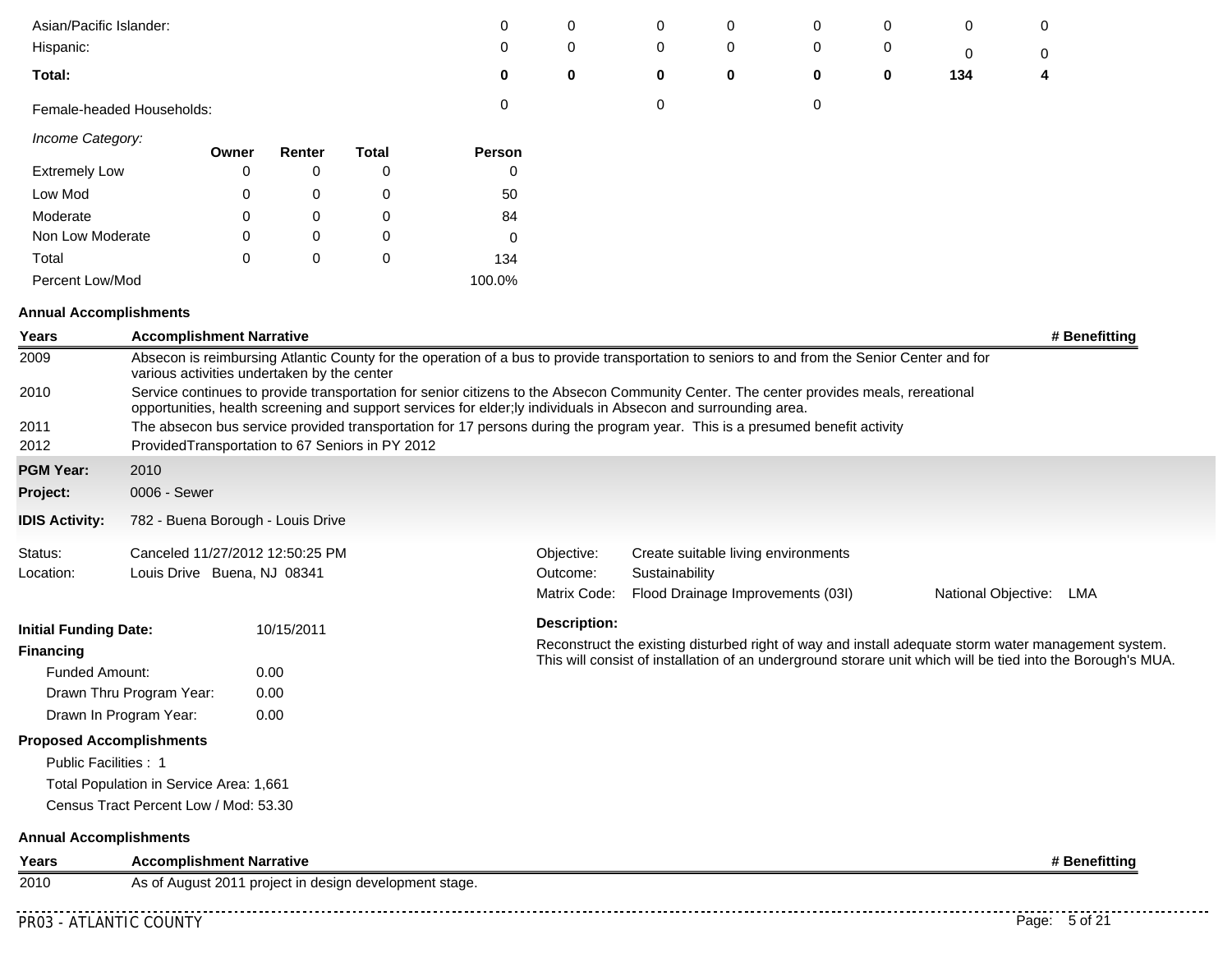| Years                                                    | <b>Accomplishment Narrative</b>                                                      |       |                                     |              |             |                                        |                            |          |       |                          |       | # Benefitting                                                                      |
|----------------------------------------------------------|--------------------------------------------------------------------------------------|-------|-------------------------------------|--------------|-------------|----------------------------------------|----------------------------|----------|-------|--------------------------|-------|------------------------------------------------------------------------------------|
| 2011                                                     | Project has not yet been bid                                                         |       |                                     |              |             |                                        |                            |          |       |                          |       |                                                                                    |
| <b>PGM Year:</b>                                         | 2010                                                                                 |       |                                     |              |             |                                        |                            |          |       |                          |       |                                                                                    |
| Project:                                                 | 0004 - Removal of Architectural Barriers                                             |       |                                     |              |             |                                        |                            |          |       |                          |       |                                                                                    |
| <b>IDIS Activity:</b>                                    | 785 - Margate Beach Access                                                           |       |                                     |              |             |                                        |                            |          |       |                          |       |                                                                                    |
| Status:<br>Location:                                     | Completed 5/13/2013 12:00:00 AM<br>Adams Avenue and Thurlow Avenue Margate, NJ 08402 |       |                                     |              |             | Objective:<br>Outcome:<br>Matrix Code: | National Objective:<br>LMC |          |       |                          |       |                                                                                    |
| <b>Initial Funding Date:</b><br><b>Financing</b>         |                                                                                      |       | 10/15/2011                          |              |             | <b>Description:</b>                    |                            |          |       |                          |       | Reconstruct Bulhead to allow ADA Access to the breach at Adams and Thurlow Avenues |
| <b>Funded Amount:</b><br>Drawn In Program Year:          | Drawn Thru Program Year:                                                             |       | 90,408.00<br>90,408.00<br>90,408.00 |              |             |                                        |                            |          |       |                          |       |                                                                                    |
| <b>Proposed Accomplishments</b>                          |                                                                                      |       |                                     |              |             |                                        |                            |          |       |                          |       |                                                                                    |
| People (General): 163                                    |                                                                                      |       |                                     |              |             |                                        |                            |          |       |                          |       |                                                                                    |
| <b>Actual Accomplishments</b>                            |                                                                                      |       |                                     |              |             |                                        |                            |          |       |                          |       |                                                                                    |
| Number assisted:                                         |                                                                                      |       |                                     |              | Total       | Owner<br>Hispanic                      | Renter<br>Total            | Hispanic | Total | <b>Total</b><br>Hispanic | Total | Person<br>Hispanic                                                                 |
| White:                                                   |                                                                                      |       |                                     |              | 0           | 0                                      | 0                          | 0        | 0     | 0                        | 163   | 0                                                                                  |
| Black/African American:                                  |                                                                                      |       |                                     |              | 0           | 0                                      | 0                          | 0        | 0     | 0                        | 0     | 0                                                                                  |
| Asian:                                                   |                                                                                      |       |                                     |              | 0           | 0                                      | 0                          | 0        | 0     | 0                        | 0     | 0                                                                                  |
| American Indian/Alaskan Native:                          |                                                                                      |       |                                     |              | 0           | 0                                      | 0                          | 0        | 0     | 0                        | 0     | 0                                                                                  |
| Native Hawaiian/Other Pacific Islander:                  |                                                                                      |       |                                     |              | 0           | 0                                      | 0                          | 0        | 0     | 0                        | 0     | 0                                                                                  |
| American Indian/Alaskan Native & White:                  |                                                                                      |       |                                     |              | 0           | 0                                      | 0                          | 0        | 0     | $\Omega$                 | 0     | 0                                                                                  |
| Asian White:                                             |                                                                                      |       |                                     |              | 0           | 0                                      | 0                          | 0        | 0     | 0                        | 0     | 0                                                                                  |
| Black/African American & White:                          |                                                                                      |       |                                     |              | 0           | 0                                      | 0                          | 0        | 0     | 0                        | 0     | 0                                                                                  |
| American Indian/Alaskan Native & Black/African American: |                                                                                      |       |                                     |              | 0           | 0                                      | 0                          | 0        | 0     | 0                        | 0     | 0                                                                                  |
| Other multi-racial:                                      |                                                                                      |       |                                     |              | 0           | 0                                      | 0                          | 0        | 0     | $\Omega$                 | 0     | 0                                                                                  |
| Asian/Pacific Islander:                                  |                                                                                      |       |                                     |              | 0           | 0                                      | 0                          | 0        | 0     | 0                        | 0     | 0                                                                                  |
| Hispanic:                                                |                                                                                      |       |                                     |              | 0           | 0                                      | $\mathbf 0$                | 0        | 0     | 0                        | 0     | 0                                                                                  |
| Total:                                                   |                                                                                      |       |                                     |              | U           | U                                      | ŋ                          | U        | U     | 0                        | 163   | n                                                                                  |
| Female-headed Households:                                |                                                                                      |       |                                     |              | 0           |                                        | 0                          |          | 0     |                          |       |                                                                                    |
| Income Category:                                         |                                                                                      | Owner | Renter                              | <b>Total</b> | Person      |                                        |                            |          |       |                          |       |                                                                                    |
| <b>Extremely Low</b>                                     |                                                                                      | 0     | 0                                   | 0            | 0           |                                        |                            |          |       |                          |       |                                                                                    |
| Low Mod                                                  |                                                                                      | 0     | 0                                   | 0            | 0           |                                        |                            |          |       |                          |       |                                                                                    |
| Moderate                                                 |                                                                                      | 0     | 0                                   | 0            | 163         |                                        |                            |          |       |                          |       |                                                                                    |
| Non Low Moderate                                         |                                                                                      | 0     | 0                                   | 0            | $\mathbf 0$ |                                        |                            |          |       |                          |       |                                                                                    |

Total

<u>............</u>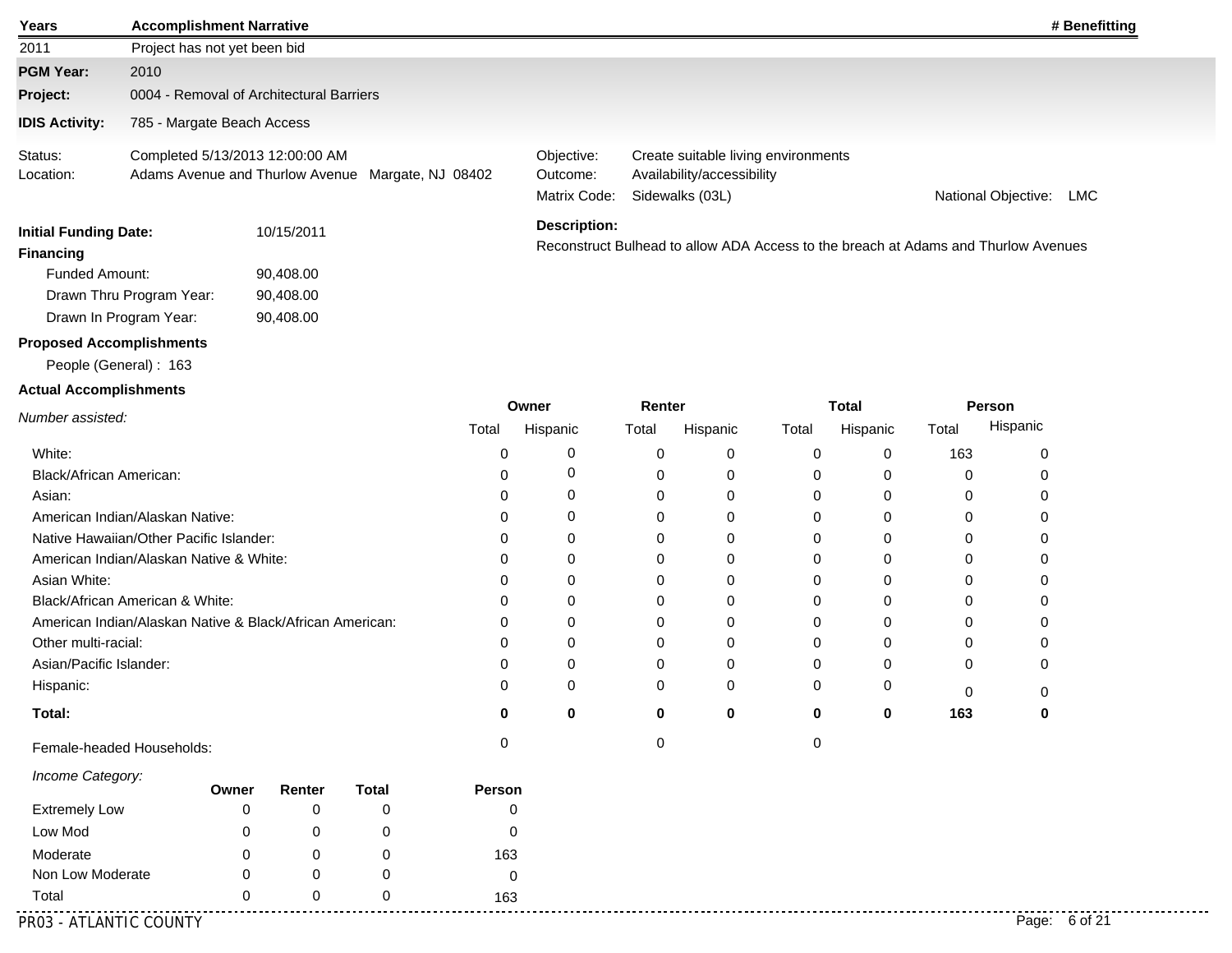Percent Low/Mod 100.0%

| <b>Annual Accomplishments</b> |  |
|-------------------------------|--|
|-------------------------------|--|

| Years                                      | <b>Accomplishment Narrative</b>                   |                                                                                                        |                                            |                                                   |                         | # Benefitting |
|--------------------------------------------|---------------------------------------------------|--------------------------------------------------------------------------------------------------------|--------------------------------------------|---------------------------------------------------|-------------------------|---------------|
| 2010<br>2011<br>2012                       | Project has not yet been bid<br>Project Completed | Bid specifications being prepared as of August 2011. Anticipate bid in fall of 2011 or Spring of 2012. |                                            |                                                   |                         |               |
| <b>PGM Year:</b>                           | 2010                                              |                                                                                                        |                                            |                                                   |                         |               |
| Project:                                   | 0006 - Sewer                                      |                                                                                                        |                                            |                                                   |                         |               |
|                                            |                                                   |                                                                                                        |                                            |                                                   |                         |               |
| <b>IDIS Activity:</b>                      | 786 - Ventnor Pump Station                        |                                                                                                        |                                            |                                                   |                         |               |
| Status:                                    |                                                   | Completed 1/15/2013 12:00:00 AM                                                                        | Objective:                                 | Create suitable living environments               |                         |               |
| Location:                                  |                                                   | 1 Lily Avenue Ventnor, NJ 08406                                                                        |                                            | Sustainability                                    |                         |               |
|                                            |                                                   |                                                                                                        |                                            | Water/Sewer Improvements (03J)                    | National Objective: LMA |               |
| <b>Initial Funding Date:</b>               |                                                   | 10/15/2011                                                                                             | <b>Description:</b>                        |                                                   |                         |               |
| <b>Financing</b>                           |                                                   |                                                                                                        |                                            | Removal of Dry well, backfill and resurface area. |                         |               |
| <b>Funded Amount:</b>                      |                                                   | 145,277.00                                                                                             |                                            |                                                   |                         |               |
|                                            | Drawn Thru Program Year:                          | 145,277.00                                                                                             |                                            |                                                   |                         |               |
|                                            | Drawn In Program Year:                            | 438.00                                                                                                 |                                            |                                                   |                         |               |
|                                            | <b>Proposed Accomplishments</b>                   |                                                                                                        |                                            |                                                   |                         |               |
|                                            | People (General): 2,539                           |                                                                                                        |                                            |                                                   |                         |               |
|                                            | Total Population in Service Area: 3,194           |                                                                                                        |                                            |                                                   |                         |               |
|                                            | Census Tract Percent Low / Mod: 47.50             |                                                                                                        |                                            |                                                   |                         |               |
|                                            |                                                   |                                                                                                        |                                            |                                                   |                         |               |
| <b>Annual Accomplishments</b>              |                                                   |                                                                                                        |                                            |                                                   |                         |               |
| Years                                      | <b>Accomplishment Narrative</b>                   |                                                                                                        |                                            |                                                   |                         | # Benefitting |
| 2010<br>2011                               | In design development phase                       | The project is 90% complete and expected to be completed in the Fall, 2012                             |                                            |                                                   |                         |               |
| 2012                                       | Project Complete                                  |                                                                                                        |                                            |                                                   |                         |               |
| <b>PGM Year:</b>                           | 2010                                              |                                                                                                        |                                            |                                                   |                         |               |
| Project:                                   | 0006 - Sewer                                      |                                                                                                        |                                            |                                                   |                         |               |
|                                            |                                                   |                                                                                                        |                                            |                                                   |                         |               |
| <b>IDIS Activity:</b>                      | 787 - Mullica Reading Avenue                      |                                                                                                        |                                            |                                                   |                         |               |
| Status:                                    |                                                   | Completed 1/31/2013 12:00:00 AM                                                                        | Objective:                                 | Create suitable living environments               |                         |               |
| Location:                                  |                                                   | reading avenue Mullica Township, NJ 08217                                                              | Outcome:                                   | Sustainability                                    |                         |               |
|                                            |                                                   |                                                                                                        | Matrix Code:                               | Flood Drainage Improvements (03I)                 | National Objective: LMA |               |
| <b>Initial Funding Date:</b><br>10/15/2011 |                                                   | <b>Description:</b>                                                                                    |                                            |                                                   |                         |               |
| <b>Financing</b>                           |                                                   |                                                                                                        | Drainage Improvements along reading Avenue |                                                   |                         |               |
|                                            | Funded Amount:<br>96,449.00                       |                                                                                                        |                                            |                                                   |                         |               |
| Drawn Thru Program Year:<br>96,449.00      |                                                   |                                                                                                        |                                            |                                                   |                         |               |
| Drawn In Program Year:<br>96,449.00        |                                                   |                                                                                                        |                                            |                                                   |                         |               |
|                                            |                                                   |                                                                                                        |                                            |                                                   |                         |               |
| PR03 - ATLANTIC COUNTY                     |                                                   |                                                                                                        |                                            |                                                   |                         | Page: 7 of 21 |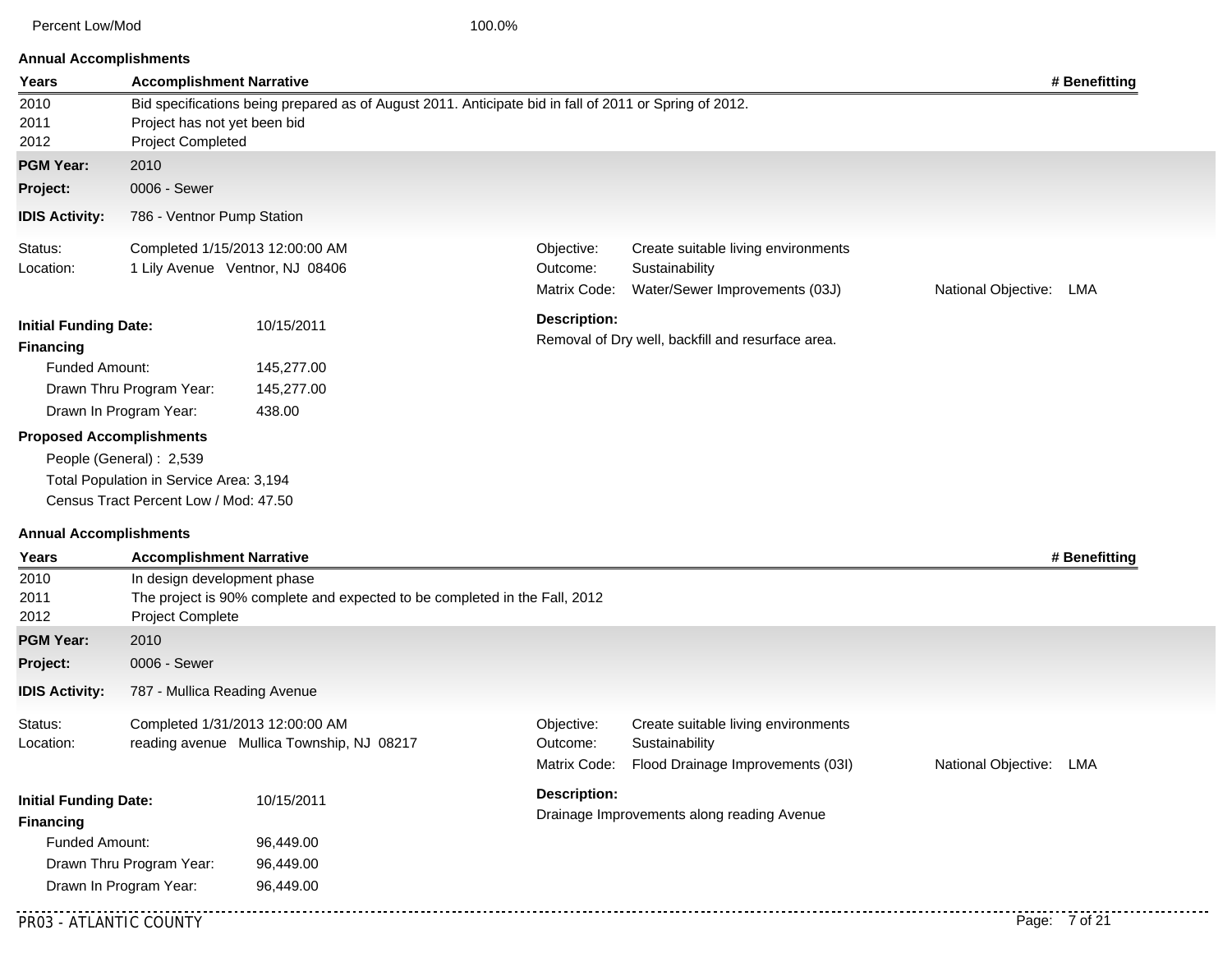#### **Proposed Accomplishments**

Public Facilities : 1 Total Population in Service Area: 1,342 Census Tract Percent Low / Mod: 46.10

#### **Annual Accomplishments**

| Years                                                                     |                                                   | <b>Accomplishment Narrative</b> | # Benefitting                                                                                         |
|---------------------------------------------------------------------------|---------------------------------------------------|---------------------------------|-------------------------------------------------------------------------------------------------------|
| 2011<br>2012                                                              | Project Complete                                  | Prpoject has not yet been bid   |                                                                                                       |
| <b>PGM Year:</b><br>Project:<br><b>IDIS Activity:</b>                     | 2011<br>0001 - Administration<br>792 - CDBG Admin |                                 |                                                                                                       |
| Status:<br>Location:                                                      | Open                                              |                                 | Objective:<br>Outcome:<br>General Program Administration (21A)<br>National Objective:<br>Matrix Code: |
| <b>Initial Funding Date:</b><br><b>Financing</b><br><b>Funded Amount:</b> |                                                   | 11/02/2011<br>282,797.55        | <b>Description:</b><br>Planning and Admin 2011                                                        |

# **Proposed Accomplishments**

Drawn In Program Year: Drawn Thru Program Year: 266,596.00 21,109.22

#### **Actual Accomplishments**

|                                                          |       | Owner       |             | Renter   |                   | Total    |             | Person   |  |
|----------------------------------------------------------|-------|-------------|-------------|----------|-------------------|----------|-------------|----------|--|
| Number assisted:                                         | Total | Hispanic    | Total       | Hispanic | Total<br>Hispanic |          | Total       | Hispanic |  |
| White:                                                   |       |             |             |          | 0                 | 0        |             |          |  |
| Black/African American:                                  |       |             |             |          | 0                 | 0        |             |          |  |
| Asian:                                                   |       |             |             |          | 0                 | 0        |             |          |  |
| American Indian/Alaskan Native:                          |       |             |             |          | 0                 | 0        |             |          |  |
| Native Hawaiian/Other Pacific Islander:                  |       |             |             |          | 0                 | 0        |             |          |  |
| American Indian/Alaskan Native & White:                  |       |             |             |          | 0                 | 0        |             |          |  |
| Asian White:                                             |       |             |             |          | 0                 | 0        |             |          |  |
| Black/African American & White:                          |       |             |             |          | 0                 | 0        |             |          |  |
| American Indian/Alaskan Native & Black/African American: |       |             |             |          | 0                 | 0        |             |          |  |
| Other multi-racial:                                      |       |             |             |          | 0                 | 0        |             |          |  |
| Asian/Pacific Islander:                                  |       |             |             |          | 0                 | 0        |             |          |  |
| Hispanic:                                                |       |             |             |          | 0                 | 0        |             |          |  |
| Total:                                                   | 0     | $\mathbf 0$ | $\mathbf 0$ | $\bf{0}$ | 0                 | $\bf{0}$ | $\mathbf 0$ | 0        |  |
| Female-headed Households:                                |       |             |             |          | 0                 |          |             |          |  |

. . . . . . . . . . . . .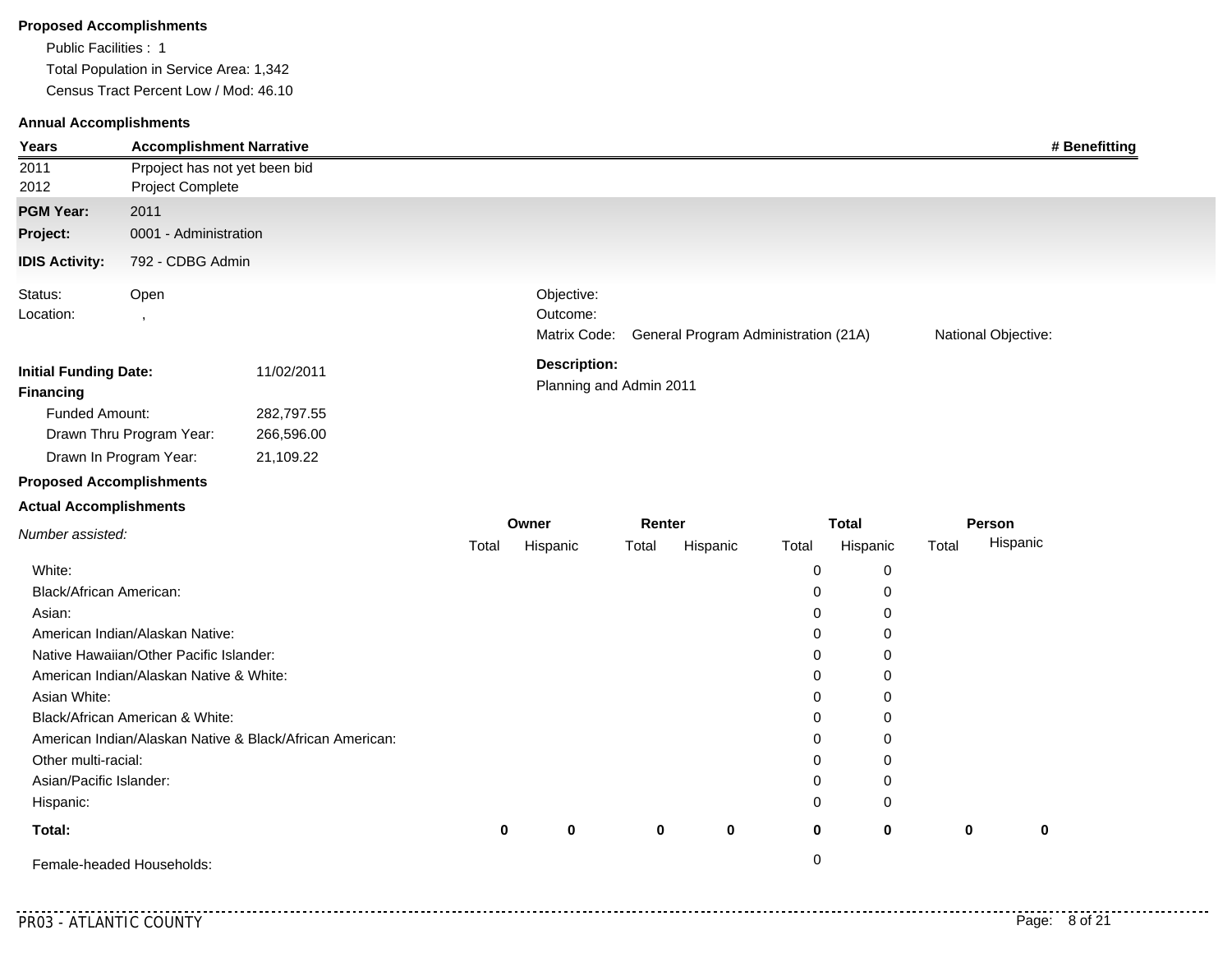| Income Category:     |       |        |       |        |
|----------------------|-------|--------|-------|--------|
|                      | Owner | Renter | Total | Person |
| <b>Extremely Low</b> |       |        | 0     |        |
| Low Mod              |       |        | 0     |        |
| Moderate             |       |        | 0     |        |
| Non Low Moderate     |       |        | 0     |        |
| Total                | 0     | 0      | 0     | 0      |
| Percent Low/Mod      |       |        |       |        |

# **Annual Accomplishments**

No data returned for this view. This might be because the applied filter excludes all data.

| <b>PGM Year:</b>                                                                                             | 2011                                                                                                                                                                                                                 |                                                                                                                                                                                                                                                    |                                                                                    |                            |  |  |  |
|--------------------------------------------------------------------------------------------------------------|----------------------------------------------------------------------------------------------------------------------------------------------------------------------------------------------------------------------|----------------------------------------------------------------------------------------------------------------------------------------------------------------------------------------------------------------------------------------------------|------------------------------------------------------------------------------------|----------------------------|--|--|--|
| Project:                                                                                                     | 0004 - Infrastructure- Streets                                                                                                                                                                                       |                                                                                                                                                                                                                                                    |                                                                                    |                            |  |  |  |
| <b>IDIS Activity:</b>                                                                                        | 823 - Brigantine 8th Street                                                                                                                                                                                          |                                                                                                                                                                                                                                                    |                                                                                    |                            |  |  |  |
| Status:<br>Location:                                                                                         | Completed 4/16/2013 12:00:00 AM<br>8th Street South Brigantine, NJ 08203                                                                                                                                             | Objective:<br>Outcome:<br>Matrix Code:                                                                                                                                                                                                             | Create suitable living environments<br>Sustainability<br>Street Improvements (03K) | National Objective:<br>LMA |  |  |  |
| <b>Initial Funding Date:</b><br><b>Financing</b><br><b>Funded Amount:</b><br><b>Proposed Accomplishments</b> | 06/27/2012<br>177,585.90<br>Drawn Thru Program Year:<br>177,585.90<br>Drawn In Program Year:<br>48,228.90<br>People (General): 996<br>Total Population in Service Area: 996<br>Census Tract Percent Low / Mod: 58.00 | <b>Description:</b><br>Reconstruct 8th StreetSouth Between Brigantine and Bayshore Avenues.<br>Included is the repair and replacement of the existing serwer and storm system, trench restoration and<br>installation of ADA compliant curb ramps. |                                                                                    |                            |  |  |  |
| <b>Annual Accomplishments</b>                                                                                |                                                                                                                                                                                                                      |                                                                                                                                                                                                                                                    |                                                                                    |                            |  |  |  |
| Years                                                                                                        | <b>Accomplishment Narrative</b><br># Benefitting                                                                                                                                                                     |                                                                                                                                                                                                                                                    |                                                                                    |                            |  |  |  |
| 2011<br>2012                                                                                                 | Project is underway and \$47,000 in additional funds will be added to the budget<br>Project is Complete                                                                                                              |                                                                                                                                                                                                                                                    |                                                                                    |                            |  |  |  |
| <b>PGM Year:</b>                                                                                             | 2011                                                                                                                                                                                                                 |                                                                                                                                                                                                                                                    |                                                                                    |                            |  |  |  |
| Project:                                                                                                     | 0004 - Infrastructure- Streets                                                                                                                                                                                       |                                                                                                                                                                                                                                                    |                                                                                    |                            |  |  |  |
| <b>IDIS Activity:</b>                                                                                        | 824 - Egg Harbor Township Streets                                                                                                                                                                                    |                                                                                                                                                                                                                                                    |                                                                                    |                            |  |  |  |
| <b>PR03 - ATLANTIC COUNTY</b>                                                                                |                                                                                                                                                                                                                      |                                                                                                                                                                                                                                                    |                                                                                    | Page: 9 of 21              |  |  |  |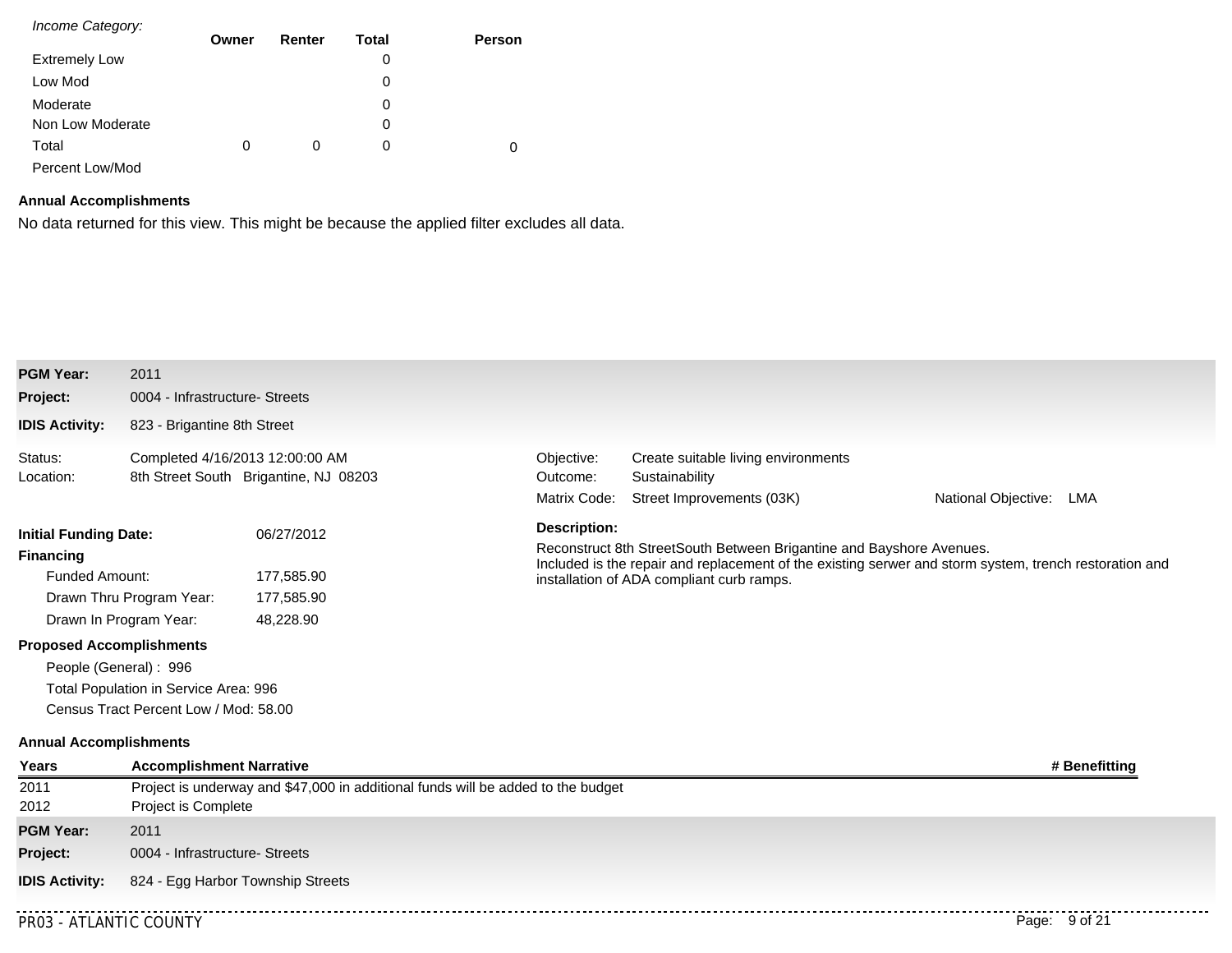| Status:                         | Completed 4/16/2013 12:00:00 AM         |                                                       |                                                         | Objective:          | Create suitable living environments                                                                                                         |                         |
|---------------------------------|-----------------------------------------|-------------------------------------------------------|---------------------------------------------------------|---------------------|---------------------------------------------------------------------------------------------------------------------------------------------|-------------------------|
| Location:                       |                                         |                                                       | Farr, Foster, Nort and South Avenues Egg Harbor Twp, NJ | Outcome:            | Sustainability                                                                                                                              |                         |
|                                 | 08234                                   |                                                       |                                                         | Matrix Code:        | Street Improvements (03K)                                                                                                                   | National Objective: LMA |
| <b>Initial Funding Date:</b>    |                                         | 06/27/2012                                            |                                                         | <b>Description:</b> |                                                                                                                                             |                         |
| <b>Financing</b>                |                                         |                                                       |                                                         |                     | Street Reconstruction of Farr, Foster, North and South Avenues                                                                              |                         |
| <b>Funded Amount:</b>           |                                         | 186,454.00                                            |                                                         |                     |                                                                                                                                             |                         |
|                                 | Drawn Thru Program Year:                | 186,454.00                                            |                                                         |                     |                                                                                                                                             |                         |
|                                 | Drawn In Program Year:                  | 102,626.00                                            |                                                         |                     |                                                                                                                                             |                         |
| <b>Proposed Accomplishments</b> |                                         |                                                       |                                                         |                     |                                                                                                                                             |                         |
|                                 | People (General): 2,015                 |                                                       |                                                         |                     |                                                                                                                                             |                         |
|                                 | Total Population in Service Area: 2,634 |                                                       |                                                         |                     |                                                                                                                                             |                         |
|                                 | Census Tract Percent Low / Mod: 50.80   |                                                       |                                                         |                     |                                                                                                                                             |                         |
| <b>Annual Accomplishments</b>   |                                         |                                                       |                                                         |                     |                                                                                                                                             |                         |
| Years                           | <b>Accomplishment Narrative</b>         |                                                       |                                                         |                     |                                                                                                                                             | # Benefitting           |
| 2011                            |                                         | Project is underway - additional funds will be added. |                                                         |                     |                                                                                                                                             |                         |
| 2012                            | Project Complete                        |                                                       |                                                         |                     |                                                                                                                                             |                         |
| <b>PGM Year:</b>                | 2011                                    |                                                       |                                                         |                     |                                                                                                                                             |                         |
| Project:                        | 0004 - Infrastructure- Streets          |                                                       |                                                         |                     |                                                                                                                                             |                         |
| <b>IDIS Activity:</b>           |                                         | 827 - Ventnor - Rosborough Avenue                     |                                                         |                     |                                                                                                                                             |                         |
| Status:                         | Completed 4/16/2013 12:00:00 AM         |                                                       |                                                         | Objective:          | Create suitable living environments                                                                                                         |                         |
| Location:                       |                                         | Rosborough Avenue Ventnor, NJ 08406                   |                                                         | Outcome:            | Sustainability                                                                                                                              |                         |
|                                 |                                         |                                                       |                                                         | Matrix Code:        | Street Improvements (03K)                                                                                                                   | National Objective: LMA |
| <b>Initial Funding Date:</b>    |                                         | 06/27/2012                                            |                                                         | <b>Description:</b> |                                                                                                                                             |                         |
| <b>Financing</b>                |                                         |                                                       |                                                         |                     | Reconstruction of Rosborough Avenue between Monmouth and Winchester Avenues.                                                                |                         |
| <b>Funded Amount:</b>           |                                         | 113,470.00                                            |                                                         |                     | Included are repair and replacement of the existing water system, miscellaneous concrete work,<br>installation of ADA compliant curb ramps. |                         |
|                                 | Drawn Thru Program Year:                | 113,470.00                                            |                                                         |                     |                                                                                                                                             |                         |
|                                 | Drawn In Program Year:                  | 51,997.00                                             |                                                         |                     |                                                                                                                                             |                         |
| <b>Proposed Accomplishments</b> |                                         |                                                       |                                                         |                     |                                                                                                                                             |                         |
|                                 | People (General): 2,539                 |                                                       |                                                         |                     |                                                                                                                                             |                         |
|                                 | Total Population in Service Area: 1,450 |                                                       |                                                         |                     |                                                                                                                                             |                         |
|                                 | Census Tract Percent Low / Mod: 47.40   |                                                       |                                                         |                     |                                                                                                                                             |                         |
| <b>Annual Accomplishments</b>   |                                         |                                                       |                                                         |                     |                                                                                                                                             |                         |
|                                 | <b>Accomplishment Narrative</b>         |                                                       |                                                         |                     |                                                                                                                                             | # Benefitting           |
| Years                           |                                         |                                                       |                                                         |                     |                                                                                                                                             |                         |
| 2011                            | Project is complete                     |                                                       |                                                         |                     |                                                                                                                                             |                         |

............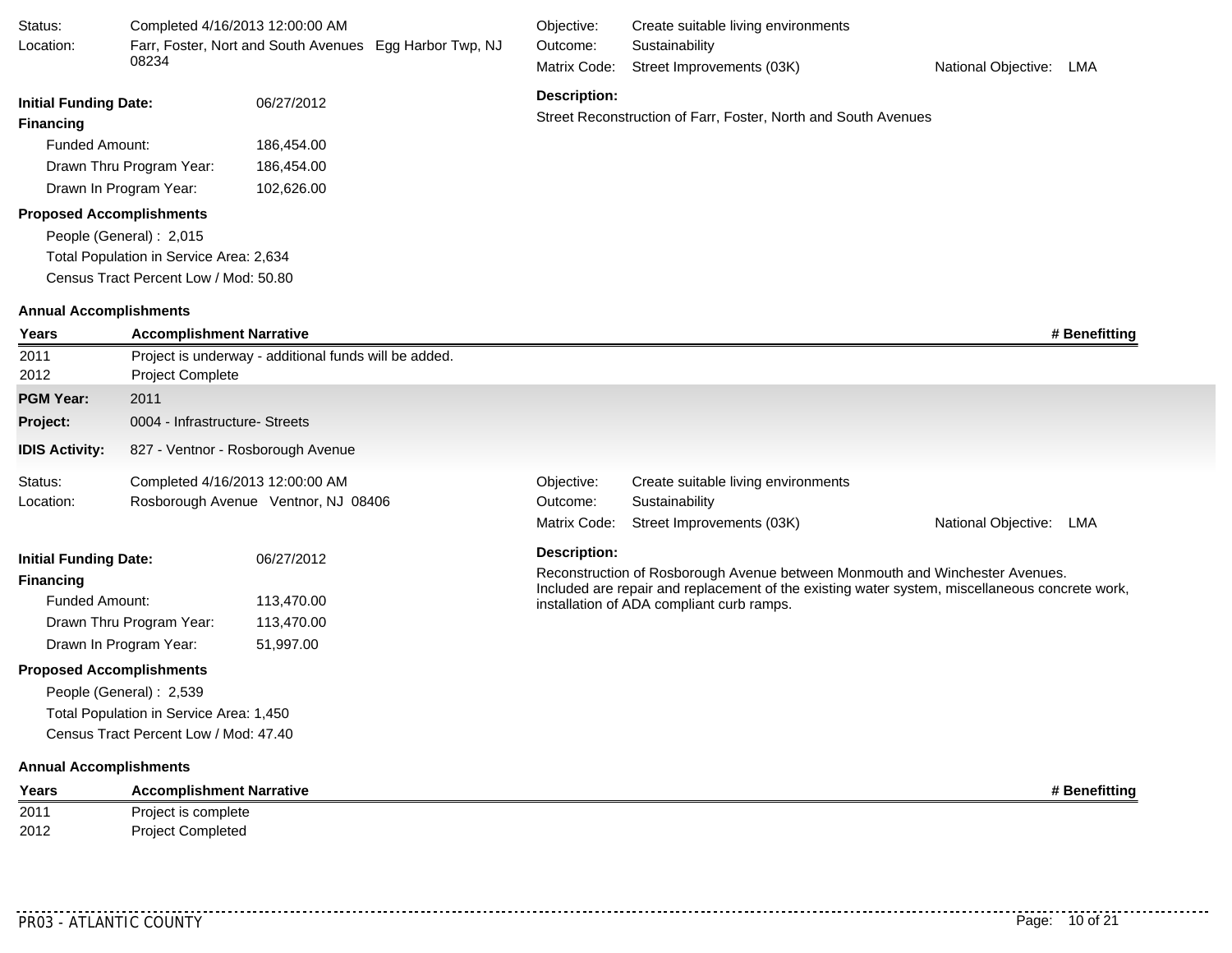| <b>Initial Funding Date:</b><br><b>Financing</b> | 12/04/2012                                                               | <b>Description:</b><br>Well, no water  |                                                                                               |                     |     |
|--------------------------------------------------|--------------------------------------------------------------------------|----------------------------------------|-----------------------------------------------------------------------------------------------|---------------------|-----|
| Status:<br>Location:                             | Completed 1/3/2013 12:00:00 AM<br>205 Main St Corbin City, NJ 08270-2556 | Objective:<br>Outcome:<br>Matrix Code: | Create suitable living environments<br>Sustainability<br>Rehab: Single-Unit Residential (14A) | National Objective: | LMH |
| <b>IDIS Activity:</b>                            | 833 - HR-2012-13-CC-01                                                   |                                        |                                                                                               |                     |     |
| Project:                                         | 0002 - Housing Rehabilitation                                            |                                        |                                                                                               |                     |     |
| <b>PGM Year:</b>                                 | 2012                                                                     |                                        |                                                                                               |                     |     |

| Drawn In Program Year:          | 4.095.00 |
|---------------------------------|----------|
| <b>Proposed Accomplishments</b> |          |

#### Housing Units : 1

Funded Amount:

Drawn Thru Program Year:

#### **Actual Accomplishments**

|                                                          |       | Owner    | Renter |          |       | Total    | Person |          |  |
|----------------------------------------------------------|-------|----------|--------|----------|-------|----------|--------|----------|--|
| Number assisted:                                         | Total | Hispanic | Total  | Hispanic | Total | Hispanic | Total  | Hispanic |  |
| White:                                                   |       |          |        |          |       |          |        |          |  |
| Black/African American:                                  |       |          |        |          |       |          |        |          |  |
| Asian:                                                   |       |          |        | 0        |       |          |        |          |  |
| American Indian/Alaskan Native:                          |       |          |        |          |       |          |        |          |  |
| Native Hawaiian/Other Pacific Islander:                  |       |          |        |          |       |          |        |          |  |
| American Indian/Alaskan Native & White:                  |       |          |        |          |       |          |        |          |  |
| Asian White:                                             |       |          |        | 0        |       |          |        |          |  |
| Black/African American & White:                          |       |          |        |          |       |          |        |          |  |
| American Indian/Alaskan Native & Black/African American: |       |          |        |          |       |          |        |          |  |
| Other multi-racial:                                      |       |          |        |          |       |          |        |          |  |
| Asian/Pacific Islander:                                  |       |          |        |          |       |          |        |          |  |
| Hispanic:                                                |       |          | 0      | 0        |       |          |        |          |  |
| Total:                                                   |       | 0        | 0      | 0        |       | 0        |        |          |  |
| Female-headed Households:                                |       |          |        |          |       |          |        |          |  |

#### *Income Category:*

|                      | Owner  | Renter | Total  | Person |
|----------------------|--------|--------|--------|--------|
| <b>Extremely Low</b> |        |        |        |        |
| Low Mod              | 0      |        | O      | O      |
| Moderate             |        |        | O      |        |
| Non Low Moderate     |        |        | O      | 0      |
| Total                |        |        |        |        |
| Percent Low/Mod      | 100.0% |        | 100.0% |        |

4,095.00 4,095.00

. . . . . . . . . . .

**Total**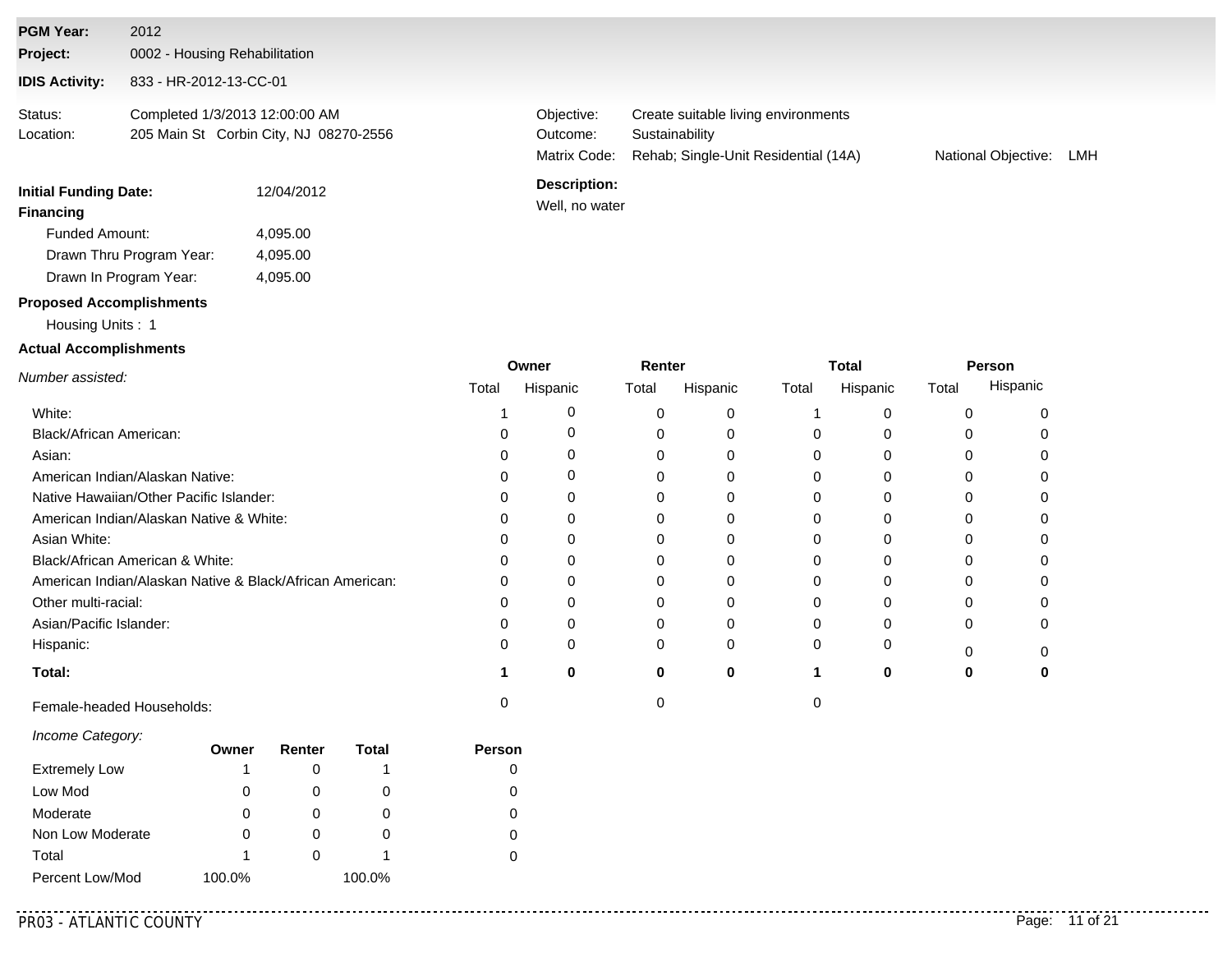| <b>Annual Accomplishments</b>           |                                                          |                                          |                                                 |             |                                                            |          |                                                                   |              |          |              |          |                                                                                                    |
|-----------------------------------------|----------------------------------------------------------|------------------------------------------|-------------------------------------------------|-------------|------------------------------------------------------------|----------|-------------------------------------------------------------------|--------------|----------|--------------|----------|----------------------------------------------------------------------------------------------------|
| Years                                   | <b>Accomplishment Narrative</b>                          |                                          |                                                 |             |                                                            |          |                                                                   |              |          |              |          | # Benefitting                                                                                      |
| 2012                                    | No water  new well                                       |                                          |                                                 |             |                                                            |          |                                                                   |              |          |              |          |                                                                                                    |
| <b>PGM Year:</b>                        | 2011                                                     |                                          |                                                 |             |                                                            |          |                                                                   |              |          |              |          |                                                                                                    |
| Project:                                |                                                          | 0005 - Removal of Architectural Barriers |                                                 |             |                                                            |          |                                                                   |              |          |              |          |                                                                                                    |
| <b>IDIS Activity:</b>                   |                                                          | 834 - Linwood-ADA Improvements Phase V   |                                                 |             |                                                            |          |                                                                   |              |          |              |          |                                                                                                    |
| Status:<br>Location:                    |                                                          | Completed 3/14/2013 12:00:00 AM          | Wabash and Devonshore Avenues Linwood, NJ 08221 |             | Objective:<br>Outcome:                                     |          | Create suitable living environments<br>Availability/accessibility |              |          |              |          |                                                                                                    |
|                                         |                                                          |                                          |                                                 |             | Matrix Code:<br>Sidewalks (03L)<br>National Objective: LMC |          |                                                                   |              |          |              |          |                                                                                                    |
| <b>Initial Funding Date:</b>            |                                                          | 12/13/2012                               |                                                 |             | <b>Description:</b>                                        |          |                                                                   |              |          |              |          |                                                                                                    |
| <b>Financing</b>                        |                                                          |                                          |                                                 |             |                                                            |          |                                                                   |              |          |              |          | Improve handicapped accessibility and ADA curb cuts at Wabash and Devonshire Avenues in support of |
| <b>Funded Amount:</b><br>27,716.00      |                                                          |                                          |                                                 |             |                                                            |          | improved mobility by the elderly and disabled.                    |              |          |              |          |                                                                                                    |
| Drawn Thru Program Year:<br>27,716.00   |                                                          |                                          |                                                 |             |                                                            |          |                                                                   |              |          |              |          |                                                                                                    |
|                                         | Drawn In Program Year:                                   | 27,716.00                                |                                                 |             |                                                            |          |                                                                   |              |          |              |          |                                                                                                    |
| <b>Proposed Accomplishments</b>         |                                                          |                                          |                                                 |             |                                                            |          |                                                                   |              |          |              |          |                                                                                                    |
| Public Facilities: 6                    |                                                          |                                          |                                                 |             |                                                            |          |                                                                   |              |          |              |          |                                                                                                    |
| <b>Actual Accomplishments</b>           |                                                          |                                          |                                                 |             |                                                            |          |                                                                   |              |          |              |          |                                                                                                    |
| Number assisted:                        |                                                          |                                          |                                                 |             | Owner                                                      | Renter   |                                                                   | <b>Total</b> |          | Person       |          |                                                                                                    |
|                                         |                                                          |                                          | Total                                           |             | Hispanic                                                   | Total    | Hispanic                                                          | Total        | Hispanic | Total        | Hispanic |                                                                                                    |
| White:                                  |                                                          |                                          |                                                 | $\mathbf 0$ | 0                                                          | 0        | 0                                                                 | 0            | 0        | 1,896        | 0        |                                                                                                    |
| Black/African American:                 |                                                          |                                          |                                                 | $\Omega$    | 0                                                          | 0        | 0                                                                 | 0            | 0        | 38           | 0        |                                                                                                    |
| Asian:                                  |                                                          |                                          |                                                 | $\Omega$    | 0                                                          | 0        | $\Omega$                                                          | 0            | $\Omega$ | 82           | $\Omega$ |                                                                                                    |
|                                         | American Indian/Alaskan Native:                          |                                          |                                                 | $\Omega$    | $\Omega$                                                   | 0        | 0                                                                 | 0            | 0        | 14           | 0        |                                                                                                    |
|                                         | Native Hawaiian/Other Pacific Islander:                  |                                          |                                                 | $\Omega$    | 0                                                          | 0        | 0                                                                 | O            | 0        | 0            | 0        |                                                                                                    |
| American Indian/Alaskan Native & White: |                                                          |                                          |                                                 | $\Omega$    | $\Omega$                                                   | 0        | 0                                                                 | 0            | $\Omega$ | 0            | 0        |                                                                                                    |
| Asian White:<br>∩                       |                                                          |                                          |                                                 |             | 0                                                          | 0        | 0                                                                 | 0            | 0        | 0            | 0        |                                                                                                    |
| Black/African American & White:         |                                                          |                                          |                                                 |             | $\Omega$                                                   | $\Omega$ | 0                                                                 | ∩            | $\Omega$ | 0            | 0        |                                                                                                    |
|                                         | American Indian/Alaskan Native & Black/African American: |                                          |                                                 | ∩           | $\Omega$                                                   | 0        | $\Omega$                                                          | 0            | $\Omega$ | $\mathbf{0}$ | 0        |                                                                                                    |
| Other multi-racial:                     |                                                          |                                          |                                                 | $\Omega$    | $\Omega$                                                   | 0        | 0                                                                 | $\Omega$     | 0        | 18           | 0        |                                                                                                    |
| Asian/Pacific Islander:                 |                                                          |                                          |                                                 | $\mathbf 0$ | $\Omega$                                                   | 0        | $\Omega$                                                          | $\Omega$     | 0        | $\Omega$     | 0        |                                                                                                    |

**0**

0 0

**0**

0

0 **0 0 2,048**

**0 0**

0 0

**Total:** Hispanic:

Female-headed Households: 0 0 0

| Owner        | Renter | Total | Person |
|--------------|--------|-------|--------|
|              |        |       |        |
| O            |        |       | 0      |
| O            |        | O     | 2,048  |
| $\mathbf{I}$ |        |       |        |
|              |        |       |        |

PR03 - ATLANTIC COUNTY Page: 12 of 21

. . . . . . . . . . .

0

**0**

0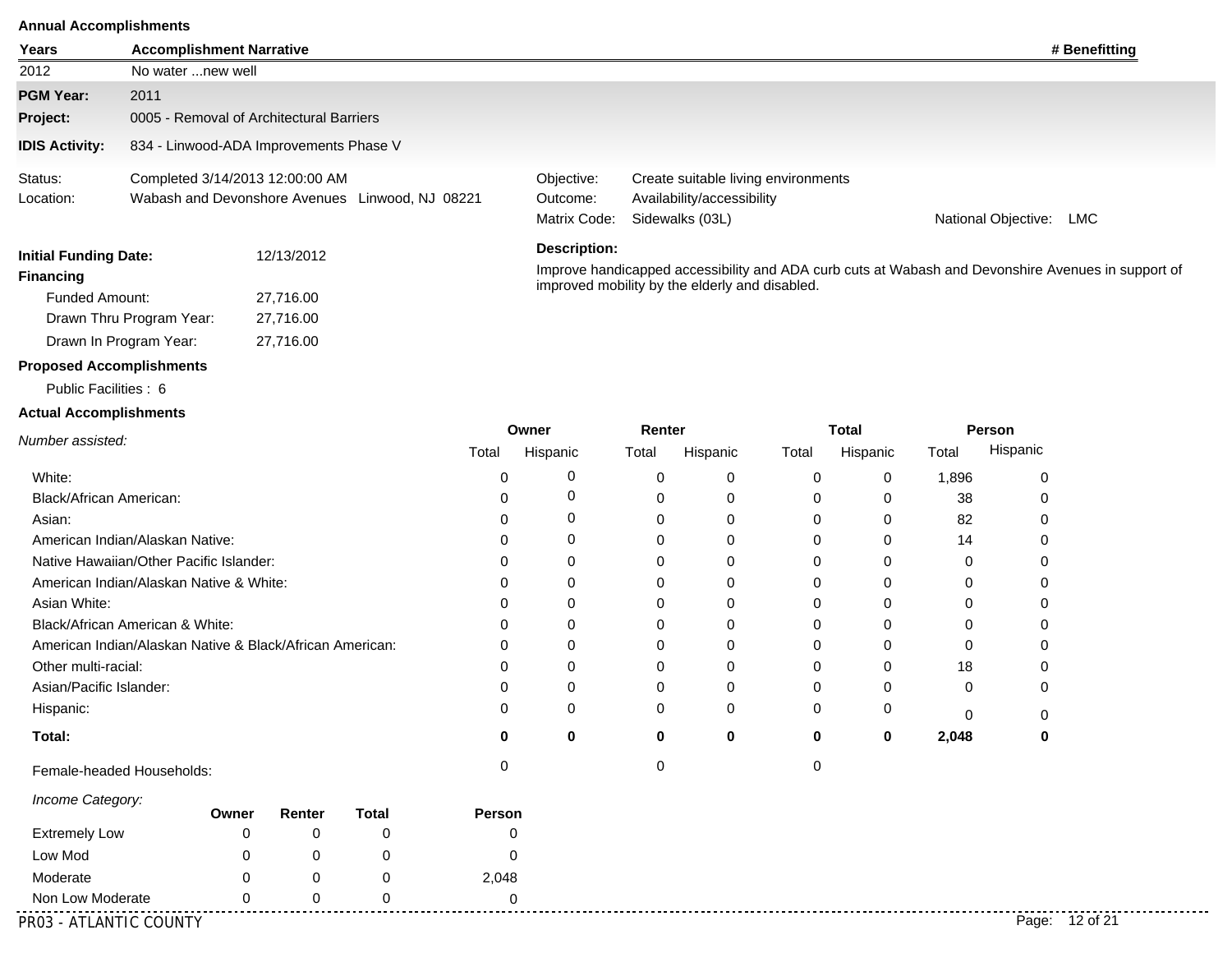| Total           |  | 2.048  |
|-----------------|--|--------|
| Percent Low/Mod |  | 100.0% |

| Years                           | <b>Accomplishment Narrative</b>                                                             |            |              |        |                                        |        |          |                                      |              |       |                     | # Benefitting |
|---------------------------------|---------------------------------------------------------------------------------------------|------------|--------------|--------|----------------------------------------|--------|----------|--------------------------------------|--------------|-------|---------------------|---------------|
| 2012<br>2013                    | Project complete<br>Project Complete                                                        |            |              |        |                                        |        |          |                                      |              |       |                     |               |
| <b>PGM Year:</b>                | 2012                                                                                        |            |              |        |                                        |        |          |                                      |              |       |                     |               |
| Project:                        | 0001 - Administration                                                                       |            |              |        |                                        |        |          |                                      |              |       |                     |               |
| <b>IDIS Activity:</b>           | 836 - CDBG Admin 2012                                                                       |            |              |        |                                        |        |          |                                      |              |       |                     |               |
| Status:<br>Location:            | Open<br>$\,$                                                                                |            |              |        | Objective:<br>Outcome:<br>Matrix Code: |        |          | General Program Administration (21A) |              |       | National Objective: |               |
| <b>Initial Funding Date:</b>    |                                                                                             | 01/02/2013 |              |        | <b>Description:</b>                    |        |          |                                      |              |       |                     |               |
| <b>Financing</b>                |                                                                                             |            |              |        | Admin                                  |        |          |                                      |              |       |                     |               |
| Funded Amount:                  |                                                                                             | 200,648.19 |              |        |                                        |        |          |                                      |              |       |                     |               |
|                                 | Drawn Thru Program Year:                                                                    | 200,648.19 |              |        |                                        |        |          |                                      |              |       |                     |               |
|                                 | Drawn In Program Year:                                                                      | 200,648.19 |              |        |                                        |        |          |                                      |              |       |                     |               |
| <b>Proposed Accomplishments</b> |                                                                                             |            |              |        |                                        |        |          |                                      |              |       |                     |               |
| <b>Actual Accomplishments</b>   |                                                                                             |            |              |        |                                        |        |          |                                      |              |       |                     |               |
| Number assisted:                |                                                                                             |            |              |        | Owner                                  | Renter |          |                                      | <b>Total</b> |       | Person              |               |
|                                 |                                                                                             |            |              | Total  | Hispanic                               | Total  | Hispanic | Total                                | Hispanic     | Total | Hispanic            |               |
| White:                          |                                                                                             |            |              |        |                                        |        |          | 0                                    | 0            |       |                     |               |
| Black/African American:         |                                                                                             |            |              |        |                                        |        |          | 0                                    | 0            |       |                     |               |
| Asian:                          |                                                                                             |            |              |        |                                        |        |          | 0                                    | 0            |       |                     |               |
|                                 | American Indian/Alaskan Native:                                                             |            |              |        |                                        |        |          | 0                                    | 0            |       |                     |               |
|                                 | Native Hawaiian/Other Pacific Islander:                                                     |            |              |        |                                        |        |          | 0                                    | 0            |       |                     |               |
|                                 | American Indian/Alaskan Native & White:                                                     |            |              |        |                                        |        |          | 0                                    | 0            |       |                     |               |
| Asian White:                    |                                                                                             |            |              |        |                                        |        |          | 0                                    | 0            |       |                     |               |
|                                 | Black/African American & White:<br>American Indian/Alaskan Native & Black/African American: |            |              |        |                                        |        |          | 0<br>0                               | 0<br>0       |       |                     |               |
| Other multi-racial:             |                                                                                             |            |              |        |                                        |        |          | 0                                    | 0            |       |                     |               |
| Asian/Pacific Islander:         |                                                                                             |            |              |        |                                        |        |          | 0                                    | 0            |       |                     |               |
| Hispanic:                       |                                                                                             |            |              |        |                                        |        |          | 0                                    | 0            |       |                     |               |
|                                 |                                                                                             |            |              |        |                                        |        |          |                                      |              |       |                     |               |
| Total:                          |                                                                                             |            |              | 0      | 0                                      | 0      | 0        | 0                                    | 0            | 0     | 0                   |               |
|                                 | Female-headed Households:                                                                   |            |              |        |                                        |        |          | 0                                    |              |       |                     |               |
| Income Category:                | Owner                                                                                       | Renter     | <b>Total</b> | Person |                                        |        |          |                                      |              |       |                     |               |
|                                 |                                                                                             |            |              |        |                                        |        |          |                                      |              |       |                     |               |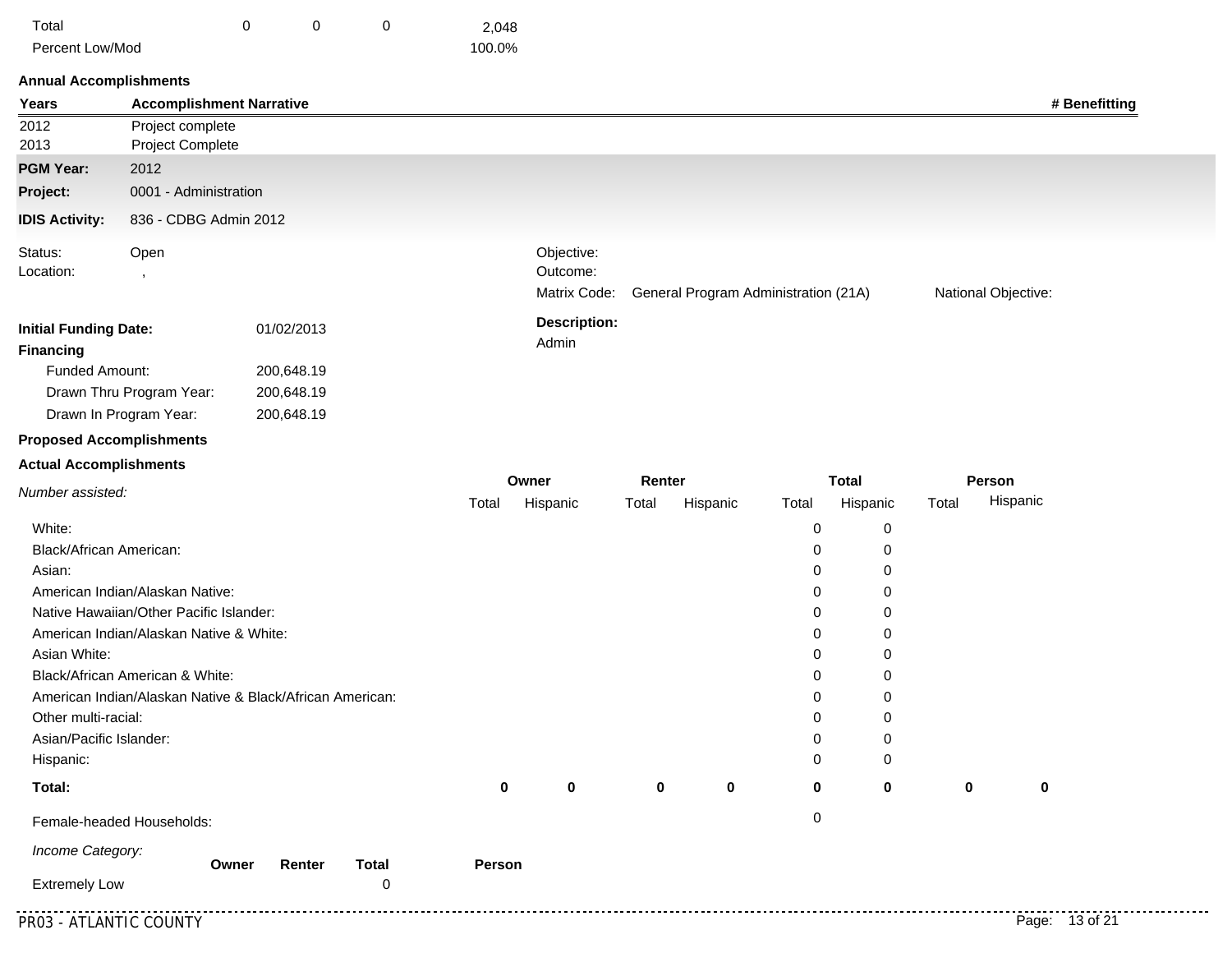| Low Mod          |              |          |   |
|------------------|--------------|----------|---|
| Moderate         |              |          |   |
| Non Low Moderate |              |          |   |
| Total            | <sup>0</sup> | $\Omega$ | 0 |
| Percent Low/Mod  |              |          |   |

No data returned for this view. This might be because the applied filter excludes all data.

| <b>PGM Year:</b><br>Project:                     | 2011                                    | 0005 - Removal of Architectural Barriers                                             |          |                                                                                                                                                                                   |             |             |       |              |          |          |  |  |
|--------------------------------------------------|-----------------------------------------|--------------------------------------------------------------------------------------|----------|-----------------------------------------------------------------------------------------------------------------------------------------------------------------------------------|-------------|-------------|-------|--------------|----------|----------|--|--|
| <b>IDIS Activity:</b>                            |                                         | 847 - Northfield Birch Grove Park Walkways                                           |          |                                                                                                                                                                                   |             |             |       |              |          |          |  |  |
| Status:<br>Location:                             | Completed 5/6/2013 12:00:00 AM          | Burton Avenue Northfield, NJ 08225                                                   |          | Objective:<br>Create suitable living environments<br>Availability/accessibility<br>Outcome:<br>Matrix Code:<br>Parks, Recreational Facilities (03F)<br>National Objective:<br>LMC |             |             |       |              |          |          |  |  |
| <b>Initial Funding Date:</b><br><b>Financing</b> |                                         | <b>Description:</b><br>Replace existing walkway with ADA Accessible walkway: Phase 3 |          |                                                                                                                                                                                   |             |             |       |              |          |          |  |  |
| Funded Amount:                                   |                                         | 54,813.00                                                                            |          |                                                                                                                                                                                   |             |             |       |              |          |          |  |  |
|                                                  | Drawn Thru Program Year:                | 54,813.00                                                                            |          |                                                                                                                                                                                   |             |             |       |              |          |          |  |  |
| Drawn In Program Year:                           |                                         | 54,813.00                                                                            |          |                                                                                                                                                                                   |             |             |       |              |          |          |  |  |
| <b>Proposed Accomplishments</b>                  |                                         |                                                                                      |          |                                                                                                                                                                                   |             |             |       |              |          |          |  |  |
| Public Facilities : 1                            |                                         |                                                                                      |          |                                                                                                                                                                                   |             |             |       |              |          |          |  |  |
| <b>Actual Accomplishments</b>                    |                                         |                                                                                      |          |                                                                                                                                                                                   |             |             |       |              |          |          |  |  |
| Number assisted:                                 |                                         |                                                                                      |          | Owner                                                                                                                                                                             |             | Renter      |       | <b>Total</b> | Person   |          |  |  |
|                                                  |                                         |                                                                                      | Total    | Hispanic                                                                                                                                                                          | Total       | Hispanic    | Total | Hispanic     | Total    | Hispanic |  |  |
| White:                                           |                                         |                                                                                      | 0        | 0                                                                                                                                                                                 | 0           | 0           | 0     | $\mathbf 0$  | 438      | 35       |  |  |
| Black/African American:                          |                                         |                                                                                      | $\Omega$ | 0                                                                                                                                                                                 | $\Omega$    | $\mathbf 0$ | 0     | 0            | 20       | 2        |  |  |
| Asian:                                           |                                         |                                                                                      | $\Omega$ | 0                                                                                                                                                                                 | $\mathbf 0$ | 0           | 0     | $\mathbf 0$  | 22       | 0        |  |  |
|                                                  | American Indian/Alaskan Native:         |                                                                                      | $\Omega$ | $\Omega$                                                                                                                                                                          | $\Omega$    | 0           | 0     | 0            | $\Omega$ | 0        |  |  |
|                                                  | Native Hawaiian/Other Pacific Islander: |                                                                                      | $\Omega$ | 0                                                                                                                                                                                 | 0           | 0           | 0     | 0            | 0        | 0        |  |  |
|                                                  | American Indian/Alaskan Native & White: |                                                                                      | 0        | 0                                                                                                                                                                                 | 0           | 0           | 0     | 0            | $\Omega$ | 0        |  |  |
| Asian White:                                     |                                         |                                                                                      | $\Omega$ | 0                                                                                                                                                                                 | 0           | 0           | 0     | 0            | 0        | 0        |  |  |
| Black/African American & White:                  |                                         | ∩                                                                                    | 0        | $\Omega$                                                                                                                                                                          | 0           | 0           | 0     | 0            | 0        |          |  |  |
|                                                  |                                         | American Indian/Alaskan Native & Black/African American:                             | 0        | $\Omega$                                                                                                                                                                          | $\Omega$    | $\Omega$    | 0     | $\Omega$     | 0        | 0        |  |  |
| Other multi-racial:                              |                                         |                                                                                      | 0        | $\Omega$                                                                                                                                                                          | $\mathbf 0$ | $\Omega$    | 0     | $\Omega$     | 24       | 5        |  |  |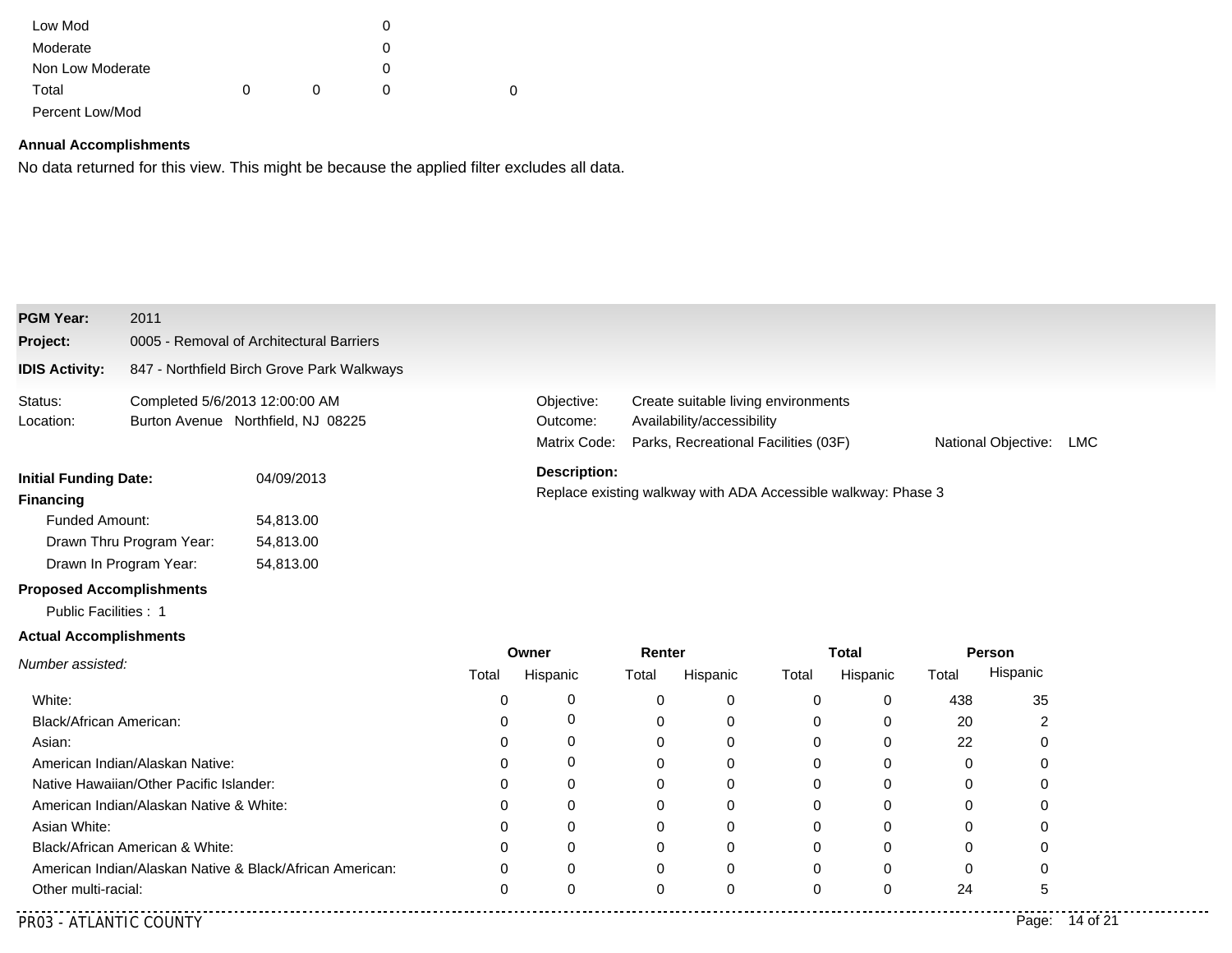| Asian/Pacific Islander:         |                                         |       |            |                                           | 0            | 0                   | 0              | 0           | 0                                    | 0           | 0                   | 0              |  |
|---------------------------------|-----------------------------------------|-------|------------|-------------------------------------------|--------------|---------------------|----------------|-------------|--------------------------------------|-------------|---------------------|----------------|--|
| Hispanic:                       |                                         |       |            |                                           | 0            | 0                   | 0              | 0           | 0                                    | 0           | 0                   | 0              |  |
| Total:                          |                                         |       |            |                                           | 0            | 0                   | $\bf{0}$       | $\mathbf 0$ | 0                                    | 0           | 504                 | 42             |  |
|                                 | Female-headed Households:               |       |            |                                           | 0            |                     | 0              |             | $\pmb{0}$                            |             |                     |                |  |
| Income Category:                |                                         | Owner | Renter     | <b>Total</b>                              | Person       |                     |                |             |                                      |             |                     |                |  |
| <b>Extremely Low</b>            |                                         | 0     | 0          | 0                                         | 0            |                     |                |             |                                      |             |                     |                |  |
| Low Mod                         |                                         | 0     | 0          | 0                                         | 100          |                     |                |             |                                      |             |                     |                |  |
| Moderate                        |                                         | 0     | 0          | 0                                         | 404          |                     |                |             |                                      |             |                     |                |  |
| Non Low Moderate                |                                         | 0     | 0          | 0                                         | 0            |                     |                |             |                                      |             |                     |                |  |
| Total                           |                                         | 0     | 0          | $\pmb{0}$                                 | 504          |                     |                |             |                                      |             |                     |                |  |
| Percent Low/Mod                 |                                         |       |            |                                           | 100.0%       |                     |                |             |                                      |             |                     |                |  |
| <b>Annual Accomplishments</b>   |                                         |       |            |                                           |              |                     |                |             |                                      |             |                     |                |  |
| Years                           | <b>Accomplishment Narrative</b>         |       |            |                                           |              |                     |                |             |                                      |             |                     | # Benefitting  |  |
| 2012                            | project Complete                        |       |            |                                           |              |                     |                |             |                                      |             |                     |                |  |
| <b>PGM Year:</b>                | 2009                                    |       |            |                                           |              |                     |                |             |                                      |             |                     |                |  |
| Project:                        | 0005 - HOUSING REHABILITATION           |       |            |                                           |              |                     |                |             |                                      |             |                     |                |  |
| <b>IDIS Activity:</b>           | 855 - CDBG-Folsom-01                    |       |            |                                           |              |                     |                |             |                                      |             |                     |                |  |
| Status:                         | Completed 6/3/2013 12:00:00 AM          |       |            |                                           |              | Objective:          |                |             | Create suitable living environments  |             |                     |                |  |
| Location:                       |                                         |       |            | 220 Mohawk Dr Williamstown, NJ 08094-2536 |              | Outcome:            | Sustainability |             |                                      |             |                     |                |  |
|                                 |                                         |       |            |                                           |              | Matrix Code:        |                |             | Rehab; Single-Unit Residential (14A) |             | National Objective: | LMH            |  |
| <b>Initial Funding Date:</b>    |                                         |       | 05/23/2013 |                                           |              | <b>Description:</b> |                |             |                                      |             |                     |                |  |
| <b>Financing</b>                |                                         |       |            |                                           |              | Housing Rehab       |                |             |                                      |             |                     |                |  |
| Funded Amount:                  |                                         |       | 4,740.00   |                                           |              |                     |                |             |                                      |             |                     |                |  |
|                                 | Drawn Thru Program Year:                |       | 4,740.00   |                                           |              |                     |                |             |                                      |             |                     |                |  |
|                                 | Drawn In Program Year:                  |       | 4,740.00   |                                           |              |                     |                |             |                                      |             |                     |                |  |
| <b>Proposed Accomplishments</b> |                                         |       |            |                                           |              |                     |                |             |                                      |             |                     |                |  |
| Housing Units: 1                |                                         |       |            |                                           |              |                     |                |             |                                      |             |                     |                |  |
| <b>Actual Accomplishments</b>   |                                         |       |            |                                           |              |                     |                |             |                                      |             |                     |                |  |
| Number assisted:                |                                         |       |            |                                           | Owner        |                     | Renter         |             | <b>Total</b>                         |             | Person              |                |  |
|                                 |                                         |       |            |                                           | Total        | Hispanic            | Total          | Hispanic    | Total                                | Hispanic    | Total               | Hispanic       |  |
| White:                          |                                         |       |            |                                           | 1            | 0                   | 0              | 0           | -1                                   | 0           | 0                   | 0              |  |
| Black/African American:         |                                         |       |            |                                           | 0            | 0                   | 0              | 0           | 0                                    | 0           | 0                   | 0              |  |
| Asian:                          |                                         |       |            |                                           | ∩            | 0                   | $\Omega$       | 0           | 0                                    | 0           | 0                   | $\Omega$       |  |
|                                 | American Indian/Alaskan Native:         |       |            |                                           |              | 0                   |                | 0           | 0                                    | 0           | 0                   |                |  |
|                                 | Native Hawaiian/Other Pacific Islander: |       |            |                                           | $\mathbf{0}$ | 0                   |                | 0           | 0                                    | 0           | 0                   | O              |  |
|                                 | American Indian/Alaskan Native & White: |       |            |                                           | ∩            | 0                   | 0              | 0           | 0                                    | 0           | 0                   | 0              |  |
| Asian White:                    |                                         |       |            |                                           | $\Omega$     | $\Omega$            | $\Omega$       | 0           | 0                                    | $\mathbf 0$ | 0                   | $\Omega$       |  |
| PR03 - ATLANTIC COUNTY          |                                         |       |            |                                           |              |                     |                |             |                                      |             |                     | Page: 15 of 21 |  |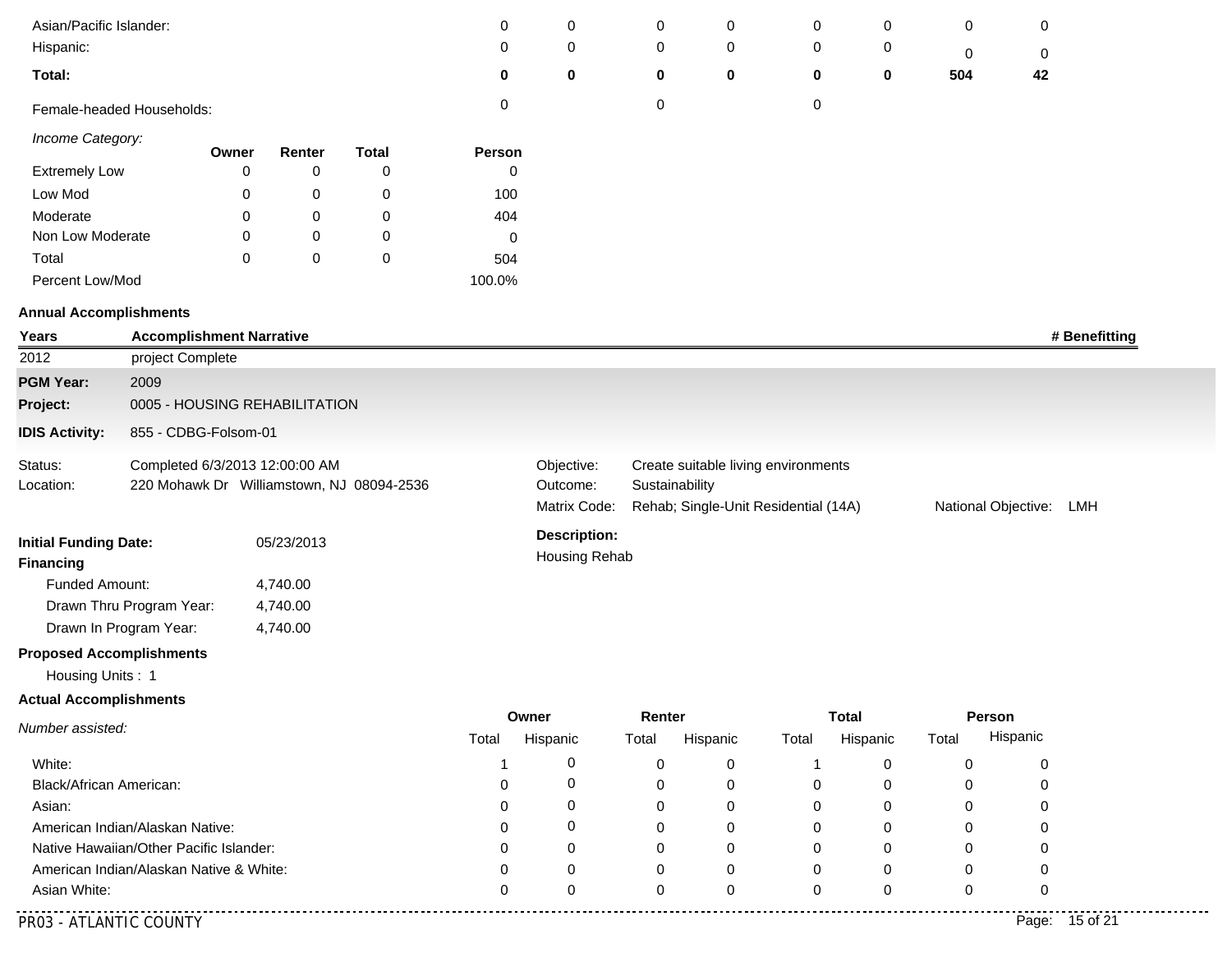| Black/African American & White:                          | 0        |   |   |   |   | 0 | 0        |
|----------------------------------------------------------|----------|---|---|---|---|---|----------|
| American Indian/Alaskan Native & Black/African American: | U        | 0 |   |   |   | 0 | $\Omega$ |
| Other multi-racial:                                      | O        | 0 |   |   |   | 0 | 0        |
| Asian/Pacific Islander:                                  | 0        |   |   | 0 |   | 0 | 0        |
| Hispanic:                                                | 0        |   |   |   |   | 0 | 0        |
| Total:                                                   | $\bf{0}$ | 0 | 0 |   | 0 | 0 | 0        |
| Female-headed Households:                                |          |   |   |   |   |   |          |

|  | Income Category: |
|--|------------------|
|--|------------------|

|                      | Owner  | Renter | Total  | Person |
|----------------------|--------|--------|--------|--------|
| <b>Extremely Low</b> | 1      |        |        |        |
| Low Mod              | 0      |        |        |        |
| Moderate             | 0      |        | O      |        |
| Non Low Moderate     | 0      |        |        |        |
| Total                | 1      |        |        |        |
| Percent Low/Mod      | 100.0% |        | 100.0% |        |

| Years                                                          | <b>Accomplishment Narrative</b>                                             |           |                                      |                        |                                                                                                               |             |             |              |       |                     | # Benefitting  |
|----------------------------------------------------------------|-----------------------------------------------------------------------------|-----------|--------------------------------------|------------------------|---------------------------------------------------------------------------------------------------------------|-------------|-------------|--------------|-------|---------------------|----------------|
| 2009                                                           | Housing rehab                                                               |           |                                      |                        |                                                                                                               |             |             |              |       |                     |                |
| <b>PGM Year:</b>                                               | 2012                                                                        |           |                                      |                        |                                                                                                               |             |             |              |       |                     |                |
| Project:                                                       | 0002 - Housing Rehabilitation                                               |           |                                      |                        |                                                                                                               |             |             |              |       |                     |                |
| <b>IDIS Activity:</b>                                          | 856 - CDBG-Absecon-01                                                       |           |                                      |                        |                                                                                                               |             |             |              |       |                     |                |
| Status:<br>Location:                                           | Completed 6/13/2013 12:00:00 AM<br>44 California Ave Absecon, NJ 08201-2617 |           |                                      | Objective:<br>Outcome: | Create suitable living environments<br>Sustainability<br>Matrix Code:<br>Rehab; Single-Unit Residential (14A) |             |             |              |       | National Objective: | LMH            |
| <b>Initial Funding Date:</b><br>05/30/2013<br><b>Financing</b> |                                                                             |           | <b>Description:</b><br>Housing Rehab |                        |                                                                                                               |             |             |              |       |                     |                |
| Funded Amount:                                                 |                                                                             | 16,889.00 |                                      |                        |                                                                                                               |             |             |              |       |                     |                |
|                                                                | Drawn Thru Program Year:                                                    | 16,889.00 |                                      |                        |                                                                                                               |             |             |              |       |                     |                |
|                                                                | Drawn In Program Year:                                                      | 16,889.00 |                                      |                        |                                                                                                               |             |             |              |       |                     |                |
| <b>Proposed Accomplishments</b>                                |                                                                             |           |                                      |                        |                                                                                                               |             |             |              |       |                     |                |
| Housing Units: 1                                               |                                                                             |           |                                      |                        |                                                                                                               |             |             |              |       |                     |                |
| <b>Actual Accomplishments</b>                                  |                                                                             |           |                                      |                        |                                                                                                               |             |             |              |       |                     |                |
| Number assisted:                                               |                                                                             |           |                                      | Owner                  | Renter                                                                                                        |             |             | <b>Total</b> |       | Person              |                |
|                                                                |                                                                             |           | Total                                | Hispanic               | Total                                                                                                         | Hispanic    | Total       | Hispanic     | Total | Hispanic            |                |
| White:                                                         |                                                                             |           |                                      | 0                      | $\mathbf 0$                                                                                                   | 0           |             | 0            | 0     | 0                   |                |
| Black/African American:                                        |                                                                             |           | $\Omega$                             | 0                      | $\mathbf 0$                                                                                                   | $\mathbf 0$ | 0           | 0            | 0     | 0                   |                |
| Asian:                                                         |                                                                             |           | 0                                    | 0                      | $\mathbf 0$                                                                                                   | 0           | $\mathbf 0$ | 0            | 0     | 0                   |                |
|                                                                | American Indian/Alaskan Native:                                             |           | $\Omega$                             | 0                      | $\Omega$                                                                                                      | $\mathbf 0$ | $\mathbf 0$ | $\mathbf 0$  | 0     | $\mathbf 0$         |                |
| PR03 - ATLANTIC COUNTY                                         |                                                                             |           |                                      |                        |                                                                                                               |             |             |              |       |                     | Page: 16 of 21 |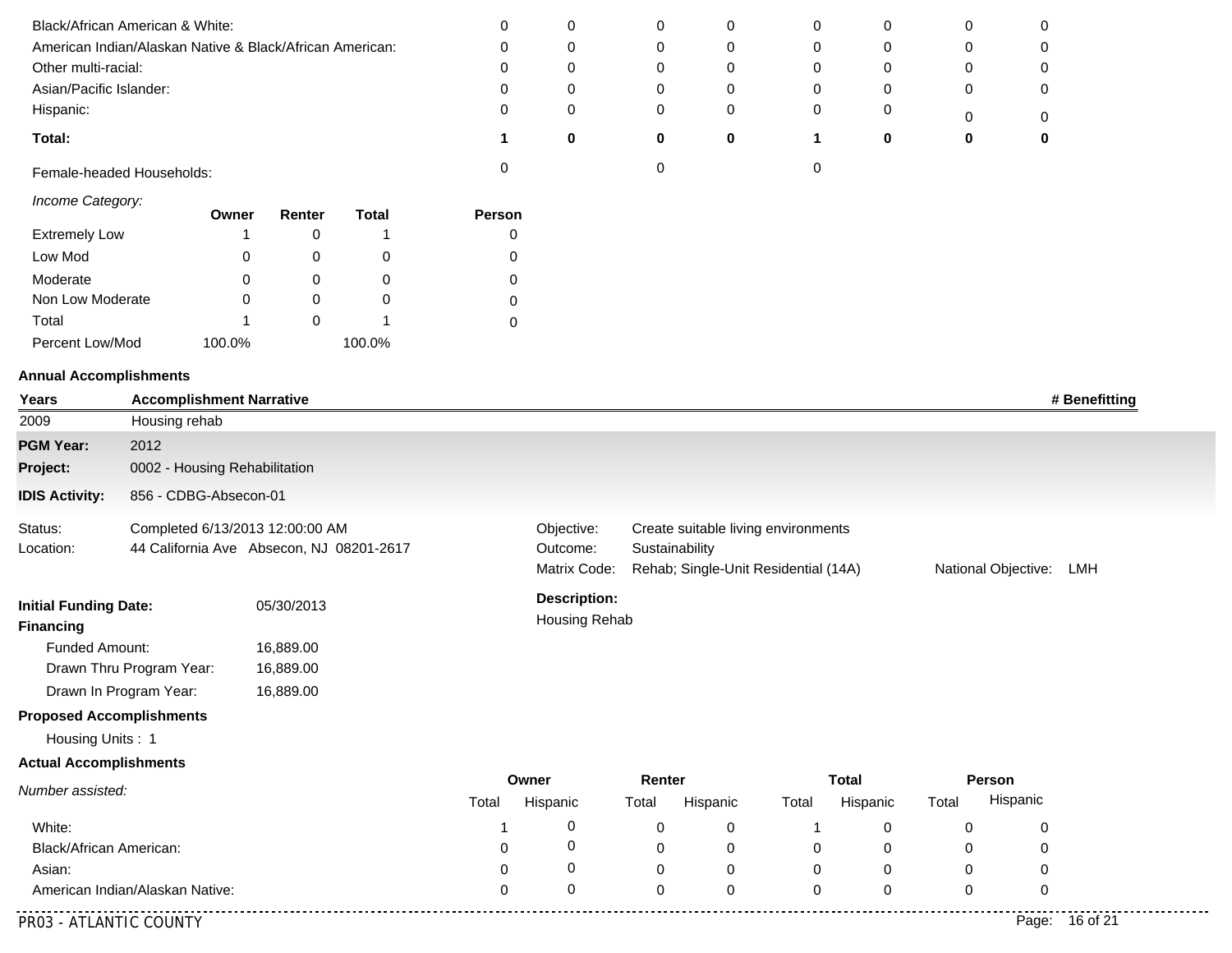| Native Hawaiian/Other Pacific Islander:                  | 0 |  |   | 0 |   |  |
|----------------------------------------------------------|---|--|---|---|---|--|
| American Indian/Alaskan Native & White:                  | 0 |  |   |   | C |  |
| Asian White:                                             |   |  |   | 0 | C |  |
| Black/African American & White:                          | 0 |  |   | 0 | C |  |
| American Indian/Alaskan Native & Black/African American: | 0 |  |   | 0 |   |  |
| Other multi-racial:                                      | 0 |  |   |   | 0 |  |
| Asian/Pacific Islander:                                  | ი |  |   | 0 |   |  |
| Hispanic:                                                |   |  |   |   |   |  |
| Total:                                                   |   |  | 0 |   |   |  |
| Female-headed Households:                                |   |  |   |   |   |  |

|  | Income Category: |
|--|------------------|
|--|------------------|

| <i><b>INTOXING OUTBROIT.</b></i> | Owner  | Renter | Total  | <b>Person</b> |
|----------------------------------|--------|--------|--------|---------------|
| <b>Extremely Low</b>             |        |        |        |               |
| Low Mod                          | 0      |        | 0      |               |
| Moderate                         | 0      |        | O      |               |
| Non Low Moderate                 |        |        | O      | O             |
| Total                            |        |        |        |               |
| Percent Low/Mod                  | 100.0% |        | 100.0% |               |

| Years                                            | <b>Accomplishment Narrative</b> |                                              |       |                                        |                                                       |                                      |                             | # Benefitting |
|--------------------------------------------------|---------------------------------|----------------------------------------------|-------|----------------------------------------|-------------------------------------------------------|--------------------------------------|-----------------------------|---------------|
| 2012                                             | Housing rehab                   |                                              |       |                                        |                                                       |                                      |                             |               |
| <b>PGM Year:</b>                                 | 2012                            |                                              |       |                                        |                                                       |                                      |                             |               |
| Project:                                         | 0002 - Housing Rehabilitation   |                                              |       |                                        |                                                       |                                      |                             |               |
| <b>IDIS Activity:</b>                            | 857 - CDBG-Hamilton-01          |                                              |       |                                        |                                                       |                                      |                             |               |
| Status:<br>Location:                             | Completed 6/13/2013 12:00:00 AM | 6206 Roberts Ave Mays Landing, NJ 08330-1325 |       | Objective:<br>Outcome:<br>Matrix Code: | Create suitable living environments<br>Sustainability | Rehab; Single-Unit Residential (14A) | National Objective:         | LMH           |
| <b>Initial Funding Date:</b><br><b>Financing</b> |                                 | 06/10/2013                                   |       | <b>Description:</b><br>Housing rehab   |                                                       |                                      |                             |               |
| <b>Funded Amount:</b>                            |                                 | 5,800.00                                     |       |                                        |                                                       |                                      |                             |               |
|                                                  | Drawn Thru Program Year:        | 5,800.00                                     |       |                                        |                                                       |                                      |                             |               |
|                                                  | Drawn In Program Year:          | 5,800.00                                     |       |                                        |                                                       |                                      |                             |               |
| <b>Proposed Accomplishments</b>                  |                                 |                                              |       |                                        |                                                       |                                      |                             |               |
| Housing Units: 1                                 |                                 |                                              |       |                                        |                                                       |                                      |                             |               |
| <b>Actual Accomplishments</b>                    |                                 |                                              |       |                                        |                                                       |                                      |                             |               |
| Number assisted:                                 |                                 |                                              | Total | Owner<br>Hispanic                      | Renter<br>Total<br>Hispanic                           | <b>Total</b><br>Total<br>Hispanic    | Person<br>Hispanic<br>Total |               |
|                                                  |                                 |                                              |       |                                        |                                                       |                                      |                             |               |

. . . . . . . . . . . .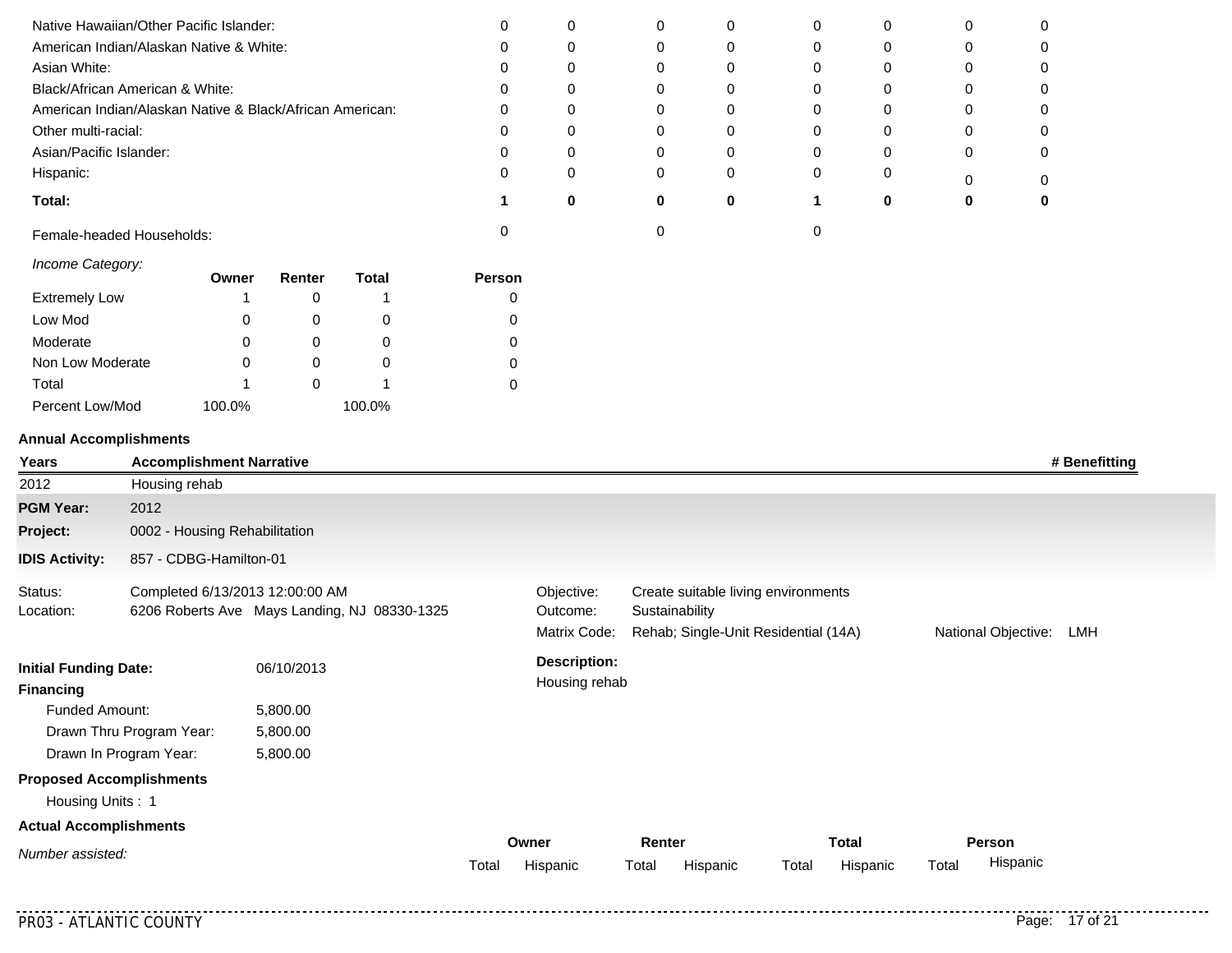| White:                                                   |          |   | $\Omega$ |   |  |  |
|----------------------------------------------------------|----------|---|----------|---|--|--|
| Black/African American:                                  |          |   | 0        | 0 |  |  |
| Asian:                                                   |          |   |          |   |  |  |
| American Indian/Alaskan Native:                          | 0        |   | 0        | 0 |  |  |
| Native Hawaiian/Other Pacific Islander:                  |          |   |          |   |  |  |
| American Indian/Alaskan Native & White:                  | $\Omega$ |   | $\Omega$ | 0 |  |  |
| Asian White:                                             |          |   |          |   |  |  |
| Black/African American & White:                          | $\Omega$ |   | $\Omega$ | 0 |  |  |
| American Indian/Alaskan Native & Black/African American: |          |   |          |   |  |  |
| Other multi-racial:                                      | $\Omega$ |   | $\Omega$ | O |  |  |
| Asian/Pacific Islander:                                  |          |   |          |   |  |  |
| Hispanic:                                                | $\Omega$ |   | $\Omega$ | 0 |  |  |
| Total:                                                   | ŋ        | ŋ | O        |   |  |  |
| Female-headed Households:                                |          |   |          |   |  |  |

#### *Income Category:*

|                      | Owner  | Renter | <b>Total</b> | <b>Person</b> |
|----------------------|--------|--------|--------------|---------------|
| <b>Extremely Low</b> | 1      |        |              | 0             |
| Low Mod              | 0      |        |              | 0             |
| Moderate             | 0      |        |              | 0             |
| Non Low Moderate     | 0      |        |              | 0             |
| Total                |        |        |              |               |
| Percent Low/Mod      | 100.0% |        | 100.0%       |               |

#### **Annual Accomplishments**

| Years                                            | <b>Accomplishment Narrative</b> |                                                                               |                                        |                                                                                               |                     | # Benefitting  |
|--------------------------------------------------|---------------------------------|-------------------------------------------------------------------------------|----------------------------------------|-----------------------------------------------------------------------------------------------|---------------------|----------------|
| 2012                                             | Housing rehab                   |                                                                               |                                        |                                                                                               |                     |                |
| <b>PGM Year:</b>                                 | 2012                            |                                                                               |                                        |                                                                                               |                     |                |
| Project:                                         | 0002 - Housing Rehabilitation   |                                                                               |                                        |                                                                                               |                     |                |
| <b>IDIS Activity:</b>                            | 858 - Hamilton CDBG-02          |                                                                               |                                        |                                                                                               |                     |                |
| Status:<br>Location:                             |                                 | Completed 7/16/2013 12:00:00 AM<br>6305 Lance Ave Mays Landing, NJ 08330-1125 | Objective:<br>Outcome:<br>Matrix Code: | Create suitable living environments<br>Sustainability<br>Rehab; Single-Unit Residential (14A) | National Objective: | LMH            |
| <b>Initial Funding Date:</b><br><b>Financing</b> |                                 | 07/10/2013                                                                    | <b>Description:</b><br>Housing rehab   |                                                                                               |                     |                |
| Funded Amount:                                   |                                 | 8,220.00                                                                      |                                        |                                                                                               |                     |                |
|                                                  | Drawn Thru Program Year:        | 8,220.00                                                                      |                                        |                                                                                               |                     |                |
|                                                  | Drawn In Program Year:          | 8,220.00                                                                      |                                        |                                                                                               |                     |                |
|                                                  | <b>Proposed Accomplishments</b> |                                                                               |                                        |                                                                                               |                     |                |
| Housing Units: 1                                 |                                 |                                                                               |                                        |                                                                                               |                     |                |
|                                                  | PR03 - ATLANTIC COUNTY          |                                                                               |                                        |                                                                                               |                     | Page: 18 of 21 |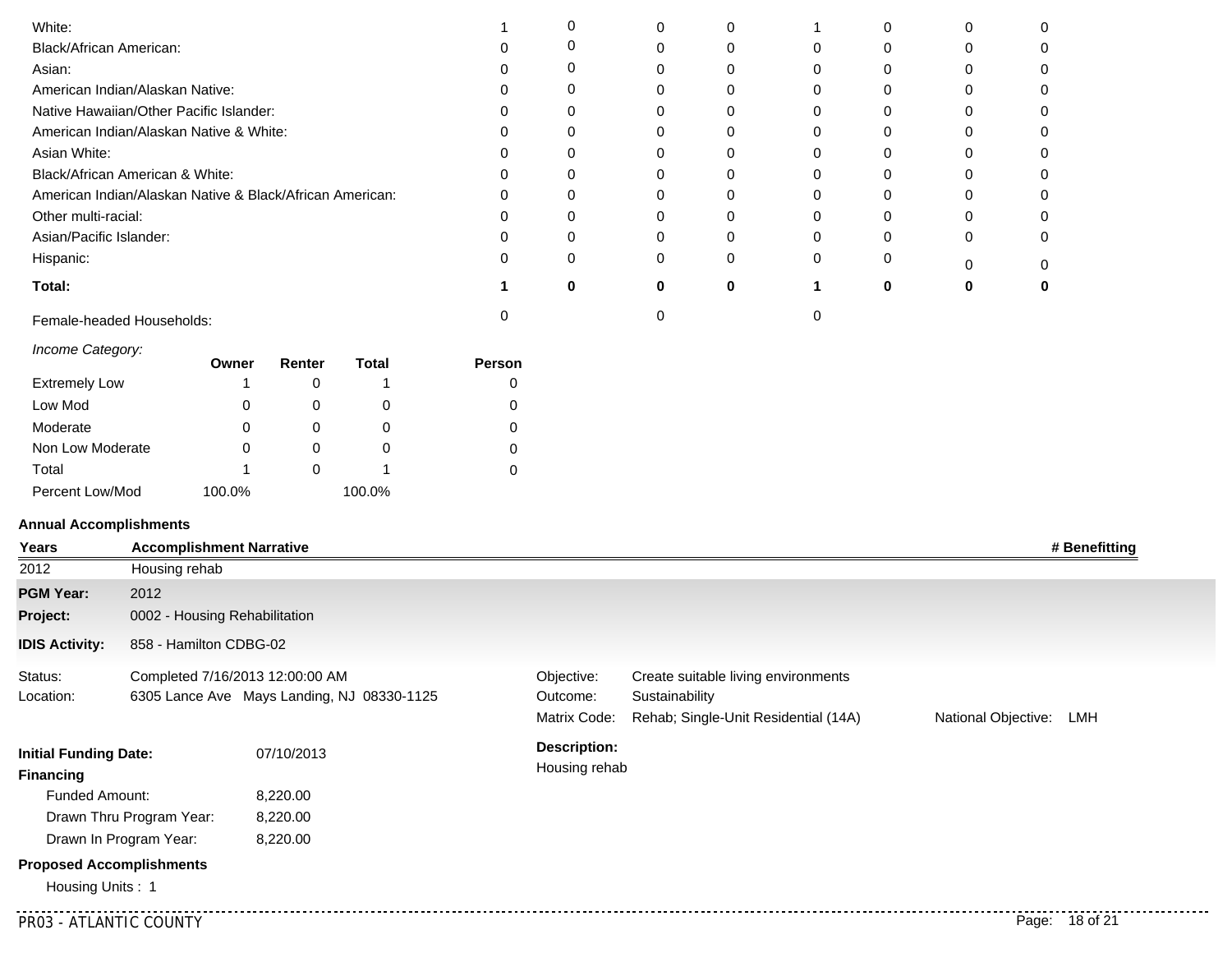| Number assisted:                                         | Renter<br>Owner |          |       |          | <b>Total</b> | Person   |       |          |
|----------------------------------------------------------|-----------------|----------|-------|----------|--------------|----------|-------|----------|
|                                                          | Total           | Hispanic | Total | Hispanic | Total        | Hispanic | Total | Hispanic |
| White:                                                   |                 |          |       |          |              |          | 0     |          |
| <b>Black/African American:</b>                           |                 |          |       |          |              | 0        | 0     |          |
| Asian:                                                   |                 |          |       |          |              | 0        | 0     |          |
| American Indian/Alaskan Native:                          |                 |          |       |          |              |          |       |          |
| Native Hawaiian/Other Pacific Islander:                  |                 |          |       |          |              |          |       |          |
| American Indian/Alaskan Native & White:                  |                 |          |       |          |              |          |       |          |
| Asian White:                                             |                 |          |       |          |              | 0        | 0     |          |
| Black/African American & White:                          |                 |          |       |          |              | $\Omega$ | 0     |          |
| American Indian/Alaskan Native & Black/African American: |                 |          |       |          |              | $\Omega$ | 0     |          |
| Other multi-racial:                                      |                 |          |       |          |              |          | ი     |          |
| Asian/Pacific Islander:                                  |                 |          |       |          |              |          | 0     |          |
| Hispanic:                                                |                 |          |       | 0        | 0            | 0        |       |          |
| Total:                                                   |                 |          |       |          |              | 0        | 0     | 0        |
| Female-headed Households:                                |                 |          |       |          |              |          |       |          |

*Income Category:*

|                      | Owner  | Renter | Total  | <b>Person</b> |
|----------------------|--------|--------|--------|---------------|
| <b>Extremely Low</b> | 0      |        |        |               |
| Low Mod              | 0      |        | O      |               |
| Moderate             |        |        |        |               |
| Non Low Moderate     | 0      |        |        |               |
| Total                |        |        |        |               |
| Percent Low/Mod      | 100.0% |        | 100.0% |               |

#### **Annual Accomplishments**

| Years                                     | <b>Accomplishment Narrative</b> |                                             |                                        |                                                                                               |                     | # Benefitting |
|-------------------------------------------|---------------------------------|---------------------------------------------|----------------------------------------|-----------------------------------------------------------------------------------------------|---------------------|---------------|
| 2012                                      | Housing Rehab                   |                                             |                                        |                                                                                               |                     |               |
| <b>PGM Year:</b>                          | 2011                            |                                             |                                        |                                                                                               |                     |               |
| Project:                                  | 0002 - Housing Rehabilitation   |                                             |                                        |                                                                                               |                     |               |
| <b>IDIS Activity:</b>                     | 860 - Hamilton-03               |                                             |                                        |                                                                                               |                     |               |
| Status:<br>Location:                      | Completed 8/28/2013 12:00:00 AM | 6162 W Robin Dr Mays Landing, NJ 08330-3418 | Objective:<br>Outcome:<br>Matrix Code: | Create suitable living environments<br>Sustainability<br>Rehab; Single-Unit Residential (14A) | National Objective: | LMH           |
| <b>Initial Funding Date:</b><br>Financing |                                 | 08/22/2013                                  | <b>Description:</b><br>Housing rehab   |                                                                                               |                     |               |
| <b>Funded Amount:</b>                     |                                 | 14,475.89                                   |                                        |                                                                                               |                     |               |
|                                           | Drawn Thru Program Year:        | 14,475.89                                   |                                        |                                                                                               |                     |               |

PR03 - ATLANTIC COUNTY Page: 19 of 21

. . . . . . . . . . .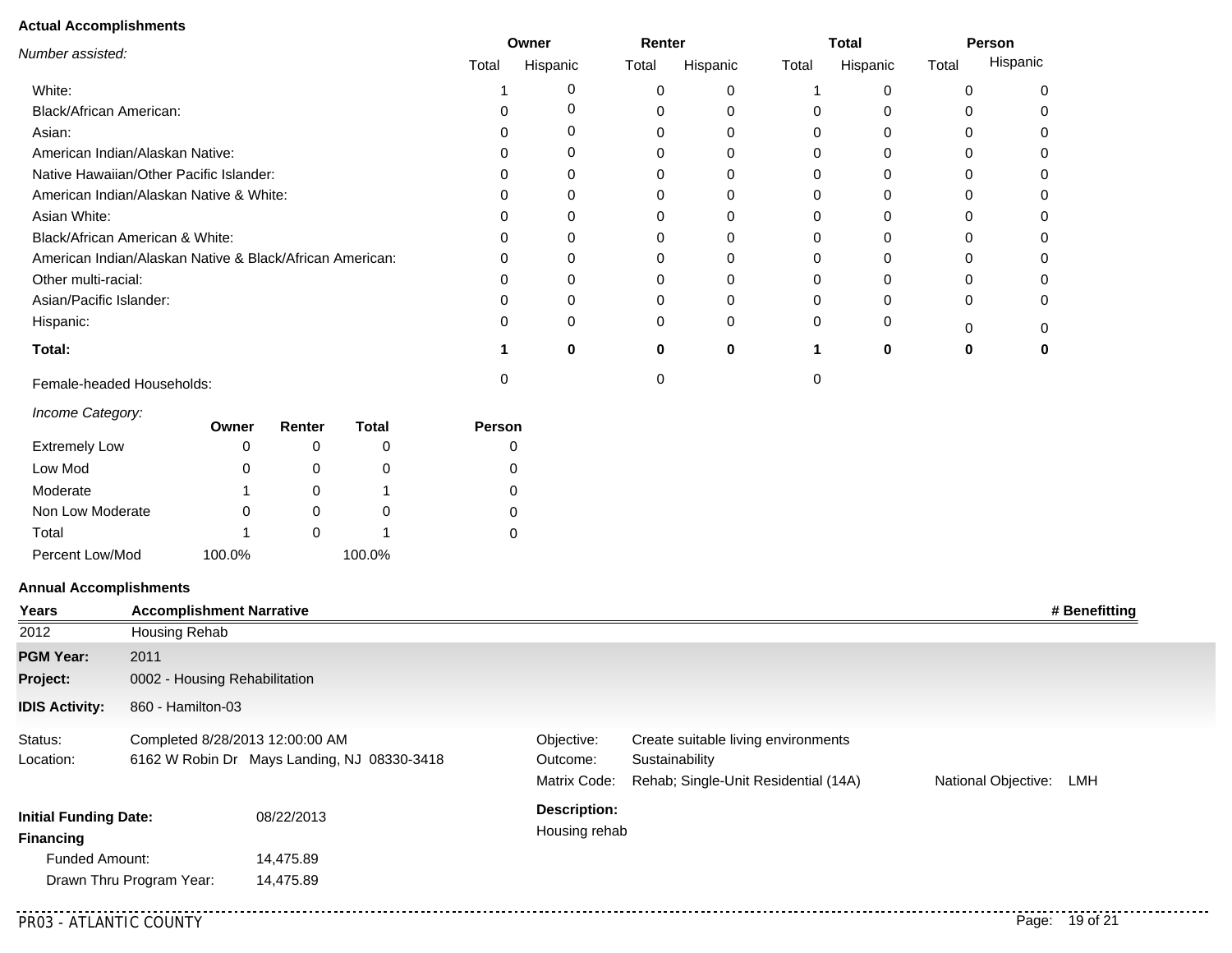Drawn In Program Year: 14,475.89

#### **Proposed Accomplishments**

#### Housing Units : 1

#### **Actual Accomplishments**

|                                                          |               |                                 |          |              |              | Owner    | Renter |          |              | <b>Total</b> |             | Person    |               |
|----------------------------------------------------------|---------------|---------------------------------|----------|--------------|--------------|----------|--------|----------|--------------|--------------|-------------|-----------|---------------|
| Number assisted:                                         |               |                                 |          |              | Total        | Hispanic | Total  | Hispanic | Total        | Hispanic     | Total       | Hispanic  |               |
| White:                                                   |               |                                 |          |              | -1           | 0        | 0      | 0        | -1           | 0            | 0           | 0         |               |
| Black/African American:                                  |               |                                 |          |              |              | 0        | 0      | 0        | 0            | 0            | 0           | 0         |               |
| Asian:                                                   |               |                                 |          |              |              | 0        | 0      | 0        | 0            | 0            | 0           | 0         |               |
| American Indian/Alaskan Native:                          |               |                                 |          |              | O            | 0        | 0      | 0        | 0            | 0            | $\Omega$    | 0         |               |
| Native Hawaiian/Other Pacific Islander:                  |               |                                 |          |              |              | 0        | 0      | 0        | 0            | 0            | 0           | 0         |               |
| American Indian/Alaskan Native & White:                  |               |                                 |          |              |              | 0        | 0      | 0        | 0            | 0            | 0           | 0         |               |
| Asian White:                                             |               |                                 |          |              |              | 0        | 0      | 0        | 0            | 0            | $\Omega$    | 0         |               |
| Black/African American & White:                          |               |                                 |          |              |              | 0        | 0      | 0        | 0            | 0            | 0           | $\Omega$  |               |
| American Indian/Alaskan Native & Black/African American: |               |                                 |          |              | U            | 0        | 0      | 0        | 0            | 0            | 0           | 0         |               |
| Other multi-racial:                                      |               |                                 |          |              | $\mathbf{I}$ | 0        | 0      | 0        | 0            | 0            | 0           | 0         |               |
| Asian/Pacific Islander:                                  |               |                                 |          |              | 0            | 0        | 0      | 0        | 0            | 0            | 0           | 0         |               |
| Hispanic:                                                |               |                                 |          |              | 0            | 0        | 0      | 0        | 0            | 0            | 0           | 0         |               |
| Total:                                                   |               |                                 |          |              | 1            | $\bf{0}$ | 0      | $\bf{0}$ | $\mathbf{1}$ | 0            | $\mathbf 0$ | $\pmb{0}$ |               |
| Female-headed Households:                                |               |                                 |          |              | 0            |          | 0      |          | 0            |              |             |           |               |
| Income Category:                                         |               | Owner                           | Renter   | <b>Total</b> | Person       |          |        |          |              |              |             |           |               |
| <b>Extremely Low</b>                                     |               | -1                              | 0        | 1            |              | 0        |        |          |              |              |             |           |               |
| Low Mod                                                  |               | 0                               | 0        | 0            |              | 0        |        |          |              |              |             |           |               |
| Moderate                                                 |               | 0                               | 0        | 0            |              | 0        |        |          |              |              |             |           |               |
| Non Low Moderate                                         |               | $\Omega$                        | $\Omega$ | 0            |              | 0        |        |          |              |              |             |           |               |
| Total                                                    |               |                                 | 0        | 1            |              | 0        |        |          |              |              |             |           |               |
| Percent Low/Mod                                          |               | 100.0%                          |          | 100.0%       |              |          |        |          |              |              |             |           |               |
| <b>Annual Accomplishments</b>                            |               |                                 |          |              |              |          |        |          |              |              |             |           |               |
| Years                                                    |               | <b>Accomplishment Narrative</b> |          |              |              |          |        |          |              |              |             |           | # Benefitting |
| 2012                                                     | Housing rehab |                                 |          |              |              |          |        |          |              |              |             |           |               |
| <b>PGM Year:</b>                                         | 2012          |                                 |          |              |              |          |        |          |              |              |             |           |               |
| Project:                                                 |               | 0002 - Housing Rehabilitation   |          |              |              |          |        |          |              |              |             |           |               |
| <b>IDIS Activity:</b>                                    |               | 865 - CDBG-Absecon-02           |          |              |              |          |        |          |              |              |             |           |               |

Matrix Code: Rehab; Single-Unit Residential (14A) **Sustainability** Objective: Create suitable living environments Outcome: Completed 10/23/2013 8:37:54 AM 114 Cherry Ct Absecon, NJ 08201-2015 National Objective: LMH Status: Location:

. . . .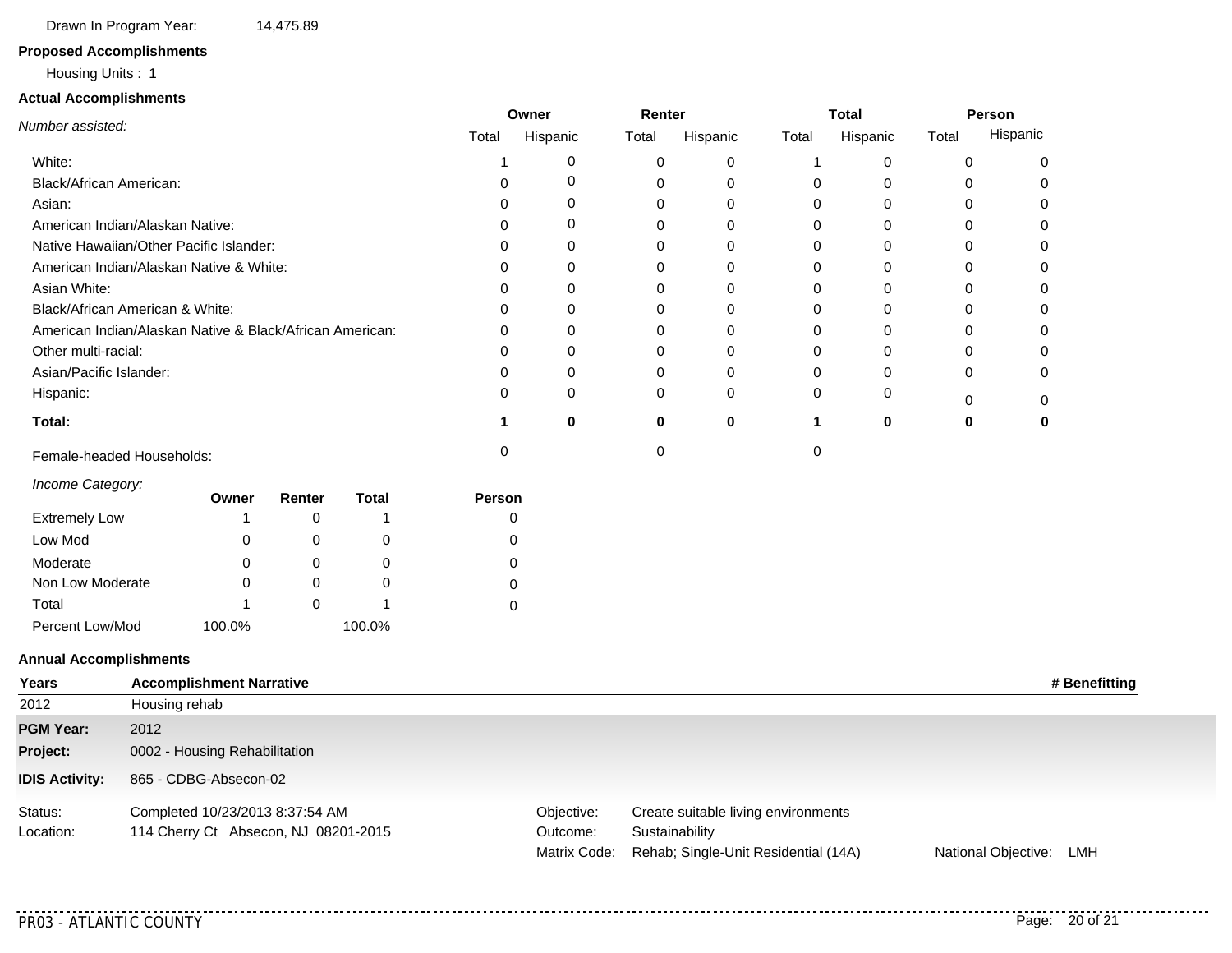| <b>Initial Funding Date:</b> | 10/01/2013 |
|------------------------------|------------|
| <b>Financing</b>             |            |
| Funded Amount:               | 19,138.00  |
| Drawn Thru Program Year:     | 19,138.00  |
| Drawn In Program Year:       | 19,138.00  |

#### **Proposed Accomplishments**

Housing Units : 1

#### **Actual Accomplishments**

|                                                          |       | Owner    | Renter |          |       | <b>Total</b> | Person |          |
|----------------------------------------------------------|-------|----------|--------|----------|-------|--------------|--------|----------|
| Number assisted:                                         | Total | Hispanic | Total  | Hispanic | Total | Hispanic     | Total  | Hispanic |
| White:                                                   |       |          | 0      |          |       |              |        |          |
| Black/African American:                                  |       |          | 0      |          |       |              |        |          |
| Asian:                                                   |       |          | 0      |          |       |              |        |          |
| American Indian/Alaskan Native:                          |       |          | 0      |          |       |              |        |          |
| Native Hawaiian/Other Pacific Islander:                  |       |          | 0      |          |       |              |        |          |
| American Indian/Alaskan Native & White:                  |       |          | 0      |          |       |              |        |          |
| Asian White:                                             |       |          | 0      |          |       | $\Omega$     |        |          |
| Black/African American & White:                          |       |          | 0      |          |       |              |        |          |
| American Indian/Alaskan Native & Black/African American: |       |          | 0      |          |       |              |        |          |
| Other multi-racial:                                      |       |          | 0      |          |       |              |        |          |
| Asian/Pacific Islander:                                  |       |          | 0      |          |       |              |        |          |
| Hispanic:                                                |       |          | 0      | ∩        |       |              |        |          |
| Total:                                                   |       | n        | O      | ŋ        |       | o            |        |          |
| Female-headed Households:                                |       |          |        |          |       |              |        |          |

*Income Category:*

|                      | Owner  | Renter | <b>Total</b> | Person |
|----------------------|--------|--------|--------------|--------|
| <b>Extremely Low</b> |        |        |              |        |
| Low Mod              | 0      |        | 0            | 0      |
| Moderate             | 0      |        | O            | 0      |
| Non Low Moderate     |        |        | O            | 0      |
| Total                |        |        |              |        |
| Percent Low/Mod      | 100.0% |        | 100.0%       |        |

#### **Annual Accomplishments**

| Years | <b>Accomplishment Narrative</b>                                    |                | # Benefitting |
|-------|--------------------------------------------------------------------|----------------|---------------|
| 2013  | Housing rehab, the home was completely rewired and brought to code |                |               |
|       | <b>Total Funded Amount:</b>                                        | \$2,734,845.12 |               |
|       | <b>Total Drawn Thru Program Year:</b>                              | \$2,700,179.68 |               |
|       | Total Drawn In Program Year:                                       | \$941,413.31   |               |

............

<u>. . . . . . . . . .</u>

**Description: HOusing Rehab**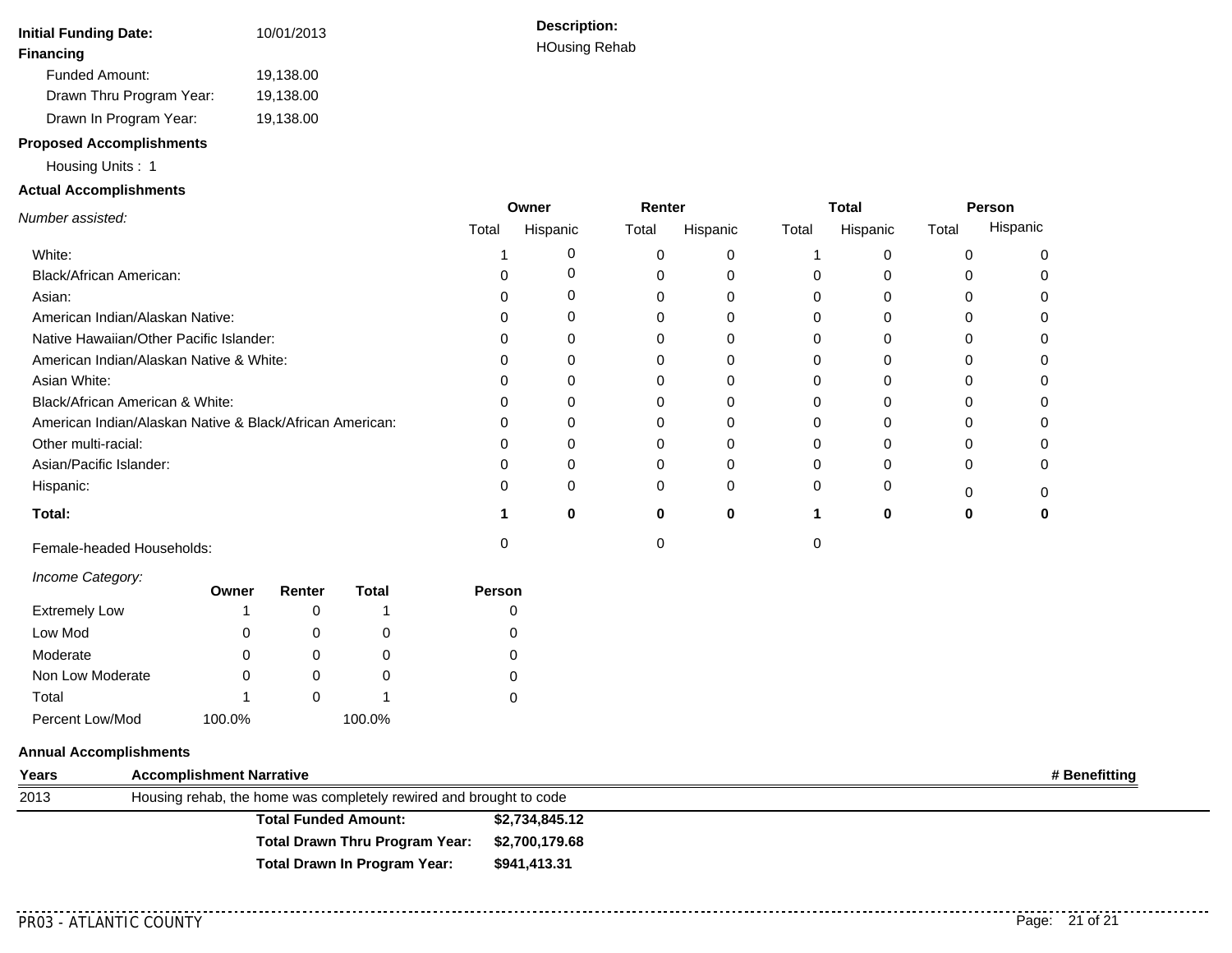## IDIS - PR83 Department of Housing and Urban Development DATE: DATE: 10-24-13 Office of Community Planning and Development **TIME:** 9:16 Integrated Disbursement and Information System **PAGE:** PAGE: 1 CDBG Performance Measures Report Program Year ATLANTIC COUNTY,NJ

Public Facilities and Infrastructure

|                                                         |        | Create Suitable Living |          |          | Provide Decent Housing |          | <b>Create Economic Opportunities</b> |        |                | Total  |
|---------------------------------------------------------|--------|------------------------|----------|----------|------------------------|----------|--------------------------------------|--------|----------------|--------|
|                                                         | Access | Afford                 | Sustain  | Access   | Afford                 | Sustain  | Access                               | Afford | Sustain        |        |
| Number of Persons Assisted                              |        |                        |          |          |                        |          |                                      |        |                |        |
| with new access to a facility                           |        |                        |          |          |                        |          |                                      |        |                |        |
|                                                         | 2,838  | 0                      |          |          | 0                      | $\Omega$ | 0                                    |        | 0              | 2,838  |
| with improved access to a facility                      |        |                        |          |          |                        |          |                                      |        |                |        |
|                                                         | 5,155  | 0                      | 6,422    |          | $\Omega$               | $\Omega$ | $\Omega$                             |        | $\overline{0}$ | 11,577 |
| with access to a facility that is no longer substandard |        |                        |          |          |                        |          |                                      |        |                |        |
|                                                         |        | $\left( \right)$       | 3,194    |          |                        |          |                                      |        |                | 3,194  |
| Totals :                                                | 7,993  | 0                      | 9,616    | <b>U</b> | $\left( \right)$       | 0        |                                      |        | $\Omega$       | 17,609 |
| Number of Households Assisted                           |        |                        |          |          |                        |          |                                      |        |                |        |
| with new access to a facility                           |        |                        |          |          |                        |          |                                      |        |                |        |
|                                                         |        | $\Omega$               | $\Omega$ | $\Omega$ | $\Omega$               | $\Omega$ | $\Omega$                             |        | O              |        |
| with improved access to a facility                      |        |                        |          |          |                        |          |                                      |        |                |        |
|                                                         |        |                        |          |          | O                      | $\Omega$ |                                      |        |                |        |
| with access to a facility that is no longer substandard |        |                        |          |          |                        |          |                                      |        |                |        |
|                                                         |        |                        |          |          |                        |          |                                      |        |                |        |
| Totals:                                                 |        |                        |          |          |                        |          |                                      |        |                |        |

#### Public Services

|                                                            |        | Create Suitable Living |         | <b>Provide Decent Housing</b> |        |         | Create Economic Opportunities |        |         | Total |
|------------------------------------------------------------|--------|------------------------|---------|-------------------------------|--------|---------|-------------------------------|--------|---------|-------|
|                                                            | Access | Afford                 | Sustain | Access                        | Afford | Sustain | Access                        | Afford | Sustain |       |
| Number of Persons Assisted                                 |        |                        |         |                               |        |         |                               |        |         |       |
| with new (or continuing) access to a service               |        |                        |         |                               |        |         |                               |        |         |       |
|                                                            | 67     |                        |         |                               |        |         |                               |        |         | 6,    |
| with improved (or continuing) access to a service          |        |                        |         |                               |        |         |                               |        |         |       |
|                                                            |        |                        |         |                               |        |         |                               |        |         |       |
| with new access to a service that is no longer substandard |        |                        |         |                               |        |         |                               |        |         |       |
|                                                            |        |                        |         |                               |        |         |                               |        |         |       |
| Totals:                                                    | 67     |                        |         |                               |        |         |                               |        |         | 6     |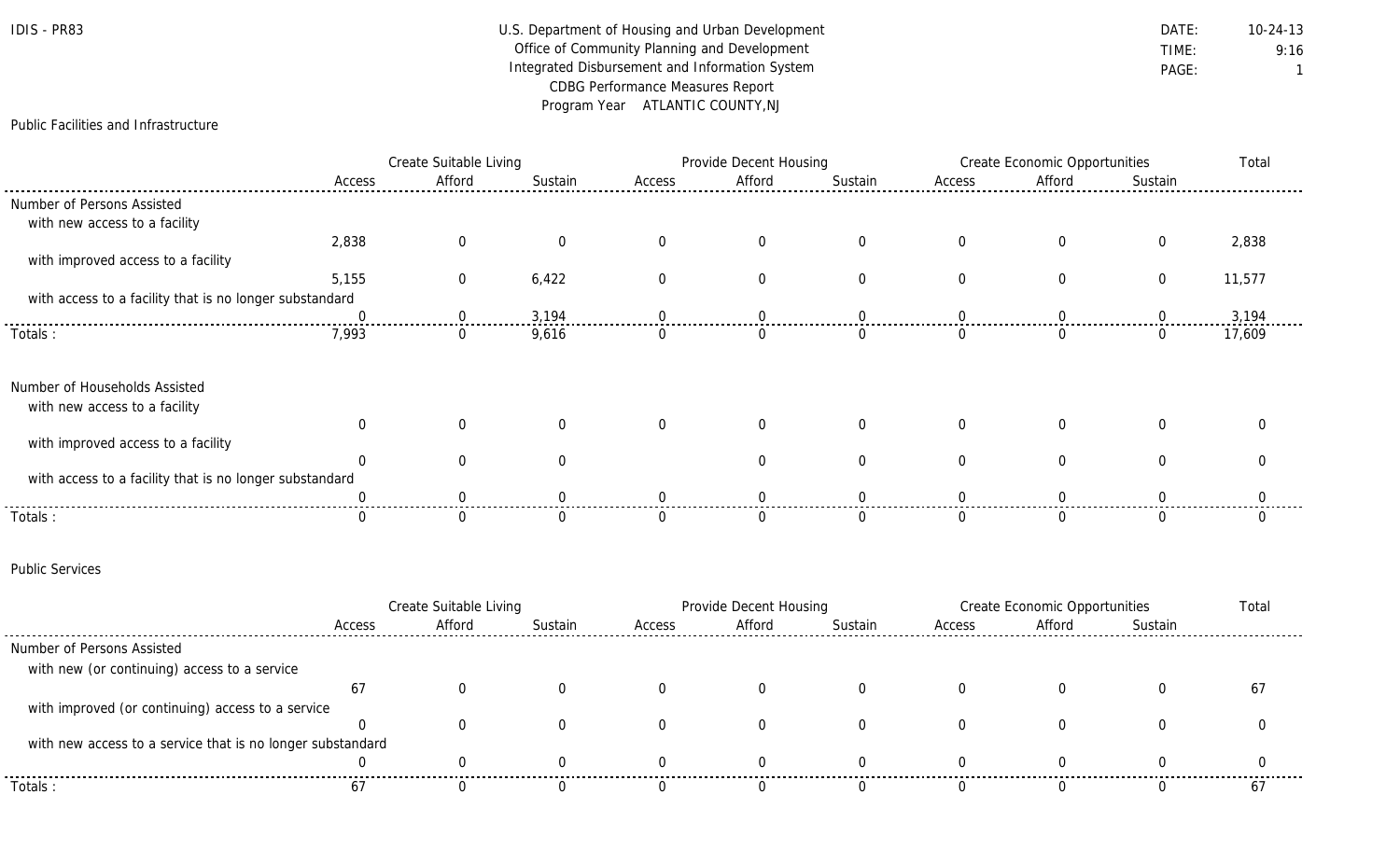| $IDIS -$ | <b>PR83</b> |
|----------|-------------|
|----------|-------------|

### U.S. Department of Housing and Urban Development **DATE:** 10-24-13 Office of Community Planning and Development **TIME:** 9:16 Integrated Disbursement and Information System **PAGE:** PAGE: 2 CDBG Performance Measures Report Program Year ATLANTIC COUNTY,NJ

#### Public Services (continued)

|                                                            |        | Create Suitable Living |         |        | Provide Decent Housing |         |        | Create Economic Opportunities |         |  |
|------------------------------------------------------------|--------|------------------------|---------|--------|------------------------|---------|--------|-------------------------------|---------|--|
|                                                            | Access | Afford                 | Sustain | Access | Afford                 | Sustain | Access | Afford                        | Sustain |  |
| Number of Households Assisted                              |        |                        |         |        |                        |         |        |                               |         |  |
| with new (or continuing) access to a service               |        |                        |         |        |                        |         |        |                               |         |  |
|                                                            |        |                        |         |        |                        |         |        |                               |         |  |
| with improved (or continuing) access to a service          |        |                        |         |        |                        |         |        |                               |         |  |
|                                                            |        |                        |         |        |                        |         |        |                               |         |  |
| with new access to a service that is no longer substandard |        |                        |         |        |                        |         |        |                               |         |  |
|                                                            |        |                        |         |        |                        |         |        |                               |         |  |
| Totals:                                                    |        |                        |         |        |                        |         |        |                               |         |  |

#### Economic Development

|                                                                                           |                | Create Suitable Living |          |                | Provide Decent Housing |             |              | <b>Create Economic Opportunities</b> |             | Total |
|-------------------------------------------------------------------------------------------|----------------|------------------------|----------|----------------|------------------------|-------------|--------------|--------------------------------------|-------------|-------|
|                                                                                           | Access         | Afford                 | Sustain  | Access         | Afford                 | Sustain     | Access       | Afford                               | Sustain     |       |
| Total Number of Businesses Assisted                                                       |                |                        |          |                |                        |             |              |                                      |             |       |
|                                                                                           | $\overline{0}$ | $\mathbf{0}$           | $\Omega$ | $\overline{0}$ | $\mathbf 0$            | $\mathbf 0$ | $\mathbf{0}$ | $\overline{0}$                       | 0           |       |
| Of Total                                                                                  |                |                        |          |                |                        |             |              |                                      |             |       |
| New businesses assisted                                                                   |                |                        |          |                |                        |             |              |                                      |             |       |
|                                                                                           | $\Omega$       | $\Omega$               | $\Omega$ | $\Omega$       | 0                      | $\mathbf 0$ | 0            | $\overline{0}$                       | 0           |       |
| Existing businesses assisted                                                              |                |                        |          |                |                        |             |              |                                      |             |       |
|                                                                                           | $\Omega$       |                        |          | $\Omega$       | $\Omega$               | $\Omega$    | $\Omega$     | $\Omega$                             | $\Omega$    |       |
| Number of business facades/buildings rehabilitated                                        |                |                        |          |                |                        |             |              |                                      |             |       |
|                                                                                           |                |                        |          | $\Omega$       | $\overline{0}$         | $\Omega$    | $\Omega$     | $\Omega$                             | $\mathbf 0$ |       |
| Assisted businesses that provide a good or service to service area/neighborhood/community |                |                        |          |                |                        |             |              |                                      |             |       |
|                                                                                           | $\Omega$       |                        | 0        | $\Omega$       | $\Omega$               | $\Omega$    | $\Omega$     | $\Omega$                             | $\mathbf 0$ |       |
| Total Number of Jobs Created                                                              |                |                        |          |                |                        |             |              |                                      |             |       |
|                                                                                           | $\Omega$       | $\Omega$               |          | $\Omega$       | $\Omega$               | $\Omega$    |              | $\Omega$                             | $\Omega$    |       |
| Types of Jobs Created                                                                     |                |                        |          |                |                        |             |              |                                      |             |       |
| <b>Officials and Managers</b>                                                             |                |                        |          |                |                        |             |              |                                      |             |       |
|                                                                                           |                |                        |          | $\Omega$       | $\Omega$               |             |              | $\Omega$                             | $\Omega$    |       |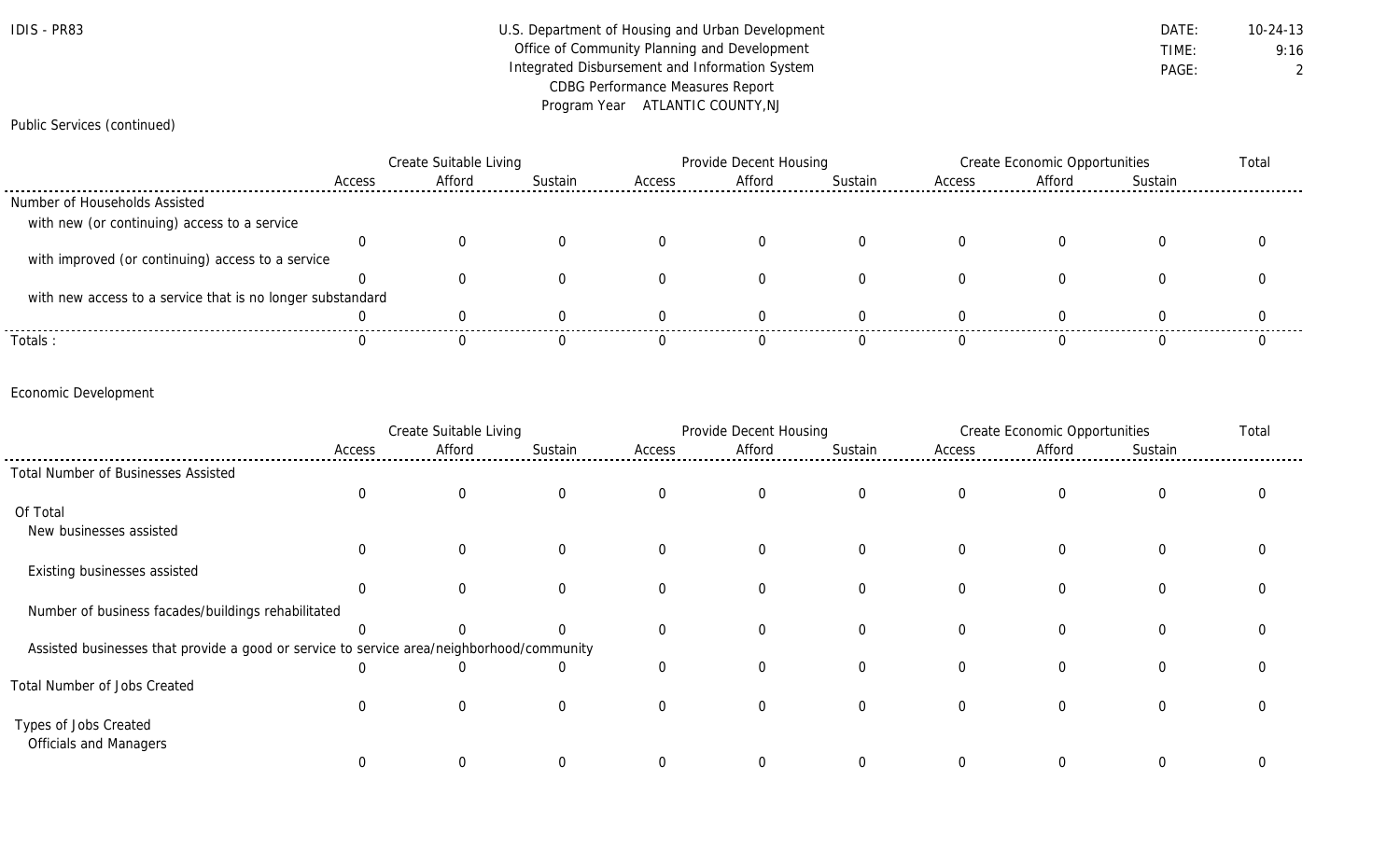### IDIS - PR83 Department of Housing and Urban Development DATE: DATE: 10-24-13 Office of Community Planning and Development **TIME:** 9:16 Integrated Disbursement and Information System **PAGE:** PAGE: 3 CDBG Performance Measures Report Program Year ATLANTIC COUNTY,NJ

#### Economic Development (continued)

|                                                                      |                | Create Suitable Living |                |                | Provide Decent Housing |                |                | Create Economic Opportunities |                  | Total       |
|----------------------------------------------------------------------|----------------|------------------------|----------------|----------------|------------------------|----------------|----------------|-------------------------------|------------------|-------------|
|                                                                      | Access         | Afford                 | Sustain        | Access         | Afford                 | Sustain        | Access         | Afford                        | Sustain          |             |
| Professional                                                         |                |                        |                |                |                        |                |                |                               |                  |             |
|                                                                      | $\overline{0}$ | $\mathbf 0$            | $\overline{0}$ | $\overline{0}$ | $\overline{0}$         | $\mathbf 0$    | $\overline{0}$ | $\overline{0}$                | $\boldsymbol{0}$ | $\mathbf 0$ |
| Technicians                                                          |                |                        |                |                |                        |                |                |                               |                  |             |
|                                                                      | $\Omega$       | $\Omega$               | $\Omega$       | $\Omega$       | $\overline{0}$         | $\overline{0}$ | $\overline{0}$ | $\mathbf 0$                   | $\overline{0}$   | $\Omega$    |
| Sales                                                                |                |                        |                |                |                        |                |                |                               |                  |             |
|                                                                      | 0              | $\overline{0}$         | 0              | $\Omega$       | $\overline{0}$         | $\mathbf 0$    | $\overline{0}$ | $\overline{0}$                | $\overline{0}$   |             |
| Office and Clerical                                                  |                |                        |                |                |                        |                |                |                               |                  |             |
|                                                                      | $\Omega$       | $\overline{0}$         | $\Omega$       | $\Omega$       | $\overline{0}$         | $\mathbf 0$    | $\overline{0}$ | $\mathbf 0$                   | $\overline{0}$   | $\Omega$    |
| Craft Workers (skilled)                                              | 0              | 0                      | 0              | $\Omega$       | 0                      | $\overline{0}$ | 0              | $\mathbf 0$                   | $\mathbf 0$      |             |
|                                                                      |                |                        |                |                |                        |                |                |                               |                  |             |
| Operatives (semi-skilled)                                            | $\mathbf 0$    | $\overline{0}$         | $\overline{0}$ | $\overline{0}$ | $\mathbf 0$            | $\overline{0}$ | $\overline{0}$ | $\mathbf 0$                   | $\mathbf 0$      |             |
| Laborers (unskilled)                                                 |                |                        |                |                |                        |                |                |                               |                  |             |
|                                                                      | $\Omega$       | $\Omega$               | $\Omega$       | $\Omega$       | $\overline{0}$         | $\mathbf 0$    | $\overline{0}$ | $\mathbf 0$                   | $\mathbf 0$      | ∩           |
| Service Workers                                                      |                |                        |                |                |                        |                |                |                               |                  |             |
|                                                                      | $\Omega$       | $\Omega$               | 0              | $\Omega$       | $\overline{0}$         | $\overline{0}$ | $\overline{0}$ | $\overline{0}$                | $\mathbf 0$      | O           |
| Of jobs created, number with employer sponsored health care benefits |                |                        |                |                |                        |                |                |                               |                  |             |
|                                                                      | $\Omega$       | $\Omega$               | $\Omega$       | $\Omega$       | $\overline{0}$         | $\overline{0}$ | $\overline{0}$ | $\mathbf 0$                   | $\overline{0}$   | $\Omega$    |
| Number unemployed prior to taking jobs                               |                |                        |                |                |                        |                |                |                               |                  |             |
|                                                                      | 0              | $\mathbf 0$            | 0              | $\Omega$       | $\mathbf 0$            | $\overline{0}$ | $\overline{0}$ | $\mathbf 0$                   | $\mathbf 0$      | O           |
| Total Number of Jobs Retained                                        |                |                        |                |                |                        |                |                |                               |                  |             |
|                                                                      | 0              | $\overline{0}$         | $\Omega$       | $\Omega$       | $\overline{0}$         | $\mathbf 0$    | $\overline{0}$ | $\mathbf 0$                   | $\overline{0}$   | $\Omega$    |
| Types of Jobs Retained                                               |                |                        |                |                |                        |                |                |                               |                  |             |
| Officials and Managers                                               |                |                        |                |                |                        |                |                |                               |                  |             |
|                                                                      | $\overline{0}$ | $\overline{0}$         | $\Omega$       | $\Omega$       | $\overline{0}$         | $\mathbf 0$    | $\overline{0}$ | $\mathbf 0$                   | $\overline{0}$   | $\Omega$    |
| Professional                                                         |                |                        |                |                |                        |                |                |                               |                  |             |
|                                                                      | 0              | $\mathbf 0$            | $\Omega$       | 0              | 0                      | $\mathbf 0$    | $\overline{0}$ | $\overline{0}$                | $\mathbf 0$      | 0           |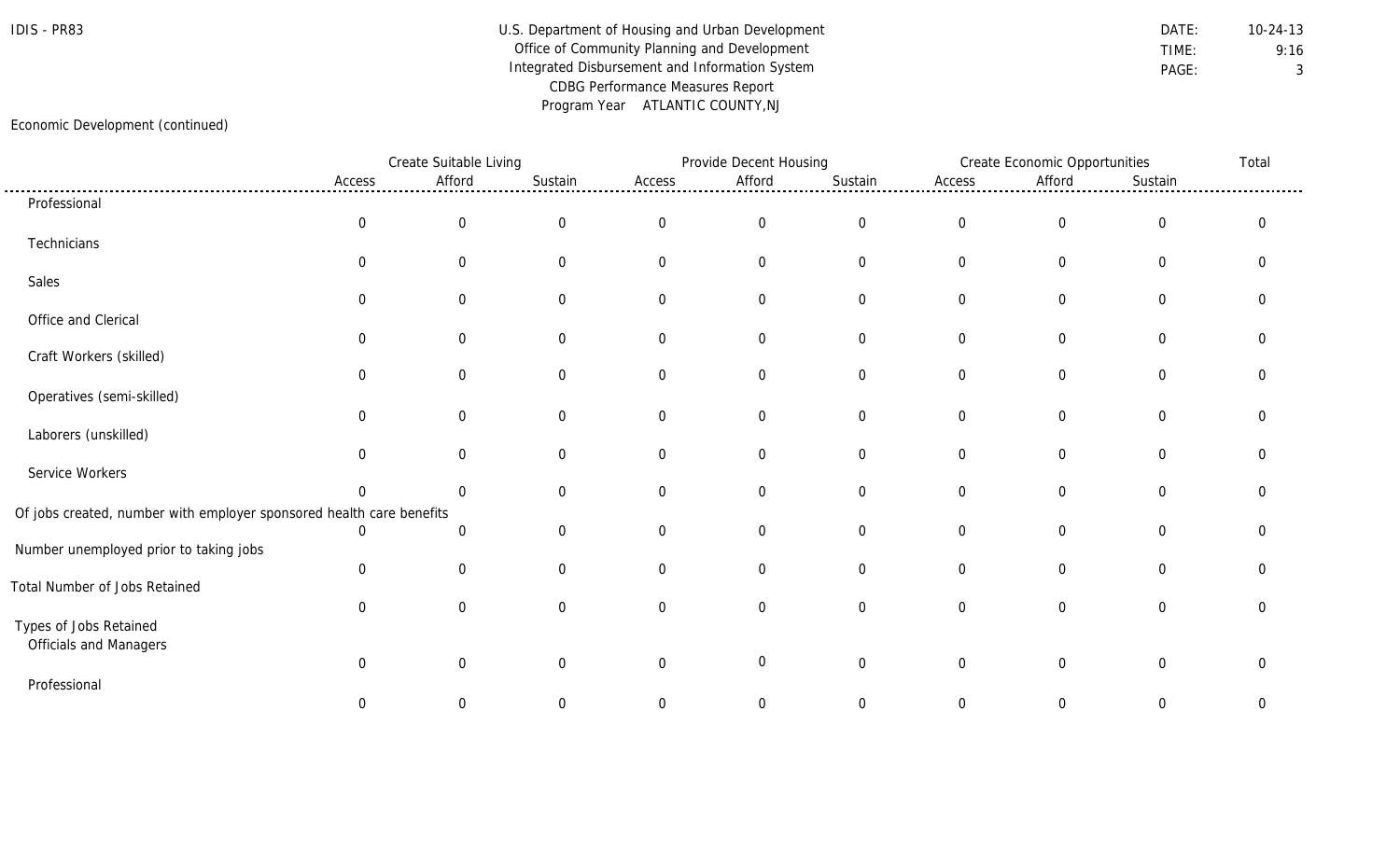### IDIS - PR83 Department of Housing and Urban Development DATE: DATE: 10-24-13 Office of Community Planning and Development **TIME:** 9:16 Integrated Disbursement and Information System **PAGE:** PAGE: 4 CDBG Performance Measures Report Program Year ATLANTIC COUNTY,NJ

#### Economic Development (continued)

|                                                                       |          | Create Suitable Living |          |             | Provide Decent Housing |             |          | <b>Create Economic Opportunities</b> |                |  |
|-----------------------------------------------------------------------|----------|------------------------|----------|-------------|------------------------|-------------|----------|--------------------------------------|----------------|--|
|                                                                       | Access   | Afford                 | Sustain  | Access      | Afford                 | Sustain     | Access   | Afford                               | Sustain        |  |
| Technicians                                                           |          |                        |          |             |                        |             |          |                                      |                |  |
|                                                                       |          | 0                      |          | $\Omega$    | $\overline{0}$         | $\Omega$    | $\Omega$ | 0                                    | $\overline{0}$ |  |
| Sales                                                                 |          |                        |          |             |                        |             |          |                                      |                |  |
|                                                                       |          | ∩                      |          | $\mathbf 0$ | $\Omega$               | $\Omega$    | $\Omega$ | $\Omega$                             | $\Omega$       |  |
| Office and Clerical                                                   |          |                        |          |             |                        |             |          |                                      |                |  |
|                                                                       |          |                        |          | $\mathbf 0$ | $\Omega$               | $\mathbf 0$ | $\Omega$ | $\mathbf{0}$                         | $\Omega$       |  |
| Craft Workers (skilled)                                               |          |                        |          |             |                        |             |          |                                      |                |  |
|                                                                       | $\Omega$ | ∩                      |          | $\Omega$    | $\Omega$               | $\Omega$    | $\Omega$ | $\Omega$                             | $\Omega$       |  |
| Operatives (semi-skilled)                                             |          |                        |          |             |                        |             |          |                                      |                |  |
|                                                                       |          | ∩                      |          | $\Omega$    | $\Omega$               | $\Omega$    | $\Omega$ | $\Omega$                             | $\Omega$       |  |
| Laborers (unskilled)                                                  |          |                        |          |             |                        |             |          |                                      |                |  |
|                                                                       |          | $\Omega$               | $\Omega$ | $\Omega$    | $\Omega$               | $\Omega$    | $\Omega$ | 0                                    | $\Omega$       |  |
| Service Workers                                                       |          |                        |          |             |                        |             |          |                                      |                |  |
|                                                                       |          |                        |          | $\Omega$    | $\Omega$               | $\Omega$    | $\Omega$ | 0                                    | 0              |  |
| Of jobs retained, number with employer sponsored health care benefits |          |                        |          |             |                        |             |          |                                      |                |  |
|                                                                       |          |                        |          |             |                        |             |          |                                      |                |  |
| Acres of Brownfields Remediated                                       |          |                        |          |             |                        |             |          |                                      |                |  |
|                                                                       |          | $\left($               |          | $\Omega$    |                        |             |          |                                      | 0              |  |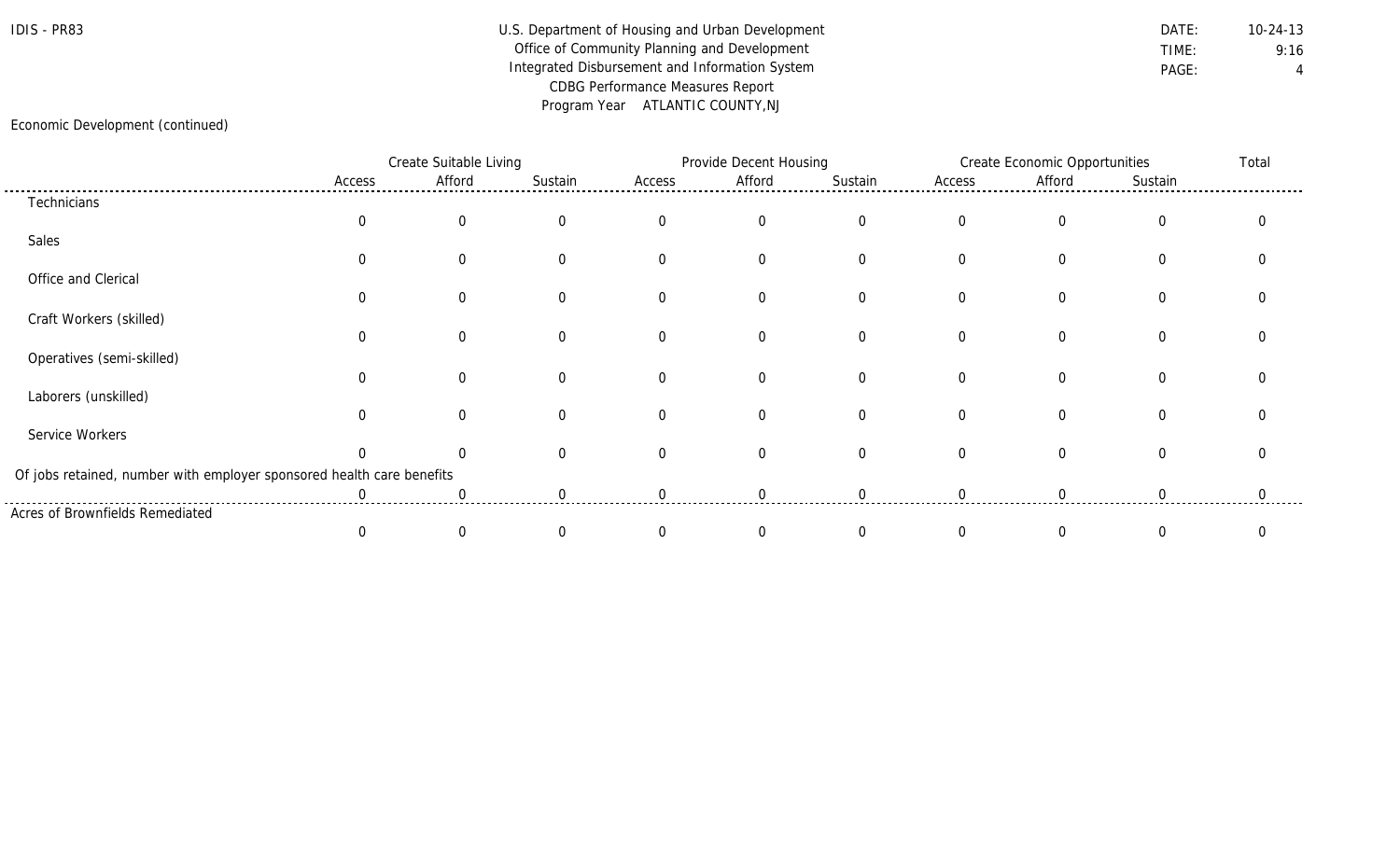| IDIS | PR83 |
|------|------|
|------|------|

| IDIS - PR83 | U.S. Department of Housing and Urban Development | DATE: | $10 - 24 - 13$ |
|-------------|--------------------------------------------------|-------|----------------|
|             | Office of Community Planning and Development     | TIME: | 9:18           |
|             | Integrated Disbursement and Information System   | PAGE: |                |
|             | <b>CDBG Performance Measures Report</b>          |       |                |
|             | Program Year ATLANTIC COUNTY, NJ                 |       |                |

#### Rehabilitation of Rental Housing

|                                                                        |                | Create Suitable Living |                  |                | Provide Decent Housing |                |                  | <b>Create Economic Opportunities</b> |                  | Total        |
|------------------------------------------------------------------------|----------------|------------------------|------------------|----------------|------------------------|----------------|------------------|--------------------------------------|------------------|--------------|
|                                                                        | Access         | Afford                 | Sustain          | Access         | Afford                 | Sustain        | Access           | Afford                               | Sustain          |              |
| Total LMH* units                                                       |                |                        |                  |                |                        |                |                  |                                      |                  |              |
|                                                                        | $\mathbf 0$    | $\mathbf 0$            | $\boldsymbol{0}$ | $\overline{0}$ | $\mathbf 0$            | $\mathbf 0$    | $\boldsymbol{0}$ | $\overline{0}$                       | $\mathbf 0$      | $\mathbf{0}$ |
| Total SB*, URG units                                                   |                |                        |                  |                |                        |                |                  |                                      |                  |              |
|                                                                        | $\Omega$       | $\overline{0}$         | $\mathbf 0$      | $\overline{0}$ | $\overline{0}$         | $\overline{0}$ | $\mathbf 0$      | $\overline{0}$                       | $\overline{0}$   | $\Omega$     |
| Of Total, Number of Units                                              |                |                        |                  |                |                        |                |                  |                                      |                  |              |
| Made 504 accessible                                                    |                |                        |                  |                |                        |                |                  |                                      |                  |              |
|                                                                        | $\overline{0}$ | $\overline{0}$         | $\mathbf 0$      | $\overline{0}$ | $\overline{0}$         | $\mathbf 0$    | $\mathbf 0$      | $\overline{0}$                       | $\overline{0}$   | 0            |
| Brought from substandard to standard condition                         |                |                        |                  |                |                        |                |                  |                                      |                  |              |
|                                                                        | $\Omega$       | 0                      | $\mathbf 0$      | $\overline{0}$ | $\overline{0}$         | $\overline{0}$ | $\mathbf 0$      | $\overline{0}$                       | $\overline{0}$   | $\Omega$     |
| Created through conversion of non-residential to residential buildings |                |                        |                  |                |                        |                |                  |                                      |                  |              |
|                                                                        |                | 0                      | $\mathbf 0$      | $\overline{0}$ | $\mathbf 0$            | $\mathbf 0$    | $\mathbf 0$      | 0                                    | $\boldsymbol{0}$ | $\Omega$     |
| Qualified as Energy Star                                               | $\Omega$       | $\overline{0}$         | $\mathbf 0$      | $\overline{0}$ | $\overline{0}$         | $\overline{0}$ | $\mathbf 0$      | $\overline{0}$                       | $\mathbf 0$      | $\Omega$     |
| Brought to lead safety compliance                                      |                |                        |                  |                |                        |                |                  |                                      |                  |              |
|                                                                        | $\Omega$       | $\Omega$               | $\mathbf 0$      | $\Omega$       | $\overline{0}$         | 0              | $\mathbf 0$      | $\Omega$                             | $\Omega$         | 0            |
| Affordable                                                             |                |                        |                  |                |                        |                |                  |                                      |                  |              |
|                                                                        | $\Omega$       | $\overline{0}$         | $\mathbf 0$      | $\Omega$       | $\overline{0}$         | $\overline{0}$ | $\overline{0}$   | $\Omega$                             | $\Omega$         | $\Omega$     |
| Of Affordable Units                                                    |                |                        |                  |                |                        |                |                  |                                      |                  |              |
| Number subsidized by another federal, state, local program             |                |                        |                  |                |                        |                |                  |                                      |                  |              |
|                                                                        |                | $\mathbf 0$            | $\mathbf 0$      | $\mathbf 0$    | $\overline{0}$         | $\mathbf 0$    | $\mathbf 0$      | $\overline{0}$                       | $\overline{0}$   | $\Omega$     |
| Number occupied by elderly                                             |                |                        |                  |                |                        |                |                  |                                      |                  |              |
|                                                                        | $\Omega$       | $\mathbf 0$            | $\mathbf 0$      | $\overline{0}$ | $\overline{0}$         | $\mathbf 0$    | $\overline{0}$   | $\overline{0}$                       | $\Omega$         | $\Omega$     |
| Number of years of affordability                                       |                |                        |                  |                |                        |                |                  |                                      |                  |              |
|                                                                        |                | $\overline{0}$         | $\mathbf 0$      | $\overline{0}$ | $\overline{0}$         | $\overline{0}$ | $\mathbf 0$      | 0                                    | $\mathbf 0$      | $\Omega$     |
| Average number of years of affordability per unit                      |                |                        |                  |                |                        |                |                  |                                      |                  |              |
|                                                                        | $\Omega$       | $\Omega$               | $\Omega$         | $\Omega$       | $\Omega$               | $\Omega$       | $\overline{0}$   | $\Omega$                             | $\Omega$         | U            |
| Number designated for persons with HIV/AIDS                            |                |                        |                  |                |                        |                |                  |                                      |                  |              |
|                                                                        | $\Omega$       | $\Omega$               | $\Omega$         | 0              | $\Omega$               | 0              | $\Omega$         | 0                                    | $\Omega$         | $\Omega$     |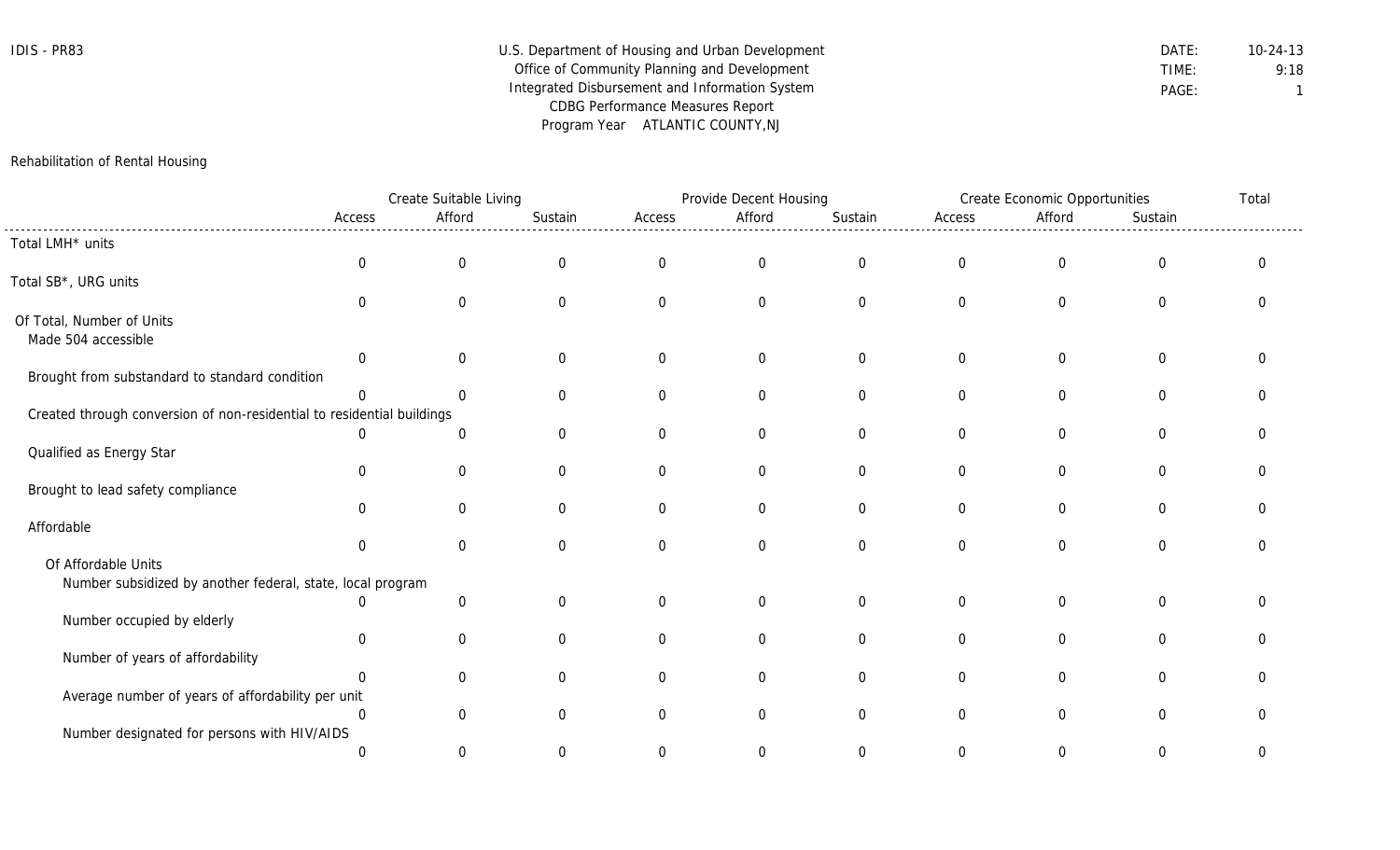| <b>IDIS - PR83</b> | U.S. Department of Housing and Urban Development | DATE: | $10 - 24 - 13$ |
|--------------------|--------------------------------------------------|-------|----------------|
|                    | Office of Community Planning and Development     | TIME: | 9:18           |
|                    | Integrated Disbursement and Information System   | PAGE: |                |
|                    | CDBG Performance Measures Report                 |       |                |
|                    | Program Year ATLANTIC COUNTY, NJ                 |       |                |

Rehabilitation of Rental Housing (continued)

|                                                                     | Create Suitable Living |        |         | Provide Decent Housing |        |         | Create Economic Opportunities |        |         | Total |
|---------------------------------------------------------------------|------------------------|--------|---------|------------------------|--------|---------|-------------------------------|--------|---------|-------|
|                                                                     | Access                 | Afford | Sustain | Access                 | Afford | Sustain | Access                        | Afford | Sustain |       |
| Of those, number for the chronically homeless                       |                        |        |         |                        |        |         |                               |        |         |       |
|                                                                     |                        |        |         |                        |        |         |                               |        |         |       |
| Number of permanent housing units for homeless persons and families |                        |        |         |                        |        |         |                               |        |         |       |
|                                                                     |                        |        |         |                        |        |         |                               |        |         |       |
| Of those, number for the chronically homeless                       |                        |        |         |                        |        |         |                               |        |         |       |
|                                                                     |                        |        |         |                        |        |         |                               |        |         |       |

## Construction of Rental Housing

|                                                   | Create Suitable Living |              |                | Provide Decent Housing |                |                | <b>Create Economic Opportunities</b> |                |                |   |
|---------------------------------------------------|------------------------|--------------|----------------|------------------------|----------------|----------------|--------------------------------------|----------------|----------------|---|
|                                                   | Access                 | Afford       | Sustain        | Access                 | Afford         | Sustain        | Access                               | Afford         | Sustain        |   |
| Total LMH <sup>*</sup> units                      |                        |              |                |                        |                |                |                                      |                |                |   |
|                                                   | $\mathbf 0$            | $\mathbf 0$  | $\overline{0}$ | $\mathbf 0$            | $\overline{0}$ | $\overline{0}$ | $\overline{0}$                       | $\overline{0}$ | $\overline{0}$ |   |
| Total SB*, URG units                              |                        |              |                |                        |                |                |                                      |                |                |   |
|                                                   | 0                      | $\mathbf 0$  | $\mathbf 0$    | $\overline{0}$         | $\overline{0}$ | $\overline{0}$ | $\overline{0}$                       | $\overline{0}$ | 0              |   |
| Of Total, Number of                               |                        |              |                |                        |                |                |                                      |                |                |   |
| 504 accessible units                              |                        |              |                |                        |                |                |                                      |                |                |   |
|                                                   | $\mathbf 0$            | $\mathbf 0$  | $\overline{0}$ | $\overline{0}$         | $\overline{0}$ | $\Omega$       | $\Omega$                             | $\overline{0}$ | $\overline{0}$ | ∩ |
| Units qualified as Energy Star                    |                        |              |                |                        |                |                |                                      |                |                |   |
|                                                   | 0                      | $\mathbf{0}$ | $\Omega$       | 0                      | $\overline{0}$ | 0              | $\overline{0}$                       | 0              | $\overline{0}$ |   |
| Affordable units                                  |                        |              |                |                        |                |                |                                      |                |                |   |
|                                                   | $\mathbf 0$            | $\mathbf{0}$ | $\Omega$       | 0                      | $\overline{0}$ | $\Omega$       | $\Omega$                             | 0              | $\overline{0}$ |   |
| Of Affordable Units                               |                        |              |                |                        |                |                |                                      |                |                |   |
| Number occupied by elderly                        | $\mathbf 0$            | $\Omega$     | $\Omega$       | $\overline{0}$         | $\overline{0}$ | $\overline{0}$ | $\overline{0}$                       | $\overline{0}$ | $\overline{0}$ |   |
| Years of affordability                            |                        |              |                |                        |                |                |                                      |                |                |   |
|                                                   | $\mathbf 0$            | $\mathbf{0}$ | $\Omega$       | $\overline{0}$         | $\overline{0}$ | 0              | $\Omega$                             | 0              | $\overline{0}$ |   |
| Average number of years of affordability per unit |                        |              |                |                        |                |                |                                      |                |                |   |
|                                                   | 0                      | $\mathbf 0$  | $\Omega$       | 0                      | $\Omega$       | 0              | $\Omega$                             | 0              | $\Omega$       | 0 |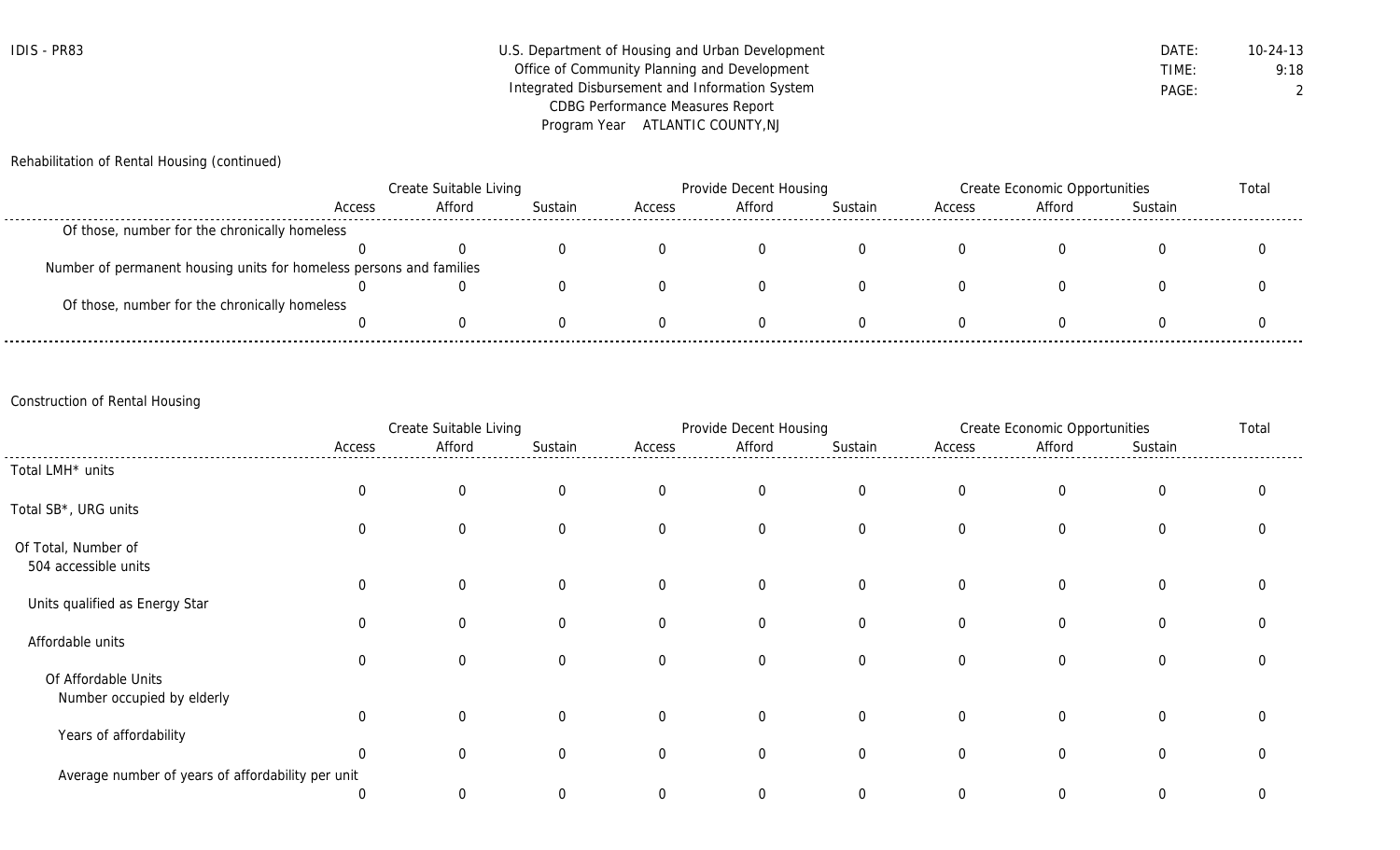| IDIS - PR83 | U.S. Department of Housing and Urban Development | DATE: | 10-24-13 |
|-------------|--------------------------------------------------|-------|----------|
|             | Office of Community Planning and Development     | TIME: | 9:18     |
|             | Integrated Disbursement and Information System   | PAGE: |          |
|             | <b>CDBG Performance Measures Report</b>          |       |          |
|             | Program Year ATLANTIC COUNTY, NJ                 |       |          |

## Construction of Rental Housing (continued)

|                                                                                                    | Create Suitable Living |        |         | Provide Decent Housing |        |         | Create Economic Opportunities |        |         | Total |
|----------------------------------------------------------------------------------------------------|------------------------|--------|---------|------------------------|--------|---------|-------------------------------|--------|---------|-------|
|                                                                                                    | Access                 | Afford | Sustain | Access                 | Afford | Sustain | Access                        | Afford | Sustain |       |
| Number subsidized with project based rental assistance by another federal, state, or local program |                        |        |         |                        |        |         |                               |        |         |       |
|                                                                                                    |                        |        |         |                        |        |         |                               |        |         |       |
| Number designated for persons with HIV/AIDS                                                        |                        |        |         |                        |        |         |                               |        |         |       |
|                                                                                                    |                        |        |         |                        |        |         |                               |        |         |       |
| Of those, the number for the chronically homeless                                                  |                        |        |         |                        |        |         |                               |        |         |       |
|                                                                                                    |                        |        |         |                        |        |         |                               |        |         |       |
| Number of permanent housing units for homeless persons and families                                |                        |        |         |                        |        |         |                               |        |         |       |
|                                                                                                    |                        |        |         |                        |        |         |                               |        |         |       |
| Of those, the number for the chronically homeless                                                  |                        |        |         |                        |        |         |                               |        |         |       |
|                                                                                                    |                        |        |         |                        |        |         |                               |        |         |       |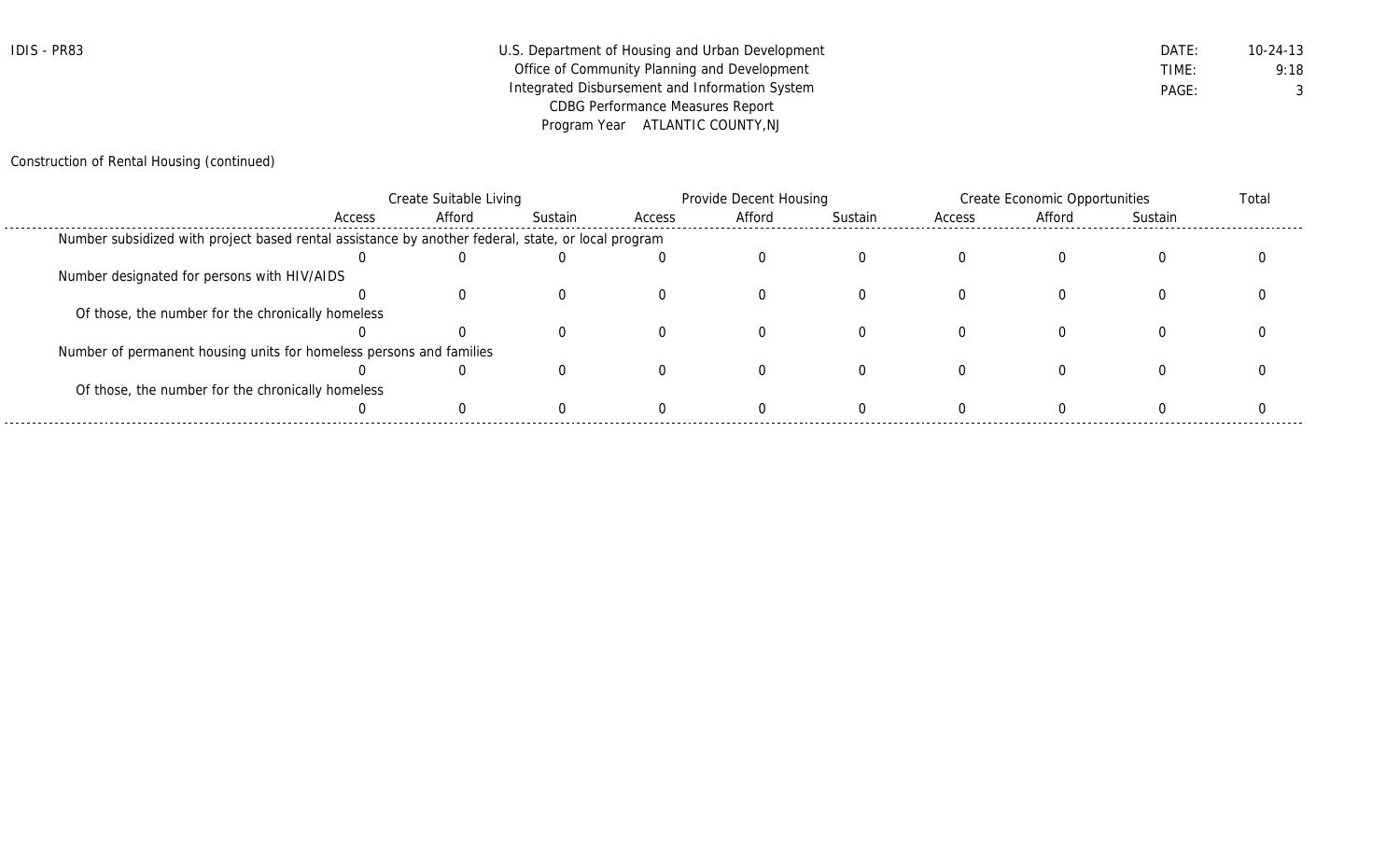## HOME REPORT FORMS

- A. PR27 Status of HOME Grants
- B. PR 33 HOME Match Liability Report
- C. HOME Match Report<br>D. HOME Housing Perfo
- HOME Housing Performance Report (PR85)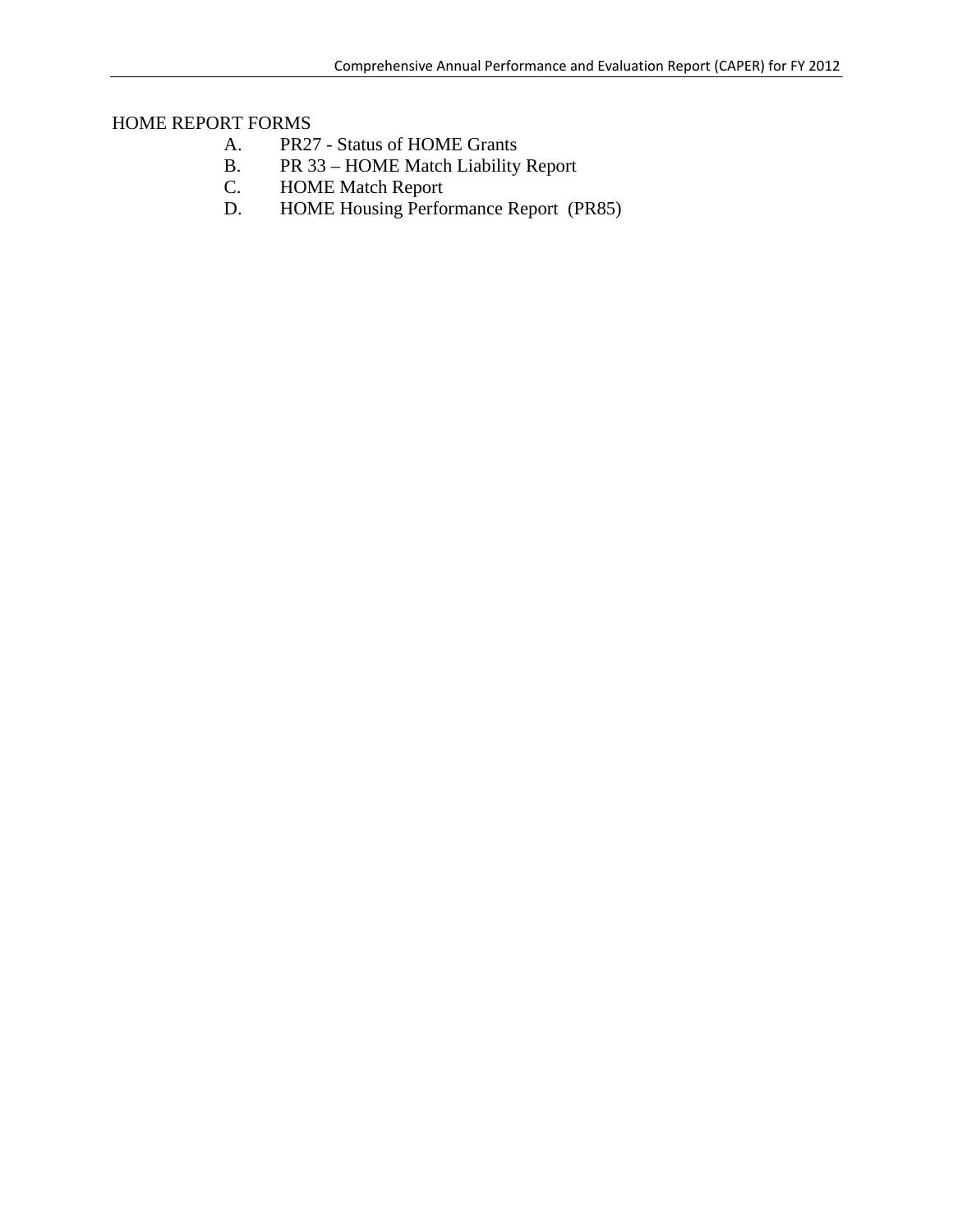A. PR27 - Status of HOME Grants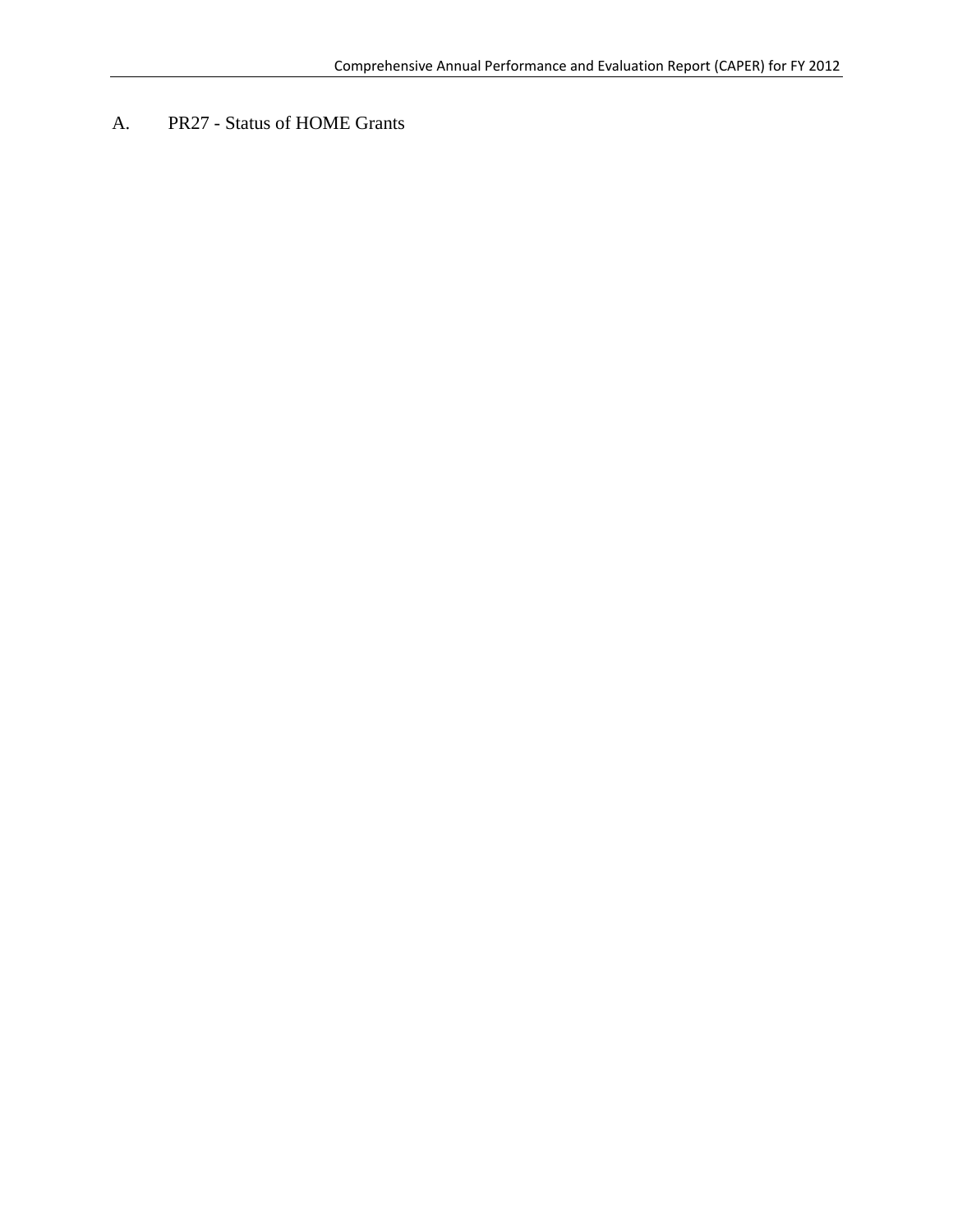

#### U.S. Department of Housing and Urban Development **ATLANTIC COUNTY CONSORTIUM** Office of Community Planning and Development Integrated Disbursement and Information System DATE: TIME: PAGE: 1 9:12 10-24-13 **Status of HOME Grants**

#### **Commitments from Authorized Funds**

| (A)<br><b>Fiscal</b><br>Year | (B) Total Authorization | (C) Admin/OP<br><b>Reservation</b> | (E) CR/CC Funds-<br><b>Amount Reserved to</b><br><b>CHDOS</b> | (F) %<br><b>CHDO</b><br><b>Rsvd</b> | (G) SU Funds-<br><b>Reservations to Other</b><br><b>Entities</b> | (H) EN Funds-PJ<br><b>Committed to</b><br><b>Activities</b> | (I) Total Authorized<br><b>Commitments</b> | $(K)$ % of<br><b>Auth Cmtd</b> |
|------------------------------|-------------------------|------------------------------------|---------------------------------------------------------------|-------------------------------------|------------------------------------------------------------------|-------------------------------------------------------------|--------------------------------------------|--------------------------------|
| 1997                         | \$488,000.00            | \$48,800.00                        | \$73,200.00                                                   | 15.0%                               | \$0.00                                                           | \$366,000.00                                                | \$488,000.00                               | 100.0%                         |
| 1998                         | \$516,000.00            | \$51,600.00                        | \$77,400.00                                                   | 15.0%                               | \$0.00                                                           | \$387,000.00                                                | \$516,000.00                               | 100.0%                         |
|                              |                         |                                    |                                                               |                                     |                                                                  |                                                             |                                            |                                |
| 1999                         | \$555,000.00            | \$55,500.00                        | \$83,250.00                                                   | 15.0%                               | \$0.00                                                           | \$416,250.00                                                | \$555,000.00                               | 100.0%                         |
| 2000                         | \$556,000.00            | \$55,600.00                        | \$83,400.00                                                   | 15.0%                               | \$0.00                                                           | \$417,000.00                                                | \$556,000.00                               | 100.0%                         |
| 2001                         | \$618,000.00            | \$65,806.10                        | \$92,700.00                                                   | 15.0%                               | \$0.00                                                           | \$459,493.90                                                | \$618,000.00                               | 100.0%                         |
| 2002                         | \$617,000.00            | \$66,908.40                        | \$92,550.00                                                   | 15.0%                               | \$0.00                                                           | \$457,541.60                                                | \$617,000.00                               | 100.0%                         |
| 2003                         | \$799,966.00            | \$84,953.00                        | \$119,994.90                                                  | 15.0%                               | \$0.00                                                           | \$595,018.10                                                | \$799,966.00                               | 100.0%                         |
| 2004                         | \$879,410.00            | \$92,169.47                        | \$119,280.90                                                  | 13.5%                               | \$0.00                                                           | \$667,959.63                                                | \$879,410.00                               | 100.0%                         |
| 2005                         | \$795,854.00            | \$95,660.00                        | \$115,479.60                                                  | 14.5%                               | \$0.00                                                           | \$584,714.40                                                | \$795,854.00                               | 100.0%                         |
| 2006                         | \$673,087.00            | \$98,896.55                        | \$44,863.35                                                   | 6.6%                                | \$0.00                                                           | \$529,327.10                                                | \$673,087.00                               | 100.0%                         |
| 2007                         | \$731,074.00            | \$89,922.60                        | \$107,715.75                                                  | 14.7%                               | \$0.00                                                           | \$533,435.65                                                | \$731,074.00                               | 100.0%                         |
| 2008                         | \$700,196.00            | \$71,740.60                        | \$104,243.40                                                  | 14.8%                               | \$0.00                                                           | \$524,212.00                                                | \$700,196.00                               | 100.0%                         |
| 2009                         | \$773,958.00            | \$82,500.80                        | \$116,093.70                                                  | 15.0%                               | \$0.00                                                           | \$575,363.50                                                | \$773,958.00                               | 100.0%                         |
| 2010                         | \$766,606.00            | \$86,893.00                        | \$114,990.90                                                  | 15.0%                               | \$0.00                                                           | \$564,722.10                                                | \$766,606.00                               | 100.0%                         |
| 2011                         | \$678,142.00            | \$72,642.10                        | \$101,721.30                                                  | 15.0%                               | \$0.00                                                           | \$503,778.60                                                | \$678,142.00                               | 100.0%                         |
| 2012                         | \$428,254.00            | \$42,825.40                        | \$0.00                                                        | 0.0%                                | \$0.00                                                           | \$179,948.29                                                | \$222,773.69                               | 52.0%                          |
| 2013                         | \$431,531.00            | \$43,153.10                        | \$0.00                                                        | 0.0%                                | \$0.00                                                           | \$0.00                                                      | \$43,153.10                                | 9.9%                           |
| Total                        | \$11,008,078.00         | \$1,205,571.12                     | \$1,446,883.80                                                | 13.1%                               | \$0.00                                                           | \$7,761,764.87                                              | \$10,414,219.79                            | 94.6%                          |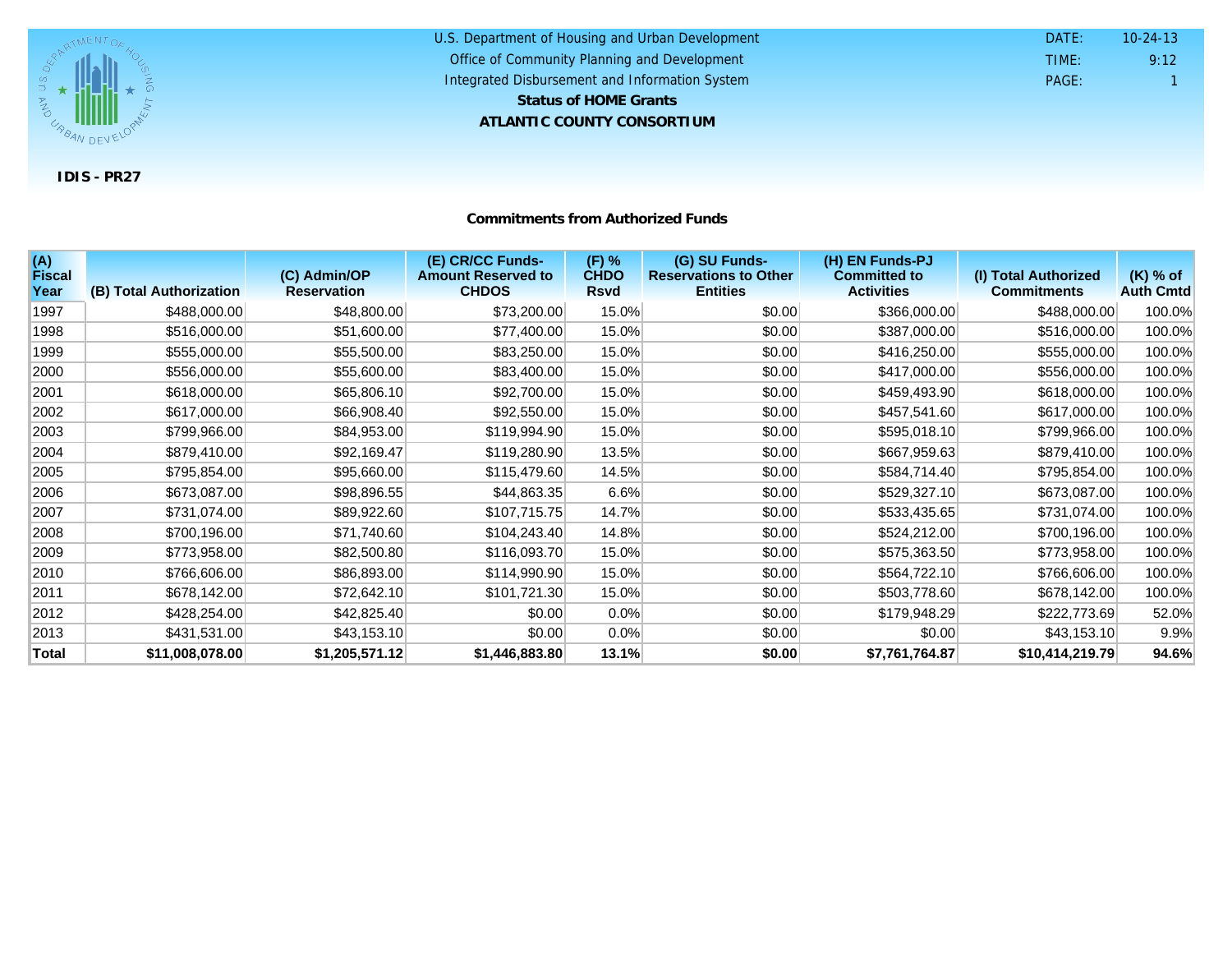

U.S. Department of Housing and Urban Development **ATLANTIC COUNTY CONSORTIUM** Office of Community Planning and Development Integrated Disbursement and Information System DATE: TIME: PAGE: 2 9:12 10-24-13 **Status of HOME Grants**

**Program Income (PI)**

| <b>Fiscal</b><br>Year | <b>Program Income Receipts</b> | <b>Amount Committed to</b><br><b>Activities</b> | %<br><b>Committed</b> | <b>Net Disbursed</b> | <b>Disbursed Pending</b><br><b>Approval</b> | <b>Total Disbursed</b> | %<br><b>Disbursed</b> |
|-----------------------|--------------------------------|-------------------------------------------------|-----------------------|----------------------|---------------------------------------------|------------------------|-----------------------|
|                       |                                |                                                 |                       |                      |                                             |                        |                       |
| 1997                  | 3,363.00                       | \$3,363.00                                      | 100.0%                | \$3,363.00           | \$0.00                                      | \$3,363.00             | 100.0%                |
| 1998                  | 0.00                           | \$0.00                                          | 0.0%                  | \$0.00               | \$0.00                                      | \$0.00                 | 0.0%                  |
| 1999                  | 0.00                           | \$0.00                                          | $0.0\%$               | \$0.00               | \$0.00                                      | \$0.00                 | 0.0%                  |
| 2000                  | 0.00                           | \$0.00                                          | 0.0%                  | \$0.00               | \$0.00                                      | \$0.00                 | 0.0%                  |
| 2001                  | 63,429.00                      | \$63,429.00                                     | 100.0%                | \$63,429.00          | \$0.00                                      | \$63,429.00            | 100.0%                |
| 2002                  | 37,846.00                      | \$37,846.00                                     | 100.0%                | \$37,846.00          | \$0.00                                      | \$37,846.00            | 100.0%                |
| 2003                  | 49,566.00                      | \$49,566.00                                     | 100.0%                | \$49,566.00          | \$0.00                                      | \$49,566.00            | 100.0%                |
| 2004                  | 87,863.75                      | \$87,863.75                                     | 100.0%                | \$87,863.75          | \$0.00                                      | \$87,863.75            | 100.0%                |
| 2005                  | 186,738.75                     | \$186,738.75                                    | 100.0%                | \$186,738.75         | \$0.00                                      | \$186,738.75           | 100.0%                |
| 2006                  | 249,732.50                     | \$249,732.50                                    | 100.0%                | \$249,732.50         | \$0.00                                      | \$249,732.50           | 100.0%                |
| 2007                  | 181,121.00                     | \$181,121.00                                    | 100.0%                | \$181,121.00         | \$0.00                                      | \$181,121.00           | 100.0%                |
| 2008                  | 45,825.00                      | \$45,825.00                                     | 100.0%                | \$45,825.00          | \$0.00                                      | \$45,825.00            | 100.0%                |
| 2009                  | 51,050.00                      | \$51,050.00                                     | 100.0%                | \$51,050.00          | \$0.00                                      | \$51,050.00            | 100.0%                |
| 2010                  | 103,824.00                     | \$103,824.00                                    | 100.0%                | \$103,824.00         | \$0.00                                      | \$103,824.00           | 100.0%                |
| 2011                  | 48,279.00                      | \$48,279.00                                     | 100.0%                | \$48,279.00          | \$0.00                                      | \$48,279.00            | 100.0%                |
| 2012                  | 0.00                           | \$0.00                                          | $0.0\%$               | \$0.00               | \$0.00                                      | \$0.00                 | 0.0%                  |
| 2013                  | 0.00                           | \$0.00                                          | 0.0%                  | \$0.00               | \$0.00                                      | \$0.00                 | 0.0%                  |
| <b>Total</b>          | 1,108,638.00                   | \$1,108,638.00                                  | 100.0%                | \$1,108,638.00       | \$0.00                                      | \$1,108,638.00         | 100.0%                |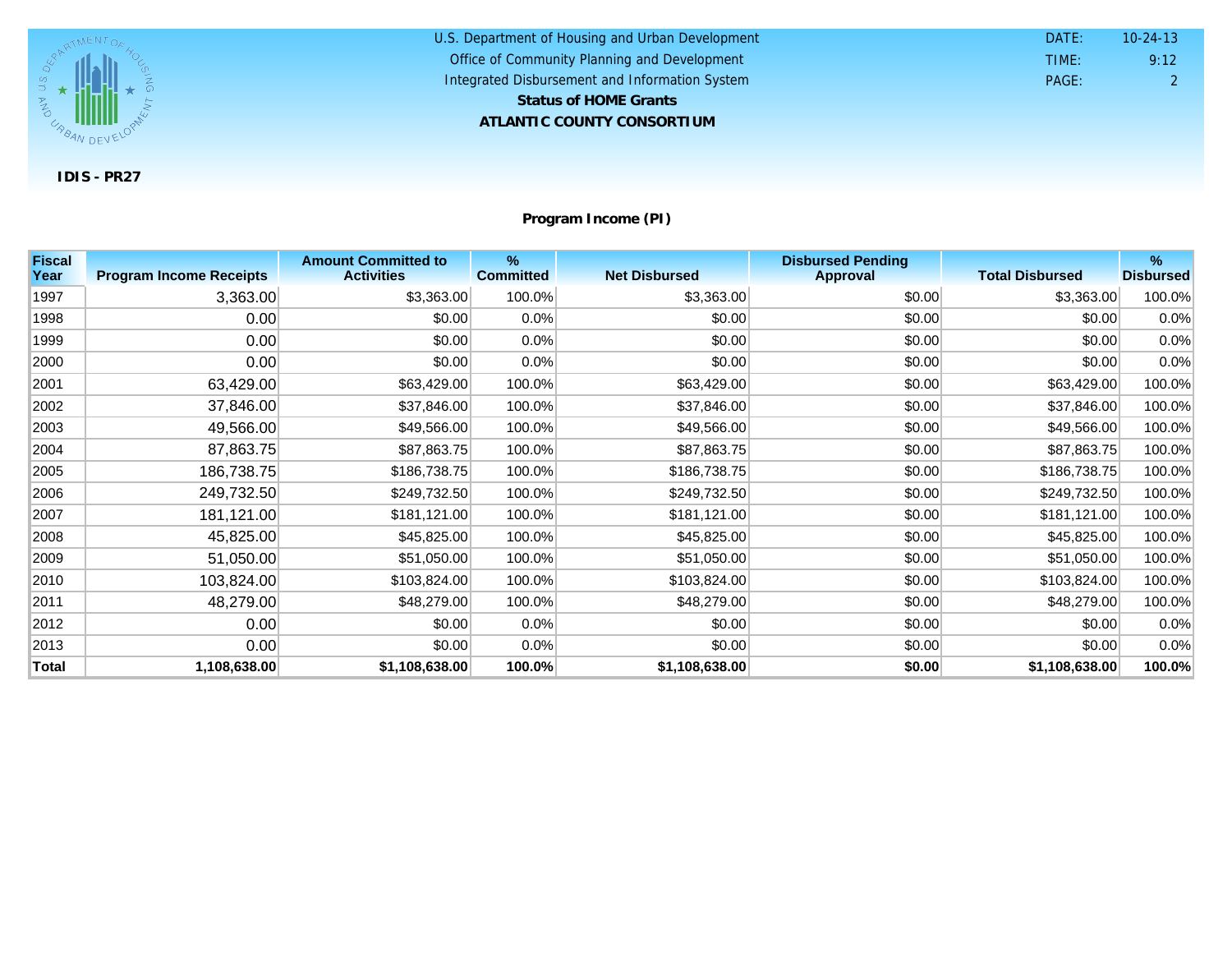

#### U.S. Department of Housing and Urban Development **ATLANTIC COUNTY CONSORTIUM** Office of Community Planning and Development Integrated Disbursement and Information System DATE: TIME: PAGE: 3 9:12 10-24-13 **Status of HOME Grants**

#### **Disbursements**

| (A)<br><b>Fiscal</b> | (B) Total            |                 |              |                   | (F) Disbursed           |                     |              |                   |
|----------------------|----------------------|-----------------|--------------|-------------------|-------------------------|---------------------|--------------|-------------------|
| Year                 | <b>Authorization</b> | (C) Disbursed   | (D) Returned | (E) Net Disbursed | <b>Pending Approval</b> | (G) Total Disbursed | $(H)$ % Disb | (I) Grant Balance |
| 1997                 | \$488,000.00         | \$488,000.00    | \$0.00       | \$488,000.00      | \$0.00                  | 488,000.00          | 100.0%       | \$0.00            |
| 1998                 | \$516,000.00         | \$516,475.00    | (\$475.00)   | \$516,000.00      | \$0.00                  | 516,000.00          | 100.0%       | \$0.00            |
| 1999                 | \$555,000.00         | \$555,000.00    | \$0.00       | \$555,000.00      | \$0.00                  | 555,000.00          | 100.0%       | \$0.00            |
| 2000                 | \$556,000.00         | \$556,000.00    | \$0.00       | \$556,000.00      | \$0.00                  | 556,000.00          | 100.0%       | \$0.00            |
| 2001                 | \$618,000.00         | \$618,000.00    | \$0.00       | \$618,000.00      | \$0.00                  | 618,000.00          | 100.0%       | \$0.00            |
| 2002                 | \$617,000.00         | \$617,000.00    | \$0.00       | \$617,000.00      | \$0.00                  | 617,000.00          | 100.0%       | \$0.00            |
| 2003                 | \$799,966.00         | \$799,966.00    | \$0.00       | \$799,966.00      | \$0.00                  | 799,966.00          | 100.0%       | \$0.00            |
| 2004                 | \$879,410.00         | \$879,410.00    | \$0.00       | \$879,410.00      | \$0.00                  | 879,410.00          | 100.0%       | \$0.00            |
| 2005                 | \$795,854.00         | \$795,854.00    | \$0.00       | \$795,854.00      | \$0.00                  | 795,854.00          | 100.0%       | \$0.00            |
| 2006                 | \$673,087.00         | \$673,087.00    | \$0.00       | \$673,087.00      | \$0.00                  | 673,087.00          | 100.0%       | \$0.00            |
| 2007                 | \$731,074.00         | \$731,074.00    | \$0.00       | \$731,074.00      | \$0.00                  | 731,074.00          | 100.0%       | \$0.00            |
| 2008                 | \$700,196.00         | \$681,844.69    | \$0.00       | \$681,844.69      | \$0.00                  | 681,844.69          | 97.3%        | \$18,351.31       |
| 2009                 | \$773,958.00         | \$709,630.56    | \$0.00       | \$709,630.56      | \$0.00                  | 709,630.56          | 91.6%        | \$64,327.44       |
| 2010                 | \$766,606.00         | \$651,615.10    | \$0.00       | \$651,615.10      | \$0.00                  | 651,615.10          | 85.0%        | \$114,990.90      |
| 2011                 | \$678,142.00         | \$576,420.70    | \$0.00       | \$576,420.70      | \$0.00                  | 576,420.70          | 85.0%        | \$101,721.30      |
| 2012                 | \$428,254.00         | \$194,938.12    | \$0.00       | \$194,938.12      | \$0.00                  | 194,938.12          | 45.5%        | \$233,315.88      |
| 2013                 | \$431,531.00         | \$0.00          | \$0.00       | \$0.00            | \$0.00                  | 0.00                | $0.0\%$      | \$431,531.00      |
| Total                | \$11,008,078.00      | \$10,044,315.17 | (\$475.00)   | \$10,043,840.17   | \$0.00                  | 10,043,840.17       | 91.2%        | \$964,237.83      |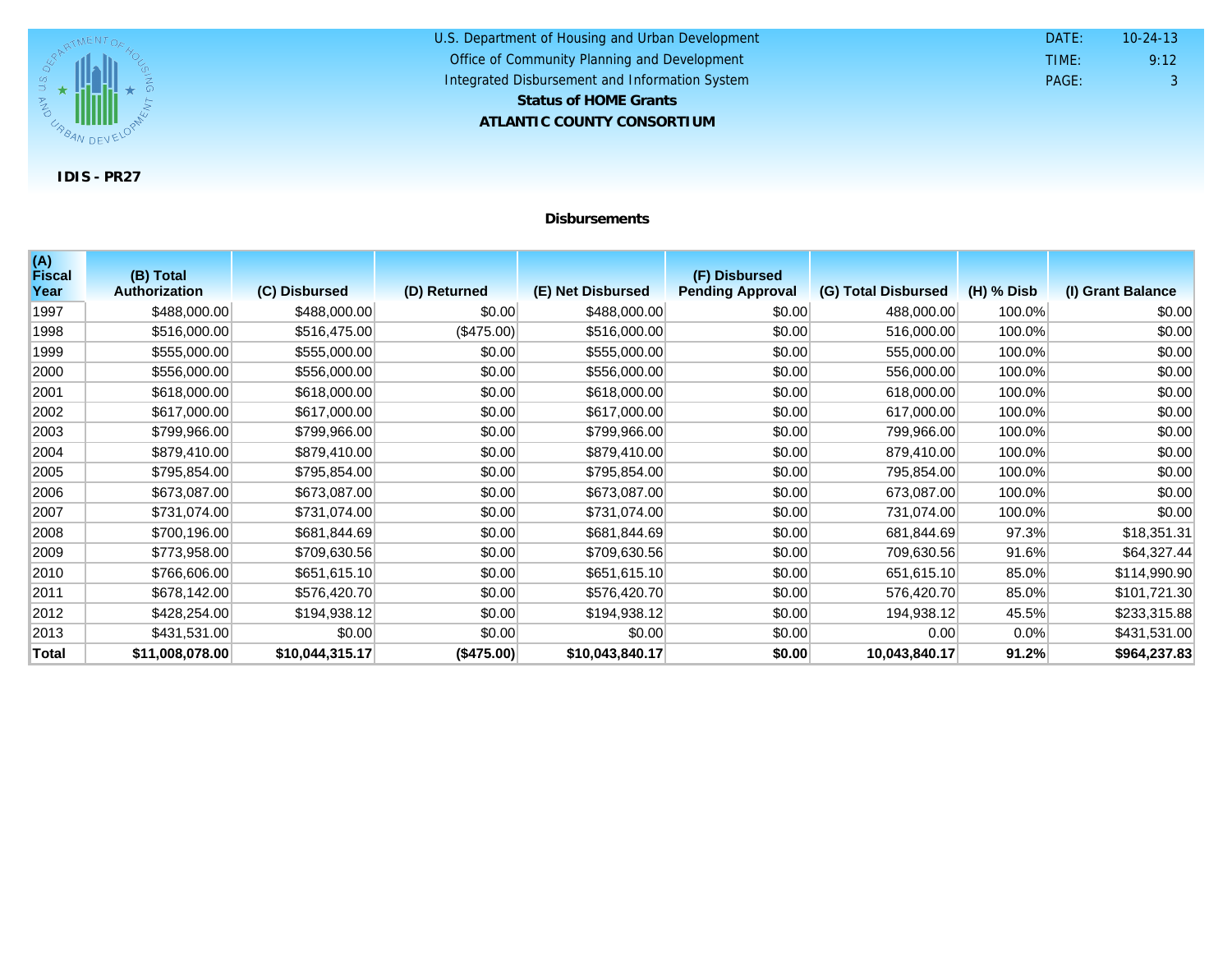

| U.S. Department of Housing and Urban Development | DATE: | $10 - 24 - 13$ |
|--------------------------------------------------|-------|----------------|
| Office of Community Planning and Development     | TIME: | 9:12           |
| Integrated Disbursement and Information System   | PAGE: | 4              |
| <b>Status of HOME Grants</b>                     |       |                |
| ATLANTIC COUNTY CONSORTIUM                       |       |                |

| Home Activities Commitments/Disbursements |
|-------------------------------------------|
|-------------------------------------------|

| (A)<br><b>Fiscal</b> | (B) Authorized for | (C) Amount<br><b>Committed to</b> | (D) %   |                |              |                   | (H) %           | (I) Disbursed<br><b>Pending</b> | (J) Total        | $(K)$ %     |
|----------------------|--------------------|-----------------------------------|---------|----------------|--------------|-------------------|-----------------|---------------------------------|------------------|-------------|
| Year                 | <b>Activities</b>  | <b>Activities</b>                 | Cmtd    | (E) Disbursed  | (F) Returned | (G) Net Disbursed | <b>Net Disb</b> | <b>Approval</b>                 | <b>Disbursed</b> | <b>Disb</b> |
| 1997                 | \$439,200.00       | \$439,200.00                      | 100.0%  | \$439,200.00   | \$0.00       | \$439,200.00      | 100.0%          | \$0.00                          | \$439,200.00     | 100.0%      |
| 1998                 | \$464,400.00       | \$464,400.00                      | 100.0%  | \$464,875.00   | (\$475.00)   | \$464,400.00      | 100.0%          | \$0.00                          | \$464,400.00     | 100.0%      |
| 1999                 | \$499,500.00       | \$499,500.00                      | 100.0%  | \$499,500.00   | \$0.00       | \$499,500.00      | 100.0%          | \$0.00                          | \$499,500.00     | 100.0%      |
| 2000                 | \$500,400.00       | \$500,400.00                      | 100.0%  | \$500,400.00   | \$0.00       | \$500,400.00      | 100.0%          | \$0.00                          | \$500,400.00     | 100.0%      |
| 2001                 | \$552,193.90       | \$552,193.90                      | 100.0%  | \$552,193.90   | \$0.00       | \$552,193.90      | 100.0%          | \$0.00                          | \$552,193.90     | 100.0%      |
| 2002                 | \$550,091.60       | \$550,091.60                      | 100.0%  | \$550,091.60   | \$0.00       | \$550,091.60      | 100.0%          | \$0.00                          | \$550,091.60     | 100.0%      |
| 2003                 | \$715,013.00       | \$715,013.00                      | 100.0%  | \$715,013.00   | \$0.00       | \$715,013.00      | 100.0%          | \$0.00                          | \$715,013.00     | 100.0%      |
| 2004                 | \$787,240.53       | \$787,240.53                      | 100.0%  | \$787,240.53   | \$0.00       | \$787,240.53      | 100.0%          | \$0.00                          | \$787,240.53     | 100.0%      |
| 2005                 | \$700,194.00       | \$700,194.00                      | 100.0%  | \$700,194.00   | \$0.00       | \$700,194.00      | 100.0%          | \$0.00                          | \$700,194.00     | 100.0%      |
| 2006                 | \$574,190.45       | \$574,190.45                      | 100.0%  | \$574,190.45   | \$0.00       | \$574,190.45      | 100.0%          | \$0.00                          | \$574,190.45     | 100.0%      |
| 2007                 | \$641,151.40       | \$641,151.40                      | 100.0%  | \$641,151.40   | \$0.00       | \$641,151.40      | 100.0%          | \$0.00                          | \$641,151.40     | 100.0%      |
| 2008                 | \$628,455.40       | \$628,455.09                      | 99.9%   | \$610,104.09   | \$0.00       | \$610,104.09      | 97.0%           | \$0.00                          | \$610,104.09     | 97.0%       |
| 2009                 | \$691,457.20       | \$627,129.76                      | 90.6%   | \$627,129.76   | \$0.00       | \$627,129.76      | 90.6%           | \$0.00                          | \$627,129.76     | 90.6%       |
| 2010                 | \$679,713.00       | \$564,722.10                      | 83.0%   | \$564,722.10   | \$0.00       | \$564,722.10      | 83.0%           | \$0.00                          | \$564,722.10     | 83.0%       |
| 2011                 | \$605,499.90       | \$503,778.60                      | 83.2%   | \$503,778.60   | \$0.00       | \$503,778.60      | 83.2%           | \$0.00                          | \$503,778.60     | 83.2%       |
| 2012                 | \$385,428.60       | \$179,948.29                      | 46.6%   | \$161,848.29   | \$0.00       | \$161,848.29      | 41.9%           | \$0.00                          | \$161,848.29     | 41.9%       |
| 2013                 | \$388,377.90       | \$0.00                            | $0.0\%$ | \$0.00         | \$0.00       | \$0.00            | $0.0\%$         | \$0.00                          | \$0.00           | 0.0%        |
| <b>Total</b>         | \$9,802,506.88     | \$8,927,608.72                    | 91.0%   | \$8,891,632.72 | (\$475.00)   | \$8,891,157.72    | 90.7%           | \$0.00                          | \$8,891,157.72   | 90.7%       |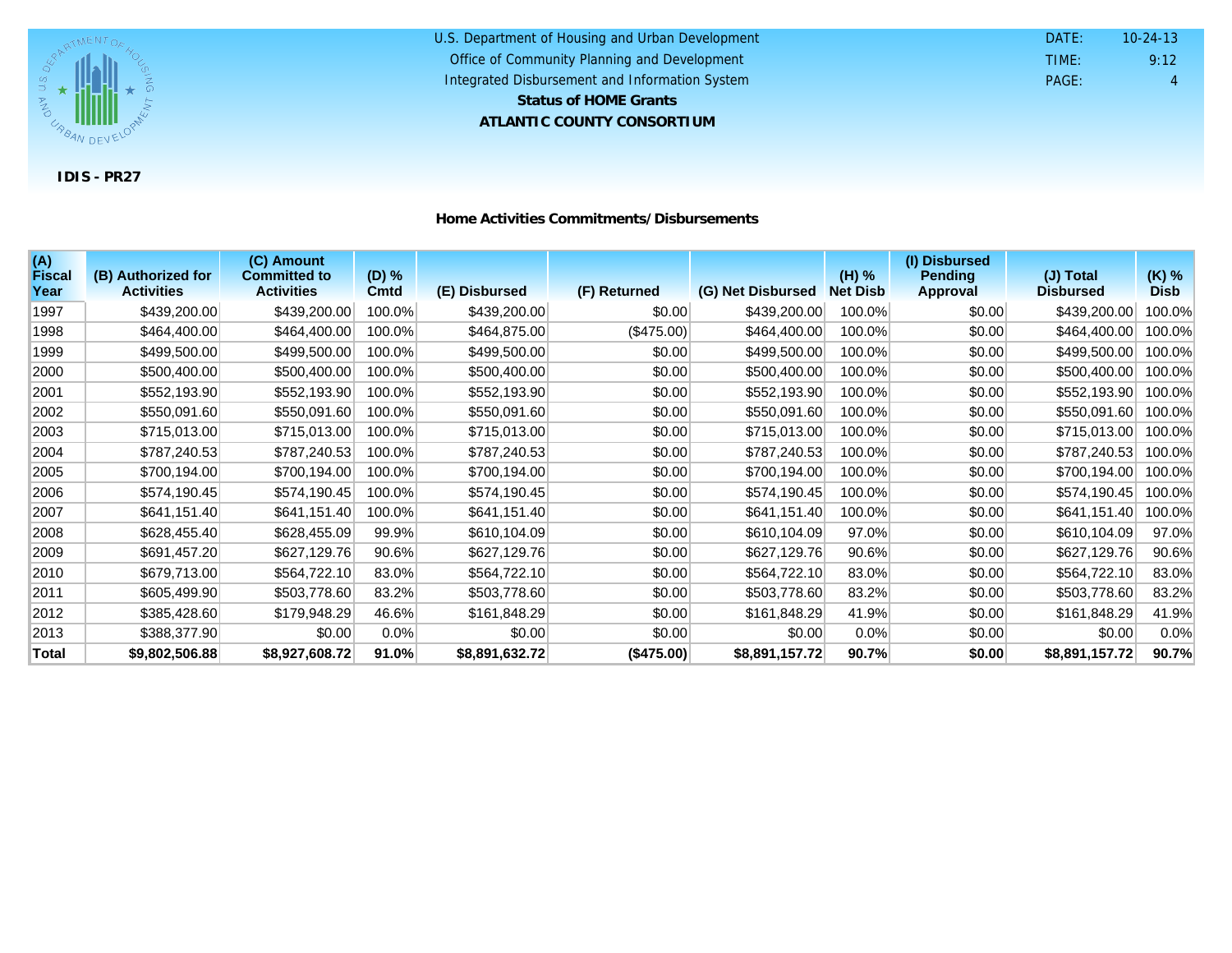

U.S. Department of Housing and Urban Development **ATLANTIC COUNTY CONSORTIUM** Office of Community Planning and Development Integrated Disbursement and Information System DATE: TIME: PAGE: 5 9:12 10-24-13 **Status of HOME Grants**

**Administrative Funds (AD)**

| <b>Fiscal</b> |                          | <b>Amount Authorized</b> |                        | % Auth      |                           |                        |        |                                   |
|---------------|--------------------------|--------------------------|------------------------|-------------|---------------------------|------------------------|--------|-----------------------------------|
| Year          | <b>Authorized Amount</b> | from PI                  | <b>Amount Reserved</b> | <b>Rsvd</b> | <b>Balance to Reserve</b> | <b>Total Disbursed</b> |        | % Rsyd Disb Available to Disburse |
| 1997          | \$48,800.00              | \$336.30                 | \$48,800.00            | 99.3%       | \$0.00                    | \$48,800.00            | 100.0% | \$0.00                            |
| 1998          | \$51,600.00              | \$0.00                   | \$51,600.00            | 100.0%      | \$0.00                    | \$51,600.00            | 100.0% | \$0.00                            |
| 1999          | \$55,500.00              | \$0.00                   | \$55,500.00            | 100.0%      | \$0.00                    | \$55,500.00            | 100.0% | \$0.00                            |
| 2000          | \$55,600.00              | \$0.00                   | \$55,600.00            | 100.0%      | \$0.00                    | \$55,600.00            | 100.0% | \$0.00                            |
| 2001          | \$61,800.00              | \$6,342.90               | \$65,806.10            | 96.5%       | \$0.00                    | \$65,806.10            | 100.0% | \$0.00                            |
| 2002          | \$61,700.00              | \$3,784.60               | \$66,908.40            | 102.1%      | \$0.00                    | \$66,908.40            | 100.0% | \$0.00                            |
| 2003          | \$79,996.60              | \$4,956.60               | \$84,953.00            | 99.9%       | \$0.00                    | \$84,953.00            | 100.0% | \$0.00                            |
| 2004          | \$83,383.10              | \$8,786.37               | \$92,169.47            | 100.0%      | \$0.00                    | \$92,169.47            | 100.0% | \$0.00                            |
| 2005          | \$76,986.40              | \$18,673.87              | \$95,660.00            | 99.9%       | \$0.00                    | \$95,660.00            | 100.0% | \$0.00                            |
| 2006          | \$72,382.90              | \$24,973.25              | \$98,896.55            | 101.5%      | \$0.00                    | \$98,896.55            | 100.0% | \$0.00                            |
| 2007          | \$71,810.50              | \$18,112.10              | \$89,922.60            | 100.0%      | \$0.00                    | \$89,922.60            | 100.0% | \$0.00                            |
| 2008          | \$69,495.60              | \$4,582.50               | \$71,740.60            | 96.8%       | \$0.00                    | \$71,740.60            | 100.0% | \$0.00                            |
| 2009          | \$82,500.80              | \$5,105.00               | \$82,500.80            | 94.1%       | \$0.00                    | \$82,500.80            | 100.0% | \$0.00                            |
| 2010          | \$76,660.60              | \$10,382.40              | \$86,893.00            | 99.8%       | \$0.00                    | \$86,893.00            | 100.0% | \$0.00                            |
| 2011          | \$67,814.20              | \$4,827.90               | \$72,642.10            | 100.0%      | \$0.00                    | \$72,642.10            | 100.0% | \$0.00                            |
| 2012          | \$42,825.40              | \$0.00                   | \$42,825.40            | 100.0%      | \$0.00                    | \$33,089.83            | 77.2%  | \$9,735.57                        |
| 2013          | \$43,153.10              | \$0.00                   | \$43,153.10            | 100.0%      | \$0.00                    | \$0.00                 | 0.0%   | \$43,153.10                       |
| Total         | \$1,102,009.20           | \$110,863.79             | \$1,205,571.12         | 99.3%       | \$0.00                    | \$1,152,682.45         | 95.6%  | \$52,888.67                       |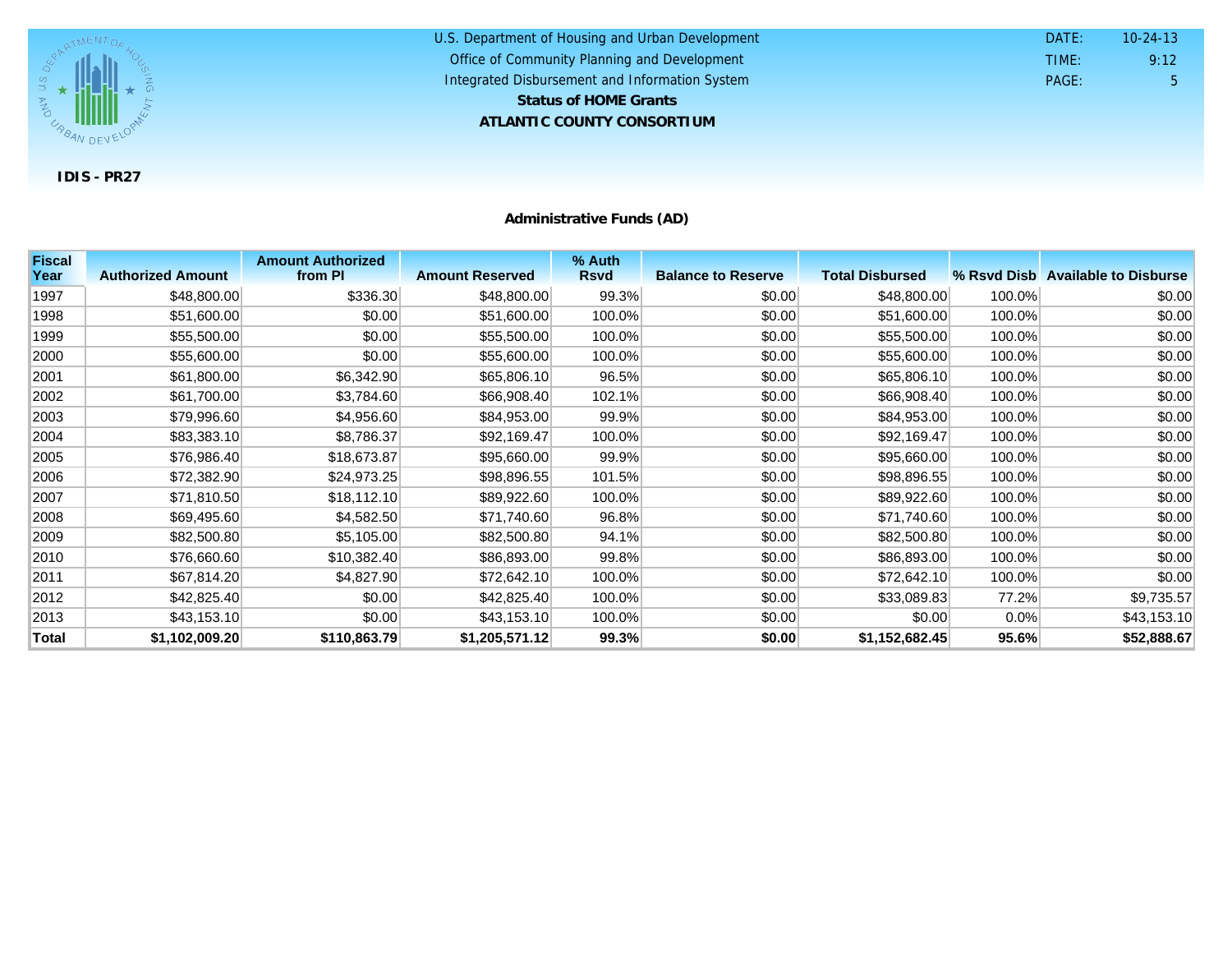

U.S. Department of Housing and Urban Development **ATLANTIC COUNTY CONSORTIUM** Office of Community Planning and Development Integrated Disbursement and Information System DATE: TIME: PAGE: 6 9:12 10-24-13 **Status of HOME Grants**

**CHDO Operating Funds (CO)**

| <b>Fiscal</b><br>Year | <b>Authorized Amount</b> | <b>Amount Reserved</b> | % Auth<br><b>Rsvd</b> | <b>Balance to Reserve</b> | <b>Total Disbursed</b> | % Rsvd Disb | <b>Available to Disburse</b> |
|-----------------------|--------------------------|------------------------|-----------------------|---------------------------|------------------------|-------------|------------------------------|
|                       |                          |                        |                       |                           |                        |             |                              |
| 1997                  | \$0.00                   | \$0.00                 | 0.0%                  | \$0.00                    | \$0.00                 | 0.0%        | \$0.00                       |
| 1998                  | \$0.00                   | \$0.00                 | 0.0%                  | \$0.00                    | \$0.00                 | 0.0%        | \$0.00                       |
| 1999                  | \$0.00                   | \$0.00                 | $0.0\%$               | \$0.00                    | \$0.00                 | 0.0%        | \$0.00                       |
| 2000                  | \$27,800.00              | \$0.00                 | 0.0%                  | \$27,800.00               | \$0.00                 | 0.0%        | \$0.00                       |
| 2001                  | \$30,900.00              | \$0.00                 | 0.0%                  | \$30,900.00               | \$0.00                 | 0.0%        | \$0.00                       |
| 2002                  | \$30,850.00              | \$0.00                 | 0.0%                  | \$30,850.00               | \$0.00                 | 0.0%        | \$0.00                       |
| 2003                  | \$39,998.30              | \$0.00                 | 0.0%                  | \$39,998.30               | \$0.00                 | 0.0%        | \$0.00                       |
| 2004                  | \$0.00                   | \$0.00                 | 0.0%                  | \$0.00                    | \$0.00                 | 0.0%        | \$0.00                       |
| 2005                  | \$0.00                   | \$0.00                 | 0.0%                  | \$0.00                    | \$0.00                 | 0.0%        | \$0.00                       |
| 2006                  | \$36,191.45              | \$0.00                 | 0.0%                  | \$36,191.45               | \$0.00                 | 0.0%        | \$0.00                       |
| 2007                  | \$0.00                   | \$0.00                 | $0.0\%$               | \$0.00                    | \$0.00                 | 0.0%        | \$0.00                       |
| 2008                  | \$0.00                   | \$0.00                 | $0.0\%$               | \$0.00                    | \$0.00                 | 0.0%        | \$0.00                       |
| 2009                  | \$0.00                   | \$0.00                 | 0.0%                  | \$0.00                    | \$0.00                 | 0.0%        | \$0.00                       |
| 2010                  | \$0.00                   | \$0.00                 | 0.0%                  | \$0.00                    | \$0.00                 | 0.0%        | \$0.00                       |
| 2011                  | \$0.00                   | \$0.00                 | $0.0\%$               | \$0.00                    | \$0.00                 | $0.0\%$     | \$0.00                       |
| 2012                  | \$0.00                   | \$0.00                 | 0.0%                  | \$0.00                    | \$0.00                 | 0.0%        | \$0.00                       |
| 2013                  | \$0.00                   | \$0.00                 | 0.0%                  | \$0.00                    | \$0.00                 | 0.0%        | \$0.00                       |
| Total                 | \$165,739.75             | \$0.00                 | 0.0%                  | \$165,739.75              | \$0.00                 | 0.0%        | \$0.00                       |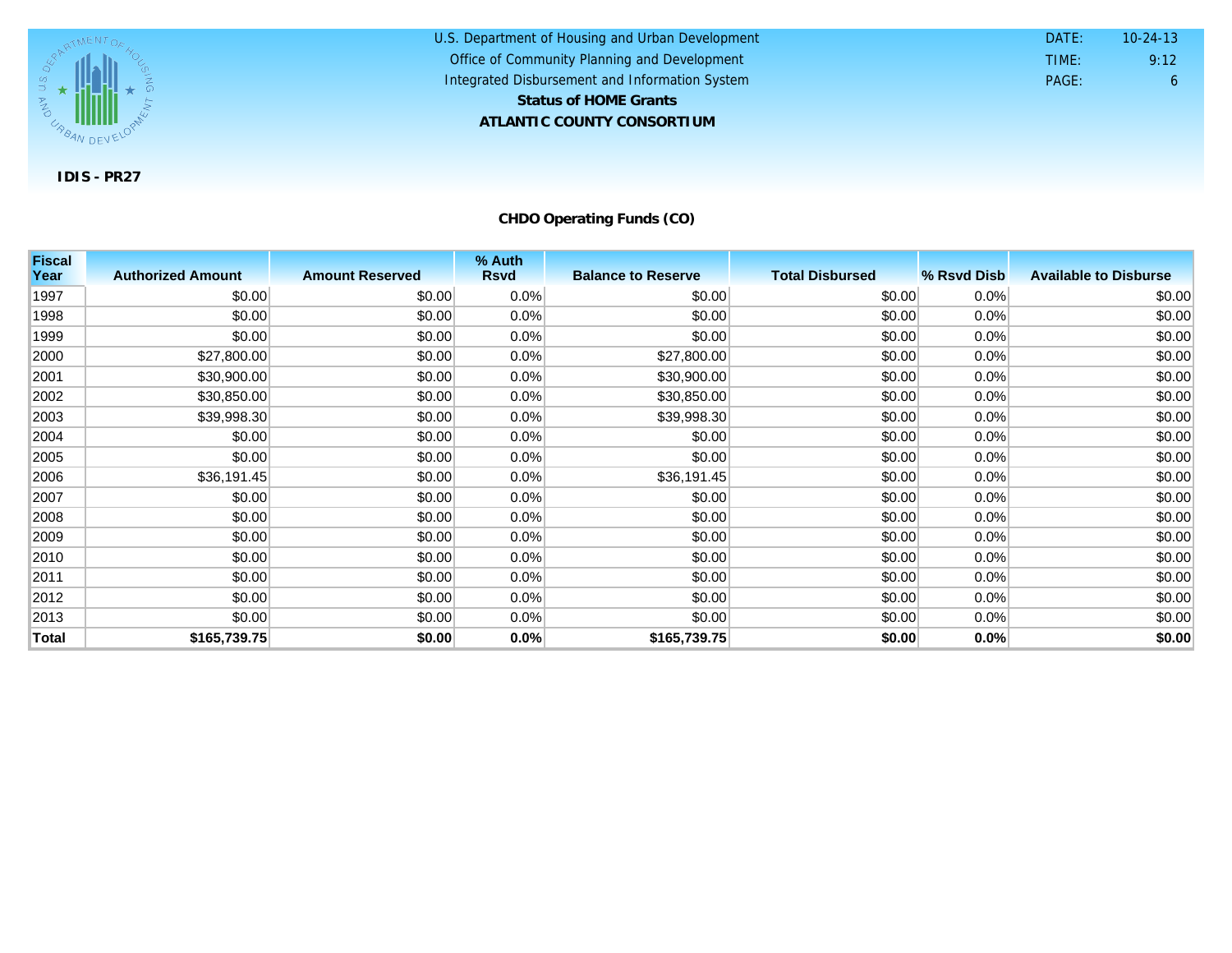

#### U.S. Department of Housing and Urban Development **ATLANTIC COUNTY CONSORTIUM** Office of Community Planning and Development Integrated Disbursement and Information System DATE: TIME: PAGE: 7 9:12 10-24-13 **Status of HOME Grants**

## **CHDO Funds (CR)**

| <b>Fiscal</b><br>Year | <b>CHDO</b>        | <b>Authorized</b> | <b>Amount</b><br><b>Reserved to</b> | $%$ Req     | <b>Unreserved</b>  | <b>Funds</b><br><b>Committed to</b> | % Rsvd  | <b>Balance to</b> |                        |          | <b>Available to</b> |
|-----------------------|--------------------|-------------------|-------------------------------------|-------------|--------------------|-------------------------------------|---------|-------------------|------------------------|----------|---------------------|
|                       | <b>Requirement</b> | <b>Amount</b>     | <b>CHDOS</b>                        | <b>Rsvd</b> | <b>CHDO Amount</b> | <b>Activities</b>                   | Cmtd    | <b>Commit</b>     | <b>Total Disbursed</b> | $%$ Disb | <b>Disburse</b>     |
| 1997                  | \$73,200.00        | \$73,200.00       | \$73,200.00                         | 100.0%      | \$0.00             | \$73,200.00                         | 100.0%  | \$0.00            | \$73,200.00            | 100.0%   | \$0.00              |
| 1998                  | \$77,400.00        | \$77,400.00       | \$77,400.00                         | 100.0%      | \$0.00             | \$77,400.00                         | 100.0%  | \$0.00            | \$77,400.00            | 100.0%   | \$0.00              |
| 1999                  | \$83,250.00        | \$83,250.00       | \$83,250.00                         | 100.0%      | \$0.00             | \$83,250.00                         | 100.0%  | \$0.00            | \$83,250.00            | 100.0%   | \$0.00              |
| 2000                  | \$83,400.00        | \$83,400.00       | \$83,400.00                         | 100.0%      | \$0.00             | \$83,400.00                         | 100.0%  | \$0.00            | \$83,400.00            | 100.0%   | \$0.00              |
| 2001                  | \$92,700.00        | \$92,700.00       | \$92,700.00                         | 100.0%      | \$0.00             | \$92,700.00                         | 100.0%  | \$0.00            | \$92,700.00            | 100.0%   | \$0.00              |
| 2002                  | \$92,550.00        | \$92,550.00       | \$92,550.00                         | 100.0%      | \$0.00             | \$92,550.00                         | 100.0%  | \$0.00            | \$92,550.00            | 100.0%   | \$0.00              |
| 2003                  | \$119,994.90       | \$119,994.90      | \$119,994.90                        | 100.0%      | \$0.00             | \$119,994.90                        | 100.0%  | \$0.00            | \$119,994.90           | 100.0%   | \$0.00              |
| 2004                  | \$119,280.90       | \$119,280.90      | \$119,280.90                        | 100.0%      | \$0.00             | \$119,280.90                        | 100.0%  | \$0.00            | \$119,280.90           | 100.0%   | \$0.00              |
| 2005                  | \$115,479.60       | \$115,479.60      | \$115,479.60                        | 100.0%      | \$0.00             | \$115,479.60                        | 100.0%  | \$0.00            | \$115,479.60           | 100.0%   | \$0.00              |
| 2006                  | \$44,863.35        | \$44,863.35       | \$44,863.35                         | 100.0%      | \$0.00             | \$44,863.35                         | 100.0%  | \$0.00            | \$44,863.35            | 100.0%   | \$0.00              |
| 2007                  | \$107,715.75       | \$107,715.75      | \$107,715.75                        | 100.0%      | \$0.00             | \$107,715.75                        | 100.0%  | \$0.00            | \$107,715.75           | 100.0%   | \$0.00              |
| 2008                  | \$98,705.00        | \$104,243.40      | \$104,243.40                        | 105.6%      | \$0.00             | \$104,243.09                        | 99.9%   | \$0.31            | \$85,892.09            | 82.3%    | \$18,351.31         |
| 2009                  | \$116,093.70       | \$116,093.70      | \$116,093.70                        | 100.0%      | \$0.00             | \$51,766.26                         | 44.5%   | \$64,327.44       | \$51,766.26            | 44.5%    | \$64,327.44         |
| 2010                  | \$114,990.90       | \$114,990.90      | \$114,990.90                        | 100.0%      | \$0.00             | \$0.00                              | 0.0%    | \$114,990.90      | \$0.00                 | $0.0\%$  | \$114,990.90        |
| 2011                  | \$101,721.30       | \$101,721.30      | \$91,721.30                         | 100.0%      | \$0.00             | \$0.00                              | $0.0\%$ | \$91,721.30       | \$0.00                 | 0.0%     | \$91,721.30         |
| 2012                  | \$64,238.10        | \$64,238.10       | \$0.00                              | $0.0\%$     | \$64,238.10        | \$0.00                              | $0.0\%$ | \$0.00            | \$0.00                 | $0.0\%$  | \$0.00              |
| 2013                  | \$64,729.65        | \$64,729.65       | \$0.00                              | $0.0\%$     | \$64,729.65        | \$0.00                              | 0.0%    | \$0.00            | \$0.00                 | $0.0\%$  | \$0.00              |
| Total                 | \$1,570,313.15     | \$1,575,851.55    | \$1,436,883.80                      | 92.1%       | \$128,967.75       | \$1,165,843.85                      | 81.1%   | \$271,039.95      | \$1,147,492.85         | 79.8%    | \$289,390.95        |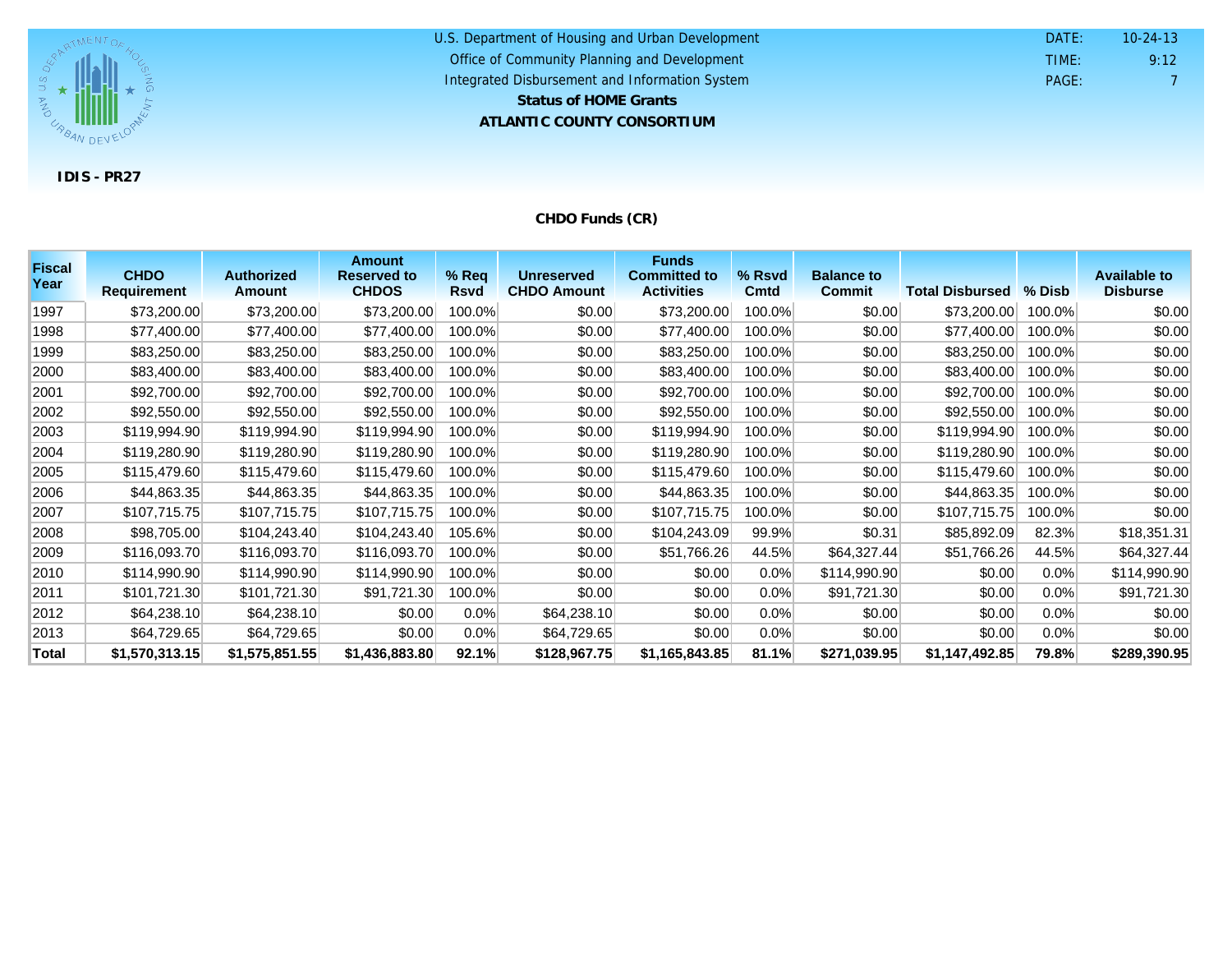

U.S. Department of Housing and Urban Development **ATLANTIC COUNTY CONSORTIUM** Office of Community Planning and Development Integrated Disbursement and Information System DATE: TIME: PAGE: 8 9:12 10-24-13 **Status of HOME Grants**

**CHDO Loans (CL)**

| <b>Fiscal</b> |                          |                        |                        | % Auth      |                          |                        |         |                            |
|---------------|--------------------------|------------------------|------------------------|-------------|--------------------------|------------------------|---------|----------------------------|
| Year          | <b>Amount Authorized</b> | <b>Amount Reserved</b> | <b>Amount Commited</b> | <b>Cmtd</b> | <b>Balance to Commit</b> | <b>Total Disbursed</b> | % Disb  | <b>Balance to Disburse</b> |
| 1997          | \$7,320.00               | \$0.00                 | \$0.00                 | 0.0%        | \$0.00                   | \$0.00                 | 0.0%    | \$0.00                     |
| 1998          | \$7,740.00               | \$0.00                 | \$0.00                 | $0.0\%$     | \$0.00                   | \$0.00                 | $0.0\%$ | \$0.00                     |
| 1999          | \$8,325.00               | \$0.00                 | \$0.00                 | 0.0%        | \$0.00                   | \$0.00                 | 0.0%    | \$0.00                     |
| 2000          | \$8,340.00               | \$0.00                 | \$0.00                 | 0.0%        | \$0.00                   | \$0.00                 | 0.0%    | \$0.00                     |
| 2001          | \$9,270.00               | \$0.00                 | \$0.00                 | $0.0\%$     | \$0.00                   | \$0.00                 | 0.0%    | \$0.00                     |
| 2002          | \$9,255.00               | \$0.00                 | \$0.00                 | $0.0\%$     | \$0.00                   | \$0.00                 | 0.0%    | \$0.00                     |
| 2003          | \$11,999.49              | \$0.00                 | \$0.00                 | $0.0\%$     | \$0.00                   | \$0.00                 | 0.0%    | \$0.00                     |
| 2004          | \$11,928.09              | \$0.00                 | \$0.00                 | $0.0\%$     | \$0.00                   | \$0.00                 | 0.0%    | \$0.00                     |
| 2005          | \$11,547.96              | \$0.00                 | \$0.00                 | 0.0%        | \$0.00                   | \$0.00                 | $0.0\%$ | \$0.00                     |
| 2006          | \$4,486.34               | \$0.00                 | \$0.00                 | $0.0\%$     | \$0.00                   | \$0.00                 | $0.0\%$ | \$0.00                     |
| 2007          | \$10,771.58              | \$0.00                 | \$0.00                 | $0.0\%$     | \$0.00                   | \$0.00                 | $0.0\%$ | \$0.00                     |
| 2008          | \$10,424.34              | \$0.00                 | \$0.00                 | 0.0%        | \$0.00                   | \$0.00                 | $0.0\%$ | \$0.00                     |
| 2009          | \$11,609.37              | \$0.00                 | \$0.00                 | 0.0%        | \$0.00                   | \$0.00                 | 0.0%    | \$0.00                     |
| 2010          | \$11,499.09              | \$0.00                 | \$0.00                 | $0.0\%$     | \$0.00                   | \$0.00                 | 0.0%    | \$0.00                     |
| 2011          | \$10,172.13              | \$10,000.00            | \$0.00                 | $0.0\%$     | \$10,000.00              | \$0.00                 | $0.0\%$ | \$10,000.00                |
| 2012          | \$6,423.81               | \$0.00                 | \$0.00                 | 0.0%        | \$0.00                   | \$0.00                 | $0.0\%$ | \$0.00                     |
| 2013          | \$6,472.97               | \$0.00                 | \$0.00                 | 0.0%        | \$0.00                   | \$0.00                 | $0.0\%$ | \$0.00                     |
| Total         | \$157,585.16             | \$10,000.00            | \$0.00                 | 0.0%        | \$10,000.00              | \$0.00                 | 0.0%    | \$10,000.00                |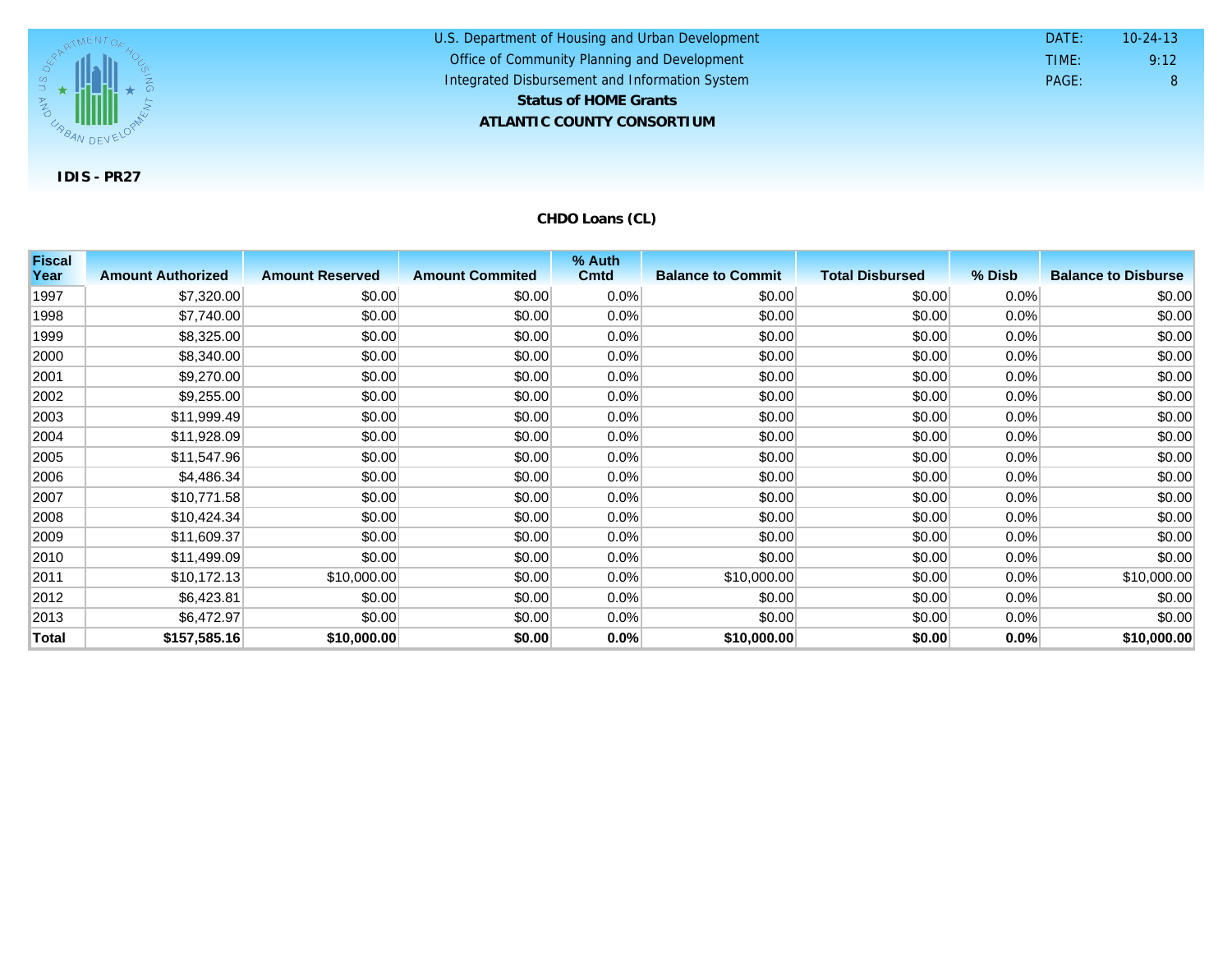

U.S. Department of Housing and Urban Development **ATLANTIC COUNTY CONSORTIUM** Office of Community Planning and Development Integrated Disbursement and Information System DATE: TIME: PAGE: 9 9:12 10-24-13 **Status of HOME Grants**

**CHDO Capacity (CC)**

| <b>Fiscal</b> |                          |                        |                        | % Auth      |                          |                        |         |                            |
|---------------|--------------------------|------------------------|------------------------|-------------|--------------------------|------------------------|---------|----------------------------|
| Year          | <b>Authorized Amount</b> | <b>Amount Reserved</b> | <b>Amount Commited</b> | <b>Cmtd</b> | <b>Balance to Commit</b> | <b>Total Disbursed</b> | % Disb  | <b>Balance to Disburse</b> |
| 1997          | \$0.00                   | \$0.00                 | \$0.00                 | $0.0\%$     | \$0.00                   | \$0.00                 | $0.0\%$ | \$0.00                     |
| 1998          | \$0.00                   | \$0.00                 | \$0.00                 | $0.0\%$     | \$0.00                   | \$0.00                 | $0.0\%$ | \$0.00                     |
| 1999          | \$0.00                   | \$0.00                 | \$0.00                 | $0.0\%$     | \$0.00                   | \$0.00                 | $0.0\%$ | \$0.00                     |
| 2000          | \$0.00                   | \$0.00                 | \$0.00                 | $0.0\%$     | \$0.00                   | \$0.00                 | $0.0\%$ | \$0.00                     |
| 2001          | \$0.00                   | \$0.00                 | \$0.00                 | $0.0\%$     | \$0.00                   | \$0.00                 | $0.0\%$ | \$0.00                     |
| 2002          | \$0.00                   | \$0.00                 | \$0.00                 | 0.0%        | \$0.00                   | \$0.00                 | 0.0%    | \$0.00                     |
| 2003          | \$0.00                   | \$0.00                 | \$0.00                 | $0.0\%$     | \$0.00                   | \$0.00                 | $0.0\%$ | \$0.00                     |
| 2004          | \$0.00                   | \$0.00                 | \$0.00                 | 0.0%        | \$0.00                   | \$0.00                 | $0.0\%$ | \$0.00                     |
| 2005          | \$0.00                   | \$0.00                 | \$0.00                 | $0.0\%$     | \$0.00                   | \$0.00                 | $0.0\%$ | \$0.00                     |
| 2006          | \$0.00                   | \$0.00                 | \$0.00                 | 0.0%        | \$0.00                   | \$0.00                 | 0.0%    | \$0.00                     |
| 2007          | \$0.00                   | \$0.00                 | \$0.00                 | $0.0\%$     | \$0.00                   | \$0.00                 | $0.0\%$ | \$0.00                     |
| 2008          | \$0.00                   | \$0.00                 | \$0.00                 | $0.0\%$     | \$0.00                   | \$0.00                 | $0.0\%$ | \$0.00                     |
| 2009          | \$0.00                   | \$0.00                 | \$0.00                 | $0.0\%$     | \$0.00                   | \$0.00                 | $0.0\%$ | \$0.00                     |
| 2010          | \$0.00                   | \$0.00                 | \$0.00                 | $0.0\%$     | \$0.00                   | \$0.00                 | $0.0\%$ | \$0.00                     |
| 2011          | \$0.00                   | \$0.00                 | \$0.00                 | 0.0%        | \$0.00                   | \$0.00                 | $0.0\%$ | \$0.00                     |
| 2012          | \$0.00                   | \$0.00                 | \$0.00                 | $0.0\%$     | \$0.00                   | \$0.00                 | $0.0\%$ | \$0.00                     |
| 2013          | \$0.00                   | \$0.00                 | \$0.00                 | 0.0%        | \$0.00                   | \$0.00                 | $0.0\%$ | \$0.00                     |
| Total         | \$0.00                   | \$0.00                 | \$0.00                 | 0.0%        | \$0.00                   | \$0.00                 | 0.0%    | \$0.00                     |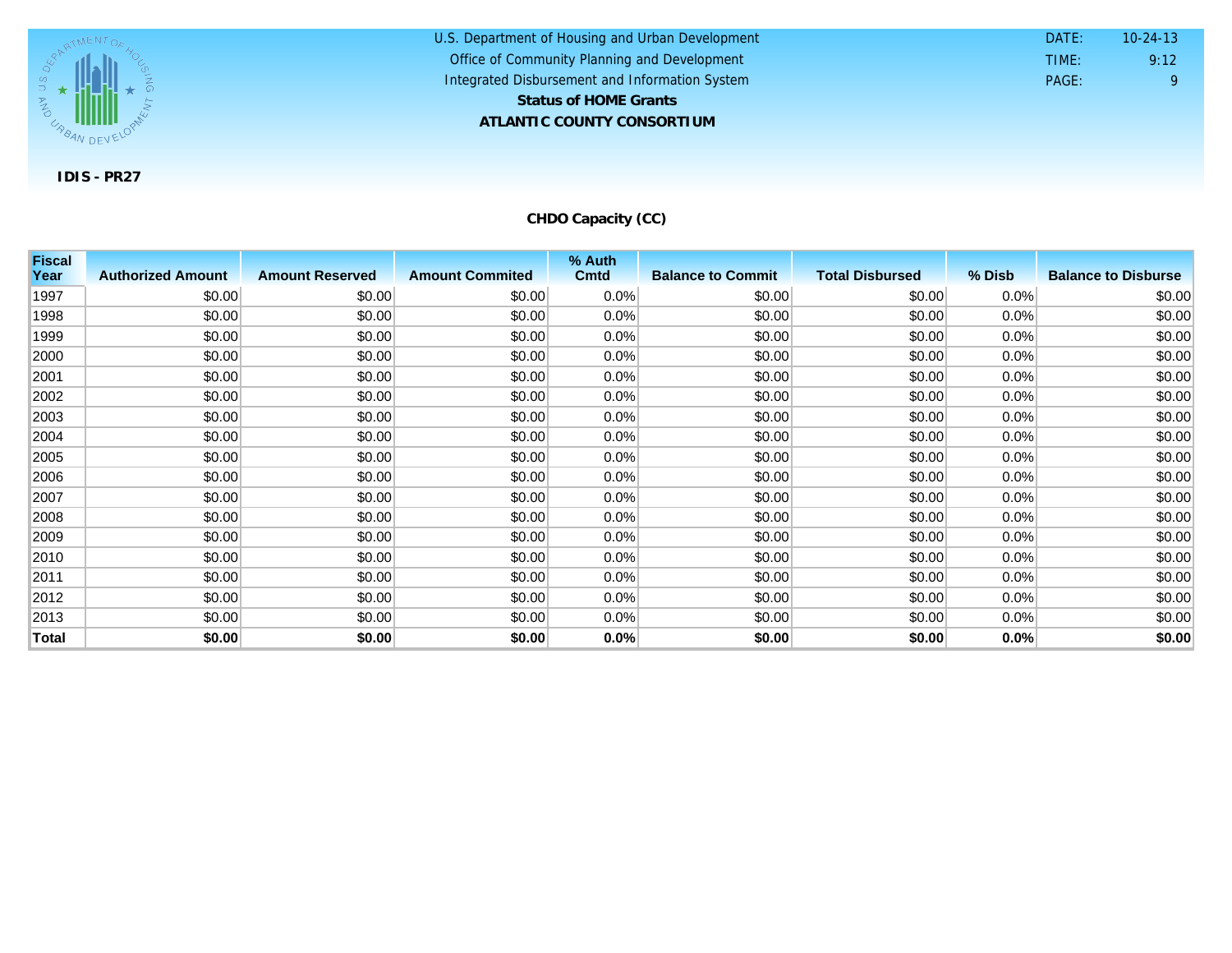

#### **Reservations to State Recipients and Sub-recipients (SU)**

U.S. Department of Housing and Urban Development

 DATE: TIME:

PAGE: 10

9:12 10-24-13

Office of Community Planning and Development Integrated Disbursement and Information System

**ATLANTIC COUNTY CONSORTIUM**

**Status of HOME Grants**

| <b>Fiscal</b><br>Year | <b>Amount Reserved to Other</b><br><b>Entities</b> | <b>Amount Commited</b> | % Rsvd<br><b>Cmtd</b> | <b>Balance to Commit</b> | <b>Total Disbursed</b> | % Disb  | <b>Available to Disburse</b> |
|-----------------------|----------------------------------------------------|------------------------|-----------------------|--------------------------|------------------------|---------|------------------------------|
| 1997                  | \$0.00                                             | \$0.00                 | 0.0%                  | \$0.00                   | \$0.00                 | 0.0%    | \$0.00                       |
| 1998                  | \$0.00                                             | \$0.00                 | 0.0%                  | \$0.00                   | \$0.00                 | 0.0%    | \$0.00                       |
| 1999                  | \$0.00                                             | \$0.00                 | $0.0\%$               | \$0.00                   | \$0.00                 | $0.0\%$ | \$0.00                       |
| 2000                  | \$0.00                                             | \$0.00                 | $0.0\%$               | \$0.00                   | \$0.00                 | 0.0%    | \$0.00                       |
| 2001                  | \$0.00                                             | \$0.00                 | 0.0%                  | \$0.00                   | \$0.00                 | 0.0%    | \$0.00                       |
| 2002                  | \$0.00                                             | \$0.00                 | 0.0%                  | \$0.00                   | \$0.00                 | 0.0%    | \$0.00                       |
| 2003                  | \$0.00                                             | \$0.00                 | $0.0\%$               | \$0.00                   | \$0.00                 | $0.0\%$ | \$0.00                       |
| 2004                  | \$0.00                                             | \$0.00                 | $0.0\%$               | \$0.00                   | \$0.00                 | 0.0%    | \$0.00                       |
| 2005                  | \$0.00                                             | \$0.00                 | $0.0\%$               | \$0.00                   | \$0.00                 | 0.0%    | \$0.00                       |
| 2006                  | \$0.00                                             | \$0.00                 | $0.0\%$               | \$0.00                   | \$0.00                 | 0.0%    | \$0.00                       |
| 2007                  | \$0.00                                             | \$0.00                 | 0.0%                  | \$0.00                   | \$0.00                 | $0.0\%$ | \$0.00                       |
| 2008                  | \$0.00                                             | \$0.00                 | $0.0\%$               | \$0.00                   | \$0.00                 | $0.0\%$ | \$0.00                       |
| 2009                  | \$0.00                                             | \$0.00                 | $0.0\%$               | \$0.00                   | \$0.00                 | 0.0%    | \$0.00                       |
| 2010                  | \$0.00                                             | \$0.00                 | 0.0%                  | \$0.00                   | \$0.00                 | 0.0%    | \$0.00                       |
| 2011                  | \$0.00                                             | \$0.00                 | 0.0%                  | \$0.00                   | \$0.00                 | 0.0%    | \$0.00                       |
| 2012                  | \$0.00                                             | \$0.00                 | $0.0\%$               | \$0.00                   | \$0.00                 | 0.0%    | \$0.00                       |
| 2013                  | \$0.00                                             | \$0.00                 | $0.0\%$               | \$0.00                   | \$0.00                 | 0.0%    | \$0.00                       |
| Total                 | \$0.00                                             | \$0.00                 | 0.0%                  | \$0.00                   | \$0.00                 | 0.0%    | \$0.00                       |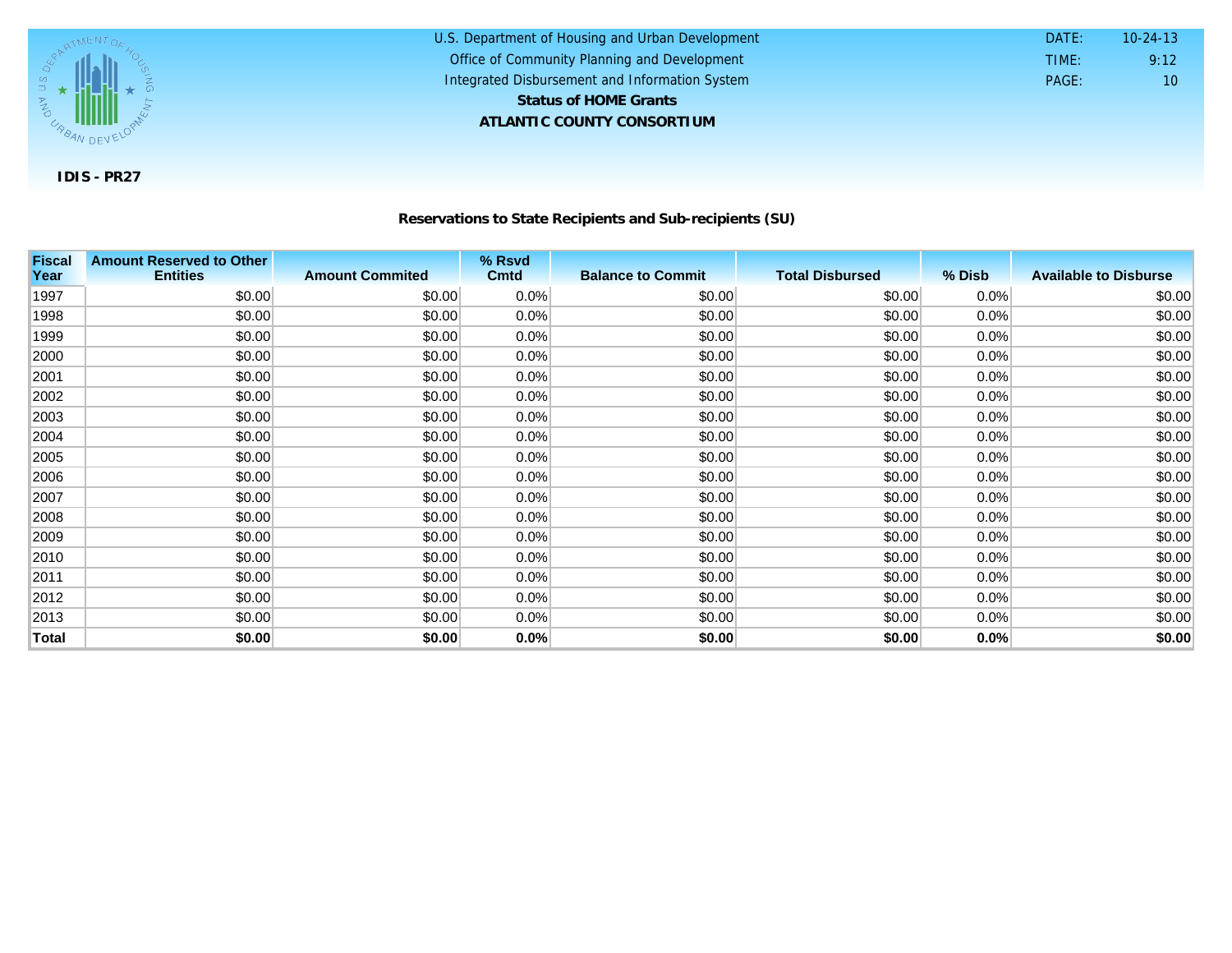

| U.S. Department of Housing and Urban Development | DATF: | $10 - 24 - 13$  |
|--------------------------------------------------|-------|-----------------|
| Office of Community Planning and Development     | TIME: | 9:12            |
| Integrated Disbursement and Information System   | PAGF: | 11 <sup>1</sup> |
| <b>Status of HOME Grants</b>                     |       |                 |
| ATLANTIC COUNTY CONSORTIUM                       |       |                 |

**Total Program Funds**

| (A)<br><b>Fiscal</b> | (B) Total            | (C) Program<br><b>Income</b> | (D) Committed   | (E) Net Disbursed (F) Net Disbursed |                |                   | (H) Disbursed<br><b>Pending</b> |                     | (J) Available to |
|----------------------|----------------------|------------------------------|-----------------|-------------------------------------|----------------|-------------------|---------------------------------|---------------------|------------------|
| Year                 | <b>Authorization</b> | <b>Amount</b>                | <b>Amount</b>   | for Activities                      | for Admin/OP   | (G) Net Disbursed | Approval                        | (I) Total Disbursed | <b>Disburse</b>  |
| 1997                 | \$488,000.00         | \$3,363.00                   | \$442,563.00    | \$442,563.00                        | \$48,800.00    | \$491,363.00      | \$0.00                          | \$491,363.00        | \$0.00           |
| 1998                 | \$516,000.00         | \$0.00                       | \$464,400.00    | \$464,400.00                        | \$51,600.00    | \$516,000.00      | \$0.00                          | \$516,000.00        | \$0.00           |
| 1999                 | \$555,000.00         | \$0.00                       | \$499,500.00    | \$499,500.00                        | \$55,500.00    | \$555,000.00      | \$0.00                          | \$555,000.00        | \$0.00           |
| 2000                 | \$556,000.00         | \$0.00                       | \$500,400.00    | \$500,400.00                        | \$55,600.00    | \$556,000.00      | \$0.00                          | \$556,000.00        | \$0.00           |
| 2001                 | \$618,000.00         | \$63,429.00                  | \$615,622.90    | \$615,622.90                        | \$65,806.10    | \$681,429.00      | \$0.00                          | \$681,429.00        | \$0.00           |
| 2002                 | \$617,000.00         | \$37,846.00                  | \$587,937.60    | \$587,937.60                        | \$66,908.40    | \$654,846.00      | \$0.00                          | \$654,846.00        | \$0.00           |
| 2003                 | \$799,966.00         | \$49,566.00                  | \$764,579.00    | \$764,579.00                        | \$84,953.00    | \$849,532.00      | \$0.00                          | \$849,532.00        | \$0.00           |
| 2004                 | \$879,410.00         | \$87,863.75                  | \$875,104.28    | \$875,104.28                        | \$92,169.47    | \$967,273.75      | \$0.00                          | \$967,273.75        | \$0.00           |
| 2005                 | \$795,854.00         | \$186,738.75                 | \$886,932.75    | \$886,932.75                        | \$95,660.00    | \$982,592.75      | \$0.00                          | \$982,592.75        | \$0.00           |
| 2006                 | \$673,087.00         | \$249,732.50                 | \$823,922.95    | \$823,922.95                        | \$98,896.55    | \$922,819.50      | \$0.00                          | \$922,819.50        | \$0.00           |
| 2007                 | \$731,074.00         | \$181,121.00                 | \$822,272.40    | \$822,272.40                        | \$89,922.60    | \$912,195.00      | \$0.00                          | \$912,195.00        | \$0.00           |
| 2008                 | \$700,196.00         | \$45,825.00                  | \$674,280.09    | \$655,929.09                        | \$71,740.60    | \$727,669.69      | \$0.00                          | \$727,669.69        | \$18,351.31      |
| 2009                 | \$773,958.00         | \$51,050.00                  | \$678,179.76    | \$678,179.76                        | \$82,500.80    | \$760,680.56      | \$0.00                          | \$760,680.56        | \$64,327.44      |
| 2010                 | \$766,606.00         | \$103,824.00                 | \$668,546.10    | \$668,546.10                        | \$86,893.00    | \$755,439.10      | \$0.00                          | \$755,439.10        | \$114,990.90     |
| 2011                 | \$678,142.00         | \$48,279.00                  | \$552,057.60    | \$552,057.60                        | \$72,642.10    | \$624,699.70      | \$0.00                          | \$624,699.70        | \$101,721.30     |
| 2012                 | \$428,254.00         | \$0.00                       | \$179,948.29    | \$161,848.29                        | \$33,089.83    | \$194,938.12      | \$0.00                          | \$194,938.12        | \$233,315.88     |
| 2013                 | \$431,531.00         | \$0.00                       | \$0.00          | \$0.00                              | \$0.00         | \$0.00            | \$0.00                          | \$0.00              | \$431,531.00     |
| <b>Total</b>         | \$11,008,078.00      | \$1,108,638.00               | \$10,036,246.72 | \$9,999,795.72                      | \$1,152,682.45 | \$11,152,478.17   | \$0.00                          | \$11,152,478.17     | \$964,237.83     |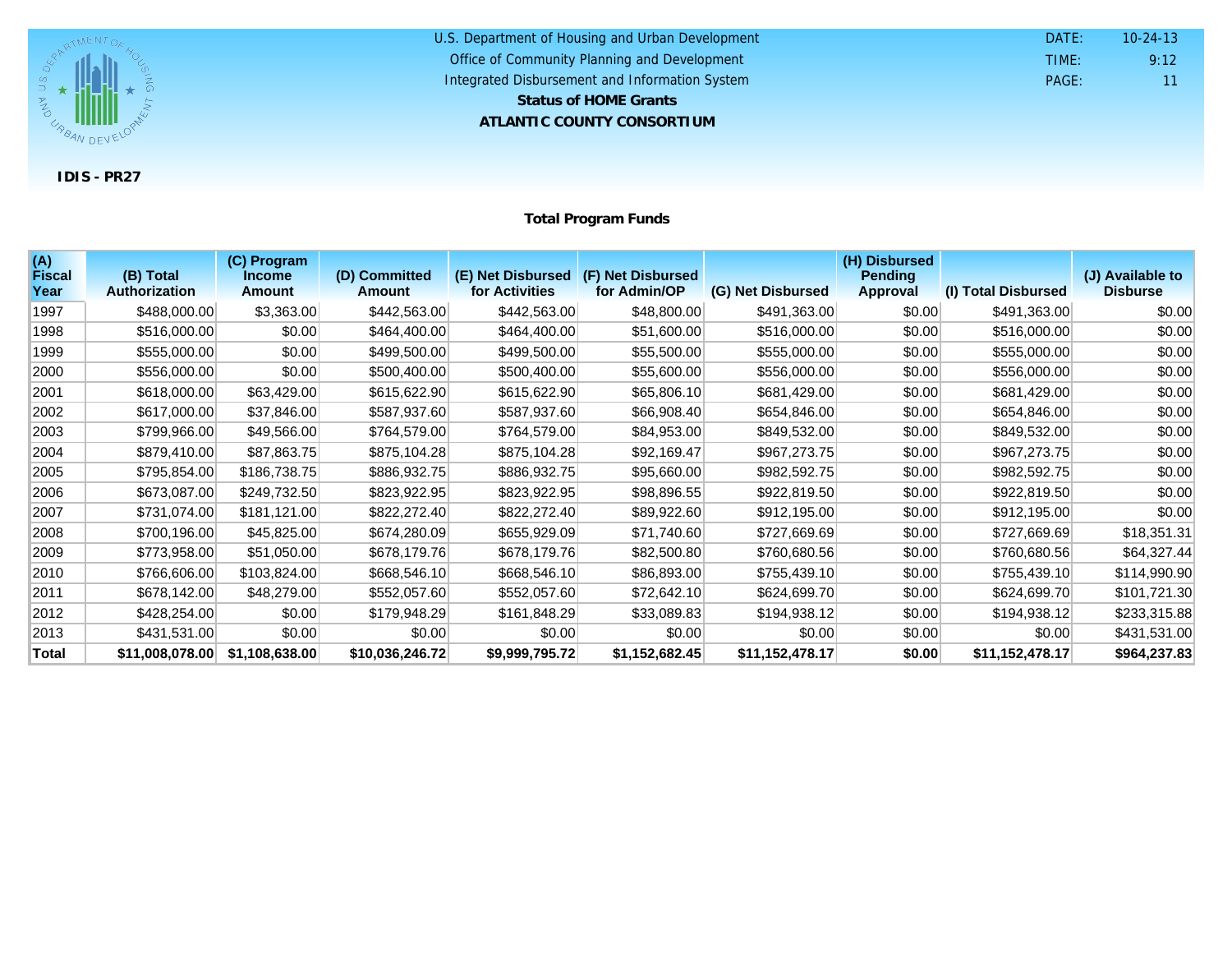

#### U.S. Department of Housing and Urban Development **ATLANTIC COUNTY CONSORTIUM** Office of Community Planning and Development Integrated Disbursement and Information System DATE: TIME: PAGE: 12 9:12 10-24-13 **Status of HOME Grants**

#### **Total Program Percent**

| (A)<br><b>Fiscal</b><br>Year | (B) Total Authorization | (C) Program Income<br>Amount | (D) %<br><b>Committed for</b><br><b>Activities</b> | (E) % Disb for<br><b>Activities</b> | (F) % Disb for<br><b>Admin/OP</b> | (G) % Net<br><b>Disbursed</b> | (H) % Disbursed<br><b>Pending</b><br>Approval | $(I)$ % Total<br><b>Disbursed</b> | (J) % Available<br>to Disburse |
|------------------------------|-------------------------|------------------------------|----------------------------------------------------|-------------------------------------|-----------------------------------|-------------------------------|-----------------------------------------------|-----------------------------------|--------------------------------|
| 1997                         | \$488,000.00            | \$3,363.00                   | 90.6%                                              | 90.0%                               | 9.9%                              | 100.0%                        | 0.0%                                          | 100.0%                            | 0.0%                           |
| 1998                         | \$516,000.00            | \$0.00                       | 90.0%                                              | 90.0%                               | 10.0%                             | 100.0%                        | 0.0%                                          | 100.0%                            | 0.0%                           |
| 1999                         | \$555,000.00            | \$0.00                       | 90.0%                                              | 90.0%                               | 10.0%                             | 100.0%                        | 0.0%                                          | 100.0%                            | 0.0%                           |
| 2000                         | \$556,000.00            | \$0.00                       | $90.0\%$                                           | 90.0%                               | 10.0%                             | 100.0%                        | 0.0%                                          | 100.0%                            | 0.0%                           |
| 2001                         | \$618,000.00            | \$63,429.00                  | 99.6%                                              | 90.3%                               | 9.6%                              | 100.0%                        | 0.0%                                          | 100.0%                            | 0.0%                           |
| 2002                         | \$617,000.00            | \$37,846.00                  | 95.2%                                              | 89.7%                               | 10.2%                             | 100.0%                        | 0.0%                                          | 100.0%                            | 0.0%                           |
| 2003                         | \$799,966.00            | \$49,566.00                  | 95.5%                                              | 90.0%                               | 9.9%                              | 100.0%                        | 0.0%                                          | 100.0%                            | 0.0%                           |
| 2004                         | \$879,410.00            | \$87,863.75                  | 99.5%                                              | 90.4%                               | 9.5%                              | 100.0%                        | 0.0%                                          | 100.0%                            | 0.0%                           |
| 2005                         | \$795,854.00            | \$186,738.75                 | 111.4%                                             | 90.2%                               | 9.7%                              | 100.0%                        | 0.0%                                          | 100.0%                            | 0.0%                           |
| 2006                         | \$673,087.00            | \$249,732.50                 | 122.4%                                             | 89.2%                               | 10.7%                             | 100.0%                        | 0.0%                                          | 100.0%                            | 0.0%                           |
| 2007                         | \$731,074.00            | \$181,121.00                 | 112.4%                                             | 90.1%                               | 9.8%                              | 100.0%                        | 0.0%                                          | 100.0%                            | 0.0%                           |
| 2008                         | \$700,196.00            | \$45,825.00                  | 96.2%                                              | 87.9%                               | 9.6%                              | 97.5%                         | 0.0%                                          | 97.5%                             | 2.4%                           |
| 2009                         | \$773,958.00            | \$51,050.00                  | 87.6%                                              | 82.2%                               | 10.0%                             | 92.2%                         | 0.0%                                          | 92.2%                             | 7.7%                           |
| 2010                         | \$766,606.00            | \$103,824.00                 | 87.2%                                              | 76.8%                               | 9.9%                              | 86.7%                         | 0.0%                                          | 86.7%                             | 13.2%                          |
| 2011                         | \$678,142.00            | \$48,279.00                  | 81.4%                                              | 75.9%                               | 10.0%                             | 85.9%                         | 0.0%                                          | 85.9%                             | 14.0%                          |
| 2012                         | \$428,254.00            | \$0.00                       | 42.0%                                              | 37.7%                               | 7.7%                              | 45.5%                         | 0.0%                                          | 45.5%                             | 54.4%                          |
| 2013                         | \$431,531.00            | \$0.00                       | 0.0%                                               | 0.0%                                | 0.0%                              | 0.0%                          | 0.0%                                          | $0.0\%$                           | 100.0%                         |
| Total                        | \$11,008,078.00         | \$1,108,638.00               | 91.1%                                              | 82.5%                               | 9.5%                              | 92.0%                         | 0.0%                                          | 92.0%                             | 7.9%                           |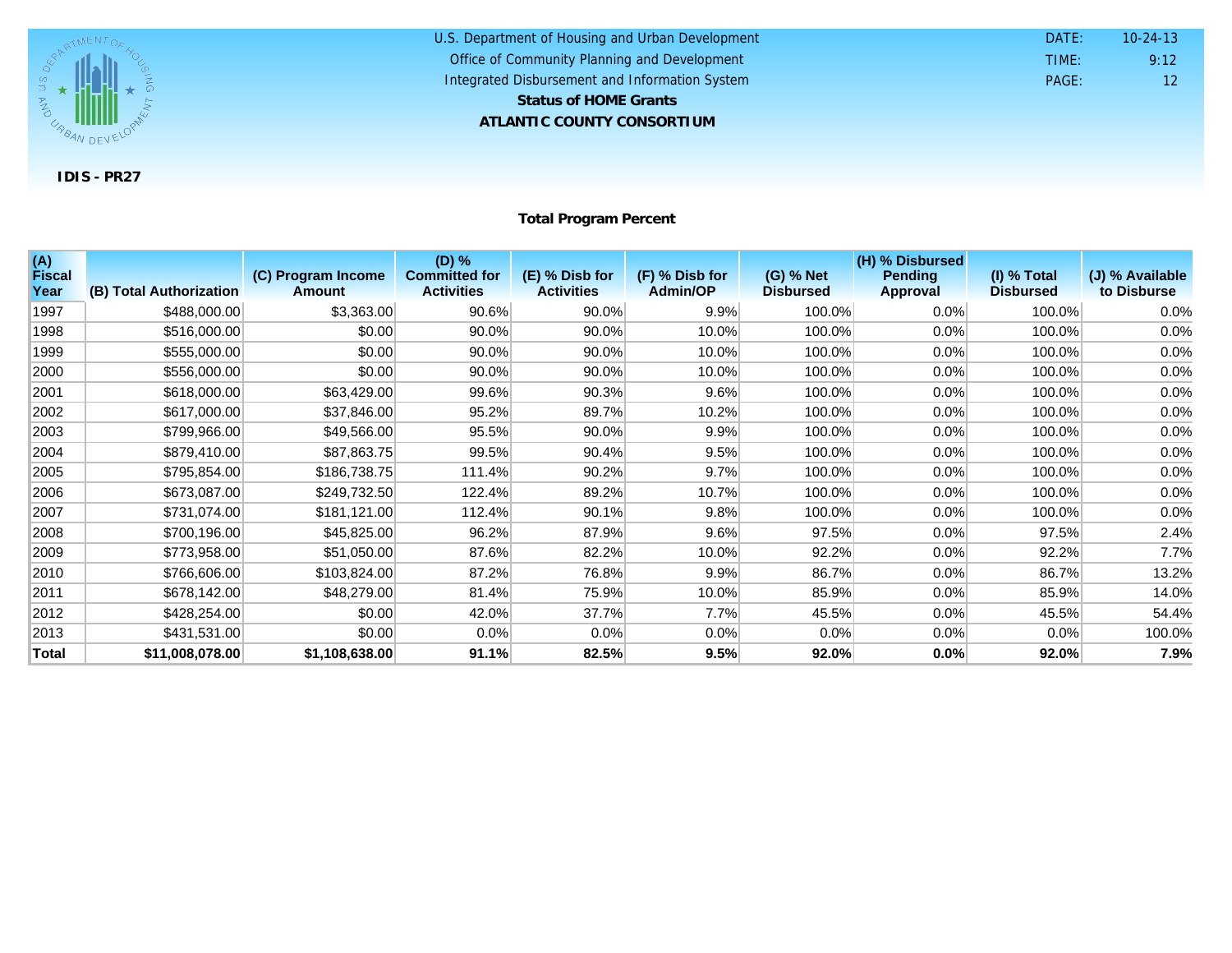# B. PR 33 – HOME Match Liability Report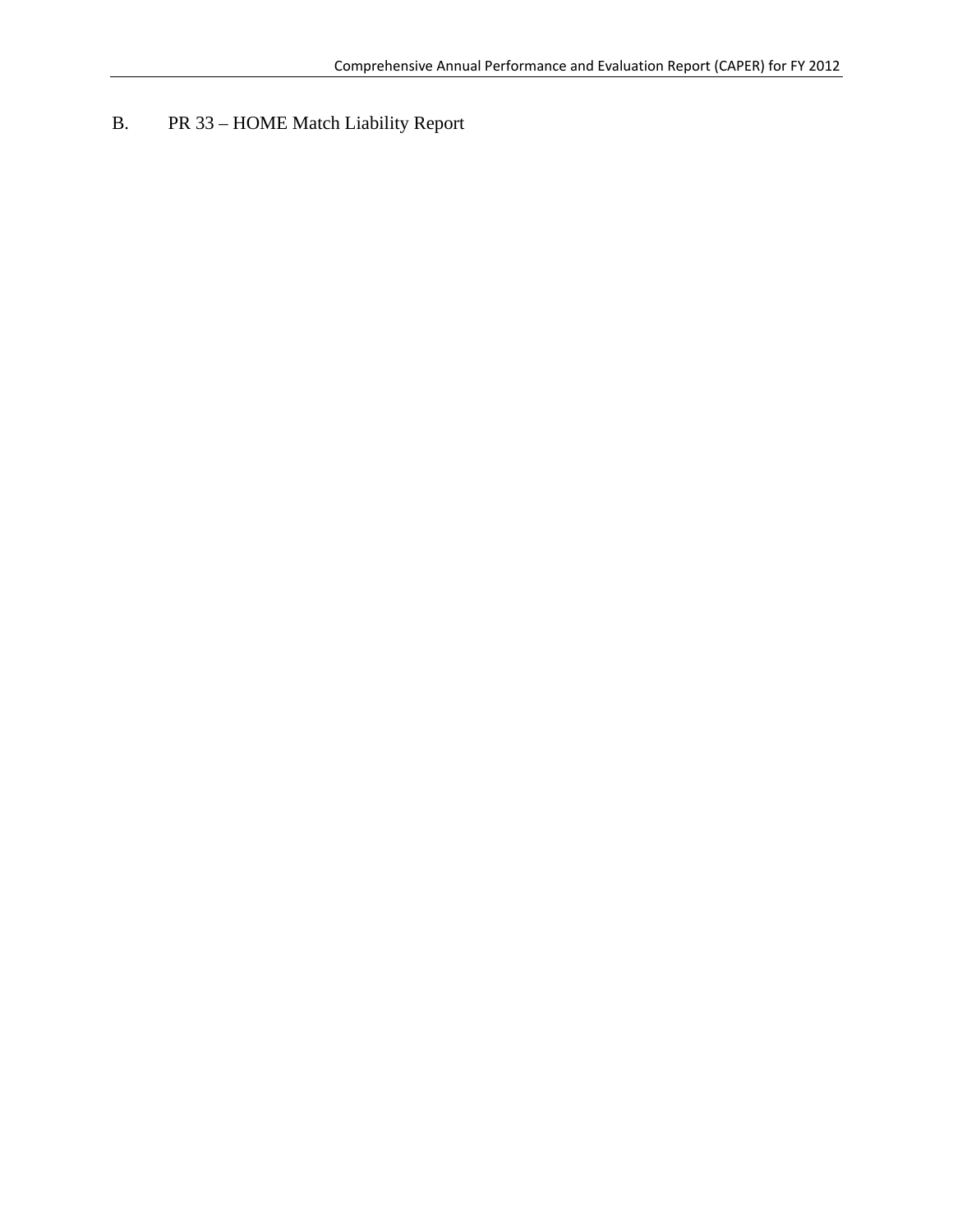| IDIS - PR33 | U.S. Department of Housing and Urban Development | DATE: | $10 - 30 - 13$ |
|-------------|--------------------------------------------------|-------|----------------|
|             | Office of Community Planning and Development     | TIME: | 12:27          |
|             | Integrated Disbursement and Information System   | PAGE: |                |
|             | Home Matching Liability Report                   |       |                |

#### ATLANTIC COUNTY, NJ

| Match Liability<br>Amount | <b>Disbursements</b><br>Requiring Match | Total<br><b>Disbursements</b> | Match<br>Percent | Fiscal<br>Year |
|---------------------------|-----------------------------------------|-------------------------------|------------------|----------------|
| \$121,446.00              | \$485,784.00                            | \$555,947.00                  | 25.0%            | 1999           |
| \$67,821.00               | \$271,284.00                            | \$332,896.00                  | 25.0%            | 2000           |
| \$65,016.25               | \$260,065.00                            | \$316,488.00                  | 25.0%            | 2001           |
| \$99,290.50               | \$397,162.00                            | \$470,970.00                  | 25.0%            | 2002           |
| \$79,776.87               | \$319,107.50                            | \$396,107.60                  | 25.0%            | 2003           |
| \$183,970.32              | \$735,881.29                            | \$826,042.69                  | 25.0%            | 2004           |
| \$223,244.27              | \$892,977.10                            | \$977,991.10                  | 25.0%            | 2005           |
| \$214,839.62              | \$859,358.50                            | \$962,173.97                  | 25.0%            | 2006           |
| \$197,357.62              | \$789,430.50                            | \$877,498.48                  | 25.0%            | 2007           |
| \$180,490.28              | \$721,961.14                            | \$811,883.74                  | 25.0%            | 2008           |
| \$236,408.46              | \$945,633.85                            | \$1,017,373.85                | 25.0%            | 2009           |
| \$141,175.37              | \$564,701.49                            | \$648,296.29                  | 25.0%            | 2010           |
| \$198,112.05              | \$792,448.23                            | \$879,341.23                  | 25.0%            | 2011           |
| \$151,754.44              | \$607,017.79                            | \$679,659.89                  | 25.0%            | 2012           |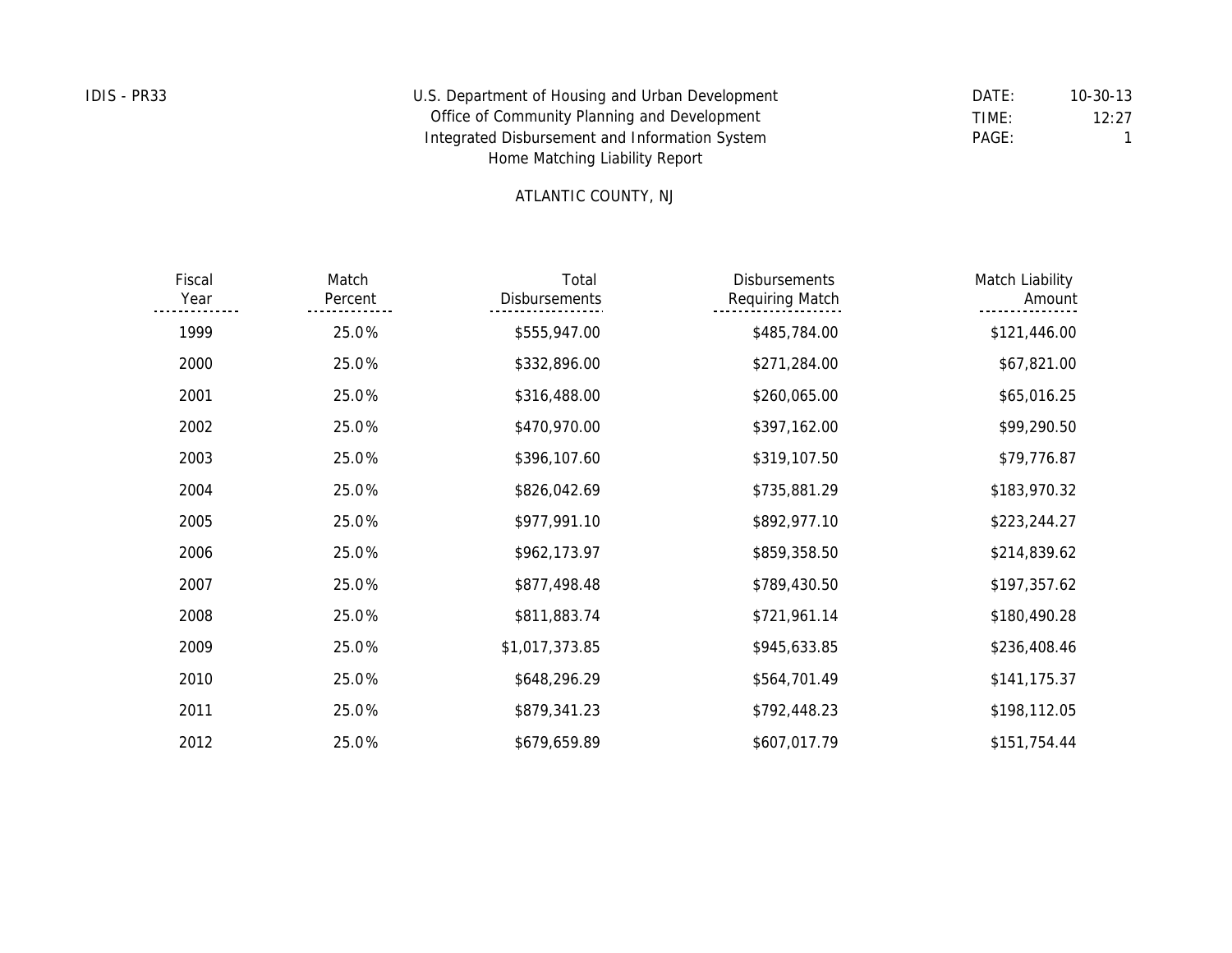C. HOME Match Report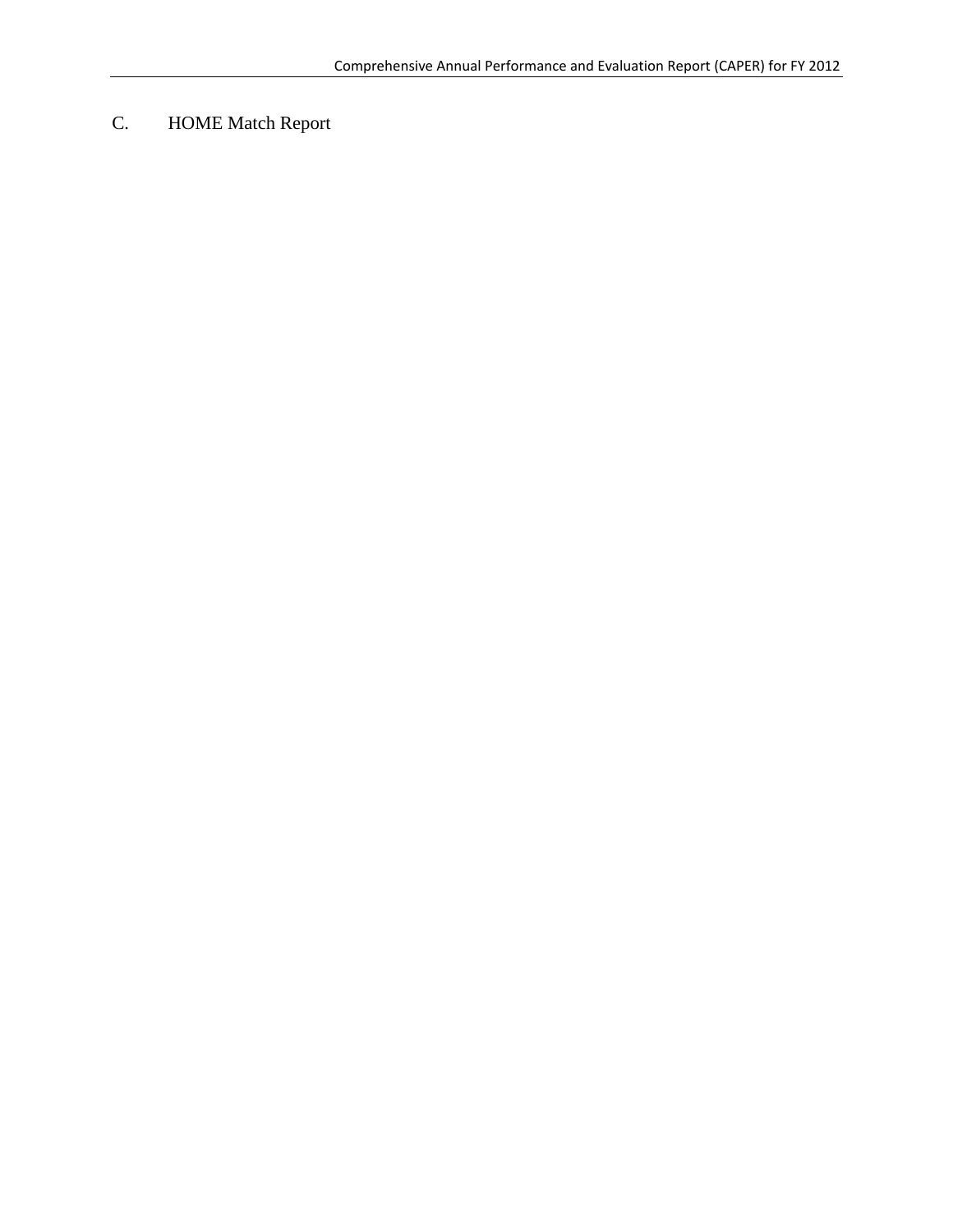| Part   Participant Identification                                              |                                                                           | Match Contributions for<br>Federal Fiscal Year (yyyy)<br>2012 |                                     |                                      |                               |                                          |                      |  |                   |
|--------------------------------------------------------------------------------|---------------------------------------------------------------------------|---------------------------------------------------------------|-------------------------------------|--------------------------------------|-------------------------------|------------------------------------------|----------------------|--|-------------------|
| 1. Participant No. (assigned by HUD) 2. Name of the Participating Jurisdiction |                                                                           | 3. Name of Contact (person completing this report)            |                                     |                                      |                               |                                          |                      |  |                   |
|                                                                                |                                                                           | John C. Lamey, Jr.                                            |                                     |                                      |                               |                                          |                      |  |                   |
| 5. Street Address of the Participating Jurisdiction<br>5909 Main Street        |                                                                           | 4. Contact's Phone Number (include area code)<br>609-645-5838 |                                     |                                      |                               |                                          |                      |  |                   |
| 6. City                                                                        |                                                                           |                                                               |                                     |                                      |                               |                                          |                      |  |                   |
| Mays Landing                                                                   |                                                                           |                                                               | <b>NJ</b>                           |                                      |                               |                                          |                      |  |                   |
| Part II Fiscal Year Summary                                                    |                                                                           |                                                               |                                     |                                      |                               |                                          |                      |  |                   |
| 1. Excess match from prior Federal fiscal year                                 | \$                                                                        | 197,786.70                                                    |                                     |                                      |                               |                                          |                      |  |                   |
|                                                                                | 2. Match contributed during current Federal fiscal year (see Part III.9.) | \$                                                            | 75,056.32                           |                                      |                               |                                          |                      |  |                   |
| 3. Total match available for current Federal fiscal year (line 1 + line 2)     |                                                                           |                                                               | \$                                  | 272,843.02                           |                               |                                          |                      |  |                   |
| 4. Match liability for current Federal fiscal year                             |                                                                           |                                                               | \$                                  | (151, 754.44)                        |                               |                                          |                      |  |                   |
| 5. Excess match carried over to next Federal fiscal year (line 3 minus line 4) |                                                                           | \$<br>121,088.58                                              |                                     |                                      |                               |                                          |                      |  |                   |
| Part III Match Contribution for the Federal Fiscal Year                        |                                                                           |                                                               |                                     |                                      |                               | 7. Site Preparation,                     |                      |  |                   |
| 1. Project No.<br>or Other ID                                                  | 2. Date of<br>Contribution                                                | 3. Cash<br>(non-Federal sources)                              | 4. Foregone Taxes,<br>Fees, Charges | 5. Appraised<br>Land / Real Property | 6. Required<br>Infrastructure | Construction Materials.<br>Donated labor | 8. Bond<br>Financing |  | 9. Total<br>Match |
| $12 - 1$                                                                       | (mm/dd/yyyy)<br>09/11/2012                                                | 6,630.00                                                      |                                     |                                      |                               |                                          |                      |  | 6,630.00          |
| $12 - 2$                                                                       | 09/14/2012                                                                | 9,344.00                                                      |                                     |                                      |                               |                                          |                      |  | 9,344.00          |
| $12 - 3$                                                                       | 09/25/2012                                                                | 3,450.00                                                      |                                     |                                      |                               |                                          |                      |  | 3,450.00          |
| $12 - 4$                                                                       | 10/22/2012                                                                | 4,950.00                                                      |                                     |                                      |                               |                                          |                      |  | 4,950.00          |
| $12 - 5$                                                                       | 10/01/2012                                                                | 7,350.00                                                      |                                     |                                      |                               |                                          |                      |  | 7,350.00          |
| $12-6$                                                                         | 01/28/2013                                                                | 7,580.00                                                      |                                     |                                      |                               |                                          |                      |  | 7,580.00          |
| $12 - 7$                                                                       | 02/12/2013                                                                | 3,875.00                                                      |                                     |                                      |                               |                                          |                      |  | 3,875.00          |
| $12 - 8$                                                                       | 03/08/2013                                                                | 14,745.00                                                     |                                     |                                      |                               |                                          |                      |  | 14,475.00         |
| 12-9 PHRA (n. 2nd)                                                             | 12/18/2012                                                                |                                                               | 9,993.48                            |                                      |                               |                                          |                      |  | 9,993.48          |
| 12-10 PHRA (n. 4th)                                                            | 11/16/2012                                                                |                                                               | 7,148.84                            |                                      |                               |                                          |                      |  | 7,148.84          |
|                                                                                |                                                                           |                                                               |                                     |                                      |                               |                                          |                      |  |                   |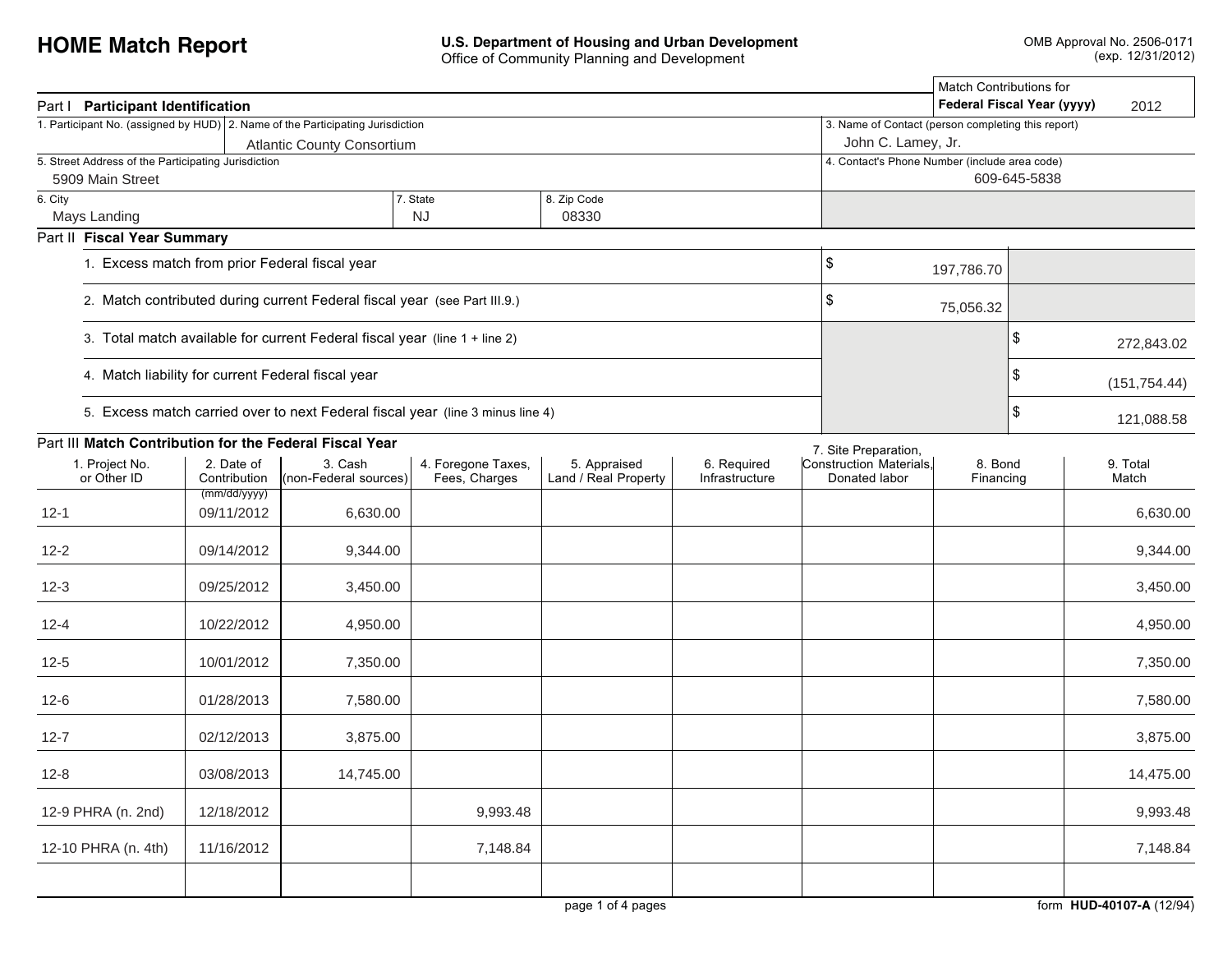D. HOME Housing Performance Report (PR85)